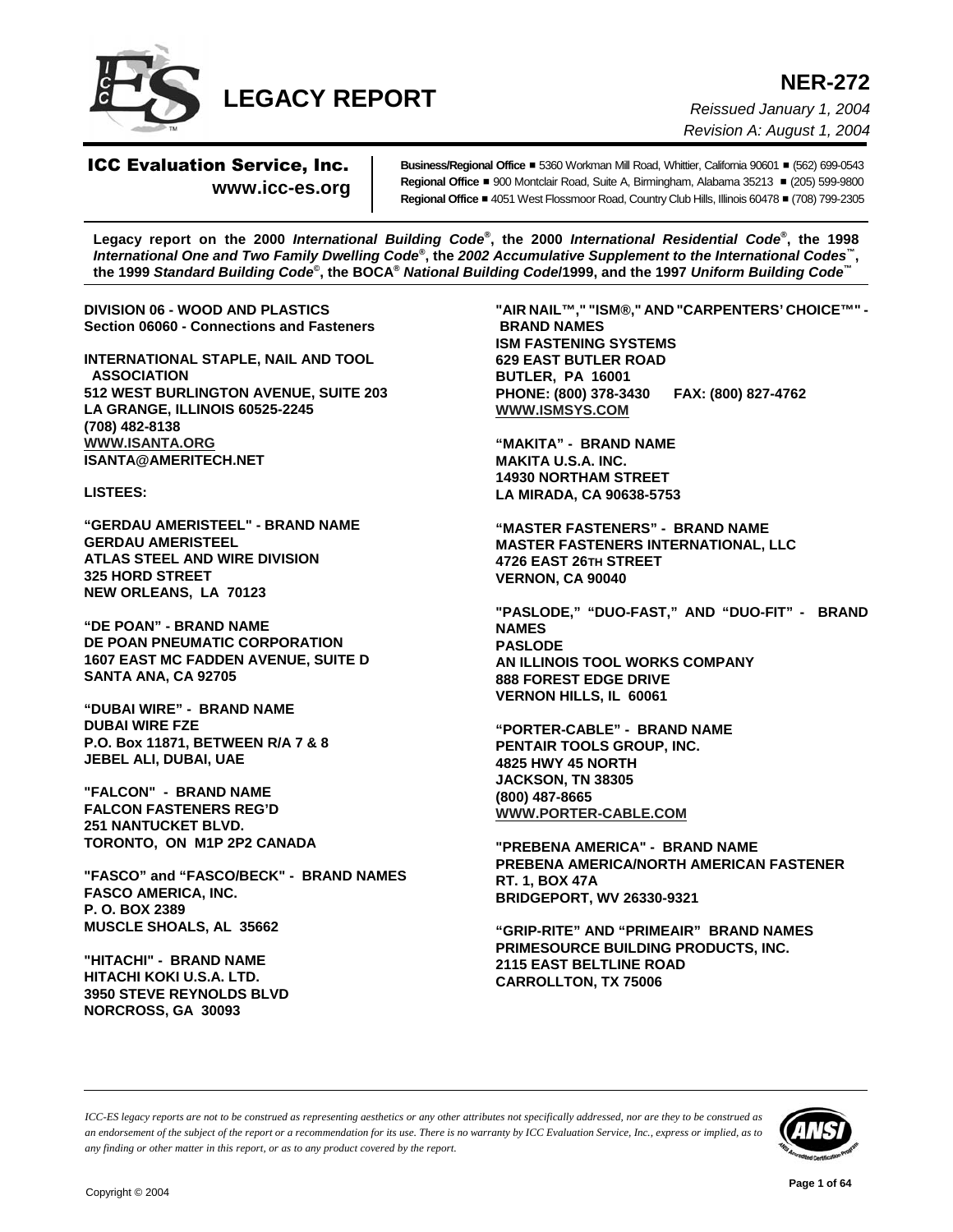**"SENCO" - BRAND NAME SENCO PRODUCTS, INC. 8485 BROADWELL ROAD CINCINNATI, OH 45244**

**"SPECIALTY FASTENERS" - BRAND NAME SPECIALTY FASTENING SYSTEMS, INC. 424 SOUTH BAGGETT PRAIRIE GROVE, AR 72753**

**"STANLEY-ALLSPECS," "STANLEY-BOSTITCH," and "STAN-TECH" - BRAND NAMES STANLEY FASTENING SYSTEMS A SUBSIDIARY OF THE STANLEY WORKS EAST GREENWICH, RI 02818**

**"GOLDEN STATE," "HALSTEEL," AND "TREE ISLAND" - BRAND NAMES TREE ISLAND INDUSTRIES LTD. PO BOX 50 NEW WESTMINISTER, BC, CANADA V3L 4Y1**

## **1.0 SUBJECT**

Power-Driven Staples and Nails for Use in All Types of Building Construction.

## **2.0 PROPERTY FOR WHICH EVALUATION IS SOUGHT**

Structural and nonstructural connections.

#### **3.0 DESCRIPTION**

#### **3.1 MANUFACTURER**

Fasteners described in this report are manufactured by the above-listed member companies of the International Staple, Nail and Tool Association.

## **3.2 STAPLES**

#### **3.2.1 General**

The staples are manufactured from No. 18 (0.0475"), No. 16 (0.0625"), No. 15 (0.072") and No. 14 (0.080") gage, round, semi-flattened or flattened, plain or zinc-coated steel wire, and are driven with power tools. The staples are available with outside crown widths varying from 3/16 inch to 1 inch (4.8 mm to 25 mm). Leg lengths vary from 5/8 inch to 3-1/2 inches (15.9 mm to 89 mm). The staples are collated into strips and cohered with polymer coatings. Staples manufactured from aluminum and copper wire are permitted in nonstructural applications only when specifically recognized in the attachments as set forth in Tables 45, 46 and 47. Staple crown widths and leg lengths specified in this report are overall dimensions.

## **3.2.2 Staple Bending Moments (M)**

For engineered and structural construction, steel staples with the minimum bending moment are required. 16 gage staples shall have a minimum average bending moment 3.6 in.-lbs. (0.41 N-m). 15 gage staples shall have a minimum average bending moment 4.0 in.-lbs. (0.45 N-m). 14 gage staples shall have a minimum average bending moment 4.3 in.-lbs. (0.49 N-m).

## **3.3 NAILS**

#### **3.3.1 General**

Nails are manufactured from plain steel wire, galvanized steel wire, aluminum wire, copper wire or stainless steel wire. Aluminum and copper nails are permitted in nonstructural applications only when specifically recognized in Table 46 of this report. Nail heads include full round heads or modified round heads such as clipped heads, "D" heads, notched heads, oval heads or T-shaped heads. Nails are supplied with smooth or deformed (threaded) shanks. Deformed shanks may be annularly threaded (ring shank) or helically threaded (screw shank). Nails are collated and cohered into strips, clips or coils for loading into a power driving tool. Nails with T-shaped heads are permitted in nonstructural connections only when specifically recognized in the tables of this report. Some common nail head and shank styles, and other fastener designs, are illustrated in Figure 1. Minimum dimensions govern fastener recommendations. The pennyweight and style of commonly used nails are typically described in the accompanying tables. Table 1 lists shank lengths and diameters for listed nails.

## **3.3.2 Nail Bending Yield Strengths (Fyb)**

For engineered and structural construction, steel nails with the minimum bending yield strength are required. Nails formed from steel wire having a nominal diameter of 0.135 inch (3.4 mm) or less shall have a minimum average bending yield strength of 100 ksi (689 MPa), and nails with diameters greater than .135 inch (3.4 mm) shall have a minimum average bending yield strength of 90 ksi (620 MPa). The 20d common nails described in Tables 25 and 26 shall have a minimum average bending yield strength of 80 ksi (55 MPa).

## **3.4 COATINGS**

The coatings used consist of thermoplastic plastics. Coated fasteners are identified on the fastener carton or other packaging material by the word "coated," or by a trade name implying a coating. Coated fasteners meet or exceed the holding power of the uncoated fastener, and therefore are alternatives to any uncoated fastener listed in this report.

For construction to SBCCI's SSTD 10, fasteners exposed directly to the weather or subject to salt corrosion in coastal areas, as determined by the building official, shall be stainless seel or hot dip galvanized after fabrication to 1 oz. per sq ft.

For construction to UBC Section 2337, fasteners in exposed locations or in areas otherwise subject to corrosion shall have a corrosion resistance equal to or greater than a hot-dipped galvanized coating of 1.5 ounces of zinc per sq ft of surface area.

#### **3.5 CONFORMANCE TO THE 1997 NATIONAL DESIGN SPECIFICATION®.**

The fastening schedules in this report have lateral strength equal to or exceeding the lateral strength of connections found in the model codes. Analysis was made with the lateral strength model (European Yield Model) incorporated into the model codes and into the 1997 edition of the National Design Specification® (NDS®), published by the American Forest and Paper Association.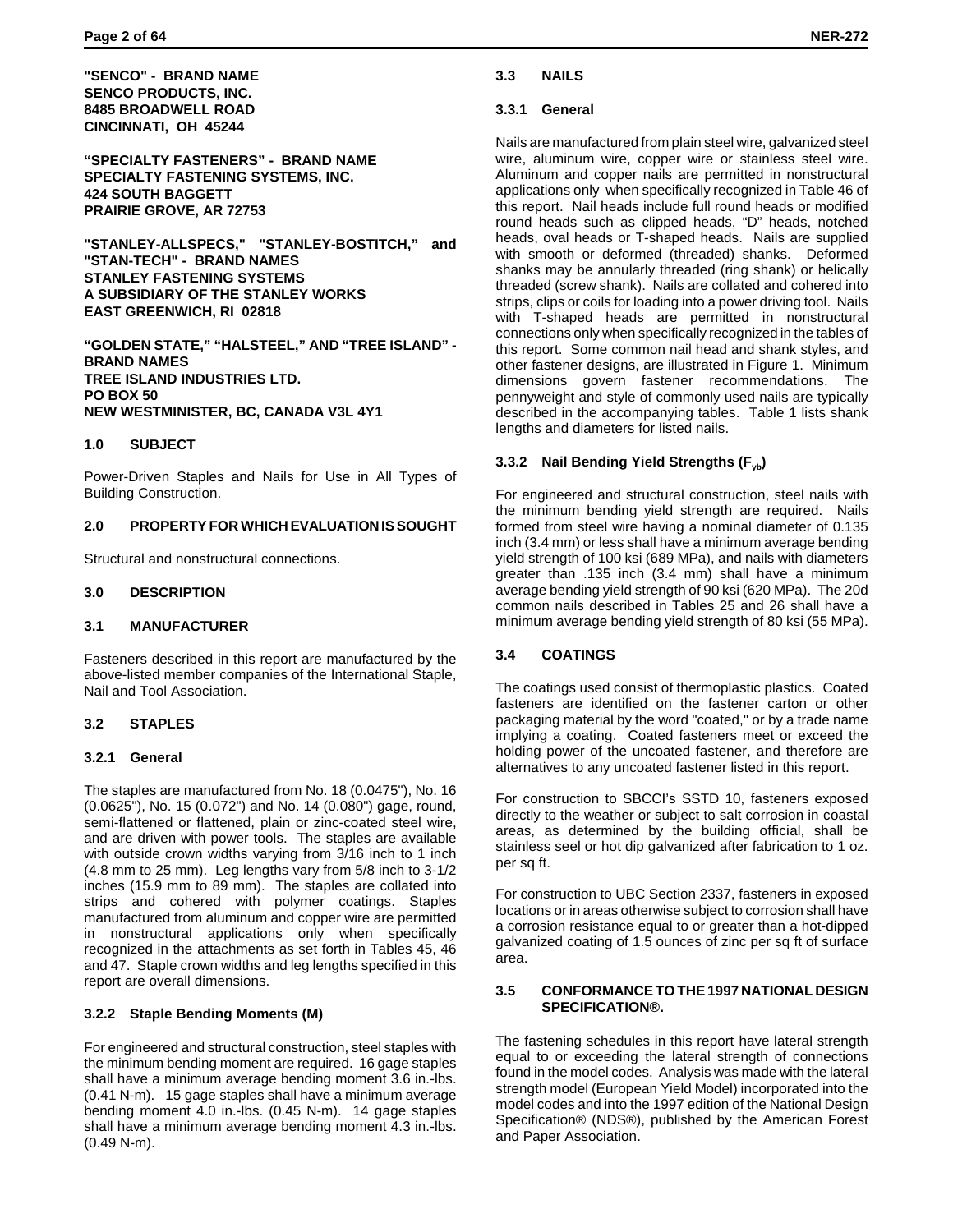The tables in this report which use the European Yield Model are based on provisions of the model codes. While every precaution has been taken to ensure the accuracy of these tables, the tables are intended to be used with competent engineering design. It is the final responsibility of the designer to relate design assumptions to design values and to make design value adjustments appropriate to the end use.

## **3.6 FASTENER TOLERANCES**

All staples and nails used in structural and engineered construction shall conform to the tolerances specified in ASTM F1667, *"Standard Specification for Driven Fasteners: Nails, Spikes, and Staples*."

## **3.7 SI UNIT CONVERSIONS**

Length:  $1$  inch = 25.4 mm;  $1$  foot = 304.8 mm.

Force:  $1 \text{ lbf} = 4.45 \text{ N}.$ 

Force per unit length: 1 lbf/foot =  $14.59$  N/m.

Velocity:  $1 \text{ mile/h} = 1.61 \text{ km/h}.$ 

Bending Yield Strength: 1 ksi = 6.89 MPa

Weight: 1 oz/ft<sup>2</sup> = 0.305 kg/m<sup>2</sup>

## **4.0 INSTALLATION**

## **4.1 GENERAL**

Nail and staple installation shall comply with the tables in this report. Nail installation shall comply with Part 12 of the 1997 National Design Specification® and applicable requirements of the model codes.

## **4.2 HARDENED SCREW-SHANK STEEL NAILS**

For attaching subflooring to 0.047-inch (No. 14 gage) steel floor joists, collated hardened screw shank nails shall have a minimum shank diameter of .120 inch with diamond points. The screw shank flutes of the nail shall begin ½ inch maximum distance from the underside of the nail head and continue to the top of the nail point. Interruptions in shank deformation are permitted to improve/allow adherence to shank of the medium cohering nails into a strip, clip or coil. The nails are driven with a power tool for the attachment of subflooring directly to 0.047-inch (No. 14 gage) steel floor joists, providing a minimum penetration through the steel floor joist of ½ inch. Nail spacing for plywood is 6 inches on center at intermediate supports. Two nails per board are required for tongue-and-groove sheathing.

## **5.0 IDENTIFICATION**

Fasteners shall be identified on containers, or on labels attached to the containers, as to manufacturer's name and this report number.

Labels for staples shall show the gage and leg length. Labels for nails shall show the diameter and length. Where applicable, nail style and penny designation may be shown.

## **6.0 EVIDENCE SUBMITTED**

**6.1** Shear resistance calculations for staples and nails in horizontal and vertical diaphragms.

- **6.2** Withdrawal-resistance and lateral-resistance comparison calculations for staples versus nails.
- **6.3** Withdrawal-resistance and lateral-resistance tests for staples in wood-to-wood and lath-to-wood applications.
- **6.4** Reports of bending yield strength tests on nails in accordance with ASTM F 1575, by PFS Corporation, Report No. 9533:
- **6.4.1** Issued March 17, 1997, for Atlas.
- **6.4.2** Issued June 10, 1996, revised October 23, 1998, for Duo-Fast.
- **6.4.3** Issued July 24, 1996, for Falcon.
- **6.4.4** Issued March 27, 1997, for Fasco.
- **6.4.5** Issued November 26, 1996, for Halsteel.
- **6.4.6** Issued January 23, 1996, for Hitachi.
- **6.4.7** Issued September 7, 1996, for ISM.
- **6.4.8** Issued June 5, 1997, for ITW/Paslode.
- **6.4.9** Issued June 3, 1997, for Porter-Cable.
- **6.4.10** Issued September 20, 1995, revised April 7, 1997, for Senco Products.
- **6.4.11** Issued July 15, 1996, for Specialty Fasteners.
- **6.4.12** Issued January 24, 1996, for Stanley Bostitch.
- **6.5** Reports of pull-through capacities tests on fasteners, by Clemson University, dated February 6, 1996.
- **6.6** Report Entitled "Lateral Strength of Stapled Joints in Single Shear," prepared by Virginia Polytechnic Institute and State University, Report No. TE-2001-02, dated December 18, 2001, signed by Thomas Ramskill, signed and sealed by J. Daniel Dolan, P.E.:
- **6.6.1** Prepared by PFS Corporation, Test Report No. 02-52, dated July 22, 2002, for Duo-Fast.
- **6.6.2** Prepared by PFS Corporation, Test Report No. 02-57, dated September 9, 2002, for Paslode.
- **6.6.3** Prepared by Testing Engineers, Inc., Laboratory No. T232, dated August 6, 2002, for Prebena.
- **6.6.4** Prepared by Testing Engineers, Inc., Laboratory No.T299, dated September 24, 2002, for Senco.
- **6.6.5** Prepared by PFS Corporation, Test Report Number 02-55, dated July 22, 2002, for Stanley Fastening Systems.
- **6.6.6** Prepared by Testing Engineers, Inc., Laboratory No. T194, dated June 25, 2002, ISM Fastening Systems.
- **6.7** Reports of bending yield strength tests on nails in accordance with ASTM F 1575:
- **6.7.1** Prepared by Intertek Testing Services, report number 484-1095-2, dated June 22, 1998, for Tree Island Industries.
- **6.7.2** Prepared by RADCO, Test Report No. RAD-3072, Project No. C-8480, dated June 2002, for Halsteel.
- **6.7.3** Prepared by Metal Control Laboratories, Laboratory Nos. 52012-6-2, –3, -6, -7, -9, 52070-5-2, -3, 52130-6- 1, -3, -5, 52132-6-1, -2, -3, 62034-6-3, -5, 62081-6-3, and 62142-6-3, for Master Fasteners International, LLC.
- **6.7.4** Prepared by RADCO, Test Report No. RAD-3142, Project No. C-8605, dated October 2002, for PrimeSource Building Products, Inc.
- **6.7.5** Prepared by PFS Corporation, Test Report Number 02-57, dated September 9, 2002, for Paslode, Revised February 20, 2003.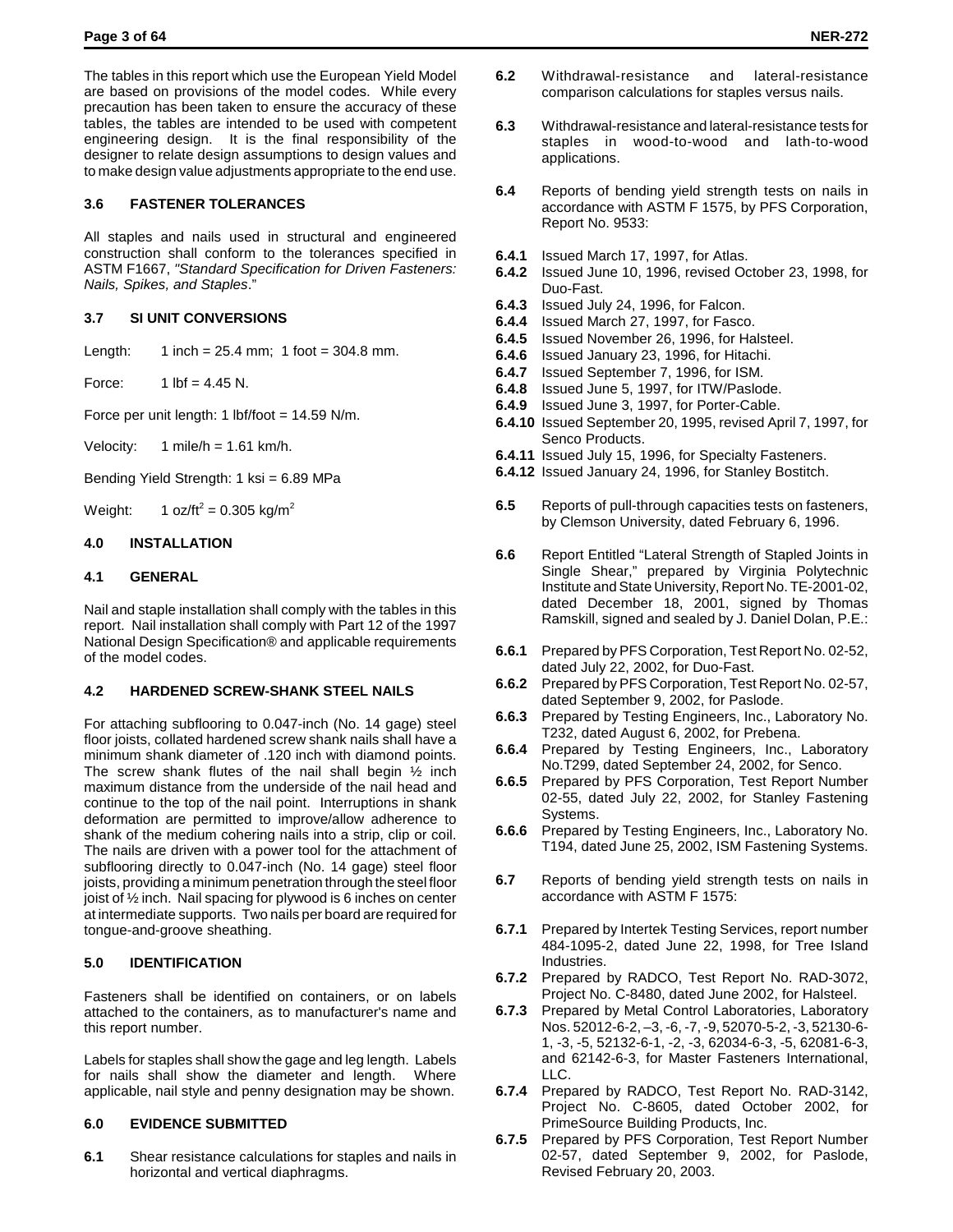- **6.7.6** Prepared by PFS Corporation, Test Report Number 02-64, dated August 22, 2002, revised May 7, 2003, for Dubai Wire FZE.
- **6.7.7** Prepared by Resources, Applications, Designs and Controls, Inc., Test Report No. RAD-3072, dated June 2002, for Halsteel, Inc.
- **6.7.8** Prepared by Testing Engineers, Inc., Laboratory No. T194, dated June 25, 2002, for ISM Fastening Systems.
- **6.7.9** Prepared by Testing Engineers, Inc., Laboratory No. T415, dated December 9, 2002 and Laboratory No. U008, dated January 8, 2003, for DePoan Pneumatic Corp.
- **6.8** Reports of Zinc Coating Weight tested in accordance with ASTM A 90, by:
- **6.8.1** Prepared by PFS Corporation, Test Report No. 02-52, dated July 22, 2002, for Duo-Fast, Revised December 12, 2002.
- **6.8.2** Prepared by PFS Corporation, Test Report No. 02-57, dated September 9, 2002, for Paslode, Revised December 12, 2002.
- **6.8.3** Prepared by Testing Engineers, Inc., Laboratory No. T299, dated September 24, 2002, for Senco.
- **6.8.4** Prepared by PFS Corporation, Test Report No. 02-64, dated August 22, 2002, revised May 7, 2003, for Dubai Wire.
- **6.8.5** Prepared by Intertek Testing Services, Report No. 1 Rev., Project No. 3028516, dated July 12, 2002, for Tree Island.
- **6.8.6** Prepared by Testing Engineers, Inc., Laboratory No. T194, dated June 25, 2002, for ISM Fastening Systems.

# **7.0 CONDITIONS OF USE**

The ICC-ES Subcommittee for the National Evaluation Service, Inc. finds that fasteners and attachment details noted in this report comply with or are suitable alternates to that specified in the Legacy report on the 2000 *International Building Code*®, the 2000 *International Residential Code*®, the 1998 *International One and Two Family Dwelling Code*®, the *2002 Accumulative Supplement to the International Codes*™, the 1999 *Standard Building Code*©, the BOCA® *National Building Code*/1999, and the 1997 *Uniform Building Code*™ subject to the following conditions:

- **7.1** The crown width, leg length and gage of staples, and the shank length and diameter of nails, specified in this report, are minimums. When fasteners larger than those specified are used for any application, consideration shall be given to restrictions on edge distance and close spacing of large-diameter nails described in the diaphragm tables.
- **7.2** Diaphragm and other construction noted in this report shall conform to all applicable provisions of the code.
- **7.3** All staples attaching diaphragm and nondiaphragm structural use panels or 1-inch nominal sheathing shall be installed with the crowns of the staple parallel to the long dimension of the framing members, and be driven flush with the surface of the sheathing. The spacing, wire gage and leg lengths of the fasteners shall be as set forth in this report.
- **7.4** Steel nails with t-shaped heads, all aluminum and copper nails, and staples with crowns less than  $\frac{7}{16}$ inch (11.1 mm) wide are permitted in nonstructural connections only when specifically recognized in Tables 46, 47, and 48 of this report.
- **7.5** For construction to SBCCI's SSTD 10, fasteners exposed directly to the weather or subject to salt corrosion in coastal areas, as determined by the building official, shall be stainless seel or hot dip galvanized after fabrication to 1 oz. per sq ft.
- **7.6** For construction to UBC Section 2337, fasteners in exposed locations or in areas otherwise subject to corrosion shall have a corrosion resistance equal to or greater than a hot-dipped galvanized coating of 1.5 ounces of zinc per sq ft of surface area.
- **7.7** In jurisdictions adopting the IBC, fasteners for preservative-treated and fire-retardant-treated wood shall be hot-dipped zinc coated galvanized steel, stainless steel, silicone bronze or copper. In jurisdictions adopting the IRC, fasteners for pressure preservative and fire-retardant-treated wood shall be of hot-dipped galvanized steel, stainless steel, silicone bronze or copper.
- **7.8** Design calculations and details for specific applications shall be furnished to the code official verifying compliance with this report and the applicable code. The individual preparing such documents shall possess the necessary credentials regarding competency and qualifications as required by the applicable code and the professional registration laws of the state where the construction is undertaken.
- **7.9** This report is subject to periodic reexamination. For information on the current status of this report, consult the ICC-ES website.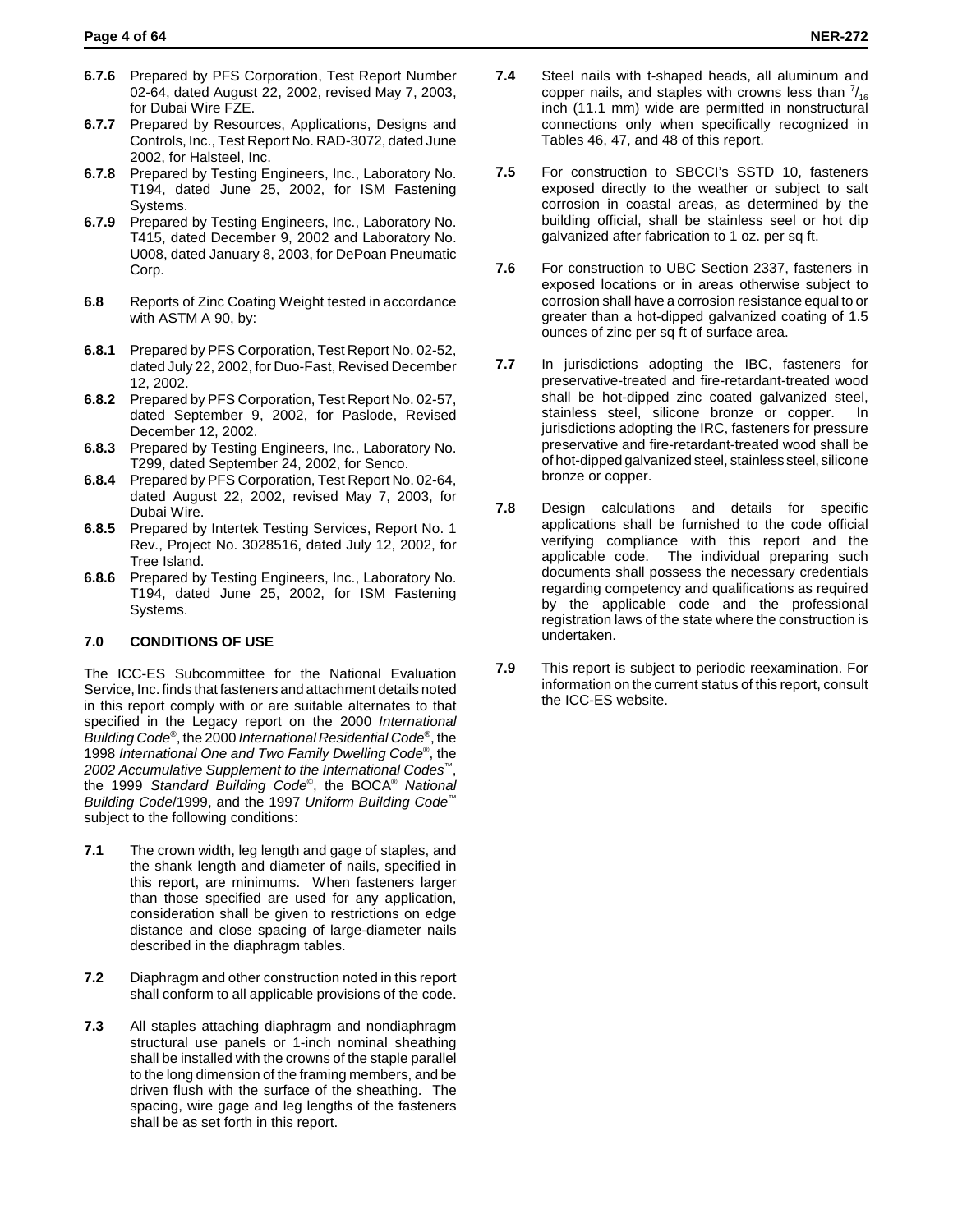# **CONTENTS**

| Table No.               | Page                                                                                                                                                                                                             |
|-------------------------|------------------------------------------------------------------------------------------------------------------------------------------------------------------------------------------------------------------|
| 1                       | Nominal Dimensions of Nails Frequently Listed in Model Building Codes                                                                                                                                            |
|                         | "Design" Values and Allowable Load Tables                                                                                                                                                                        |
|                         | <b>Staple &amp; Nail Values for Structural Design</b>                                                                                                                                                            |
| $\overline{\mathbf{c}}$ |                                                                                                                                                                                                                  |
| 3                       | Normal Design Lateral Strength of Face-Nailed Connections of "2-by" Members to                                                                                                                                   |
|                         |                                                                                                                                                                                                                  |
|                         | <b>Horizontal Diaphragms</b>                                                                                                                                                                                     |
|                         | Allowable Shear for Wind or Seismic Loading for Structural Panel Horizontal Diaphragms                                                                                                                           |
| 4                       |                                                                                                                                                                                                                  |
| 5                       |                                                                                                                                                                                                                  |
| 6                       |                                                                                                                                                                                                                  |
| 7                       |                                                                                                                                                                                                                  |
| 8<br>9                  |                                                                                                                                                                                                                  |
| 10                      |                                                                                                                                                                                                                  |
| 11                      |                                                                                                                                                                                                                  |
|                         |                                                                                                                                                                                                                  |
|                         | Shear Walls<br>Allowable Shear for Wind or Seismic Loading for Structural Panel Shear Walls                                                                                                                      |
| 12                      |                                                                                                                                                                                                                  |
| 13                      |                                                                                                                                                                                                                  |
| 14                      |                                                                                                                                                                                                                  |
| 15                      |                                                                                                                                                                                                                  |
| 16                      |                                                                                                                                                                                                                  |
| 17                      |                                                                                                                                                                                                                  |
| 18                      |                                                                                                                                                                                                                  |
| 19                      |                                                                                                                                                                                                                  |
| 20                      |                                                                                                                                                                                                                  |
| 21<br>22                | Vertical Diaphragms of Wall Sheathing<br>Allowable Shear for Wind or Seismic Loading for Vertical Diaphragms of Wall Sheathing of<br>Gypsum Lath-Plaster, Wallboard and Exterior Plaster Attached to Wood-Framed |
|                         | <b>Prescriptive Minimum Fastening Schedule Tables</b>                                                                                                                                                            |
|                         | Framing                                                                                                                                                                                                          |
| 23                      |                                                                                                                                                                                                                  |
| 24                      |                                                                                                                                                                                                                  |
| 25                      |                                                                                                                                                                                                                  |
| 26                      |                                                                                                                                                                                                                  |
|                         | <b>Prescriptive Sheathing Tables</b>                                                                                                                                                                             |
| 27                      | Combination Subfloor/Underlayment to Wood Framing Members 39                                                                                                                                                     |
|                         |                                                                                                                                                                                                                  |
|                         | Model Code Requirements for Roof Sheathing                                                                                                                                                                       |
| 28                      |                                                                                                                                                                                                                  |
| 29                      |                                                                                                                                                                                                                  |
| 30                      |                                                                                                                                                                                                                  |
| 31                      | International Residential Code & International                                                                                                                                                                   |
|                         |                                                                                                                                                                                                                  |
| 32                      | SBCCI Standard for Hurricane Resistant Residential Construction  44                                                                                                                                              |
| 33<br>34                |                                                                                                                                                                                                                  |
| 35                      |                                                                                                                                                                                                                  |
|                         | Model Code Requirements for Subfloor Sheathing                                                                                                                                                                   |
| 36                      |                                                                                                                                                                                                                  |
| 37                      |                                                                                                                                                                                                                  |
|                         |                                                                                                                                                                                                                  |
| 38                      | Alternate Sheathing Fastenings to the Use of                                                                                                                                                                     |
| 39                      |                                                                                                                                                                                                                  |
|                         |                                                                                                                                                                                                                  |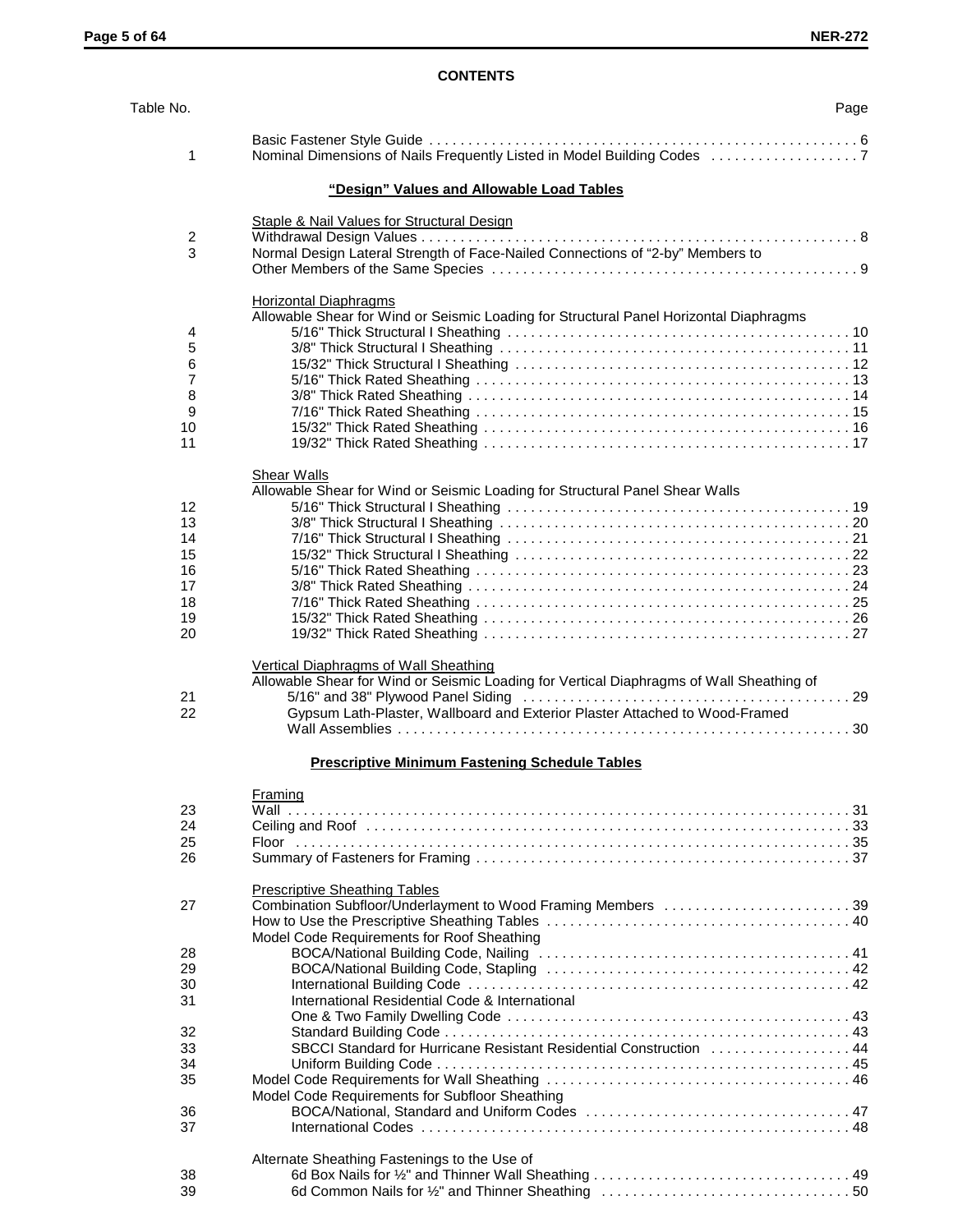| -40  |                                                                                    |  |
|------|------------------------------------------------------------------------------------|--|
| -41  |                                                                                    |  |
| -42  |                                                                                    |  |
| - 43 | 8d Common Nails for 19/32", 5/8", 23/32" and 3/4" Sheathing 54                     |  |
| 44   | 8d Deformed Shank Nails for 19/32", 5/8", 23/32" and 3/4" Sheathing 55             |  |
|      | <b>Other General Attachments</b>                                                   |  |
| 45   |                                                                                    |  |
| - 46 |                                                                                    |  |
| - 47 | Wall, Ceiling and Soffit Covering Materials Attached to Wood Receiving Members 58  |  |
| -48  | Wall, Ceiling and Soffit Covering Materials Attached to Metal Receiving Members 59 |  |
|      |                                                                                    |  |
|      |                                                                                    |  |

## **FIGURE 1 BASIC FASTENER STYLES**

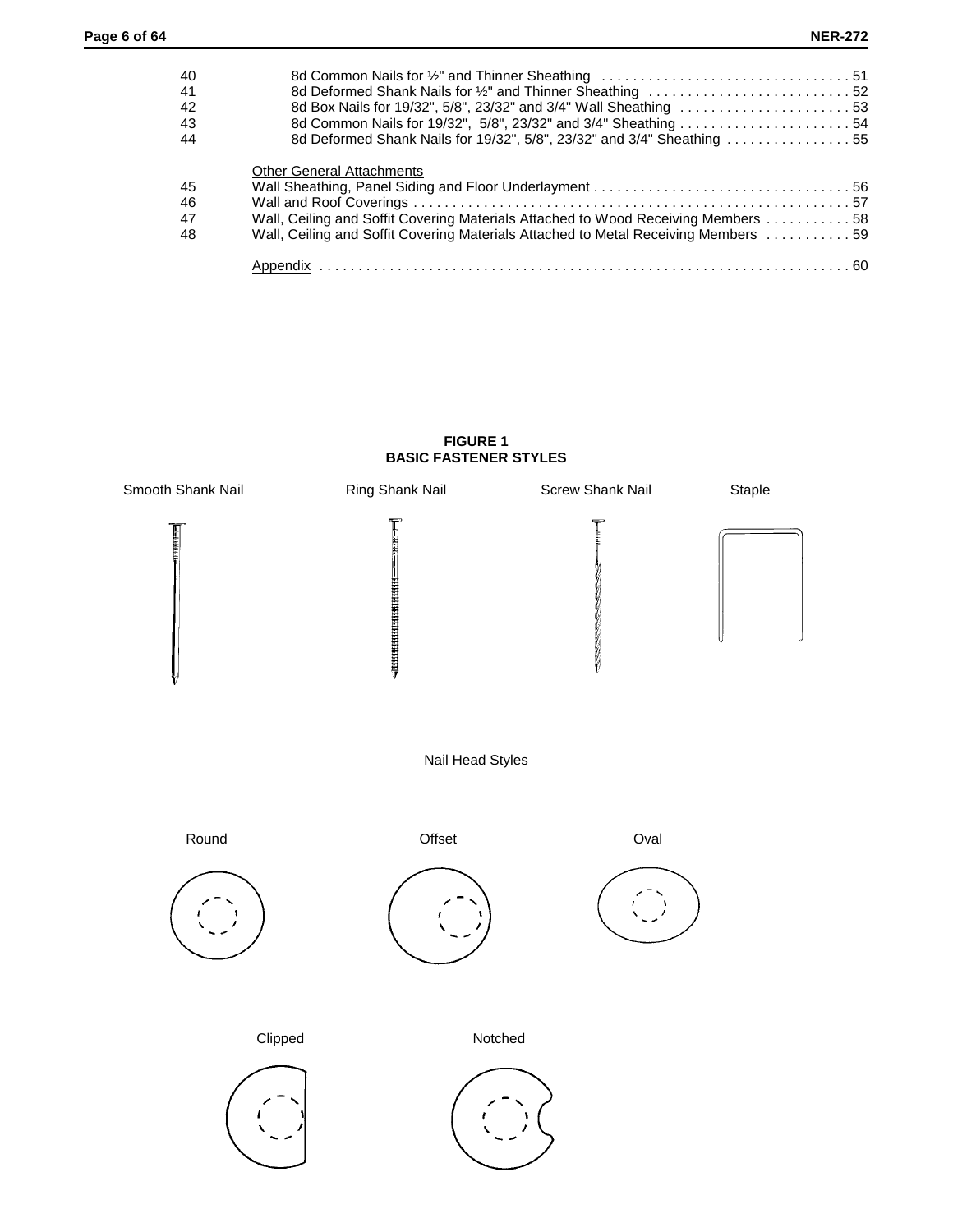|                                   | Nails Described by Pennyweight System |                           |
|-----------------------------------|---------------------------------------|---------------------------|
| Pennyweight                       | Length, in inches                     | Shank Diameter, in inches |
|                                   | Box                                   |                           |
| 6d                                | $\overline{c}$                        | 0.099                     |
| 8d                                | $2\frac{1}{2}$                        | 0.113                     |
| 10d                               | 3                                     | 0.128                     |
|                                   | Casing                                |                           |
| 6d                                | $2\frac{1}{4}$                        | 0.099                     |
| 8d                                | $2\frac{1}{2}$                        | 0.113                     |
| 10d                               | 3                                     | 0.128                     |
|                                   | Common                                |                           |
| 6d                                | $\overline{c}$                        | 0.113                     |
| 8d                                | $2\frac{1}{2}$                        | 0.131                     |
| 10d                               | $\mathbf{3}$                          | 0.148                     |
| 16d                               | $3\frac{1}{2}$                        | 0.162                     |
| 20d                               | $\overline{4}$                        | 0.192                     |
|                                   | Cooler                                |                           |
| 5d                                | 15/8                                  | 0.086                     |
| 6d                                | $1\frac{7}{8}$                        | 0.092                     |
| 8d                                | $2\frac{3}{8}$                        | 0.113                     |
|                                   | Deformed <sup>1</sup>                 |                           |
| 3d                                | $1\frac{1}{4}$                        | 0.099                     |
| 4d                                | $1\frac{1}{2}$                        | 0.099                     |
| 6d                                | $\overline{c}$                        | 0.120                     |
| 8d                                | $2\frac{1}{2}$                        | 0.120                     |
|                                   | Finish                                |                           |
| 8d                                | $2\frac{1}{2}$                        | 0.099                     |
| 10d                               | $\mathbf{3}$                          | 0.113                     |
|                                   | Siding                                |                           |
| 6d                                | $1\frac{7}{8}$                        | 0.106                     |
| 8d                                | $2\frac{3}{8}$                        | 0.128                     |
|                                   | <b>Additional Recognized Nails</b>    |                           |
|                                   | $2\frac{1}{4}$                        | 0.092                     |
|                                   | $2\frac{1}{4}$                        | 0.105                     |
|                                   | 3                                     |                           |
|                                   | $3\frac{1}{4}$                        | 0.120                     |
| Smooth Shank Nails                | $1\frac{1}{2}$                        |                           |
|                                   | 3                                     | 0.131                     |
|                                   | $3\frac{1}{4}$                        |                           |
|                                   | $1\frac{1}{2}$                        | 0.148                     |
|                                   | $2\frac{1}{2}$                        | 0.162                     |
|                                   | $2\frac{1}{4}$                        | 0.099                     |
|                                   | $\mathbf{2}$                          |                           |
| Deformed Shank Nails <sup>1</sup> | $2\frac{3}{8}$                        | 0.113                     |
|                                   | $2\frac{1}{2}$                        | 0.131                     |

#### **TABLE 1 NOMINAL DIMENSIONS OF NAILS FREQUENTLY LISTED IN MODEL BUILDING CODES AND THIS REPORT**

1. A deformed shank nail shall have either a helical (screw) shank or an annular (ring) shank.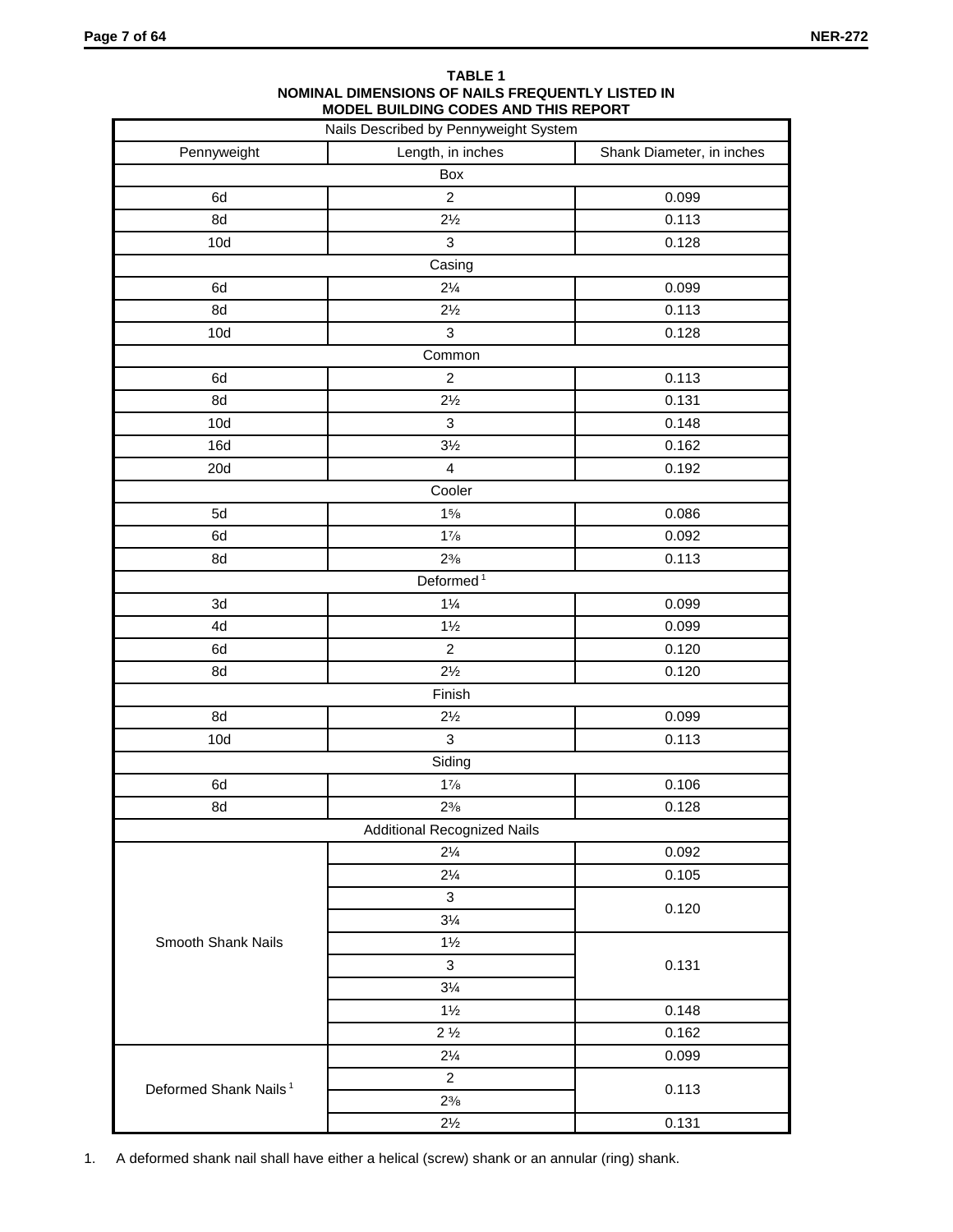| Specific       |                |                |                          |                 |                |                |                         |                |                               |                    |                     |                 |                |                |                 |                 |                       | Diameter, in inches   |                 |
|----------------|----------------|----------------|--------------------------|-----------------|----------------|----------------|-------------------------|----------------|-------------------------------|--------------------|---------------------|-----------------|----------------|----------------|-----------------|-----------------|-----------------------|-----------------------|-----------------|
| 0.091          | 0.094          | 0.097          | 0.105                    | 0.113           | 0.120          | 0.131          | 0.148                   | 0.162          | 0.091                         | 0.094              | 0.097               | 0.113           | 0.120          | 0.128          | 0.135           | 0.148           | gage<br>$\frac{6}{5}$ | gage<br>$\frac{5}{1}$ | gage<br>4       |
|                |                | 0.099          |                          |                 |                |                |                         |                |                               |                    | 0.099               |                 |                |                |                 |                 | 0.063                 | 0.072                 | 0.080           |
| N              | N              | N              | $\infty$                 | $\infty$        | တ              | $\overline{0}$ | $\overline{\mathbf{r}}$ | $\tilde{c}$    | N                             | $\infty$           | $\infty$            | တ               | $\overline{0}$ | $\overline{0}$ | $\overline{1}$  | $\tilde{c}$     | တ                     |                       | $\tilde{c}$     |
| တ              | တ              | S              | $\tilde{\tau}$           | $\tilde{\tau}$  | $\frac{2}{3}$  | ო              | $\frac{5}{1}$           | $\frac{6}{1}$  | $\tilde{C}$                   | $\tilde{c}$        | $\tilde{\tau}$      | $\sim$          | $\frac{3}{2}$  | 4              | Ю               | $\frac{6}{1}$   | ო                     | $\overline{4}$        | $\frac{6}{1}$   |
| $\tilde{C}$    | $\overline{0}$ | 9              | ᠮ                        | $\tilde{c}$     | က<br>↽         | $\overline{4}$ | $\frac{6}{1}$           | 17             | $\tilde{\tau}$                | $\overline{1}$     | $\tilde{\tau}$      | 3               | $\frac{4}{4}$  | LO             | $\frac{6}{5}$   | $\overline{1}$  | 13                    | Ю                     | $\overline{1}$  |
| $\overline{C}$ | Ξ              | $\overline{1}$ | $\frac{2}{3}$            | ო               | $\overline{4}$ | Ю              | 17                      | თ              | $\mathbf{\sim}$               | $\scriptstyle\sim$ | $\mathbf{\sim}$     | $\overline{4}$  | ഥ              | $\frac{6}{1}$  | 17              | <u>ဝှ</u>       | $\overline{4}$        | 7                     | ∞               |
| $\overline{1}$ | $\tilde{c}$    | $\frac{2}{3}$  | $\frac{3}{2}$            | $\overline{4}$  | 45             | $\frac{6}{5}$  | $\frac{8}{1}$           | 20             | $\frac{2}{3}$                 | $\frac{3}{2}$      | $\frac{3}{2}$       | $\frac{1}{2}$   | $\frac{6}{5}$  | 17             | $\frac{8}{1}$   | $\overline{20}$ | $\frac{5}{1}$         | $\frac{8}{1}$         | $\overline{20}$ |
| $\tilde{c}$    | $\tilde{c}$    | 3              | 4                        | $\frac{5}{1}$   | $\frac{6}{1}$  | 17             | ი<br>ს                  | 24             | 13                            | $\overline{4}$     | $\overline{4}$      | $\frac{6}{1}$   | 17             | $\frac{8}{1}$  | ó,              | 21              | $\frac{6}{5}$         | ი<br>ს                | 21              |
| $\frac{3}{2}$  | $\frac{3}{2}$  | $\overline{4}$ | $\frac{1}{2}$            | $\frac{6}{5}$   | $\overline{1}$ | $\infty$       | 21                      | 23             | $\frac{4}{4}$                 | $\overline{4}$     | $\frac{5}{1}$       | 17              | $\frac{8}{3}$  | 20             | 21              | 23              | 17                    | $\overline{c}$        | 22              |
| $\overline{4}$ | $\overline{4}$ | $\overline{4}$ | $\frac{6}{5}$            | 17              | $\frac{8}{1}$  | Q L            | 22                      | 24             | Ю<br>$\overline{\phantom{0}}$ | Ю                  | $\frac{6}{1}$       | $\frac{8}{1}$   | 20             | 21             | 22              | 24              | თ                     | 21                    | 24              |
| $\overline{4}$ | $\frac{5}{3}$  | $\frac{5}{1}$  | $\overline{\phantom{0}}$ | $\frac{8}{1}$   | ი<br>ს         | 21             | 23                      | 26             | $\frac{6}{5}$                 | $\frac{6}{5}$      | 17                  | $\overline{c}$  | 21             | 22             | 23              | 26              | $\overline{c}$        | 23                    | 25              |
| Ю              | $\frac{6}{5}$  | $\frac{6}{5}$  | $\frac{8}{1}$            | ი<br>ს          | 20             | 22             | 25                      | 27             | 17                            | 17                 | $\frac{8}{1}$       | 24              | 22             | 24             | 25              | 27              | 21                    | 24                    | 27              |
| $\frac{6}{5}$  | $\overline{1}$ | 17             | တ                        | $\overline{20}$ | $\overline{2}$ | 23             | 26                      | 29             | $\frac{8}{1}$                 | $\infty$           | တ<br>$\overline{ }$ | 22              | 23             | 25             | 26              | 29              | 22                    | 26                    | 28              |
| $\frac{8}{1}$  | Ö,             | ი<br>1         | ম                        | 22              | 24             | 26             | 29                      | 32             | 20                            | 20                 | 24                  | 25              | 26             | 28             | 29              | 32              | 25                    | 29                    | 32              |
| e,             | $\overline{c}$ | $\overline{c}$ | 22                       | 24              | 25             | 27             | 79                      | 34             | $\tilde{\Omega}$              | 22                 | 22                  | 26              | 28             | 29             | <u>ভ</u>        | 34              | 26                    | $\mathcal{S}^{\circ}$ | 33              |
| 21             | 22             | 22             | 24                       | 26              | 28             | 30             | 34                      | 38             | 23                            | 24                 | 25                  | 29              | रू             | 33             | 34              | 38              | 29                    | 33                    | 57              |
| 22             | 23             | 24             | 26                       | 28              | 29             | 32             | 36                      | $\overline{6}$ | 24                            | 25                 | 26                  | 30              | 32             | 34             | 36              | $\overline{6}$  | 30                    | 35                    | 39              |
| 23             | 24             | 25             | 27                       | 29              | 5              | 34             | 38                      | 42             | 26                            | 27                 | 27                  | 32              | 34             | 36             | 38              | 42              | 32                    | 57                    | 4               |
| 28             | 29             | వి             | 33                       | 35              | 57             | 4              | 46                      | 50             | 22                            | 32                 | 33                  | 38              | 41             | 44             | 46              | SO              | 39                    | 45                    | 50              |
| 32             | 33             | 34             | 57                       | $\overline{6}$  | 42             | 46             | 52                      | 57             | 35                            | 57                 | 38                  | $\overline{4}$  | $\ddot{t}$     | ვ<br>ი         | 53              | 58              | $\frac{4}{4}$         | 5                     | 57              |
| 46             | 48             | $\frac{4}{9}$  | 53                       | 57              | 6              | 88             | 75                      | 82             | 5                             | 52                 | 54                  | 63              | 52             | 71             | 75              | 83              | 83                    | 73                    | Σó              |
| 48             | $\overline{4}$ | 5              | 55                       | 59              | 63             | 89             | 78                      | 85             | 53                            | 54                 | 56                  | 65              | 69             | 74             | $\overline{78}$ | 86              | 89                    | 76                    | 84              |
| 53             | 55             | 57             | 82                       | 89              | 20             | 77             | $\overline{8}$          | 95             | 59                            | 67                 | 63                  | 73              | 77             | 83             | $\overline{8}$  | 95              | 73                    | 84                    | $\overline{6}$  |
| 57             | 59             | 67             | 89                       | 71              | 75             | 82             | 33                      | 102            | 63                            | 65                 | 29                  | $\overline{28}$ | 83             | 88             | 93              | 102             | 79                    | 8                     | $\overline{5}$  |

1. Design values are based on a normal (10 year) duration of load.<br>3. Withdrawal strengths are for fasteneis diven perpendicular to the grain.<br>4. For connections between solid lumber members, the permitted withdrawal stren

**Page 8 of 64 NER-272**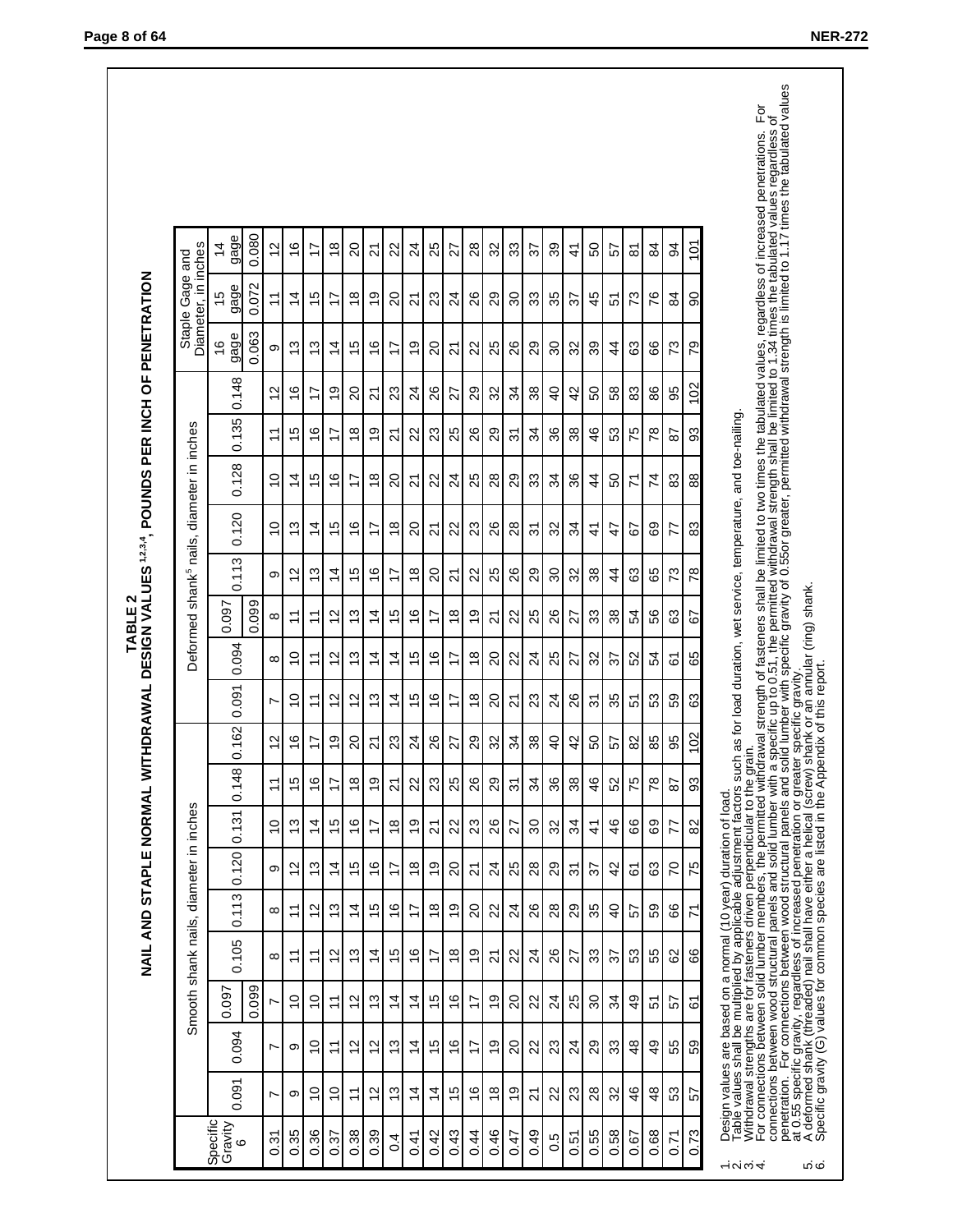## **TABLE 3 NORMAL 1 DESIGN 2 LATERAL STRENGTH OF FACE NAILED SINGLE SHEAR CONNECTIONS OF "2-BY" MEMBERS 3 TO OTHER MEMBERS 4 OF SAME SPECIES 5**

|                    | Fastener                                     |                                     |                         | Connection Lateral Strength, in Pounds, if Both Framing Members Have Specific<br>Gravity of |                                 |
|--------------------|----------------------------------------------|-------------------------------------|-------------------------|---------------------------------------------------------------------------------------------|---------------------------------|
| Length<br>(Inches) | Nail Shank Diameter <sup>6</sup><br>(Inches) | 0.42<br>(e.g., Spruce-<br>Pine-Fir) | 0.43<br>(e.g., Hem-Fir) | 0.50<br>(e.g., Douglas Fir-<br>larch)                                                       | 0.55<br>(e.g. Southern<br>Pine) |
| $3\frac{1}{2}$     | 0.162                                        | 92                                  | 94                      | 109                                                                                         | 119                             |
| 3                  | 0.148                                        | 84                                  | 86                      | 99                                                                                          | 109                             |
| $3\frac{1}{4}$     | 0.131                                        | 79                                  | 80                      | 93                                                                                          | 101                             |
| 3                  | 0.131                                        | 79                                  | 80                      | 93                                                                                          | 101                             |
| $2\frac{1}{2}$     | 0.131                                        | 52                                  | 54                      | 62                                                                                          | 67                              |
| $3\frac{1}{4}$     | 0.120                                        | 69                                  | 71                      | 81                                                                                          | 89                              |
| 3                  | 0.120                                        | 69                                  | 71                      | 81                                                                                          | 89                              |
| $2\frac{3}{8}$     | 0.113                                        | 40                                  | 40                      | 47                                                                                          | 51                              |
| $2\frac{1}{4}$     | 0.105                                        | 30                                  | 31                      | 37                                                                                          | 41                              |
| $2\frac{1}{4}$     | 0.099                                        | 30                                  | 30                      | 35                                                                                          | 38                              |

1. Design values are based on a 10-year "normal" load duration.

2. Table values shall be multiplied by applicable adjustment factors such as for load duration, wet service, temperature, and toenailing.

3. Table is based upon a 1½" actual thickness of both attached member and receiving ("main") member.

4. Design values are for connections in which the nail shank or staple leg are driven in side grain with shank/leg axis perpendicular to wood fibers. Tabulated values for nailed connections require that the nail has a minimum fastener bending yield strength  $(F_{y<sub>b</sub>})$  as that listed in section 3.3.2 of this report.

5. Calculations are based on a connection in which both members have the same specific gravity. The "European Yield Model" formulas in the Appendix permit calculation of the design lateral strength for connections consisting of different wood species.

6 Nails shall have a smooth shank or deformed shank - with helical (screw) or annular (ring) threads.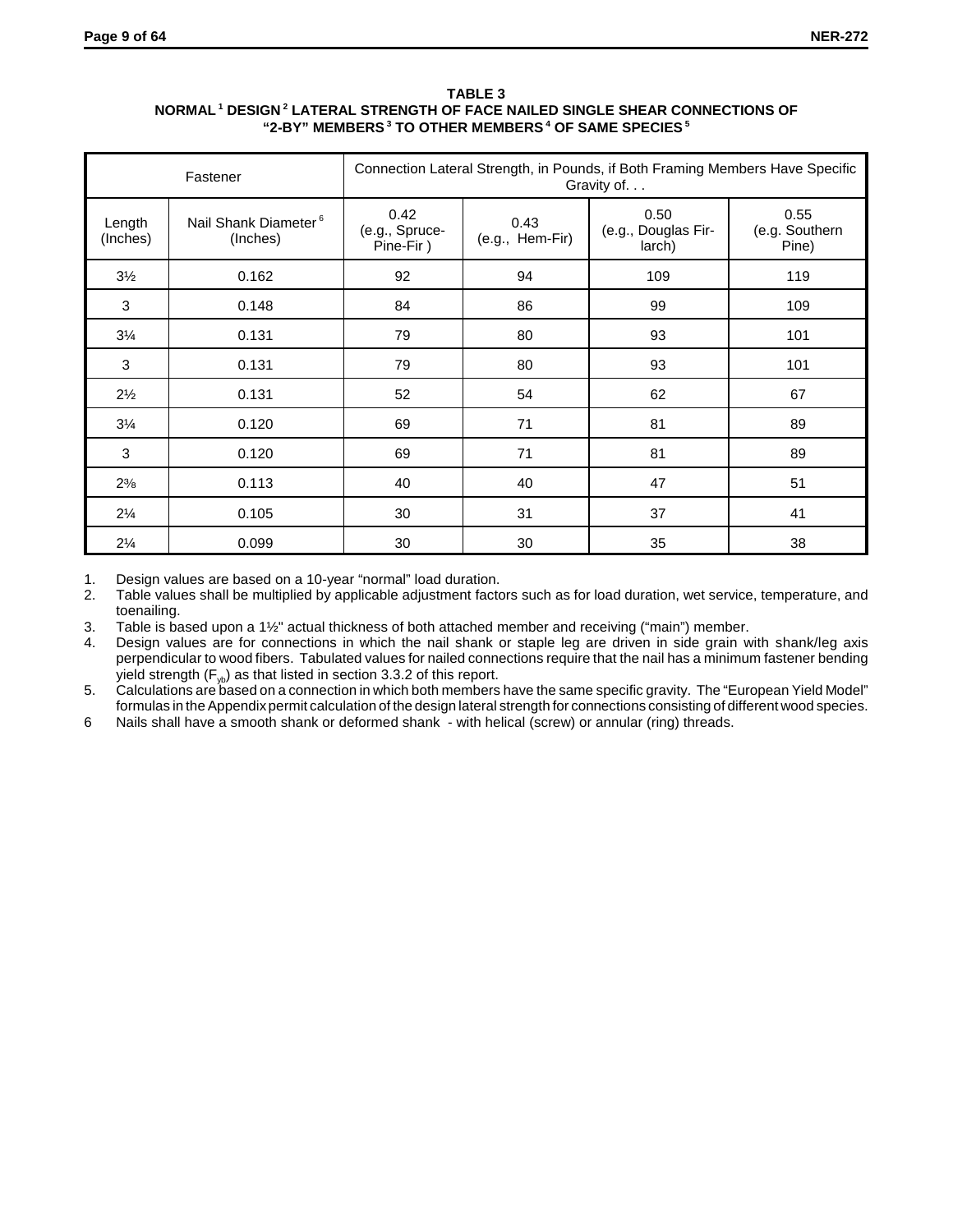## **TABLE 4 ALLOWABLE SHEAR 1 FOR WIND OR SEISMIC LOADING (POUNDS PER FOOT) FOR WOOD STRUCTURAL PANEL HORIZONTAL DIAPHRAGMS WITH FRAMING OF DOUGLAS-FIR, LARCH, OR SOUTHERN PINE 2 5/16" THICK STRUCTURAL I PANEL GRADE 11**

|                                                             |                                                            |                                  |            | <b>Blocked Diaphragms</b>                                                                                                                                       |                                  |            | Unblocked Diaphragms                                        |                                   |
|-------------------------------------------------------------|------------------------------------------------------------|----------------------------------|------------|-----------------------------------------------------------------------------------------------------------------------------------------------------------------|----------------------------------|------------|-------------------------------------------------------------|-----------------------------------|
| Nominal<br>Nail $4$<br>Diameter <sup>6</sup><br>(in inches) | <b>Minimum</b><br>Nominal<br>Fastener                      | Minimum<br>Width of<br>Framing   |            | Fastener spacing (in.) at diaphragm<br>boundaries (all cases), at continuous<br>panel edges parallel to load (Cases 3,<br>4), and at all panel edges (Cases 5 & | 6) <sup>7</sup>                  |            | Fasteners spaced 6" max. at<br>supported edges <sup>7</sup> |                                   |
| or<br>Staple <sup>5</sup>                                   | Length <sup>6</sup><br>(in inches)                         | Member (in<br>inches)            | 6          | 4                                                                                                                                                               | $2\frac{1}{2}$ <sup>8</sup>      | $2^8$      | Case 1 (No                                                  | All other                         |
| Gage                                                        |                                                            |                                  |            | Nail spacing at other panel edges                                                                                                                               | (Cases 1, 2, 3 & 4) <sup>7</sup> |            | unblocked edges<br>or continuous<br>joints parallel to      | configurations<br>(Cases 2, 3, 4, |
|                                                             |                                                            |                                  | 6          | 6                                                                                                                                                               | $\overline{4}$                   | 3          | load)                                                       | 5 & 6                             |
| 0.113<br>smooth<br>or<br>deformed                           | 15/8<br>2 or<br>$2\frac{3}{8}$                             |                                  |            |                                                                                                                                                                 |                                  |            |                                                             |                                   |
| 0.120<br>smooth                                             | 3                                                          |                                  |            |                                                                                                                                                                 |                                  |            |                                                             |                                   |
| 14 Gage                                                     | 3<br>$2\frac{1}{2}$<br>$2\frac{1}{4}$ or<br>2              | $\frac{2}{3}$                    | 185<br>210 | 250<br>280                                                                                                                                                      | 375<br>420                       | 420<br>475 | 165<br>185                                                  | 125<br>140                        |
| 15 Gage                                                     | $2\frac{1}{2}$<br>$2\frac{1}{4}$<br>2 or<br>$1\frac{3}{4}$ |                                  |            |                                                                                                                                                                 |                                  |            |                                                             |                                   |
| 16 Gage                                                     | $\overline{2}$<br>$1\%$ or<br>$1\frac{1}{2}$               | $\overline{c}$<br>$\overline{3}$ | 155<br>175 | 205<br>230                                                                                                                                                      | 310<br>345                       | 350<br>390 | 135<br>155                                                  | 105<br>115                        |
| 0.099<br>smooth or<br>deformed                              | $2\frac{1}{4}$                                             | $\overline{\mathbf{c}}$<br>3     | 145<br>165 | 195<br>220                                                                                                                                                      | 295<br>330                       | 335<br>375 | 130<br>145                                                  | 100<br>110                        |
| 0.092<br>smooth                                             | $2\frac{1}{4}$                                             | $\overline{c}$<br>3              | 130<br>145 | 170<br>195                                                                                                                                                      | 260<br>290                       | 290<br>330 | 115<br>125                                                  | 85<br>95                          |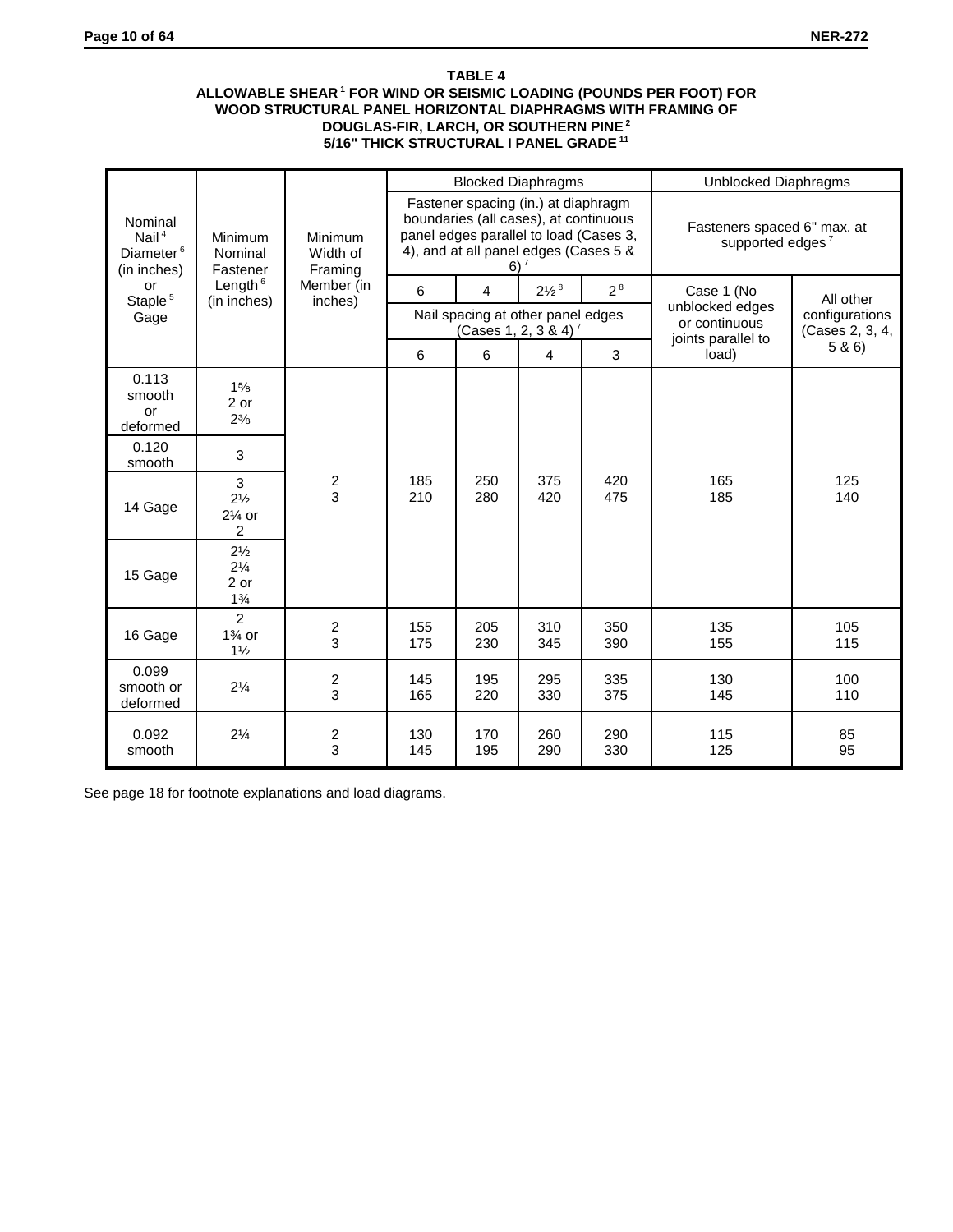## **TABLE 5 ALLOWABLE SHEAR 1 FOR WIND OR SEISMIC LOADING (POUNDS PER FOOT) FOR WOOD STRUCTURAL PANEL HORIZONTAL DIAPHRAGMS WITH FRAMING OF DOUGLAS-FIR, LARCH, OR SOUTHERN PINE 2 3/8" THICK STRUCTURAL I PANEL GRADE 11**

|                                                       |                                                                 |                              |            |                                                                               | <b>Blocked Diaphragms</b>        |                                                                                                |                                 | Unblocked Diaphragms                                        |
|-------------------------------------------------------|-----------------------------------------------------------------|------------------------------|------------|-------------------------------------------------------------------------------|----------------------------------|------------------------------------------------------------------------------------------------|---------------------------------|-------------------------------------------------------------|
| Nominal<br>Nail <sup>4</sup><br>Diameter <sup>6</sup> | Minimum<br>Nominal                                              | Minimum<br>Width of          |            | Fastener spacing (in.) at diaphragm<br>panel edges (Cases 5 & 6) <sup>7</sup> |                                  | boundaries (all cases), at continuous panel<br>edges parallel to load (Cases 3, 4), and at all |                                 | Fasteners spaced 6" max. at<br>supported edges <sup>7</sup> |
| (in inches)<br>or                                     | Fastener<br>Length $6$                                          | Framing<br>Member            | 6          | 4                                                                             | $2\frac{1}{2}$ <sup>8</sup>      | 2 <sup>8</sup>                                                                                 | Case 1 (No<br>unblocked         | All other                                                   |
| Staple <sup>5</sup><br>Gage                           | (in inches)                                                     | (in inches)                  |            | Nail spacing at other panel edges                                             | (Cases 1, 2, 3 & 4) <sup>7</sup> |                                                                                                | edges or con-<br>tinuous joints | configurations<br>(Cases 2, 3, 4, 5)                        |
|                                                       |                                                                 |                              | 6          | 6                                                                             | $\overline{4}$                   | 3                                                                                              | parallel to<br>load)            | & 6)                                                        |
| 0.131<br>smooth<br>or<br>deformed                     | $1\%$ or<br>$2\frac{1}{2}$                                      | $\overline{c}$<br>3          | 270<br>300 | 360<br>400                                                                    | 530<br>600                       | 600<br>675                                                                                     | 240<br>265                      | 180<br>200                                                  |
| 0.120<br>smooth                                       | 3                                                               | $\overline{c}$<br>3          | 230<br>255 | 305<br>340                                                                    | 455<br>510                       | 515<br>580                                                                                     | 200<br>225                      | 150<br>170                                                  |
| 0.113<br>smooth<br>or<br>deformed                     | $2\%$ or<br>2                                                   | $\overline{\mathbf{c}}$<br>3 | 205<br>230 | 275<br>305                                                                    | 410<br>460                       | 465<br>520                                                                                     | 180<br>205                      | 135<br>155                                                  |
| 0.099<br>smooth<br>or<br>deformed                     | $2\frac{1}{4}$                                                  | $\frac{2}{3}$                | 165<br>185 | 215<br>245                                                                    | 325<br>365                       | 370<br>415                                                                                     | 145<br>160                      | 110<br>120                                                  |
| 0.092<br>smooth                                       | $2\frac{1}{4}$                                                  | $\overline{c}$<br>3          | 145<br>160 | 190<br>215                                                                    | 290<br>325                       | 325<br>365                                                                                     | 130<br>145                      | 95<br>110                                                   |
| 14 Gage                                               | 3<br>$2\frac{1}{2}$<br>$2\%$ or<br>$\overline{2}$               | $\frac{2}{3}$                | 255<br>285 | 340<br>380                                                                    | 510<br>575                       | 580<br>645                                                                                     | 225<br>255                      | 170<br>190                                                  |
| 15 Gage                                               | $2\frac{1}{2}$ or<br>$2\frac{1}{4}$<br>$2$ or<br>$1\frac{3}{4}$ | $\overline{\mathbf{c}}$<br>3 | 220<br>245 | 290<br>325                                                                    | 435<br>490                       | 495<br>555                                                                                     | 195<br>215                      | 145<br>165                                                  |
| 16 Gage                                               | $\overline{2}$<br>$1\frac{3}{4}$ or<br>$1\frac{1}{2}$           | $\overline{\mathbf{c}}$<br>3 | 175<br>200 | 235<br>265                                                                    | 350<br>395                       | 400<br>450                                                                                     | 155<br>175                      | 115<br>130                                                  |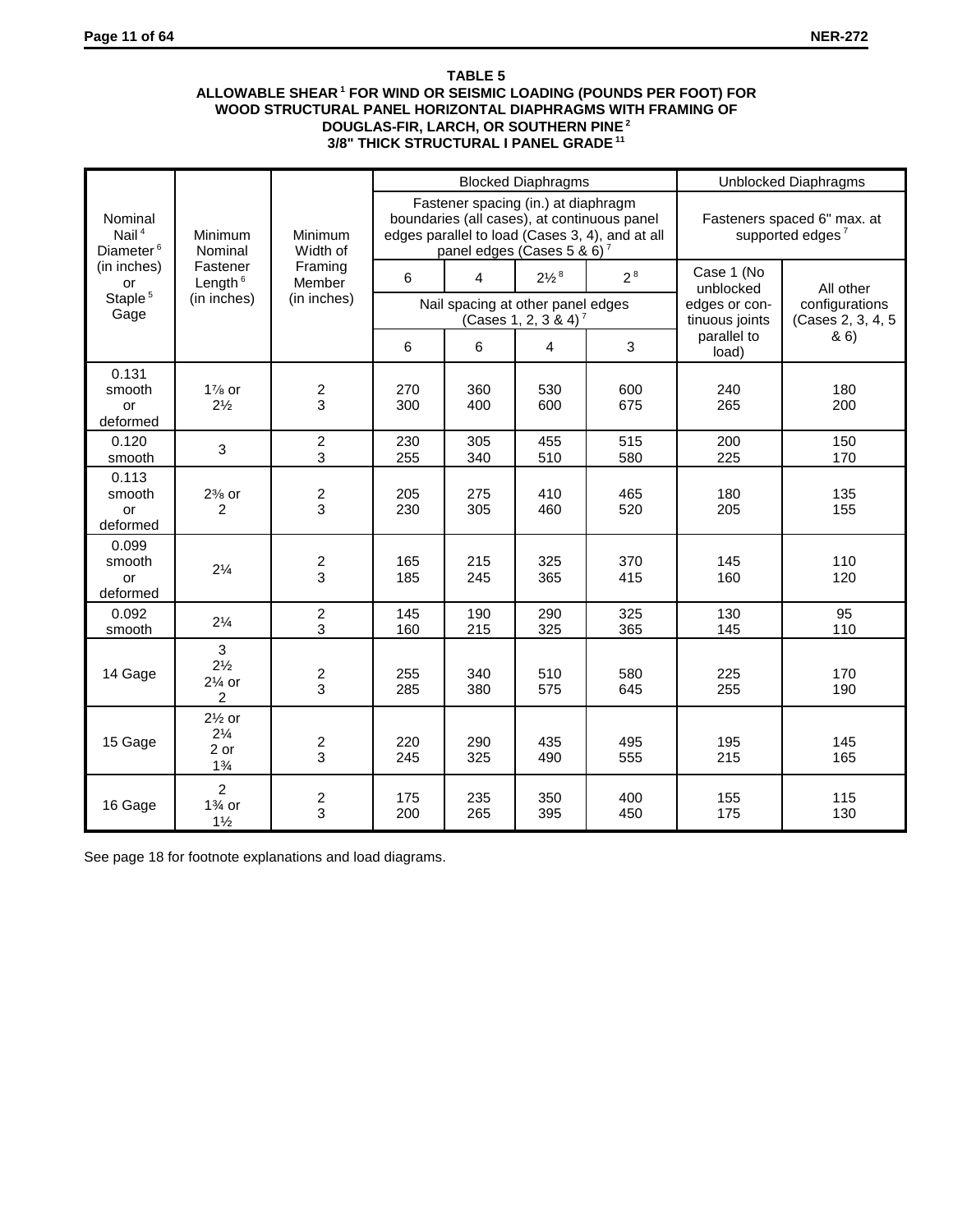## **TABLE 6 ALLOWABLE SHEAR 1 FOR WIND OR SEISMIC LOADING (POUNDS PER FOOT) FOR WOOD STRUCTURAL PANEL HORIZONTAL DIAPHRAGMS WITH FRAMING OF DOUGLAS-FIR, LARCH, OR SOUTHERN PINE 2 5/32" THICK STRUCTURAL I PANEL GRADE10,11**

|                                              |                                                            |                              |            | <b>Blocked Diaphragms</b>                                                                                                                                                       |                                  |                | <b>Unblocked Diaphragms</b>                                 |                                |
|----------------------------------------------|------------------------------------------------------------|------------------------------|------------|---------------------------------------------------------------------------------------------------------------------------------------------------------------------------------|----------------------------------|----------------|-------------------------------------------------------------|--------------------------------|
| Nominal<br>Nail $4$<br>Diameter <sup>6</sup> | Minimum<br>Nominal                                         | Minimum<br>Width of          |            | Fastener spacing (in.) at diaphragm<br>boundaries (all cases), at continuous<br>panel edges parallel to load (Cases 3, 4),<br>and at all panel edges (Cases 5 & 6) <sup>7</sup> |                                  |                | Fasteners spaced 6" max. at<br>supported edges <sup>7</sup> |                                |
| (in inches) or                               | Fastener<br>Length $6$                                     | Framing<br>Member            | 6          | 4                                                                                                                                                                               | $2\frac{1}{2}$ <sup>8</sup>      | 2 <sup>8</sup> | Case 1 (No                                                  | All other                      |
| Staple <sup>5</sup><br>Gage                  | (in inches)                                                | (in inches)                  |            | Nail spacing at other panel edges                                                                                                                                               | (Cases 1, 2, 3 & 4) <sup>7</sup> |                | unblocked<br>edges or<br>continuous joints                  | configurations<br>(Cases 2, 3, |
|                                              |                                                            |                              | 6          | 6                                                                                                                                                                               | $\overline{4}$                   | 3              | parallel to load)                                           | 4, 5 & 6                       |
| 0.148<br>smooth <sup>9</sup>                 | $2\frac{1}{8}$ or<br>3                                     | $\overline{c}$<br>3          | 320<br>360 | 425<br>480                                                                                                                                                                      | 640<br>720                       | 730<br>820     | 285<br>320                                                  | 215<br>240                     |
| 0.131<br>smooth or<br>deformed               | $2\frac{1}{2}$                                             | $\overline{c}$<br>3          | 270<br>305 | 360<br>405                                                                                                                                                                      | 540<br>605                       | 610<br>685     | 240<br>270                                                  | 180<br>200                     |
| 0.120<br>smooth                              | 3                                                          | $\overline{c}$<br>3          | 230<br>260 | 310<br>350                                                                                                                                                                      | 465<br>520                       | 525<br>590     | 205<br>230                                                  | 155<br>175                     |
| 0.113<br>smooth or<br>deformed               | $2\frac{3}{8}$                                             | $\overline{\mathbf{c}}$      | 210        | 280                                                                                                                                                                             | 420                              | 475            | 185                                                         | 140                            |
| 0.113<br>smooth or<br>deformed               | $\overline{2}$                                             | 3                            | 235        | 315                                                                                                                                                                             | 470                              | 535            | 210                                                         | 155                            |
| 0.099<br>smooth or<br>deformed               | $2\frac{1}{4}$                                             | $\overline{c}$<br>3          | 170<br>190 | 225<br>255                                                                                                                                                                      | 340<br>380                       | 385<br>435     | 150<br>170                                                  | 115<br>125                     |
| 0.092<br>smooth                              | $2\frac{1}{4}$                                             | $\overline{c}$<br>3          | 150<br>170 | 205<br>230                                                                                                                                                                      | 305<br>340                       | 345<br>390     | 135<br>150                                                  | 100<br>115                     |
| 14<br>Gage                                   | 3 or<br>$2\frac{1}{2}$<br>$2\%$ or<br>2                    | $\overline{c}$<br>3          | 255<br>285 | 340<br>380                                                                                                                                                                      | 510<br>570                       | 575<br>650     | 225<br>255                                                  | 170<br>190                     |
| 15<br>Gage                                   | $2\frac{1}{2}$<br>$2\frac{1}{4}$<br>2 or<br>$1\frac{3}{4}$ | $\overline{c}$<br>3          | 215<br>245 | 290<br>325                                                                                                                                                                      | 435<br>490                       | 495<br>555     | 195<br>215                                                  | 145<br>165                     |
| 16<br>Gage                                   | $\overline{2}$<br>$1\%$ or<br>$1\frac{1}{2}$               | $\overline{\mathbf{c}}$<br>3 | 175<br>200 | 235<br>265                                                                                                                                                                      | 350<br>395                       | 400<br>450     | 155<br>175                                                  | 120<br>130                     |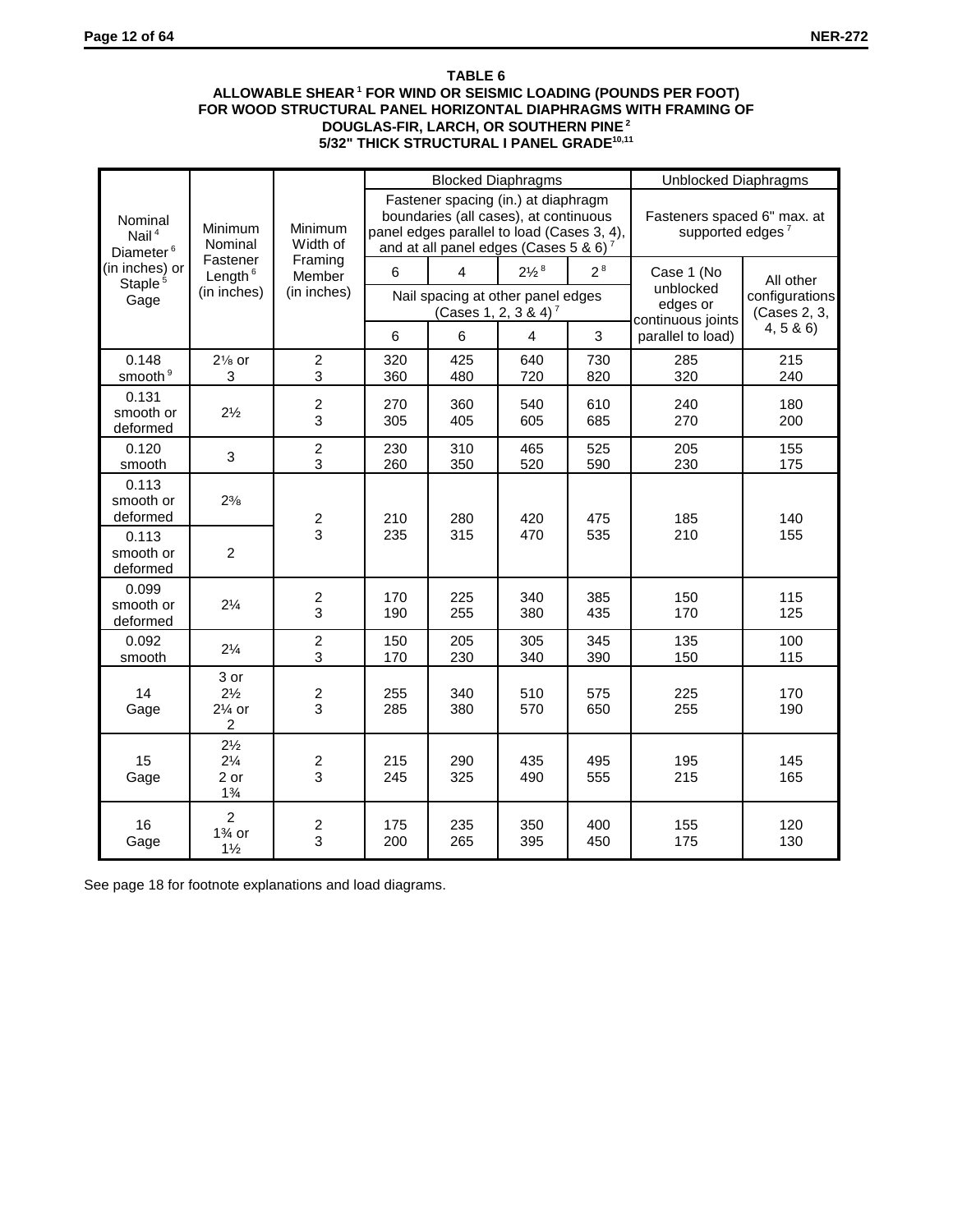## **TABLE 7 ALLOWABLE SHEAR 1 FOR WIND OR SEISMIC LOADING (POUNDS PER FOOT) FOR WOOD STRUCTURAL PANEL HORIZONTAL DIAPHRAGMS WITH FRAMING OF DOUGLAS-FIR, LARCH, OR SOUTHERN PINE 2 5/16" THICK RATED SHEATHING 3,11**

|                                              |                                                                                |                              |            | <b>Blocked Diaphragms</b>        |                                                                                                                                                                                 |                | Unblocked Diaphragms                                        |                              |
|----------------------------------------------|--------------------------------------------------------------------------------|------------------------------|------------|----------------------------------|---------------------------------------------------------------------------------------------------------------------------------------------------------------------------------|----------------|-------------------------------------------------------------|------------------------------|
| Nominal<br>Nail $4$<br>Diameter <sup>6</sup> | Minimum<br>Nominal                                                             | Minimum<br>Width of          |            |                                  | Fastener spacing (in.) at diaphragm<br>boundaries (all cases), at continuous<br>panel edges parallel to load (Cases 3, 4),<br>and at all panel edges (Cases 5 & 6) <sup>7</sup> |                | Fasteners spaced 6" max. at<br>supported edges <sup>7</sup> |                              |
| (in inches)<br>or                            | Fastener<br>Length $6$                                                         | Framing<br>Member            | 6          | 4                                | $2\frac{1}{2}$ <sup>8</sup>                                                                                                                                                     | 2 <sup>8</sup> | Case 1 (No<br>unblocked                                     | All other                    |
| Staple <sup>5</sup><br>Gage                  | (in inches)                                                                    | (in inches)                  |            | (Cases 1, 2, 3 & 4) <sup>7</sup> | Nail spacing at other panel edges                                                                                                                                               |                | edges or<br>continuous                                      | configuration<br>s (Cases 2, |
|                                              |                                                                                |                              | 6          | 6                                | 4                                                                                                                                                                               | $\mathbf{3}$   | joints parallel to<br>load)                                 | 3, 4, 5 & 6                  |
| 0.113<br>smooth                              | 2 or<br>15/8                                                                   |                              |            |                                  |                                                                                                                                                                                 |                |                                                             |                              |
| 0.131<br>smooth<br>or deformed               | $2\frac{1}{2}$                                                                 |                              |            |                                  |                                                                                                                                                                                 |                |                                                             |                              |
| 0.120<br>smooth                              | 3                                                                              |                              |            |                                  |                                                                                                                                                                                 |                |                                                             |                              |
| 0.113<br>smooth<br>or deformed               | $2^{3/8}$                                                                      |                              | 170        | 225                              | 335                                                                                                                                                                             | 380            | 150                                                         | 110                          |
| 0.113<br>smooth<br>or deformed               | $\overline{2}$                                                                 | $\frac{2}{3}$                | 190        | 250                              | 380                                                                                                                                                                             | 430            | 170                                                         | 125                          |
| 14 Gage                                      | $\mathbf{3}$<br>$2\frac{1}{2}$<br>$2\frac{1}{4}$ or<br>$\overline{\mathbf{c}}$ |                              |            |                                  |                                                                                                                                                                                 |                |                                                             |                              |
| 15 Gage                                      | $2\frac{1}{2}$<br>$2\frac{1}{4}$<br>2 or<br>$1\frac{3}{4}$                     |                              |            |                                  |                                                                                                                                                                                 |                |                                                             |                              |
| 16 Gage                                      | $\overline{2}$<br>$1\%$ or<br>$1\frac{1}{2}$                                   | $\overline{\mathbf{c}}$<br>3 | 140<br>155 | 185<br>205                       | 275<br>310                                                                                                                                                                      | 315<br>350     | 125<br>140                                                  | 90<br>105                    |
| 0.099<br>smooth<br>or deformed               | $2\frac{1}{4}$                                                                 | $\overline{\mathbf{c}}$<br>3 | 130<br>150 | 175<br>200                       | 265<br>295                                                                                                                                                                      | 300<br>335     | 120<br>130                                                  | 90<br>100                    |
| 0.092<br>smooth                              | $2\frac{1}{4}$                                                                 | $\overline{\mathbf{c}}$<br>3 | 115<br>130 | 155<br>175                       | 230<br>260                                                                                                                                                                      | 265<br>295     | 105<br>115                                                  | 75<br>85                     |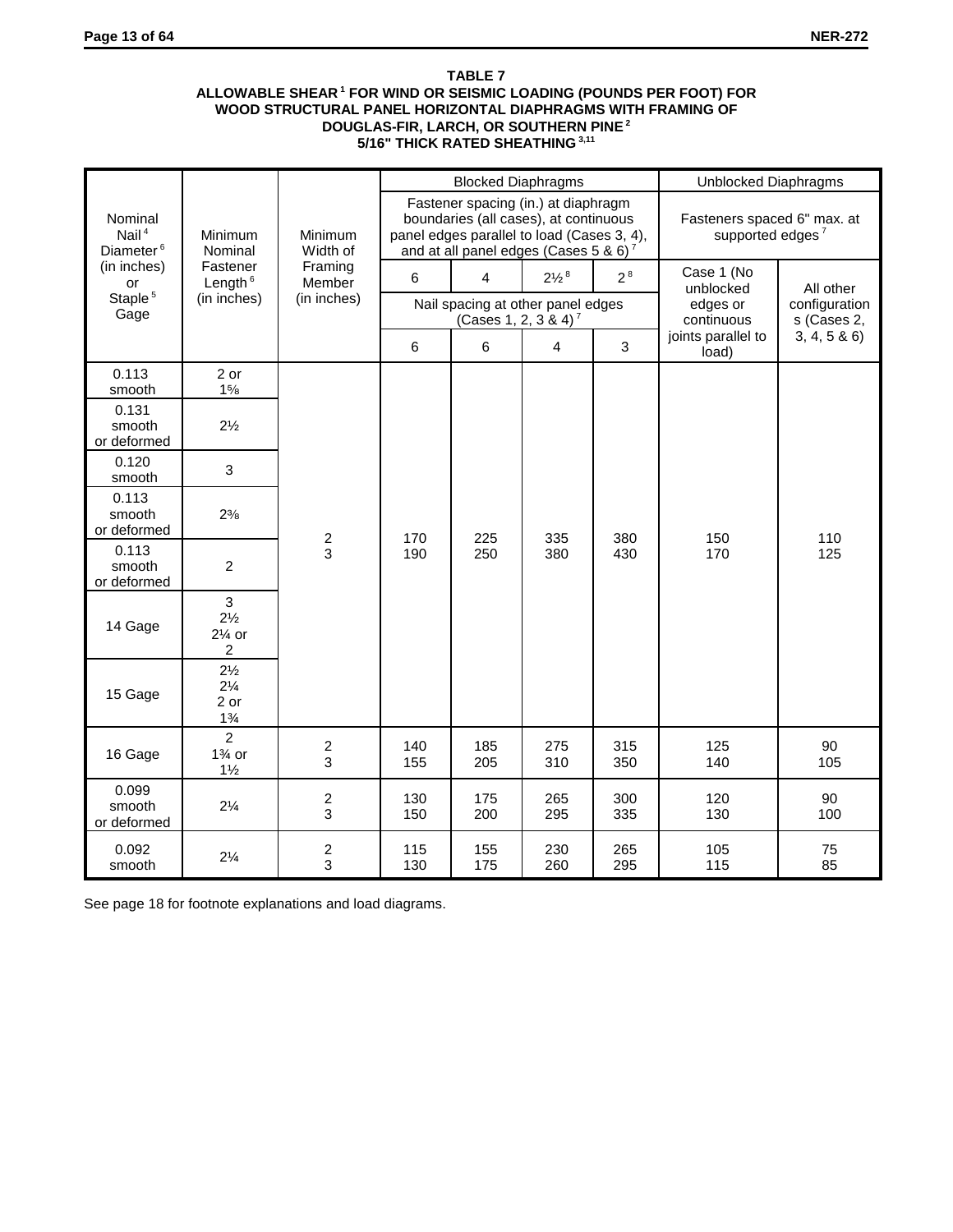## **TABLE 8 ALLOWABLE SHEAR 1 FOR WIND OR SEISMIC LOADING (POUNDS PER FOOT) FOR WOOD STRUCTURAL PANEL HORIZONTAL DIAPHRAGMS WITH FRAMING OF DOUGLAS-FIR, LARCH, OR SOUTHERN PINE 2 3/8" THICK RATED SHEATHING 3,11**

|                                              |                                                            |                              |            |                                                                                                                                                                    | <b>Blocked Diaphragms</b>        |                |                                | Unblocked Diaphragms                                        |
|----------------------------------------------|------------------------------------------------------------|------------------------------|------------|--------------------------------------------------------------------------------------------------------------------------------------------------------------------|----------------------------------|----------------|--------------------------------|-------------------------------------------------------------|
| Nominal<br>Nail $4$<br>Diameter <sup>6</sup> | Minimum<br>Nominal                                         | Minimum<br>Width of          |            | Fastener spacing (in.) at diaphragm<br>boundaries (all cases), at continuous<br>panel edges parallel to load (Cases 3, 4),<br>and at all panel edges (Cases 5 & 6) |                                  |                |                                | Fasteners spaced 6" max. at<br>supported edges <sup>7</sup> |
| (in inches)<br>or                            | Fastener<br>Length $6$                                     | Framing<br>Member            | 6          | $\overline{4}$                                                                                                                                                     | $2\frac{1}{2}$ <sup>8</sup>      | 2 <sup>8</sup> | Case 1 (No<br>unblocked        | All other                                                   |
| Staple <sup>5</sup><br>Gage                  | (in inches)                                                | (in inches)                  |            | Nail spacing at other panel edges                                                                                                                                  | (Cases 1, 2, 3 & 4) <sup>7</sup> |                | edges or<br>continuous         | configurations<br>(Cases 2, 3, 4,                           |
|                                              |                                                            |                              | 6          | 6                                                                                                                                                                  | 4                                | $\mathbf{3}$   | joints<br>parallel to<br>load) | 5 & 6)                                                      |
| 0.131<br>smooth<br>or<br>deformed            | $1\%$ or<br>$2\frac{1}{2}$                                 | $\overline{\mathbf{c}}$<br>3 | 240<br>270 | 320<br>360                                                                                                                                                         | 480<br>540                       | 545<br>610     | 215<br>240                     | 160<br>180                                                  |
| 14 Gage                                      | 3<br>$2\frac{1}{2}$<br>$2\%$ or<br>$\overline{c}$          | $\boldsymbol{2}$<br>3        | 230<br>260 | 305<br>345                                                                                                                                                         | 460<br>515                       | 520<br>580     | 205<br>230                     | 155<br>170                                                  |
| 15 Gage                                      | $2\frac{1}{2}$<br>$2\frac{1}{4}$<br>2 or<br>$1\frac{3}{4}$ | $\boldsymbol{2}$<br>3        | 195<br>220 | 260<br>295                                                                                                                                                         | 390<br>440                       | 445<br>495     | 175<br>195                     | 130<br>145                                                  |
| 0.120<br>smooth                              | 3                                                          | $\boldsymbol{2}$<br>3        | 210<br>235 | 280<br>315                                                                                                                                                         | 420<br>470                       | 475<br>530     | 185<br>210                     | 140<br>155                                                  |
| 0.113<br>smooth<br>or<br>deformed            | $1\%$ or<br>2 or<br>$2\frac{3}{8}$                         | $\boldsymbol{2}$<br>3        | 185<br>210 | 250<br>280                                                                                                                                                         | 375<br>420                       | 425<br>475     | 165<br>185                     | 125<br>140                                                  |
| 16 Gage                                      | $\overline{2}$<br>$1\%$ or<br>$1\frac{1}{2}$               | $\frac{2}{3}$                | 160<br>180 | 210<br>235                                                                                                                                                         | 315<br>355                       | 360<br>400     | 140<br>160                     | 105<br>120                                                  |
| 0.099<br>smooth<br>or<br>deformed            | $2\frac{1}{4}$                                             | $\frac{2}{3}$                | 145<br>165 | 195<br>220                                                                                                                                                         | 295<br>330                       | 335<br>375     | 130<br>145                     | 100<br>110                                                  |
| 0.092<br>smooth                              | $2\frac{1}{4}$                                             | $\boldsymbol{2}$<br>3        | 130<br>145 | 170<br>195                                                                                                                                                         | 260<br>290                       | 290<br>330     | 115<br>125                     | 85<br>95                                                    |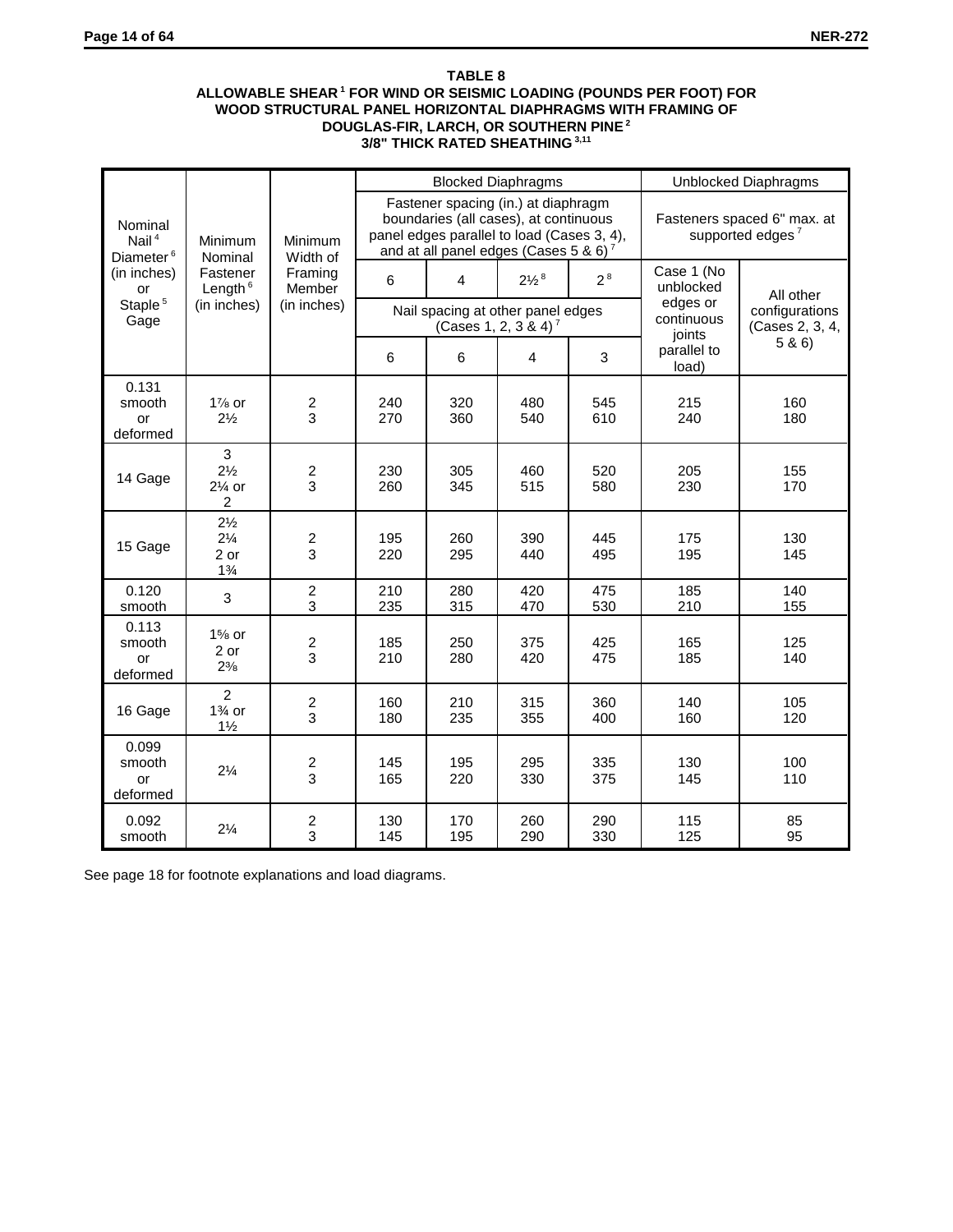## **TABLE 9 ALLOWABLE SHEAR 1 FOR WIND OR SEISMIC LOADING (POUNDS PER FOOT) FOR WOOD STRUCTURAL PANEL HORIZONTAL DIAPHRAGMS WITH FRAMING OF DOUGLAS-FIR, LARCH, OR SOUTHERN PINE 2 7/16" THICK RATED SHEATHING 3, 11**

|                                              |                                                            |                       |                |                | <b>Blocked Diaphragms</b>                                                                                                                                                       |                |                                     | <b>Unblocked Diaphragms</b>                                 |
|----------------------------------------------|------------------------------------------------------------|-----------------------|----------------|----------------|---------------------------------------------------------------------------------------------------------------------------------------------------------------------------------|----------------|-------------------------------------|-------------------------------------------------------------|
| Nominal<br>Nail $4$<br>Diameter <sup>6</sup> | Minimum<br>Nominal                                         | Minimum<br>Width of   |                |                | Fastener spacing (in.) at diaphragm<br>boundaries (all cases), at continuous<br>panel edges parallel to load (Cases 3, 4),<br>and at all panel edges (Cases 5 & 6) <sup>7</sup> |                |                                     | Fasteners spaced 6" max. at<br>supported edges <sup>7</sup> |
| (in inches)<br>or                            | Fastener<br>Length $6$                                     | Framing<br>Member     | $6\phantom{1}$ | $\overline{4}$ | $2\frac{1}{2}$ <sup>8</sup>                                                                                                                                                     | 2 <sup>8</sup> | Case 1 (No                          |                                                             |
| Staple <sup>5</sup><br>Gage                  | (in inches)                                                | (in inches)           |                |                | Nail spacing at other panel edges<br>(Cases 1, 2, 3 & 4) <sup>7</sup>                                                                                                           |                | unblocked<br>edges or<br>continuous | All other<br>configurations<br>(Cases 2, 3, 4,              |
|                                              |                                                            |                       | 6              | 6              | 4                                                                                                                                                                               | 3              | joints parallel<br>to load)         | 5 & 6                                                       |
| 0.131<br>smooth<br>or<br>threaded            | 2 or<br>$2\frac{1}{2}$                                     | 2<br>3                | 255<br>285     | 340<br>380     | 505<br>570                                                                                                                                                                      | 575<br>645     | 230<br>255                          | 170<br>190                                                  |
| 0.120<br>smooth                              | 3                                                          | $\overline{c}$<br>3   | 215<br>245     | 290<br>325     | 435<br>485                                                                                                                                                                      | 490<br>550     | 190<br>215                          | 145<br>160                                                  |
| 0.113<br>smooth<br>or<br>threaded            | $2\%$ or<br>2                                              | 2<br>3                | 195<br>220     | 260<br>290     | 390<br>435                                                                                                                                                                      | 440<br>490     | 175<br>195                          | 130<br>145                                                  |
| 0.099<br>smooth<br>or<br>threaded            | $2\frac{1}{4}$                                             | 2<br>3                | 155<br>170     | 205<br>230     | 310<br>345                                                                                                                                                                      | 350<br>395     | 135<br>155                          | 105<br>115                                                  |
| 0.092<br>smooth                              | $2\frac{1}{4}$                                             | $\boldsymbol{2}$<br>3 | 135<br>155     | 185<br>205     | 275<br>310                                                                                                                                                                      | 310<br>350     | 120<br>135                          | 90<br>105                                                   |
| 14 Gage                                      | 3 or<br>$2\frac{1}{2}$<br>$2\frac{1}{4}$ or<br>2           | 2<br>3                | 240<br>270     | 325<br>365     | 485<br>545                                                                                                                                                                      | 550<br>615     | 215<br>240                          | 160<br>180                                                  |
| 15 Gage                                      | $2\frac{1}{2}$<br>$2\frac{1}{4}$<br>2 or<br>$1\frac{3}{4}$ | 2<br>3                | 205<br>230     | 275<br>310     | 415<br>465                                                                                                                                                                      | 470<br>525     | 185<br>205                          | 140<br>155                                                  |
| 16 Gage                                      | $\overline{2}$<br>$1\%$ or<br>$1\frac{1}{2}$               | $\frac{2}{3}$         | 165<br>190     | 225<br>250     | 335<br>375                                                                                                                                                                      | 380<br>425     | 150<br>165                          | 110<br>125                                                  |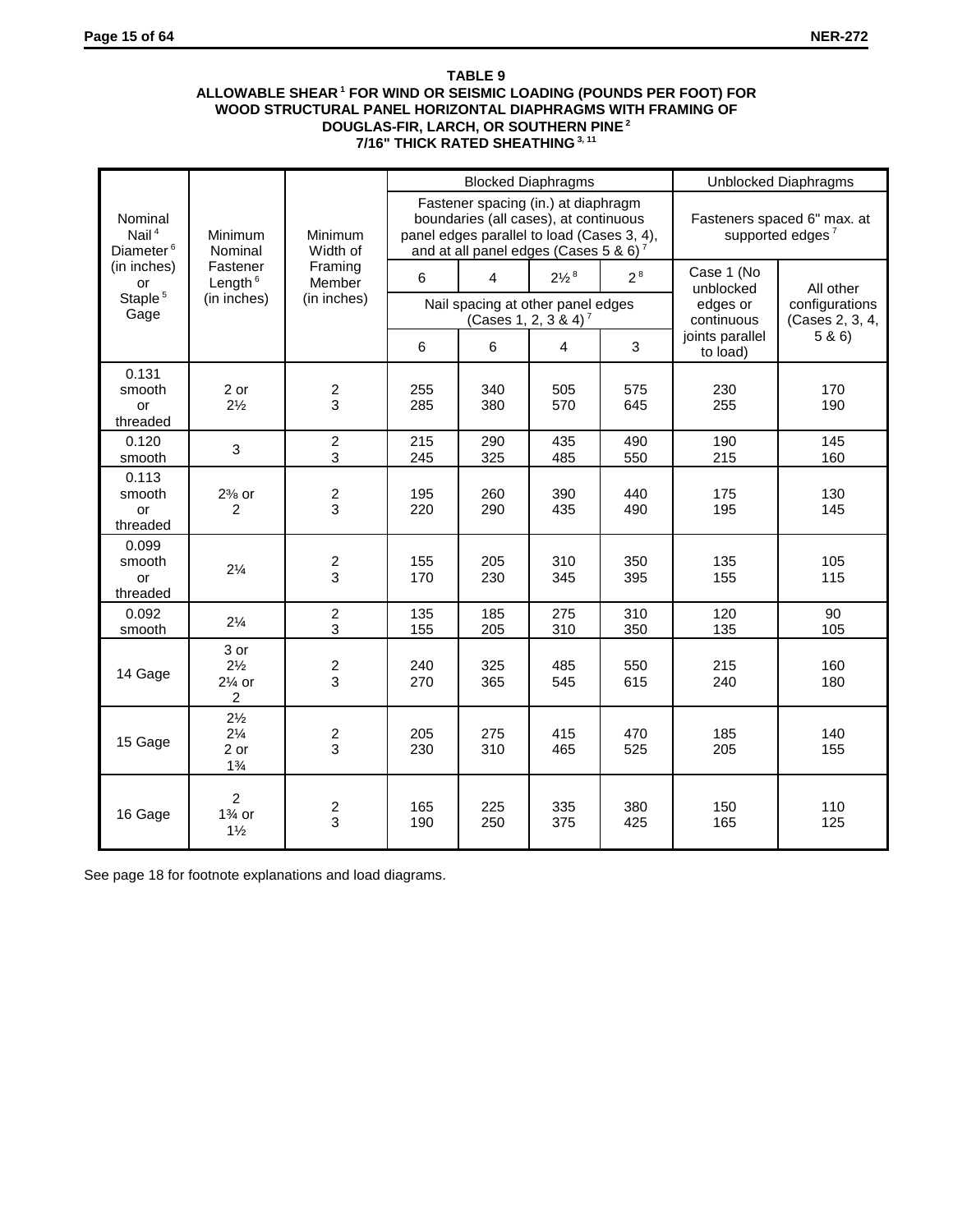## **TABLE 10 ALLOWABLE SHEAR 1 FOR WIND OR SEISMIC LOADING (POUNDS PER FOOT) FOR WOOD STRUCTURAL PANEL HORIZONTAL DIAPHRAGMS WITH FRAMING OF DOUGLAS-FIR, LARCH, OR SOUTHERN PINE 2 15/32" THICK RATED SHEATHING 3, 11**

|                                              |                                                            |                              |            |                                                                                                                                                                                 | <b>Blocked Diaphragms</b>        |                |                                  | <b>Unblocked Diaphragms</b>                                 |
|----------------------------------------------|------------------------------------------------------------|------------------------------|------------|---------------------------------------------------------------------------------------------------------------------------------------------------------------------------------|----------------------------------|----------------|----------------------------------|-------------------------------------------------------------|
| Nominal<br>Nail $4$<br>Diameter <sup>6</sup> | Minimum<br>Nominal                                         | Minimum<br>Width of          |            | Fastener spacing (in.) at diaphragm<br>boundaries (all cases), at continuous<br>panel edges parallel to load (Cases 3, 4),<br>and at all panel edges (Cases 5 & 6) <sup>7</sup> |                                  |                |                                  | Fasteners spaced 6" max. at<br>supported edges <sup>7</sup> |
| (in inches)<br>or                            | Fastener<br>Length $6$                                     | Framing<br>Member            | 6          | $\overline{4}$                                                                                                                                                                  | $2\frac{1}{2}$ <sup>8</sup>      | 2 <sup>8</sup> | Case 1 (No<br>unblocked          | All other                                                   |
| Staple <sup>5</sup><br>Gage                  | (in inches)                                                | (in inches)                  |            | Nail spacing at other panel edges                                                                                                                                               | (Cases 1, 2, 3 & 4) <sup>7</sup> |                | edges or<br>continuous<br>joints | configurations<br>(Cases 2, 3, 4,                           |
|                                              |                                                            |                              | 6          | 6                                                                                                                                                                               | 4                                | 3              | parallel to<br>load)             | 5 & 6                                                       |
| 0.148<br>smooth <sup>9</sup>                 | $2\frac{1}{8}$ or<br>3                                     | $\overline{c}$<br>3          | 290<br>325 | 385<br>430                                                                                                                                                                      | 575<br>650                       | 655<br>735     | 255<br>290                       | 190<br>215                                                  |
| 0.131<br>smooth<br>or<br>deformed            | 2 or<br>$2\frac{1}{2}$                                     | $\overline{c}$<br>3          | 265<br>300 | 355<br>400                                                                                                                                                                      | 535<br>600                       | 605<br>680     | 235<br>265                       | 180<br>200                                                  |
| 0.120<br>smooth                              | 3                                                          | $\overline{c}$<br>3          | 230<br>255 | 305<br>340                                                                                                                                                                      | 455<br>510                       | 515<br>580     | 200<br>225                       | 150<br>170                                                  |
| 0.113<br>smooth<br>or<br>deformed            | $2\%$ or<br>2                                              | $\overline{c}$<br>3          | 205<br>230 | 275<br>305                                                                                                                                                                      | 410<br>460                       | 465<br>520     | 180<br>205                       | 135<br>155                                                  |
| 0.099<br>smooth<br>or<br>deformed            | $2\frac{1}{4}$                                             | $\overline{\mathbf{c}}$<br>3 | 165<br>185 | 215<br>245                                                                                                                                                                      | 325<br>365                       | 370<br>415     | 145<br>160                       | 110<br>120                                                  |
| 0.092<br>smooth                              | $2\frac{1}{4}$                                             | $\overline{c}$<br>3          | 145<br>160 | 190<br>215                                                                                                                                                                      | 290<br>325                       | 325<br>365     | 130<br>145                       | 95<br>110                                                   |
| 14 Gage                                      | 3<br>$2\frac{1}{2}$<br>$2\%$ or<br>2                       | $\overline{\mathbf{c}}$<br>3 | 230<br>260 | 305<br>340                                                                                                                                                                      | 460<br>515                       | 520<br>585     | 205<br>230                       | 155<br>170                                                  |
| 15 Gage                                      | $2\frac{1}{2}$<br>$2\frac{1}{4}$<br>2 or<br>$1\frac{3}{4}$ | $\overline{c}$<br>3          | 195<br>220 | 260<br>290                                                                                                                                                                      | 390<br>440                       | 445<br>500     | 175<br>195                       | 130<br>145                                                  |
| 16 Gage                                      | $\overline{2}$<br>$1\%$ or<br>$1\frac{1}{2}$               | $\frac{2}{3}$                | 160<br>180 | 210<br>235                                                                                                                                                                      | 315<br>355                       | 360<br>405     | 140<br>160                       | 105<br>120                                                  |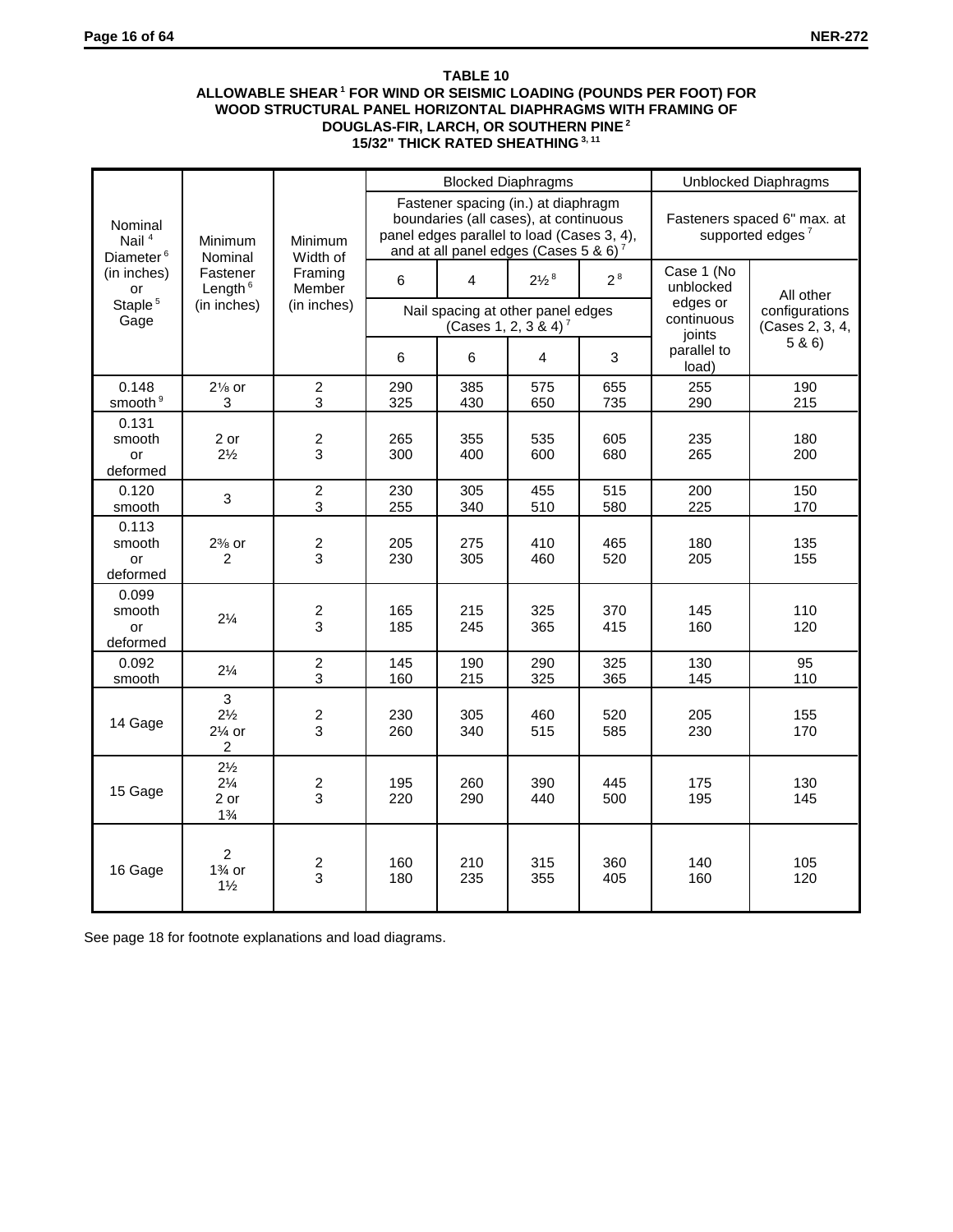## **TABLE 11 ALLOWABLE SHEAR 1 FOR WIND OR SEISMIC LOADING (POUNDS PER FOOT) FOR WOOD STRUCTURAL PANEL HORIZONTAL DIAPHRAGMS WITH FRAMING OF DOUGLAS-FIR, LARCH, OR SOUTHERN PINE 2 19/32" THICK RATED SHEATHING 3, 10, 11**

|                                                                      |                                                            |                                |            | <b>Blocked Diaphragms</b>                                                                                                                                                   |                             |                |                             | Unblocked Diaphragms                                        |  |
|----------------------------------------------------------------------|------------------------------------------------------------|--------------------------------|------------|-----------------------------------------------------------------------------------------------------------------------------------------------------------------------------|-----------------------------|----------------|-----------------------------|-------------------------------------------------------------|--|
| Nominal<br>Nail <sup>4</sup><br>Diameter <sup>6</sup><br>(in inches) | Minimum<br>Nominal<br>Fastener                             | Minimum<br>Width of<br>Framing |            | Fastener spacing (in.) at diaphragm<br>boundaries (all cases), at continuous<br>panel edges parallel to load (Cases 3,<br>4), and at all panel edges (Cases 5 &<br>$6)^{7}$ |                             |                |                             | Fasteners spaced 6" max. at<br>supported edges <sup>7</sup> |  |
| or<br>Staple <sup>5</sup>                                            | Length $6$<br>(in inches)                                  | Member<br>(in inches)          | 6          | 4                                                                                                                                                                           | $2\frac{1}{2}$ <sup>8</sup> | 2 <sup>8</sup> | Case 1 (No<br>unblocked     | All other                                                   |  |
| Gage                                                                 |                                                            |                                |            | Nail spacing at other panel edges<br>(Cases 1, 2, 3 & 4) <sup>7</sup>                                                                                                       |                             |                | edges or<br>continuous      | configurations<br>(Cases 2, 3, 4,                           |  |
|                                                                      |                                                            |                                | 6          | 6                                                                                                                                                                           | 4                           | 3              | joints parallel<br>to load) | 5 & 6)                                                      |  |
| 0.148<br>smooth <sup>9</sup>                                         | $2\frac{1}{4}$ or<br>3                                     | $\overline{2}$<br>3            | 320<br>360 | 425<br>480                                                                                                                                                                  | 640<br>720                  | 730<br>820     | 285<br>320                  | 215<br>240                                                  |  |
| 0.131<br>smooth<br>or deformed                                       | $2\frac{1}{2}$                                             | $\boldsymbol{2}$<br>3          | 270<br>305 | 360<br>405                                                                                                                                                                  | 540<br>605                  | 610<br>685     | 240<br>270                  | 180<br>200                                                  |  |
| 0.120<br>smooth                                                      | 3                                                          | 2<br>3                         | 230<br>260 | 310<br>350                                                                                                                                                                  | 465<br>520                  | 525<br>590     | 205<br>235                  | 155<br>175                                                  |  |
| 0.113<br>smooth<br>or deformed                                       | $2\%$ or<br>$\overline{2}$                                 | $\boldsymbol{2}$<br>3          | 210<br>235 | 280<br>315                                                                                                                                                                  | 420<br>470                  | 475<br>535     | 185<br>210                  | 140<br>155                                                  |  |
| 0.099<br>smooth<br>or deformed                                       | $2\frac{1}{4}$                                             | 2<br>3                         | 170<br>190 | 225<br>255                                                                                                                                                                  | 340<br>380                  | 385<br>435     | 150<br>170                  | 115<br>125                                                  |  |
| 0.092<br>smooth                                                      | $2\frac{1}{4}$                                             | 2<br>3                         | 150<br>170 | 205<br>230                                                                                                                                                                  | 305<br>340                  | 345<br>390     | 135<br>155                  | 100<br>115                                                  |  |
| 14 Gage                                                              | 3<br>$2\frac{1}{2}$<br>$2\frac{1}{4}$ or<br>$\overline{2}$ | $\boldsymbol{2}$<br>3          | 255<br>285 | 340<br>380                                                                                                                                                                  | 510<br>570                  | 575<br>650     | 225<br>255                  | 170<br>190                                                  |  |
| 15 Gage                                                              | $2\frac{1}{2}$<br>$2\frac{1}{4}$<br>2 or<br>$1\frac{3}{4}$ | $\overline{\mathbf{c}}$<br>3   | 215<br>245 | 290<br>325                                                                                                                                                                  | 435<br>490                  | 495<br>555     | 195<br>215                  | 145<br>165                                                  |  |
| 16 Gage                                                              | $\overline{2}$<br>$1\%$ or<br>$1\frac{1}{2}$               | $\frac{2}{3}$                  | 175<br>200 | 235<br>265                                                                                                                                                                  | 350<br>395                  | 400<br>450     | 155<br>175                  | 115<br>130                                                  |  |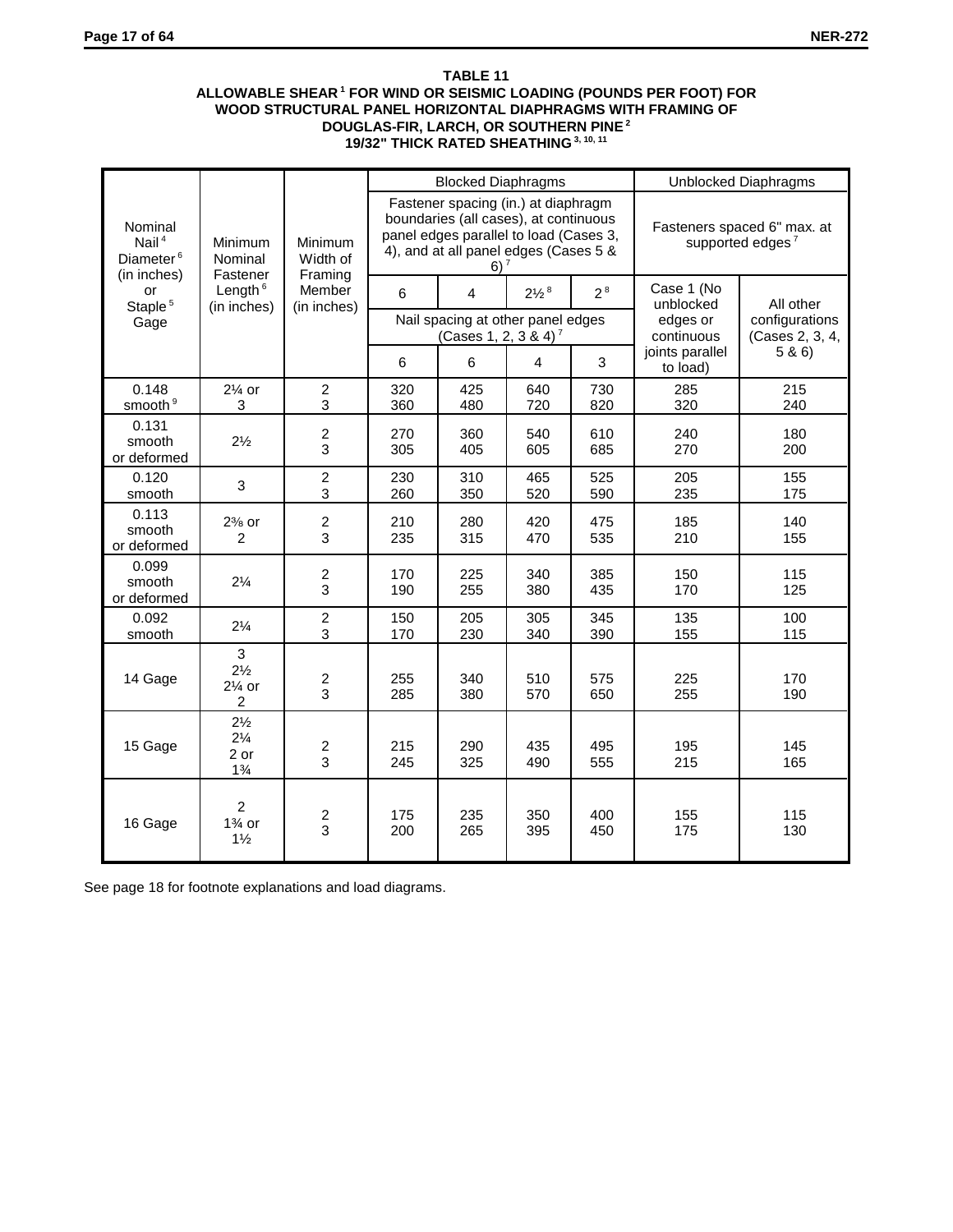#### **Footnote Explanations for Horizontal Diaphragm Tables 4 - 11**

- 1. Tabulated values are for short-time loading due to wind or earthquake and shall be reduced by 25 percent for normal loading based on a duration of load factor of 1.33 and a diaphragm factor of 1.3. For diaphragm deflection analysis, deflections in Appendix Table B or C shall be used.
- 2. The tabulated values are for fasteners installed in Douglas Fir-Larch or Southern Pine. Allowable values for diaphragms framed with wood having a specific gravity equal to or greater than 0.42 but less than 0.50 may be calculated by multiplying the values above by 0.82. For woods with specific gravity less than 0.42 multiply the values above by 0.65.
- 3. C-D, C-C Exterior Sheathing and other panel grades covered in PS 1 or PS 2.
- 4. Nails with "T," brad, finish or casing heads are not permitted. A deformed shank nail shall have either a helical (screw) shank or an annular (ring) shank.
- 5. Staples shall have a  $\frac{7}{16}$  inch minimum crown width.

Continuous panel joints

- 6. Changes to fastener type, size or spacing shall be considered if diaphragms are required to withstand negative pressures of high winds or where prescribed in the model code. Prescriptive fastener schedules are summarized in Tables 28 to 37.
- 7. Values are based on 24" o.c. spacing of support framing members. Space fasteners maximum 12" o.c. along intermediate framing members (6 in. o.c. when supports are spaced 48" o.c.)
- 8. Framing at adjoining panel edges shall be 3-inch nominal or wider and nails shall be staggered where nails are spaced 2½" or closer on center.
- 9. Framing at adjoining panel edges shall be 3-inch nominal or wider and nails shall be staggered where nails with shank diameters of 0.148" or greater and penetration of 1% inches or greater are placed 3 inches on center or closer.
- 10. Plywood not exceeding 1<sup>1/8"</sup> in thickness is permitted to be attached provided the fastener penetration is at least twelve times the fastener shank diameter.
- 11. In addition to requirements presented above for fastening of horizontal diaphragms all other requirements of the applicable model code (such as, but not limited to, conditions of use and modification of design values for certain Seismic Design Categories) pertaining to horizontal diaphragm design and construction shall be met.



NOTE: Framing orientation in either direction for diaphragms is permitted provided sheathing is properly designed for vertical loading.

Continuous panel joints

Blocking

Blocking

#### Load Diagrams for Horizontal Diaphragm Tables 4 - 11.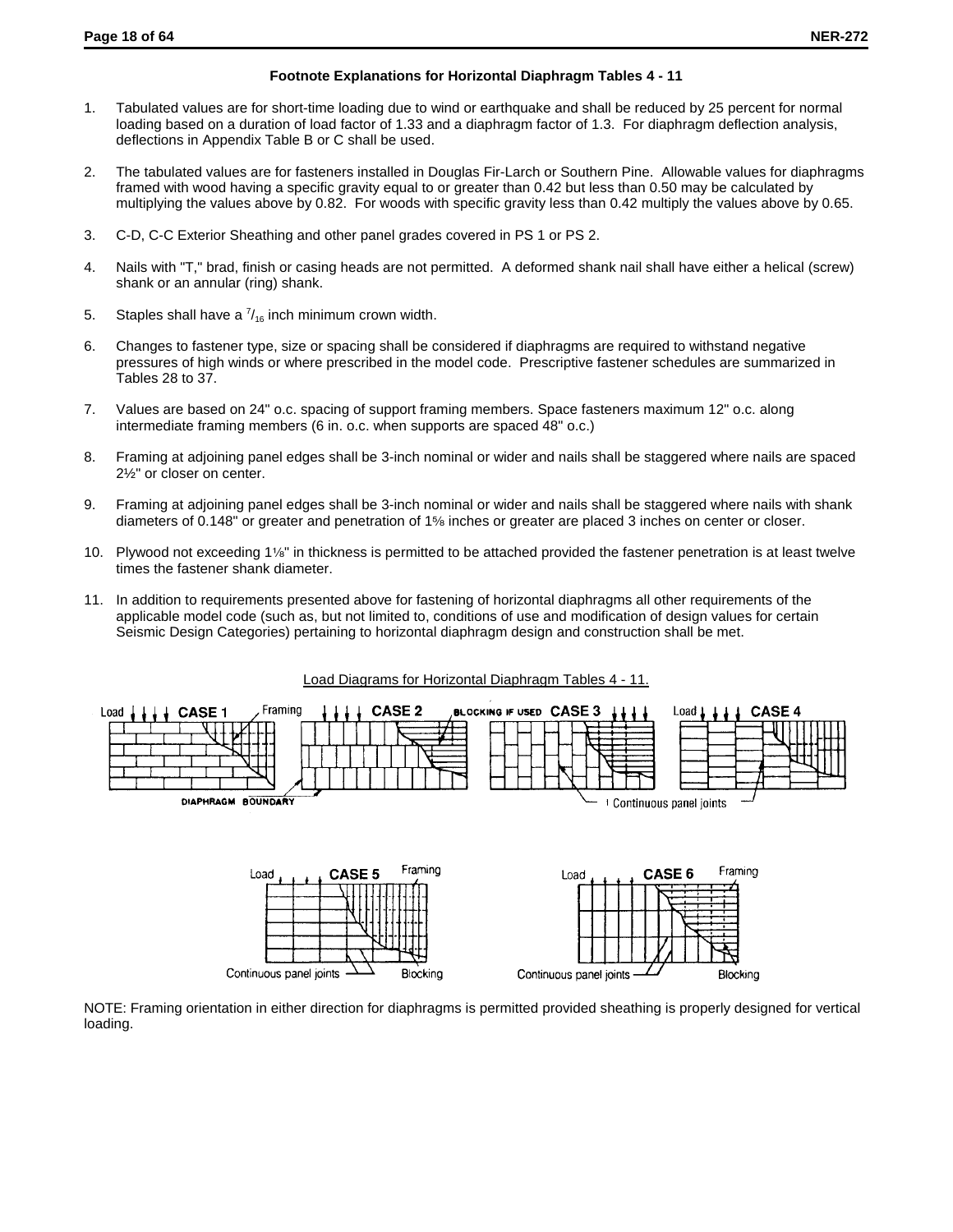## **TABLE 12 ALLOWABLE SHEAR 1 FOR WIND OR SEISMIC LOADING (POUNDS PER FOOT) FOR WOOD STRUCTURAL PANEL SHEAR WALLS WITH FRAMING OF DOUGLAS-FIR, LARCH OR SOUTHERN PINE 2 FOR 5/16" THICK STRUCTURAL I SHEATHING 3, 4, 13, 15, 16**

|                                                      | Minimum Nominal Fastener Length <sup>7</sup> (In inches)   |                                          | Allowable Wall Shear Values                                                                                                                     |                |                                                                                       |                |
|------------------------------------------------------|------------------------------------------------------------|------------------------------------------|-------------------------------------------------------------------------------------------------------------------------------------------------|----------------|---------------------------------------------------------------------------------------|----------------|
| Nominal Nail <sup>5</sup> Diameter<br>(in inches) or | Panels Applied Direct to                                   | Panels Applied Over 1/2"<br>or %" Gypsum |                                                                                                                                                 |                |                                                                                       |                |
| Staple <sup>6</sup> Gage                             | Framing                                                    | Sheathing                                | 6                                                                                                                                               | $\overline{4}$ | 3<br>390<br>335<br>310<br>300<br>275<br>235<br>205<br>390<br>325<br>360<br>305<br>245 | 2 <sup>9</sup> |
| 0.113 smooth or deformed                             | $1\%$ or<br>2 or<br>$2\frac{3}{8}$                         |                                          |                                                                                                                                                 |                |                                                                                       | 510            |
| 0.131 smooth or deformed                             | $2\frac{1}{2}$                                             | $2\frac{1}{2}$                           |                                                                                                                                                 |                |                                                                                       |                |
| 0.120 smooth                                         | 3                                                          | $\blacksquare$                           |                                                                                                                                                 |                |                                                                                       |                |
| 0.120 smooth                                         | $\blacksquare$                                             | 3                                        | 170                                                                                                                                             | 250            |                                                                                       | 430            |
| 0.099 smooth or deformed                             | $2\frac{1}{4}$                                             | $\overline{a}$                           | 155                                                                                                                                             | 235            |                                                                                       | 400            |
| 0.113 smooth or deformed                             | $\mathbf{r}$                                               | $2\frac{3}{8}$                           | 150                                                                                                                                             | 225            |                                                                                       | 385            |
| 0.092 smooth                                         | $2\frac{1}{4}$                                             | $\blacksquare$                           | 135                                                                                                                                             | 205            |                                                                                       | 350            |
| 0.113 smooth or deformed                             | ÷                                                          | $\overline{2}$                           |                                                                                                                                                 |                |                                                                                       | 300            |
| 0.099 smooth or deformed                             | $\overline{\phantom{a}}$                                   | $2\frac{1}{4}$                           |                                                                                                                                                 |                |                                                                                       |                |
| 0.092 smooth                                         | $\blacksquare$                                             | $2\frac{1}{4}$                           | 105                                                                                                                                             | 155            |                                                                                       | 265            |
| 14 Gage                                              | 3 or<br>$2\frac{1}{2}$<br>$2\%$ or<br>$\overline{c}$       |                                          | 200                                                                                                                                             | 300            |                                                                                       | 515            |
| 15 Gage                                              | $2\frac{1}{2}$<br>$2\frac{1}{4}$<br>2 or<br>$1\frac{3}{4}$ |                                          | Fastener Spacing at Panel<br>Edges <sup>8</sup> (In inches)<br>200<br>300<br>120<br>175<br>165<br>245<br>180<br>270<br>155<br>230<br>185<br>125 |                |                                                                                       |                |
| 16 Gage                                              | $\overline{2}$<br>$1\%$ or<br>$1\frac{1}{2}$               |                                          |                                                                                                                                                 |                |                                                                                       | 415            |
| 14 Gage                                              |                                                            | 3 or<br>$2\frac{1}{2}$<br>$2\%$ or<br>2  |                                                                                                                                                 |                |                                                                                       | 455            |
| 15 Gage                                              |                                                            | $2\frac{1}{2}$<br>$2\%$ or<br>2          |                                                                                                                                                 |                |                                                                                       | 390            |
| 16 Gage                                              |                                                            | $\overline{2}$                           |                                                                                                                                                 |                |                                                                                       | 315            |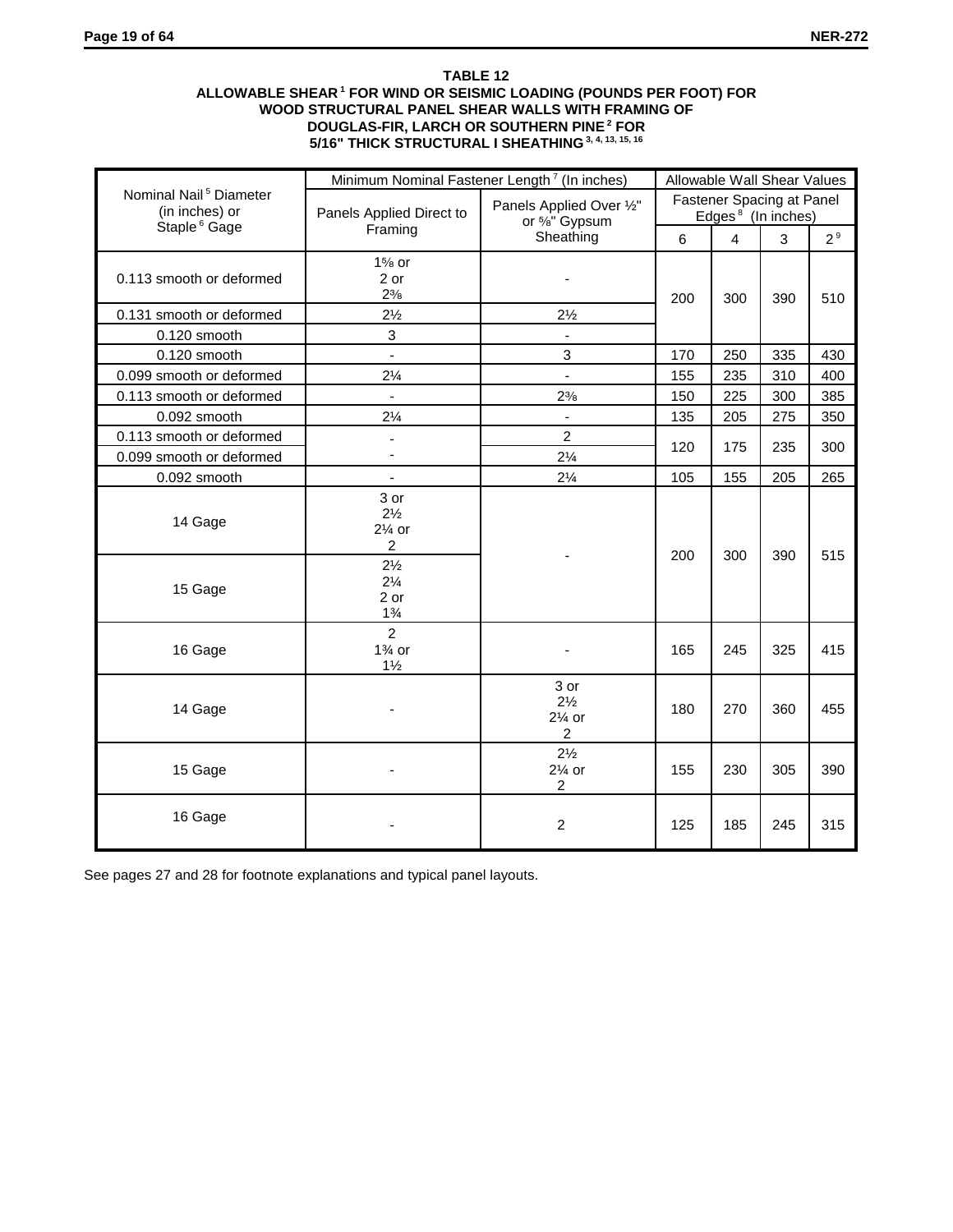## **TABLE 13 ALLOWABLE SHEAR 1 FOR WIND OR SEISMIC LOADING (POUNDS PER FOOT) FOR WOOD STRUCTURAL PANEL SHEAR WALLS WITH FRAMING OF DOUGLAS-FIR, LARCH OR SOUTHERN PINE 2 FOR 3/8" THICK STRUCTURAL I SHEATHING 3, 4, 13, 15, 16**

| Nominal Nail <sup>5</sup> Diameter         | Minimum Nominal Fastener Length <sup>7</sup><br>(In inches)    | Allowable Wall Shear Values                                      |                                                             |            |                                                                                                       |                |  |
|--------------------------------------------|----------------------------------------------------------------|------------------------------------------------------------------|-------------------------------------------------------------|------------|-------------------------------------------------------------------------------------------------------|----------------|--|
| (in inches) or<br>Staple <sup>6</sup> Gage | Panels Applied                                                 | Panels Applied<br>Over $\frac{1}{2}$ "or $\frac{5}{8}$ "         | Fastener Spacing at Panel Edges <sup>8</sup><br>(In inches) |            |                                                                                                       |                |  |
|                                            | Direct to Framing                                              | <b>Gypsum Sheathing</b>                                          | 6                                                           | 4          | 3<br>460<br>570<br>43511<br>405<br>365<br>270<br>290<br>255<br>455<br>385<br>315<br>450<br>385<br>310 | 2 <sup>9</sup> |  |
| 0.131 smooth or deformed                   | $1\%$ or<br>$2\frac{1}{2}$                                     |                                                                  | 230                                                         | 360        |                                                                                                       | 610            |  |
| 0.148 smooth $12$                          | 3                                                              |                                                                  |                                                             |            |                                                                                                       |                |  |
| 0.148 smooth $12$                          | $\overline{\phantom{a}}$                                       | $2^{5/8}$<br>3                                                   | 285                                                         | 425        |                                                                                                       | 725            |  |
| 0.131 smooth or deformed                   | $\blacksquare$                                                 | $2\frac{1}{2}$                                                   | $220^{11}$                                                  | $325^{11}$ |                                                                                                       | $555^{11}$     |  |
| 0.120 smooth                               | 3                                                              | 3                                                                | 200                                                         | 305        |                                                                                                       | 515            |  |
| 0.113 smooth or deformed                   | $2\%$ or<br>$\overline{\mathbf{c}}$                            | $2\frac{3}{8}$                                                   | 180                                                         | 270        |                                                                                                       | 465            |  |
|                                            | $\frac{1}{2}$                                                  | $\overline{2}$                                                   | 135                                                         | 200        |                                                                                                       | 340            |  |
| 0.099 smooth or deformed                   | $2\frac{1}{4}$                                                 | $2\frac{1}{4}$                                                   | 145                                                         | 220        |                                                                                                       | 370            |  |
| 0.092 smooth                               | $2\frac{1}{4}$                                                 | $2\frac{1}{4}$                                                   | 130                                                         | 190        |                                                                                                       | 325            |  |
| 14 Gage                                    | $\overline{3}$<br>$2\frac{1}{2}$<br>$2\%$ or<br>$\overline{c}$ |                                                                  | 225                                                         | 340        |                                                                                                       | 580            |  |
| 15 Gage                                    | $2\frac{1}{2}$<br>$2\frac{1}{4}$<br>2 or<br>$1\frac{3}{4}$     |                                                                  | 195                                                         | 290        |                                                                                                       | 495            |  |
| 16 Gage                                    | $\overline{2}$<br>$1\%$ or<br>$1\frac{1}{2}$                   |                                                                  | 155                                                         | 235        |                                                                                                       | 400            |  |
| 14 Gage                                    |                                                                | $\mathfrak{S}$<br>$2\frac{1}{2}$<br>$2\%$ or<br>$\boldsymbol{2}$ | 220                                                         | 340        |                                                                                                       | 575            |  |
| 15 Gage                                    |                                                                | $2\frac{1}{2}$<br>$2\%$ or<br>2                                  | 195                                                         | 290        |                                                                                                       | 490            |  |
| 16 Gage                                    |                                                                | $\overline{c}$                                                   | 155                                                         | 235        |                                                                                                       | 400            |  |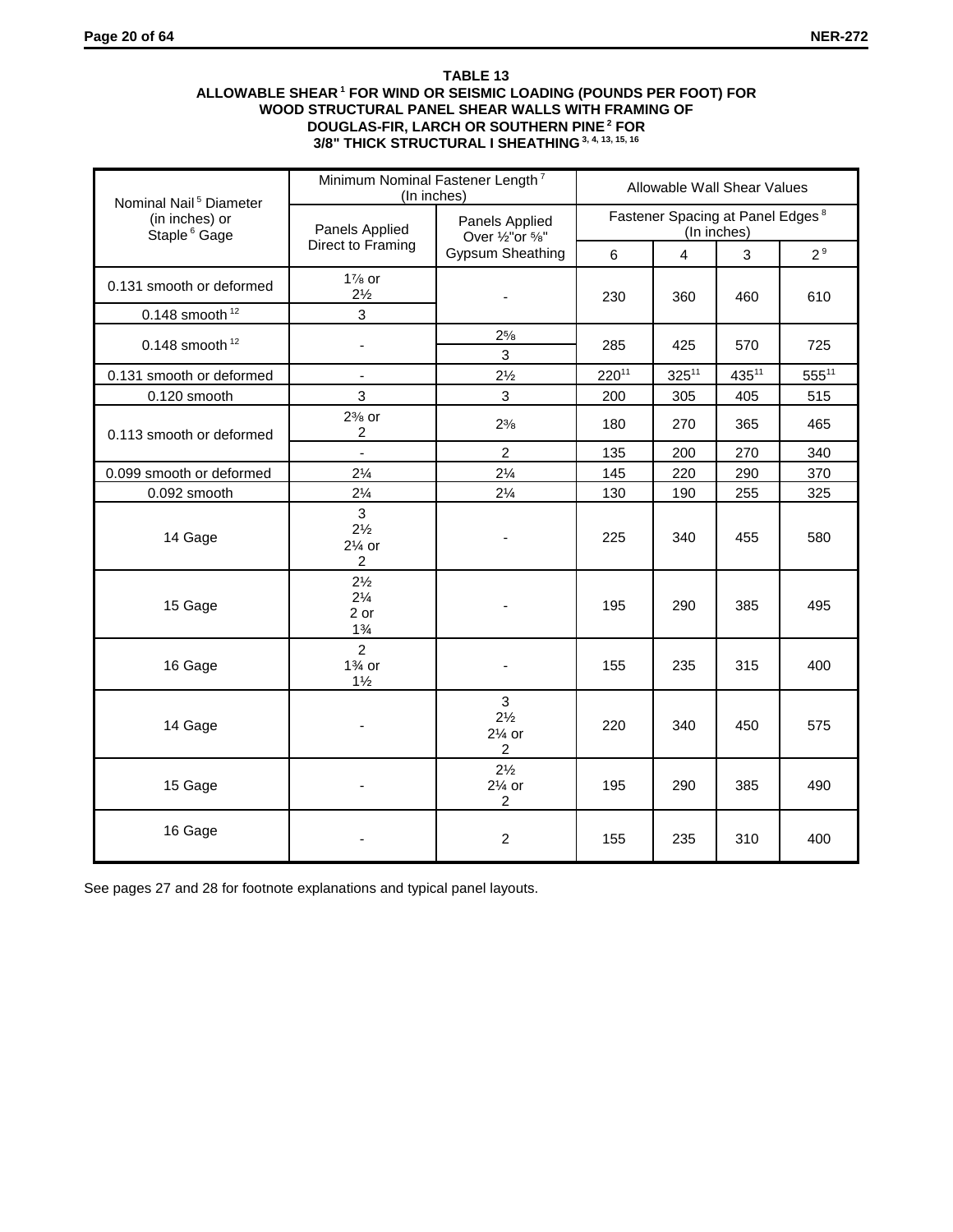## **TABLE 14 ALLOWABLE SHEAR 1 FOR WIND OR SEISMIC LOADING (POUNDS PER FOOT) FOR WOOD STRUCTURAL PANEL SHEAR WALLS WITH FRAMING OF DOUGLAS-FIR, LARCH OR SOUTHERN PINE 2 FOR 7/16" THICK STRUCTURAL I SHEATHING 3, 4, 13, 15, 16**

| Nominal Nail <sup>5</sup>                           | Minimum Nominal Fastener Length <sup>7</sup> (In<br>inches) |                                          | Allowable Wall Shear Values                                 |                |                                                                                                                          |                |
|-----------------------------------------------------|-------------------------------------------------------------|------------------------------------------|-------------------------------------------------------------|----------------|--------------------------------------------------------------------------------------------------------------------------|----------------|
| Diameter (In Inches)<br>or Staple <sup>6</sup> Gage | Panels Applied                                              | Panels Applied<br>Over 1/2" or 5/8"      | Fastener Spacing at Panel Edges <sup>8</sup><br>(In inches) |                |                                                                                                                          |                |
|                                                     | Direct to Framing                                           | <b>Gypsum Sheathing</b>                  | 6                                                           | $\overline{4}$ | 3<br>550<br>$520^{11}$<br>445<br>405<br>400<br>365<br>245<br>320<br>285<br>280<br>255<br>500<br>425<br>345<br>450<br>385 | 2 <sup>9</sup> |
| 0.148 smooth $12$                                   |                                                             | $2\%$ or<br>3                            | 280                                                         | 430            |                                                                                                                          | 730            |
| 0.131 smooth or<br>deformed                         | 2 or<br>$2\frac{1}{2}$                                      | $\overline{\phantom{a}}$                 | $260^{11}$                                                  | 39011          |                                                                                                                          | 66511          |
| 0.120 smooth                                        | 3                                                           | $\blacksquare$                           | 220                                                         | 335            |                                                                                                                          | 565            |
|                                                     | $\overline{a}$                                              | 3                                        | 200                                                         | 305            |                                                                                                                          | 515            |
| 0.113 smooth or                                     | 2 or<br>$2\frac{3}{8}$                                      | ä,                                       | 200                                                         | 300            |                                                                                                                          | 510            |
| deformed                                            | ä,                                                          | $2\frac{3}{8}$                           | 180                                                         | 275            |                                                                                                                          | 465            |
|                                                     |                                                             | $\overline{2}$                           | 125                                                         | 185            |                                                                                                                          | 315            |
| 0.099 smooth or                                     | $2\frac{1}{4}$                                              | $\blacksquare$                           | 160                                                         | 240            |                                                                                                                          | 405            |
| deformed                                            | $\Box$                                                      | $2\frac{1}{4}$                           | 145                                                         | 225            |                                                                                                                          | 380            |
| 0.092 smooth                                        | $2\frac{1}{4}$                                              | ÷.                                       | 140                                                         | 210            |                                                                                                                          | 360            |
|                                                     | $\overline{\phantom{a}}$                                    | $2\frac{1}{4}$                           | 130                                                         | 190            |                                                                                                                          | 325            |
| 14 Gage                                             | 3<br>$2\frac{1}{2}$<br>$2\%$ or<br>$\overline{c}$           |                                          | 250                                                         | 375            |                                                                                                                          | 635            |
| 15 Gage                                             | $2\frac{1}{2}$<br>$2\frac{1}{4}$<br>2 or<br>$1\frac{3}{4}$  |                                          | 210                                                         | 320            |                                                                                                                          | 540            |
| 16 Gage                                             | $\overline{2}$<br>$1\%$ or<br>$1\frac{1}{2}$                |                                          | 170                                                         | 260            |                                                                                                                          | 440            |
| 14 Gage                                             |                                                             | 3<br>$2\frac{1}{2}$ or<br>$2\frac{1}{4}$ | 225                                                         | 340            |                                                                                                                          | 575            |
| 15 Gage                                             |                                                             | $2\frac{1}{2}$ or<br>$2\frac{1}{4}$      | 195                                                         | 290            |                                                                                                                          | 490            |
| 16 Gage $14$                                        |                                                             | $\overline{2}$                           | 155                                                         | 235            | 310                                                                                                                      | 400            |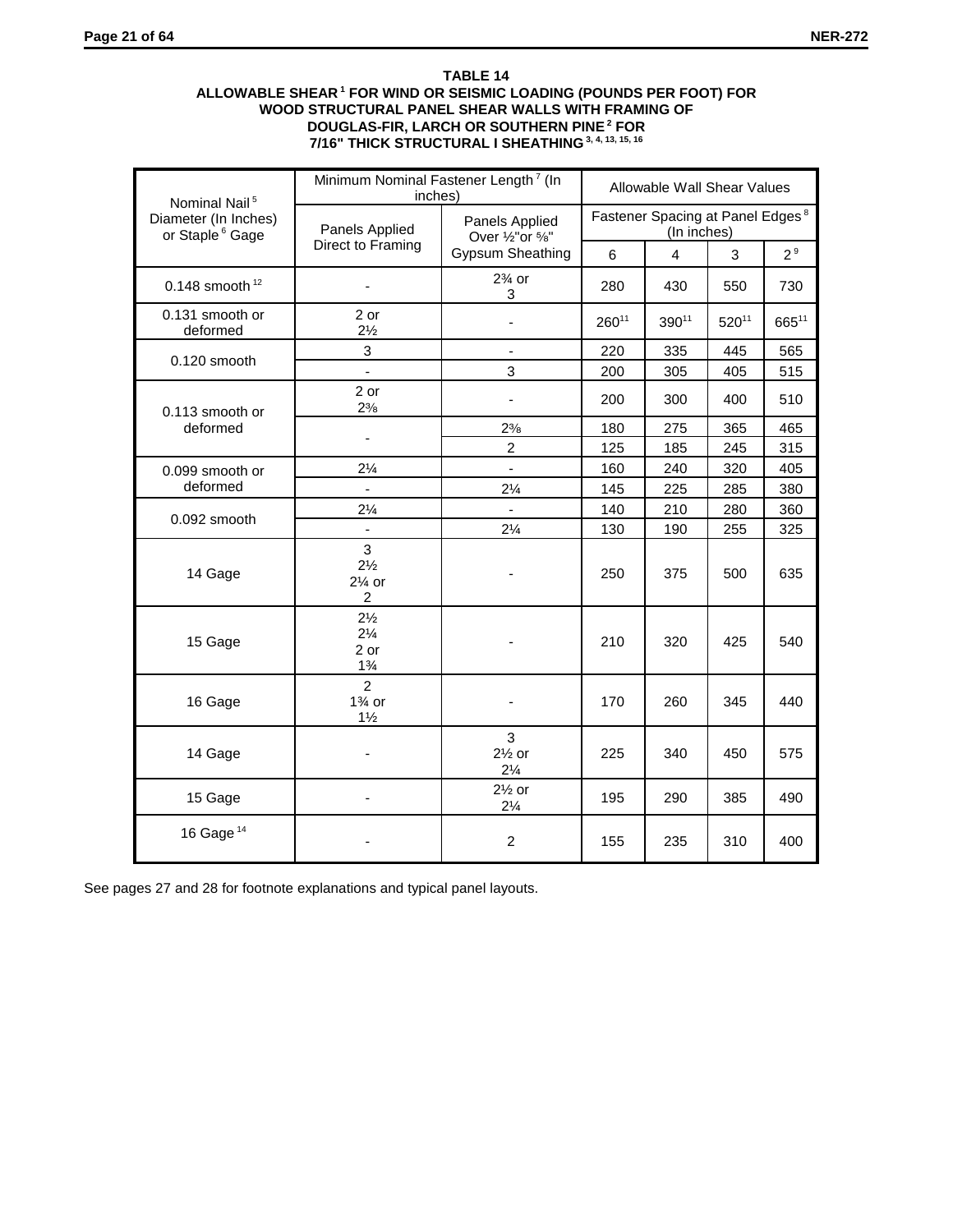## **TABLE 15 ALLOWABLE SHEAR 1 FOR WIND OR SEISMIC LOADING (POUNDS PER FOOT) FOR WOOD STRUCTURAL PANEL SHEAR WALLS WITH FRAMING OF DOUGLAS-FIR, LARCH OR SOUTHERN PINE 2 FOR 15/32" THICK STRUCTURAL I SHEATHING 3, 4, 13, 15, 16**

| Nominal Nail <sup>5</sup> Diameter         | Minimum Nominal Fastener Length <sup>7</sup> (In<br>inches) | Allowable Wall Shear Values                                                      |                                                                                                                                                                                                                                                                                                                                       |     |                |     |  |
|--------------------------------------------|-------------------------------------------------------------|----------------------------------------------------------------------------------|---------------------------------------------------------------------------------------------------------------------------------------------------------------------------------------------------------------------------------------------------------------------------------------------------------------------------------------|-----|----------------|-----|--|
| (in inches) or<br>Staple <sup>5</sup> Gage | Panels Applied Direct                                       | Panels Applied Over<br>1/ <sub>2</sub> " or <sup>5</sup> / <sub>8</sub> " Gypsum | Fastener Spacing at Panel<br>Edges <sup>8</sup> (In inches)                                                                                                                                                                                                                                                                           |     |                |     |  |
|                                            | to Framing                                                  | Sheathing                                                                        | $\overline{4}$<br>3<br>6<br>510<br>340<br>665<br>285<br>425<br>570<br>225<br>325<br>445<br>240<br>365<br>485<br>200<br>305<br>405<br>220<br>325<br>435<br>270<br>180<br>365<br>130<br>200<br>265<br>175<br>260<br>345<br>145<br>215<br>290<br>155<br>230<br>305<br>130<br>255<br>190<br>270<br>405<br>230<br>345<br>465<br>185<br>280 |     | 2 <sup>9</sup> |     |  |
| 0.148 smooth $12$                          | $2\frac{1}{8}$ or<br>3                                      |                                                                                  |                                                                                                                                                                                                                                                                                                                                       |     |                | 870 |  |
| 0.148 smooth $12$                          | $\blacksquare$                                              | $2\%$ or<br>3                                                                    |                                                                                                                                                                                                                                                                                                                                       |     |                |     |  |
| 0.131 smooth<br>or deformed                | 2 or<br>$2\frac{1}{2}$                                      | ä,                                                                               |                                                                                                                                                                                                                                                                                                                                       |     |                | 725 |  |
| 0.131 smooth<br>or deformed                | $\blacksquare$                                              | $2\frac{1}{2}$                                                                   |                                                                                                                                                                                                                                                                                                                                       |     |                | 570 |  |
| 0.120 smooth                               | 3                                                           | ä,                                                                               |                                                                                                                                                                                                                                                                                                                                       |     |                | 620 |  |
|                                            |                                                             | 3                                                                                |                                                                                                                                                                                                                                                                                                                                       |     |                | 515 |  |
| 0.113 smooth<br>or deformed                | 2 or<br>$2\frac{3}{8}$                                      | $\blacksquare$                                                                   |                                                                                                                                                                                                                                                                                                                                       |     |                | 555 |  |
| 0.113 smooth                               | L,                                                          | $2\frac{3}{8}$                                                                   |                                                                                                                                                                                                                                                                                                                                       |     |                | 465 |  |
| or deformed                                |                                                             | $\overline{2}$                                                                   |                                                                                                                                                                                                                                                                                                                                       |     |                | 335 |  |
| 0.099 smooth                               | $2\frac{1}{4}$                                              | ä,                                                                               |                                                                                                                                                                                                                                                                                                                                       |     |                | 440 |  |
| or deformed                                |                                                             | $2\frac{1}{4}$                                                                   |                                                                                                                                                                                                                                                                                                                                       |     |                | 370 |  |
| 0.092 smooth                               | $2\frac{1}{4}$                                              | ÷.                                                                               |                                                                                                                                                                                                                                                                                                                                       |     |                | 390 |  |
|                                            | ä,                                                          | $2\frac{1}{4}$                                                                   |                                                                                                                                                                                                                                                                                                                                       |     |                | 325 |  |
| 14 Gage                                    | 3<br>$2\frac{1}{2}$<br>$2\%$ or<br>$\overline{c}$           |                                                                                  |                                                                                                                                                                                                                                                                                                                                       |     | 540            | 690 |  |
| 15 Gage                                    | $2\frac{1}{2}$<br>$2\frac{1}{4}$<br>2 or<br>$1\frac{3}{4}$  |                                                                                  |                                                                                                                                                                                                                                                                                                                                       |     |                | 590 |  |
| 16 Gage                                    | $\overline{2}$<br>$1\%$ or<br>$1\frac{1}{2}$                |                                                                                  |                                                                                                                                                                                                                                                                                                                                       |     | 375            | 475 |  |
| 14 Gage                                    |                                                             | 3<br>$2\frac{1}{2}$ or<br>$2\frac{1}{4}$                                         | 225                                                                                                                                                                                                                                                                                                                                   | 340 | 450            | 575 |  |
| 15 Gage                                    |                                                             | $2\frac{1}{2}$ or<br>$2\frac{1}{4}$                                              | 195                                                                                                                                                                                                                                                                                                                                   | 290 | 385            | 490 |  |
| 16 Gage <sup>14</sup>                      |                                                             | $\overline{c}$                                                                   | 155                                                                                                                                                                                                                                                                                                                                   | 235 | 300            | 400 |  |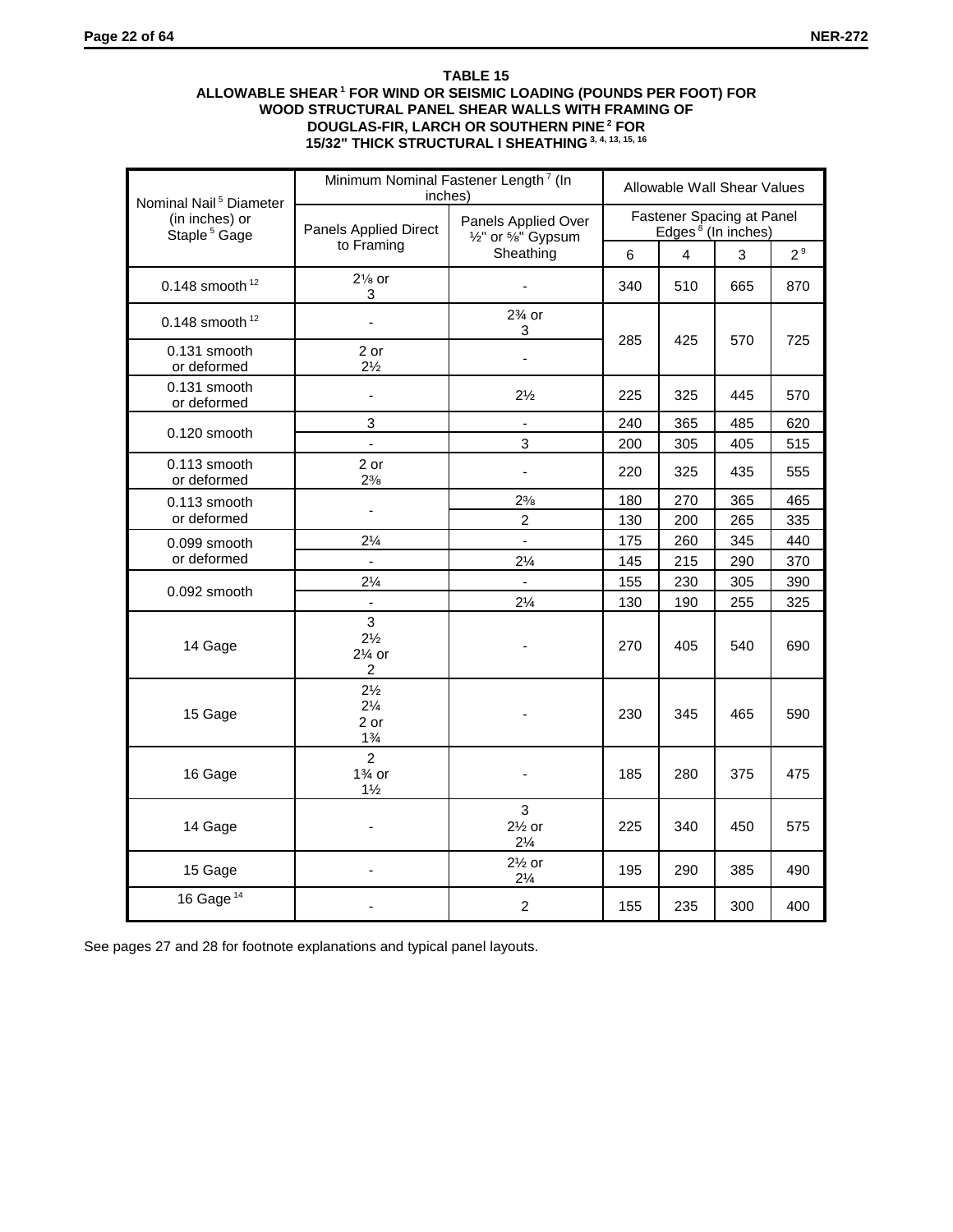## **TABLE 16 ALLOWABLE SHEAR 1 FOR WIND OR SEISMIC LOADING (POUNDS PER FOOT) FOR WOOD STRUCTURAL PANEL SHEAR WALLS WITH FRAMING OF DOUGLAS-FIR, LARCH OR SOUTHERN PINE 2 FOR 5/16" THICK RATED SHEATHING 3, 4, 10, 13, 15, 16**

|                                                                          | Minimum Nominal Fastener Length <sup>7</sup> (In inches)   |                                                                                  | Allowable Wall Shear Values                                 |                                                                                                           |                |                |  |
|--------------------------------------------------------------------------|------------------------------------------------------------|----------------------------------------------------------------------------------|-------------------------------------------------------------|-----------------------------------------------------------------------------------------------------------|----------------|----------------|--|
| Nominal Nail <sup>5</sup> Diameter<br>(In Inches) or Staple <sup>6</sup> | Panels Applied Direct to                                   | Panels Applied Over<br>1/ <sub>2</sub> " or <sup>5</sup> / <sub>8</sub> " Gypsum | Fastener Spacing at Panel<br>Edges <sup>8</sup> (In inches) |                                                                                                           |                |                |  |
| Gage                                                                     | Framing                                                    | Sheathing                                                                        | $6\phantom{1}$                                              | $\overline{4}$<br>270<br>210<br>185<br>225<br>205<br>135<br>160<br>140<br>180<br>270<br>220<br>240<br>205 | $\overline{3}$ | 2 <sup>9</sup> |  |
| 0.131 smooth                                                             | $2\frac{1}{2}$                                             | $2\frac{1}{2}$                                                                   |                                                             |                                                                                                           |                |                |  |
| 0.120 smooth                                                             | 3                                                          |                                                                                  |                                                             |                                                                                                           |                |                |  |
| 0.113 smooth or<br>deformed                                              | $1\%$ or<br>2 or<br>$2\frac{3}{8}$                         |                                                                                  | 180                                                         |                                                                                                           | 350            | 450            |  |
| 0.099 smooth or<br>deformed                                              | $2\frac{1}{4}$                                             |                                                                                  | 140                                                         |                                                                                                           | 280            | 360            |  |
| 0.092 smooth                                                             | $2\frac{1}{4}$                                             |                                                                                  | 125                                                         |                                                                                                           | 245            | 315            |  |
| 0.120 smooth                                                             | $\blacksquare$                                             | $\mathfrak{S}$                                                                   | 150                                                         |                                                                                                           | 305            | 385            |  |
| 0.113 smooth or                                                          | ä,                                                         | $2\frac{3}{8}$                                                                   | 135                                                         |                                                                                                           | 270            | 345            |  |
| deformed                                                                 |                                                            | $\overline{2}$                                                                   | 90                                                          |                                                                                                           | 180            | 230            |  |
| 0.099 smooth or<br>deformed                                              |                                                            | $2\frac{1}{4}$                                                                   | 105                                                         |                                                                                                           | 215            | 270            |  |
| 0.092 smooth                                                             |                                                            | $2\frac{1}{4}$                                                                   | 95                                                          |                                                                                                           | 185            | 240            |  |
| 14 Gage                                                                  | 3<br>$2\frac{1}{2}$<br>$2\%$ or<br>2                       |                                                                                  |                                                             |                                                                                                           | 350            |                |  |
| 15 Gage                                                                  | $2\frac{1}{2}$<br>$2\frac{1}{4}$<br>2 or<br>$1\frac{3}{4}$ |                                                                                  |                                                             |                                                                                                           |                | 450            |  |
| 16 Gage                                                                  | $\overline{2}$<br>$1\%$ or<br>$1\frac{1}{2}$               |                                                                                  | 145                                                         |                                                                                                           | 295            | 375            |  |
| 14 Gage                                                                  |                                                            | 3<br>$2\frac{1}{2}$<br>$2\%$ or<br>$\overline{c}$                                | 160                                                         |                                                                                                           | 320            | 410            |  |
| 15 Gage                                                                  |                                                            | $2\frac{1}{2}$<br>$2\%$ or<br>2                                                  | 140                                                         |                                                                                                           | 275            | 350            |  |
| 16 Gage                                                                  |                                                            | $\overline{2}$                                                                   | 110                                                         | 165                                                                                                       | 220            | 285            |  |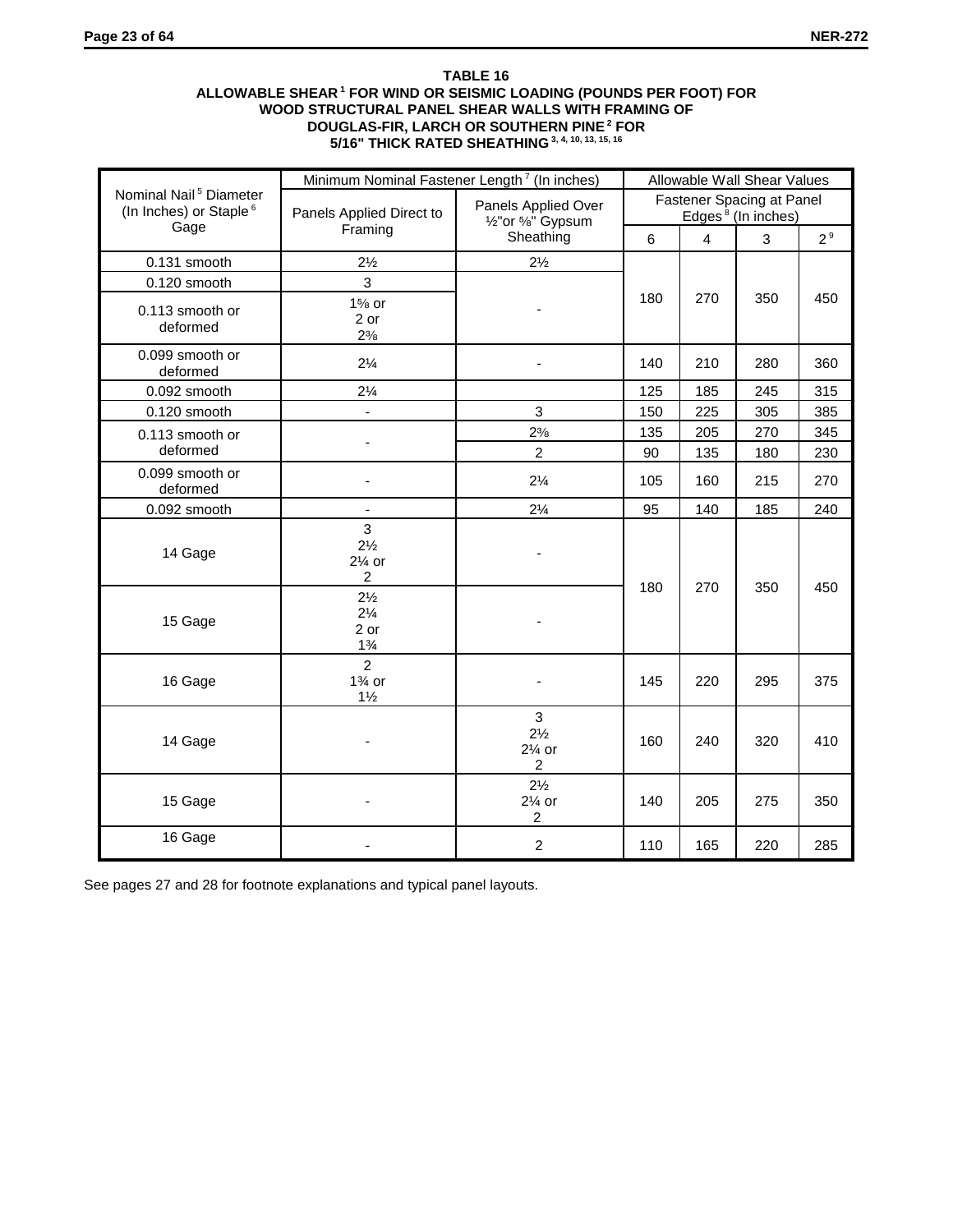## **TABLE 17 ALLOWABLE SHEAR 1 FOR WIND OR SEISMIC LOADING (POUNDS PER FOOT) FOR WOOD STRUCTURAL PANEL SHEAR WALLS WITH FRAMING OF DOUGLAS-FIR, LARCH OR SOUTHERN PINE 2 FOR 3/8" THICK RATED SHEATHING 3, 4, 10, 13, 15, 16**

|                                                                          | Minimum Nominal Fastener Length <sup>7</sup> (In inches)   |                                                                                  |                                                                                                                                                                                                                | Allowable Wall Shear Values |            |                |
|--------------------------------------------------------------------------|------------------------------------------------------------|----------------------------------------------------------------------------------|----------------------------------------------------------------------------------------------------------------------------------------------------------------------------------------------------------------|-----------------------------|------------|----------------|
| Nominal Nail <sup>5</sup> Diameter<br>(In Inches) or Staple <sup>6</sup> | <b>Panels Applied Direct</b>                               | Panels Applied Over<br>1/ <sub>2</sub> " or <sup>5</sup> / <sub>8</sub> " Gypsum |                                                                                                                                                                                                                |                             |            |                |
| Gage                                                                     | to Framing                                                 | Sheathing                                                                        | 6                                                                                                                                                                                                              | $\overline{4}$              | 3          | 2 <sup>9</sup> |
| 0.131 smooth or<br>deformed                                              | $1\%$ or<br>$2\frac{1}{2}$<br>3                            |                                                                                  | $220^{11}$                                                                                                                                                                                                     | 32011                       | $410^{11}$ | $530^{11}$     |
| 0.148 smooth $12$                                                        |                                                            |                                                                                  |                                                                                                                                                                                                                |                             |            |                |
| 0.148 smooth $12$                                                        | $\blacksquare$                                             | $2\%$ or<br>3                                                                    | 255                                                                                                                                                                                                            | 385                         | 510        | 650            |
| 0.120 smooth                                                             | 3                                                          | $\overline{a}$                                                                   | 180                                                                                                                                                                                                            | 270                         | 365        | 465            |
|                                                                          | $\mathbf{r}$                                               | 3                                                                                | 170                                                                                                                                                                                                            | 255                         | 330        | 430            |
| 0.113 smooth or<br>deformed                                              | $1\%$ or<br>2 or<br>$2\frac{3}{8}$                         |                                                                                  | 165                                                                                                                                                                                                            | 245                         | 325        | 415            |
|                                                                          |                                                            | $2\frac{3}{8}$                                                                   | 165                                                                                                                                                                                                            | 245                         | 325        | 415            |
|                                                                          | $\blacksquare$                                             | $\overline{2}$                                                                   | 120                                                                                                                                                                                                            | 180                         | 240        | 305            |
| 0.099 smooth or                                                          | $2\frac{1}{4}$                                             | $\blacksquare$                                                                   | 130                                                                                                                                                                                                            | 195                         | 265        | 335            |
| deformed                                                                 | $\mathcal{L}^{\mathcal{A}}$                                | $2\frac{1}{4}$                                                                   | 120                                                                                                                                                                                                            | 175                         | 230        | 300            |
|                                                                          | $2\frac{1}{4}$                                             | ÷.                                                                               | 115                                                                                                                                                                                                            | 170                         | 230        | 295            |
| 0.092 smooth                                                             | $\omega$                                                   | $2\frac{1}{4}$                                                                   | Fastener Spacing at Panel Edges <sup>8</sup><br>(In inches)<br>115<br>170<br>230<br>205<br>305<br>410<br>175<br>260<br>350<br>140<br>210<br>280<br>205<br>305<br>405<br>175<br>260<br>345<br>140<br>210<br>280 | 295                         |            |                |
| 14 Gage                                                                  | 3<br>$2\frac{1}{2}$<br>$2\%$ or<br>$\overline{c}$          |                                                                                  |                                                                                                                                                                                                                |                             |            | 520            |
| 15 Gage                                                                  | $2\frac{1}{2}$<br>$2\frac{1}{4}$<br>2 or<br>$1\frac{3}{4}$ |                                                                                  |                                                                                                                                                                                                                |                             |            | 445            |
| 16 Gage                                                                  | $\overline{2}$<br>$1\%$ or<br>$1\frac{1}{2}$               | $\overline{a}$                                                                   |                                                                                                                                                                                                                |                             |            | 360            |
| 14 Gage                                                                  |                                                            | $\overline{3}$<br>$2\frac{1}{2}$<br>$2\%$ or<br>2                                |                                                                                                                                                                                                                |                             |            | 520            |
| 15 Gage                                                                  |                                                            | $2\frac{1}{2}$<br>$2\%$ or<br>$\overline{\mathbf{c}}$                            |                                                                                                                                                                                                                |                             |            | 445            |
| 16 Gage                                                                  |                                                            | $\overline{c}$                                                                   |                                                                                                                                                                                                                |                             |            | 360            |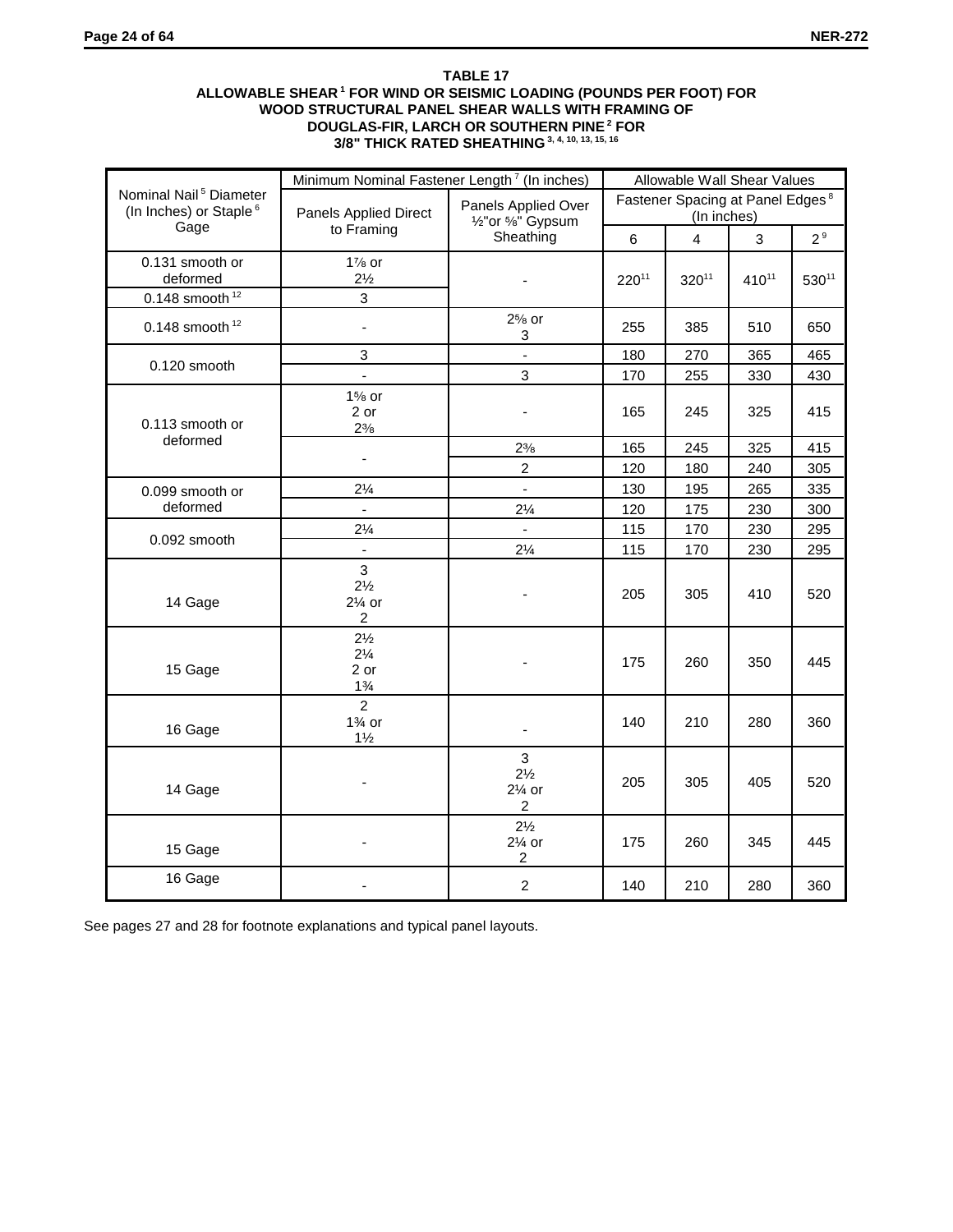## **TABLE 18 ALLOWABLE SHEAR 1 FOR WIND OR SEISMIC LOADING (POUNDS PER FOOT) FOR WOOD STRUCTURAL PANEL SHEAR WALLS WITH FRAMING OF DOUGLAS-FIR, LARCH OR SOUTHERN PINE 2 FOR 7/16" THICK RATED SHEATHING 3, 4, 10, 13, 15, 16**

|                                                                          |                                                               | Minimum Nominal Fastener Length <sup>7</sup> (In inches) | Allowable Wall Shear Values                                                                                                                                                                                                                         |     |                |            |  |
|--------------------------------------------------------------------------|---------------------------------------------------------------|----------------------------------------------------------|-----------------------------------------------------------------------------------------------------------------------------------------------------------------------------------------------------------------------------------------------------|-----|----------------|------------|--|
| Nominal Nail <sup>5</sup> Diameter<br>(In Inches) or Staple <sup>6</sup> | <b>Panels Applied Direct</b>                                  | Panels Applied Over 1/2" or                              | Fastener Spacing at Panel<br>Edges <sup>8</sup> (In inches)                                                                                                                                                                                         |     |                |            |  |
| Gage                                                                     | to Framing                                                    | 5%" Gypsum Sheathing                                     | $\overline{4}$<br>6<br>$240^{11}$<br>$350^{11}$<br>255<br>385<br>200<br>300<br>270<br>180<br>180<br>270<br>165<br>245<br>125<br>185<br>145<br>215<br>130<br>195<br>125<br>190<br>115<br>170<br>225<br>335<br>190<br>285<br>155<br>230<br>205<br>305 | 3   | 2 <sup>9</sup> |            |  |
| 0.131 smooth or<br>deformed                                              | 2 or<br>$2\frac{1}{2}$                                        |                                                          |                                                                                                                                                                                                                                                     |     | 45011          | $585^{11}$ |  |
| 0.148 smooth $12$                                                        | 3                                                             |                                                          |                                                                                                                                                                                                                                                     |     |                |            |  |
| 0.148 smooth $12$                                                        |                                                               | $2\%$ or<br>3                                            |                                                                                                                                                                                                                                                     |     | 510            | 650        |  |
| 0.120 smooth                                                             | 3                                                             | $\blacksquare$                                           |                                                                                                                                                                                                                                                     |     | 400            | 510        |  |
|                                                                          | $\blacksquare$                                                | 3                                                        |                                                                                                                                                                                                                                                     |     | 365            | 460        |  |
|                                                                          | $2\%$ or<br>$\overline{2}$                                    | $\overline{\phantom{a}}$                                 |                                                                                                                                                                                                                                                     |     | 360            | 460        |  |
| 0.113 smooth or                                                          |                                                               | $2\frac{3}{8}$                                           |                                                                                                                                                                                                                                                     |     | 325            | 415        |  |
| deformed                                                                 |                                                               | $\overline{2}$                                           |                                                                                                                                                                                                                                                     |     | 245            | 315        |  |
| 0.099 smooth or                                                          | $2\frac{1}{4}$                                                | $\blacksquare$                                           |                                                                                                                                                                                                                                                     |     | 285            | 365        |  |
| deformed                                                                 | $\blacksquare$                                                | $2\frac{1}{4}$                                           |                                                                                                                                                                                                                                                     |     | 260            | 330        |  |
| 0.092 smooth                                                             | $2\frac{1}{4}$                                                | $\blacksquare$                                           |                                                                                                                                                                                                                                                     |     | 255            | 325        |  |
|                                                                          |                                                               | $2\frac{1}{4}$                                           |                                                                                                                                                                                                                                                     |     | 230            | 295        |  |
| 14 Gage                                                                  | $\overline{3}$<br>$2\frac{1}{2}$<br>$2\%$ or<br>2             |                                                          |                                                                                                                                                                                                                                                     |     | 450            | 570        |  |
| 15 Gage                                                                  | $2\frac{1}{2}$ or<br>$2\frac{1}{4}$<br>2 or<br>$1\frac{3}{4}$ |                                                          |                                                                                                                                                                                                                                                     |     | 380            | 490        |  |
| 16 Gage                                                                  | $\overline{2}$<br>$1\%$ or<br>$1\frac{1}{2}$                  |                                                          |                                                                                                                                                                                                                                                     |     | 310            | 395        |  |
| 14 Gage                                                                  |                                                               | $\overline{3}$<br>$2\frac{1}{2}$ or<br>$2\frac{1}{4}$    |                                                                                                                                                                                                                                                     |     | 405            | 520        |  |
| 15 Gage                                                                  |                                                               | $2\frac{1}{2}$ or<br>$2\frac{1}{4}$                      | 175                                                                                                                                                                                                                                                 | 260 | 345            | 445        |  |
| 16 Gage <sup>14</sup>                                                    |                                                               | $\overline{c}$                                           | 140                                                                                                                                                                                                                                                 | 210 | 280            | 360        |  |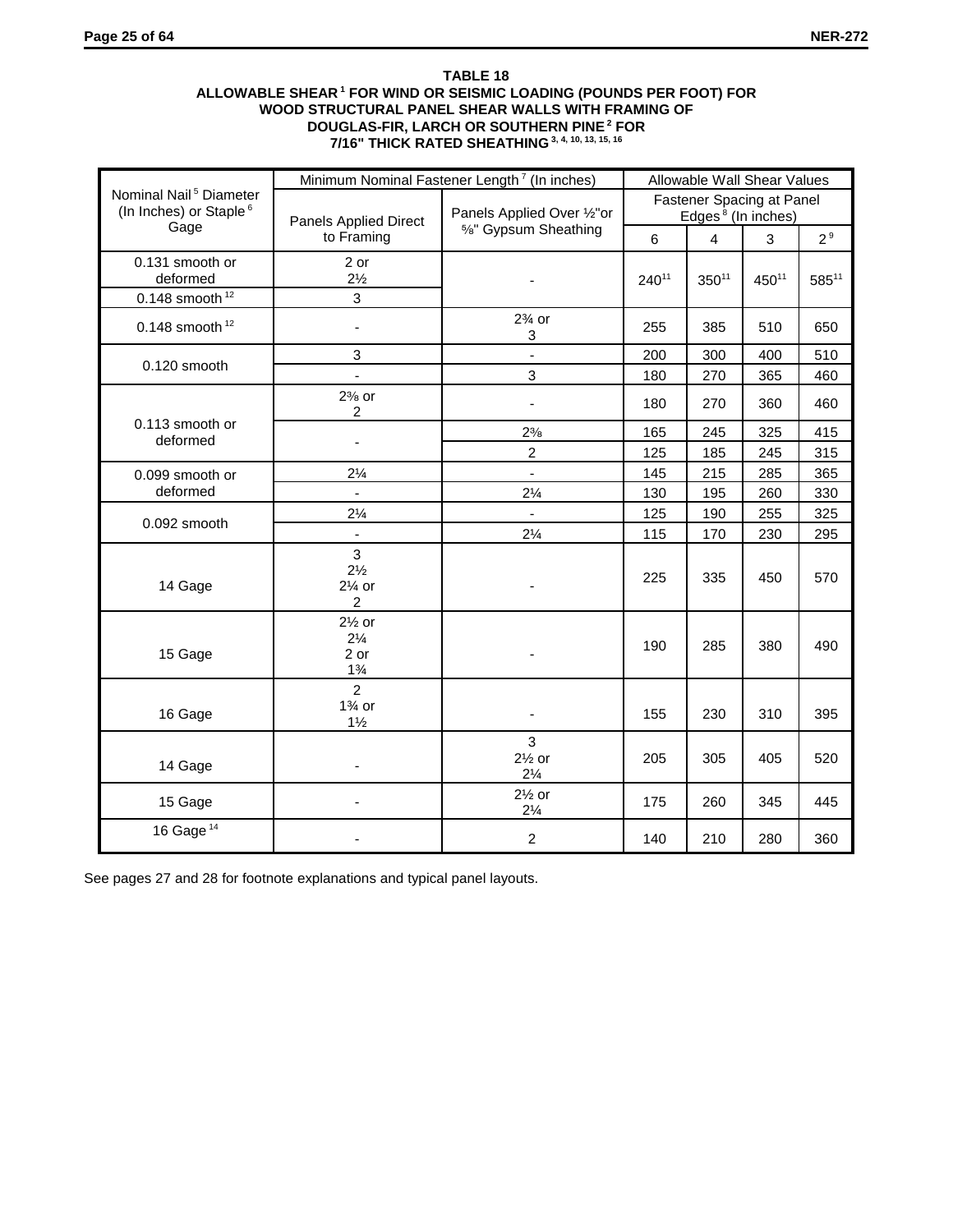## **TABLE 19 ALLOWABLE SHEAR 1 FOR WIND OR SEISMIC LOADING (POUNDS PER FOOT) FOR WOOD STRUCTURAL PANEL SHEAR WALLS WITH FRAMING OF DOUGLAS-FIR, LARCH OR SOUTHERN PINE 2 FOR 15/32" THICK RATED SHEATHING 3, 4, 10, 13, 15, 16**

|                                                                                  |                                                            |                                                                                                                                                                                                                                                                                                                                                                                                                                                                                                                                                                                                                                                                                                                                 | Allowable Wall Shear Values |                |     |                |
|----------------------------------------------------------------------------------|------------------------------------------------------------|---------------------------------------------------------------------------------------------------------------------------------------------------------------------------------------------------------------------------------------------------------------------------------------------------------------------------------------------------------------------------------------------------------------------------------------------------------------------------------------------------------------------------------------------------------------------------------------------------------------------------------------------------------------------------------------------------------------------------------|-----------------------------|----------------|-----|----------------|
| Nominal Nail <sup>5</sup><br>Diameter (In Inches)<br>or Staple <sup>6</sup> Gage | <b>Panels Applied Direct</b>                               | Panels Applied Over 1/2"                                                                                                                                                                                                                                                                                                                                                                                                                                                                                                                                                                                                                                                                                                        |                             |                |     |                |
|                                                                                  | to Framing                                                 |                                                                                                                                                                                                                                                                                                                                                                                                                                                                                                                                                                                                                                                                                                                                 | 6                           | $\overline{4}$ | 3   | 2 <sup>9</sup> |
|                                                                                  | $2\frac{1}{8}$ or<br>3                                     |                                                                                                                                                                                                                                                                                                                                                                                                                                                                                                                                                                                                                                                                                                                                 | 310                         | 460            | 600 | 770            |
| 0.148 smooth $12$                                                                |                                                            | Minimum Nominal Fastener Length <sup>7</sup> (In inches)<br>(In inches)<br>or %" Gypsum Sheathing<br>$2\frac{3}{4}$ or<br>255<br>385<br>510<br>3<br>255<br>385<br>510<br>$\overline{\phantom{a}}$<br>$2\frac{1}{2}$<br>215<br>425<br>320<br>220<br>325<br>435<br>÷,<br>3<br>365<br>180<br>270<br>195<br>295<br>390<br>÷,<br>$2\frac{3}{8}$<br>165<br>245<br>325<br>$\overline{2}$<br>120<br>150<br>240<br>$\mathbb{Z}^{\mathbb{Z}}$<br>155<br>235<br>310<br>$2\frac{1}{4}$<br>190<br>245<br>130<br>140<br>205<br>275<br>$\blacksquare$<br>$2\frac{1}{4}$<br>220<br>120<br>170<br>245<br>365<br>490<br>210<br>310<br>415<br>170<br>255<br>335<br>$\blacksquare$<br>3<br>$2\frac{1}{2}$ or<br>205<br>305<br>405<br>$2\frac{1}{4}$ | 650                         |                |     |                |
| 0.131 smooth or                                                                  | 2 or<br>$2\frac{1}{2}$                                     |                                                                                                                                                                                                                                                                                                                                                                                                                                                                                                                                                                                                                                                                                                                                 |                             |                |     | 650            |
| deformed                                                                         | ÷,                                                         |                                                                                                                                                                                                                                                                                                                                                                                                                                                                                                                                                                                                                                                                                                                                 |                             |                |     | 545            |
|                                                                                  | 3                                                          |                                                                                                                                                                                                                                                                                                                                                                                                                                                                                                                                                                                                                                                                                                                                 |                             |                |     | 555            |
| $0.120$ smooth                                                                   | L.                                                         |                                                                                                                                                                                                                                                                                                                                                                                                                                                                                                                                                                                                                                                                                                                                 |                             |                |     | 465            |
| 0.113 smooth or                                                                  | $2\%$ or<br>$\overline{c}$                                 |                                                                                                                                                                                                                                                                                                                                                                                                                                                                                                                                                                                                                                                                                                                                 |                             |                |     | 500            |
| deformed                                                                         |                                                            |                                                                                                                                                                                                                                                                                                                                                                                                                                                                                                                                                                                                                                                                                                                                 |                             |                |     | 415            |
|                                                                                  |                                                            | Fastener Spacing at Panel Edges <sup>8</sup><br>530<br>520<br>$2\frac{1}{2}$ or<br>175<br>260<br>345<br>$2\frac{1}{4}$<br>$\overline{c}$<br>280<br>140<br>210                                                                                                                                                                                                                                                                                                                                                                                                                                                                                                                                                                   | 305                         |                |     |                |
| 0.099 smooth or                                                                  | $2\frac{1}{4}$                                             |                                                                                                                                                                                                                                                                                                                                                                                                                                                                                                                                                                                                                                                                                                                                 |                             |                |     | 395            |
| deformed                                                                         | $\mathbf{r}$                                               |                                                                                                                                                                                                                                                                                                                                                                                                                                                                                                                                                                                                                                                                                                                                 |                             |                |     | 320            |
|                                                                                  | $2\frac{1}{4}$                                             |                                                                                                                                                                                                                                                                                                                                                                                                                                                                                                                                                                                                                                                                                                                                 |                             |                |     | 350            |
| 0.092 smooth                                                                     | $\blacksquare$                                             |                                                                                                                                                                                                                                                                                                                                                                                                                                                                                                                                                                                                                                                                                                                                 |                             |                |     | 290            |
| 14 Gage                                                                          | 3<br>$2\frac{1}{2}$<br>$2\%$ or<br>$\overline{c}$          |                                                                                                                                                                                                                                                                                                                                                                                                                                                                                                                                                                                                                                                                                                                                 |                             |                |     | 620            |
| 15 Gage                                                                          | $2\frac{1}{2}$<br>$2\frac{1}{4}$<br>2 or<br>$1\frac{3}{4}$ |                                                                                                                                                                                                                                                                                                                                                                                                                                                                                                                                                                                                                                                                                                                                 |                             |                |     |                |
| 16 Gage                                                                          | $\overline{2}$<br>$1\%$ or<br>$1\frac{1}{2}$               |                                                                                                                                                                                                                                                                                                                                                                                                                                                                                                                                                                                                                                                                                                                                 |                             |                |     | 430            |
| 14 Gage                                                                          |                                                            |                                                                                                                                                                                                                                                                                                                                                                                                                                                                                                                                                                                                                                                                                                                                 |                             |                |     |                |
| 15 Gage                                                                          |                                                            |                                                                                                                                                                                                                                                                                                                                                                                                                                                                                                                                                                                                                                                                                                                                 |                             |                |     | 445            |
| 16 Gage <sup>14</sup>                                                            |                                                            |                                                                                                                                                                                                                                                                                                                                                                                                                                                                                                                                                                                                                                                                                                                                 |                             |                |     | 360            |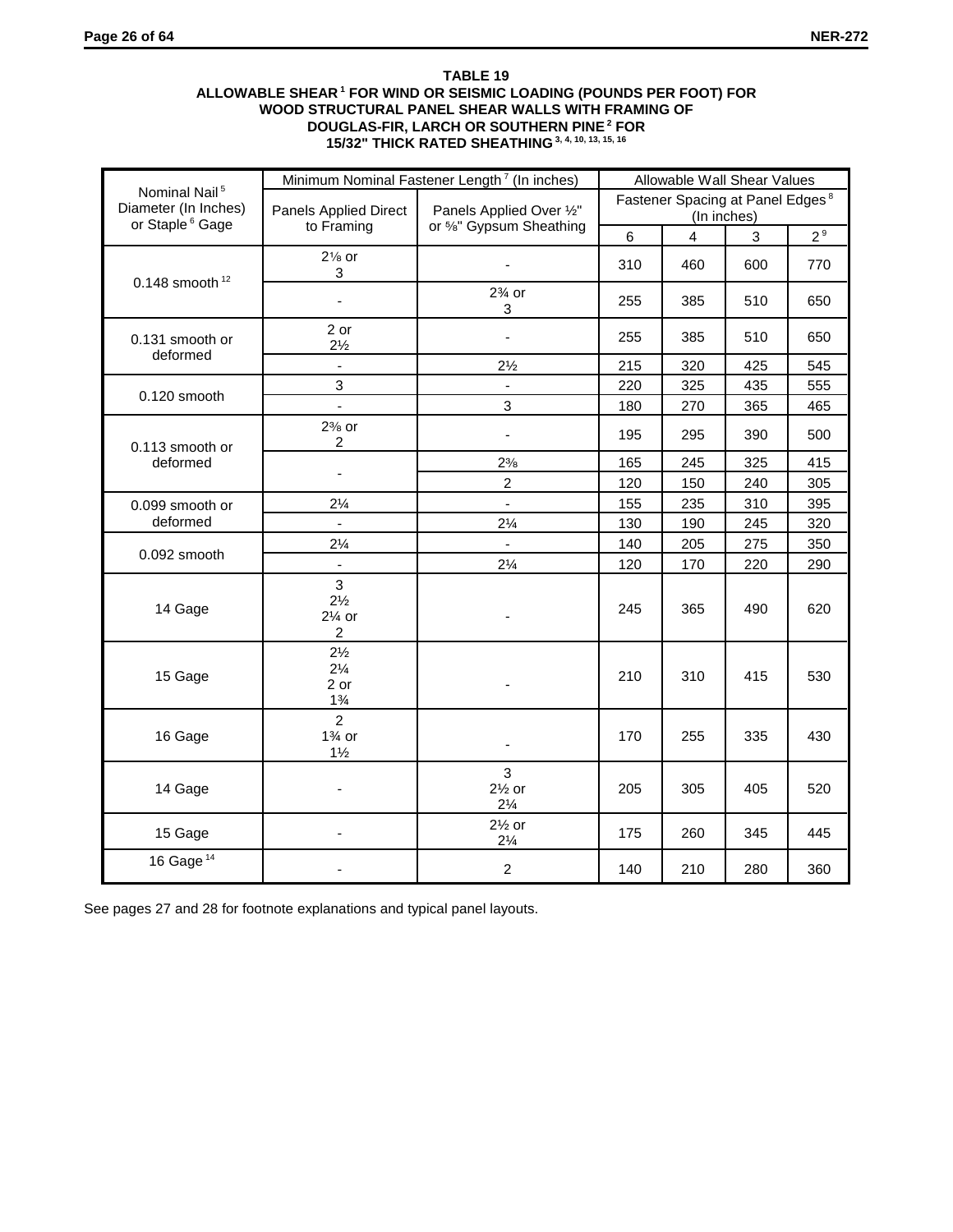## **TABLE 20 ALLOWABLE SHEAR 1 FOR WIND OR SEISMIC LOADING (POUNDS PER FOOT) FOR WOOD STRUCTURAL PANEL SHEAR WALLS WITH FRAMING OF DOUGLAS-FIR, LARCH OR SOUTHERN PINE 2 FOR 19/32" THICK RATED SHEATHING 3, 4, 10, 13, 15, 16**

|                                                                               | Minimum Nominal Fastener Length <sup>7</sup> (In inches)   |                                                     | Allowable Wall Shear Values                                 |     |                                                                  |                |
|-------------------------------------------------------------------------------|------------------------------------------------------------|-----------------------------------------------------|-------------------------------------------------------------|-----|------------------------------------------------------------------|----------------|
| Nominal Nail <sup>5</sup> Diameter<br>(in inches) or Staple <sup>6</sup> Gage | Panels Applied Direct to<br>Framing                        | Panels Applied Over 1/2" or<br>5%" Gypsum Sheathing | Fastener Spacing at Panel<br>Edges <sup>8</sup> (In inches) |     |                                                                  |                |
|                                                                               |                                                            |                                                     | 6                                                           | 4   | 3<br>665<br>575<br>495<br>445<br>360<br>325<br>540<br>465<br>375 | 2 <sup>9</sup> |
| $0.148$ smooth $12$                                                           | $2\frac{1}{4}$ or<br>3                                     |                                                     | 340                                                         | 510 |                                                                  | 870            |
| 0.131 smooth or deformed                                                      | $2\frac{1}{2}$                                             |                                                     | 285                                                         | 430 |                                                                  | 730            |
| 0.120 smooth                                                                  | 3                                                          |                                                     | 245                                                         | 370 |                                                                  | 630            |
| 0.113 smooth or deformed                                                      | $2\%$ or<br>2                                              |                                                     | 225                                                         | 335 |                                                                  | 570            |
| 0.099 smooth or deformed                                                      | $2\frac{1}{4}$                                             |                                                     | 180                                                         | 270 |                                                                  | 460            |
| 0.092 smooth                                                                  | $2\frac{1}{4}$                                             |                                                     | 160                                                         | 245 |                                                                  | 415            |
| 14 Gage                                                                       | 3<br>$2\frac{1}{2}$<br>$2\%$ or<br>$\overline{2}$          |                                                     | 270                                                         | 405 |                                                                  | 690            |
| 15 Gage                                                                       | $2\frac{1}{2}$<br>$2\frac{1}{4}$<br>2 or<br>$1\frac{3}{4}$ |                                                     | 230                                                         | 345 |                                                                  | 590            |
| 16 Gage                                                                       | 2 or<br>$1\frac{3}{4}$                                     |                                                     | 185                                                         | 280 |                                                                  | 475            |

See page 28 for footnote explanations.

# **Panel Layouts for Shear Walls Described in Tables 12 - 20**





Shear wall boundary





Foundation resistance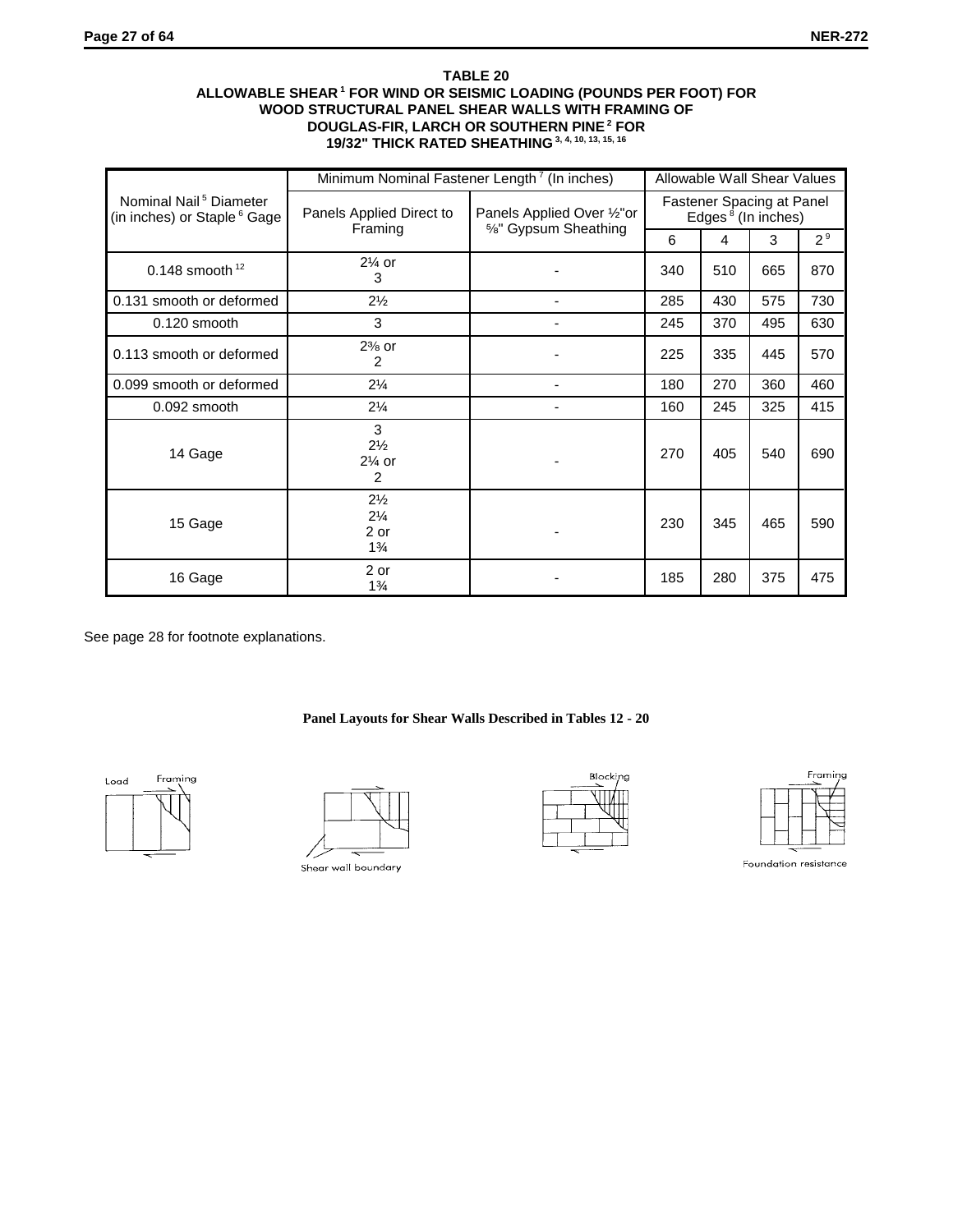#### **Footnote Explanations for Shear Wall Tables 12-20**

- 1. Tabulated values are for short-time loading due to wind or earthquake and shall be reduced by 25 percent for normal loading based on a duration of load factor of 1.33 and a diaphragm factor of 1.3. For diaphragm deflection analysis, deflections in Appendix Table B or C shall be used.
- 2. All panel edges shall be backed by framing members. The tabulated values are for 2-inch nominal or wider framing members of Douglas Fir-Larch or Southern Pine. Allowable values for shear walls framed with wood having a specific gravity equal to or greater than 0.42 but less than 0.50 may be calculated by multiplying the values above by 0.82. For woods with specific gravity less than 0.42 multiply the values above by 0.65.
- 3. Panel layout: install panels either horizontally or vertically.
- 4. Fastener spacing intermediate: Space fasteners maximum 6 inches on center along intermediate framing members for % inch and  $\frac{7}{16}$  inch panels installed on studs spaces 24 inches on center. For other conditions and panel thicknesses, space fasteners maximum 12 inches on center.
- 5. Nails with "T," brad, finish or casing heads are not permitted. A deformed shank nail shall have either a helical (screw) shank or an annular (ring) shank.
- 6. Staples shall have a  $\frac{7}{16}$  inch minimum crown width.
- 7. Changes to fastener type, size or spacing shall be considered if shear wall panels are required to withstand negative pressures of high winds or where prescribed in the model code. Prescriptive fastener schedules are summarized in Tables 28 to 37.
- 8. Where panels are applied to both faces of a wall and fastener spacing is less than 6 inches on center on either side, panel joints shall be offset to fall on different framing members, or framing shall be 3-inch nominal or thicker and fasteners on each side shall be staggered.
- 9. Framing at adjoining panel edges shall be 3-inch nominal or wider, and fasteners shall be staggered where fasteners are spaced 2 inches on center.
- 10. C-D, C-C Exterior Sheathing and other panel grades covered in PS 1 or PS 2.
- 11. The values for % inch and  $\frac{7}{16}$  inch panels applied directly to framing may be increased to values shown for 15/32 inch thick panels of the same panel grade, provided studs are spaces a maximum of 16 inches on center or panels are applied with long dimension across studs.
- 12. Framing at adjacent panel edges shall be 3 inch nominal or wider and fasteners shall be staggered where nails with shank diameters of 0.148" or greater and penetration of 1% inches or greater are placed 3 inches on center or closer.
- 13. In addition to requirements presented above for fastening of shear walls all other requirements of the applicable model code (such as, but not limited to, conditions of use and modification of design values for certain Seismic Design Categories) pertaining to shear wall design and construction shall be met.
- 14. Two-inch-long staples have insufficient penetration when wood structural sheathing is applied over <sup>5</sup>% inch thick gypsum sheathing and shall only be used if wood structural sheathing is applied directly to framing or over gypsum sheathing having a maximum thickness of ½ inch.
- 15. Where allowable shear values exceed 350 pounds per foot, foundation sill plates and all framing members receiving edge nailing from abutting panels shall not be less than a single 3 inch nominal member. Nails shall be staggered.
- 16. In structures assigned to Seismic Design Category D, E, or F in areas using the IBC, where shear design values exceed 490 plf (LRFD) or 350 plf (ASD) all framing members receiving edge nailing from abutting panels shall not be less than a single 3-inch nominal member. Plywood joint and sill plate nailing shall be staggered in all cases.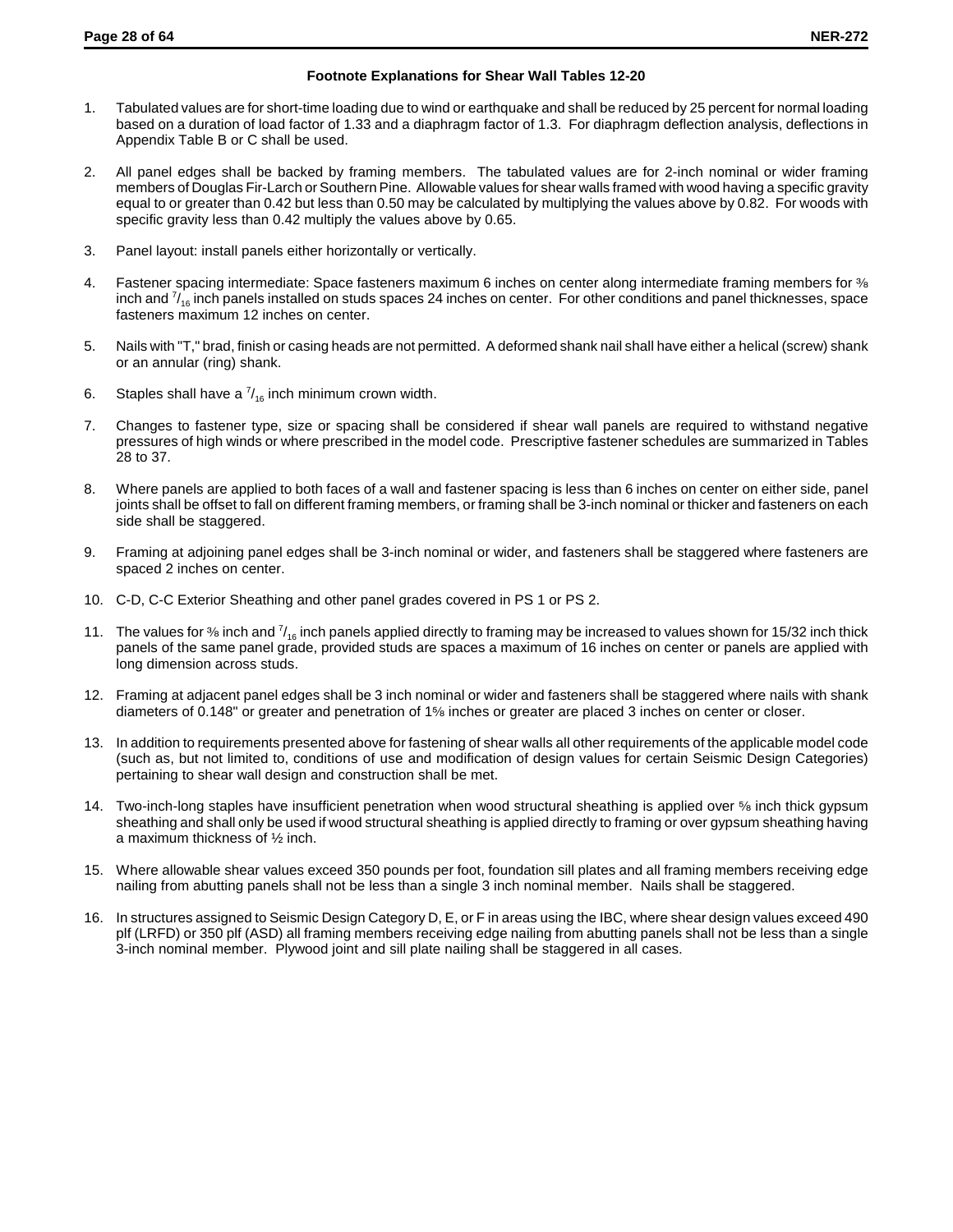#### **TABLE 21 ALLOWABLE SHEAR 1 FOR WIND OR SEISMIC LOADING (POUNDS PER FOOT) FOR 5/16" and 3/8" PLYWOOD PANEL SIDING SHEAR WALLS WITH FRAMING OF** DOUGLAS-FIR, LARCH OR SOUTHERN PINE<sup>1, 2, 7, 8, 9</sup>

|                                                |                     | Minimum Nominal Fastener Length <sup>4</sup> (In inches) | Allowable Wall Shear Values                               |     |     |                |  |
|------------------------------------------------|---------------------|----------------------------------------------------------|-----------------------------------------------------------|-----|-----|----------------|--|
| Nominal Nail Diameter <sup>3</sup><br>(Inches) | Panels Applied      | Panels Applied Over 1/2" or                              | Fastener Spacing at Panel Edges <sup>10</sup><br>(Inches) |     |     |                |  |
|                                                | Direct to Framing   | 5%" Gypsum Sheathing                                     | 6                                                         | 4   | 3   | 2 <sup>5</sup> |  |
|                                                |                     | $\frac{5}{16}$ " Thick Panel Siding                      |                                                           |     |     |                |  |
| 0.099" casing nail<br>(6d casing)              |                     |                                                          |                                                           |     | 275 |                |  |
| 0.099" finish nail                             | 2                   |                                                          | 140                                                       |     |     |                |  |
| 0.099" smooth                                  |                     |                                                          |                                                           |     |     | 360            |  |
| 0.113" casing nail<br>(8d casing)              |                     |                                                          |                                                           | 210 |     |                |  |
| 0.113" finish nail                             |                     | $2\frac{1}{2}$                                           |                                                           |     |     |                |  |
| 0.113" smooth                                  |                     |                                                          |                                                           |     |     |                |  |
|                                                |                     | %" Thick Panel Siding                                    |                                                           |     |     |                |  |
| 0.113" casing nail<br>8d casing)               |                     |                                                          |                                                           |     |     |                |  |
| 0.113" finish nail                             | $15/8$ <sup>6</sup> |                                                          | 130                                                       | 200 | 260 | 340            |  |
| $0.113"$ smooth                                |                     |                                                          |                                                           |     |     |                |  |
| 0.128" casing nail<br>10d casing)              |                     |                                                          |                                                           |     |     |                |  |
| 0.128" finish nail                             |                     | $2^{3/8}$                                                | 160                                                       | 240 | 310 | 410            |  |
| $0.128"$ smooth                                |                     |                                                          |                                                           |     |     |                |  |

See page 36 for typical panel layouts.

- 1. All panel edges backed with 2-inch nominal or wider framing. Panels are oriented either horizontally or vertically. Space fasteners maximum 6 inches o.c. along intermediate framing members for 3/8" panels installed with face grain parallel to studs spaced 24" o.c., and 12 inches o.c. for other conditions and panel thicknesses. These values are for short-time loading due to wind or earthquake and must be reduced by 25 percent for normal loading.
- 2. The tabulated values are for fasteners installed in Douglas Fir-Larch or Southern Pine (Group II species). Species groupings are described in Table A, Appendix A. To determine the allowable values for Groups III and IV species, as shown in the Appendix, multiply the value tabulated for the Group II species by the following factors: I-1.00, III-0.82, IV-0.65.
- 3. Steel wire fasteners exposed to the weather in service shall be zinc coated by a hot-dip, mechanical deposition or electrodeposition galvanizing process. Fasteners manufactured from aluminum 5056 or 6061 alloy wire or other nonferrous alloys do not require protective coatings. For construction to SBCCI's SSTD 10, fasteners exposed directly to the weather or subject to salt corrosion in coastal areas, as determined by the building official, shall be stainless seel or hot dip galvanized after fabrication to 1 oz. per sq ft. For construction to UBC Section 2337, fasteners in exposed locations or in areas otherwise subject to corrosion shall have a corrosion resistance equal to or grater than a hot-dipped galvanized coating of 1.5 ounces of zinc per sq ft of surface area.
- 4. The tabulated penetrations are for fasteners installed in species with a specific gravity of 0.50 or greater. Penetration shall be increased to 13 diameters for species with a specific gravity of 0.42 to less than 0.50 and 14 diameters for species with a specific gravity less than 0.42.
- 5. Framing at adjoining panel edges shall be 3" nominal or wider and nails shall be staggered where nails are spaced 2" o.c.
- 6. The value for 3/8 inch thick plywood applied direct to framing may be increased by 20 percent, provided studs are spaced a maximum of 16 inches on center or plywood is applied with face grain across studs, or if the plywood thickness is increased to ½ inch or more.
- 7. Panel thickness is measured at fastener locations.
- 8. Changes to fastener type, size or spacing shall be considered if shear walls are required to withstand negative pressures of high winds. See Tables 38 through 44.
- 9. In addition to requirements presented above for fastening of shear walls all other requirements of the applicable model code (such as, but not limited to, conditions of use and modification of design values for certain Seismic Design Categories) pertaining to shear wall design and construction shall be met.
- 10. Where panels are applied to both faces of a wall and fastener spacing is less than 6 inches on center on either side, panel joints shall be offset to fall on different framing members, or framing shall be 3-inch nominal or thicker and fasteners on each side shall be staggered.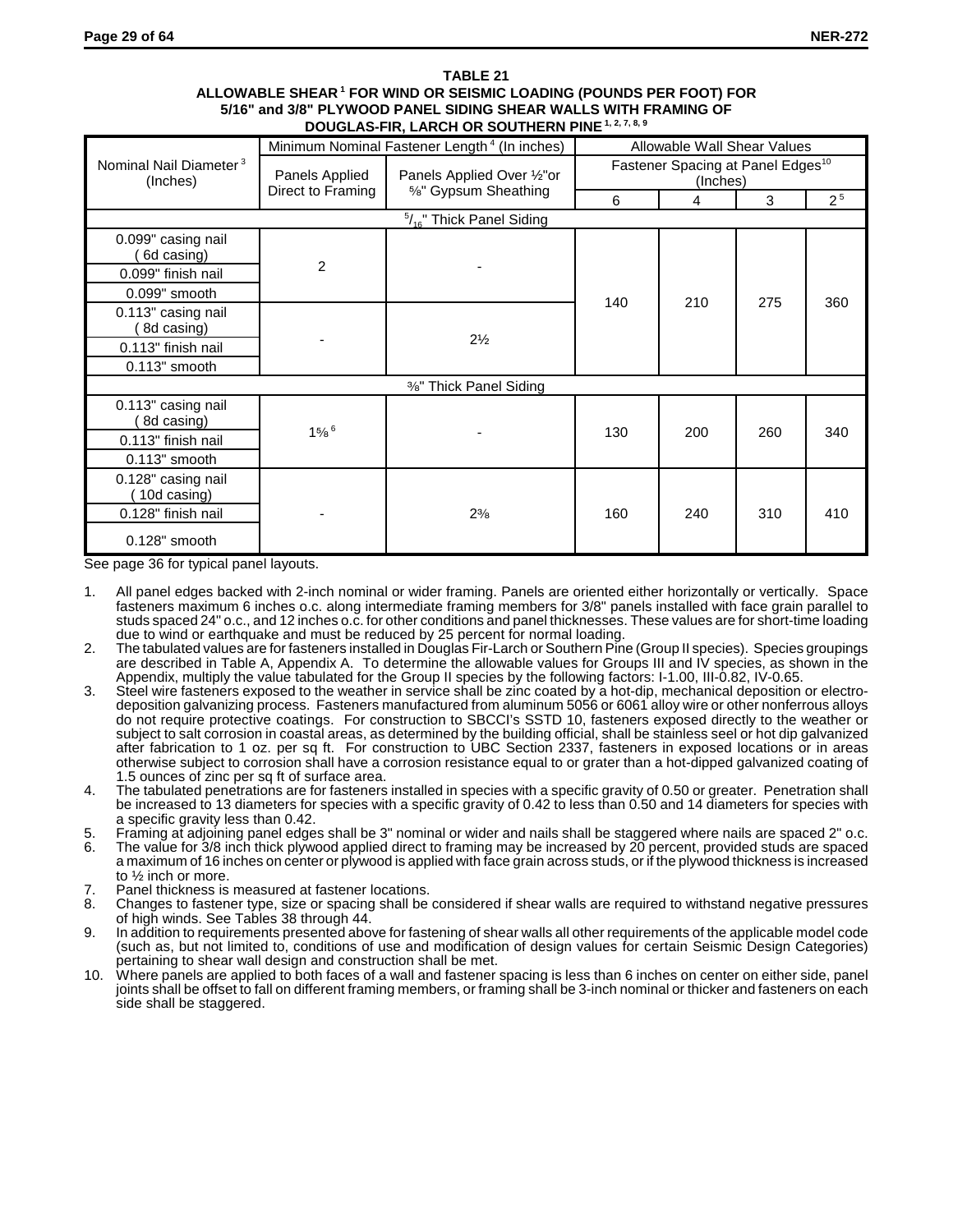## **TABLE 22 ALLOWABLE SHEAR FOR WIND OR SEISMIC FORCES IN POUNDS PER FOOT FOR SHEAR WALLS OF WALL SHEATHING, GYPSUM LATH-PLASTER, WALLBOARD AND EXTERIOR PLASTER ATTACHED TO WOOD-FRAMED**

|                                           | WALL ASSEMBLIES <sup>1, 2, 3, 12</sup>        |                |                                                                                                                                                               |                                                 |                    |                                             |                                         |  |
|-------------------------------------------|-----------------------------------------------|----------------|---------------------------------------------------------------------------------------------------------------------------------------------------------------|-------------------------------------------------|--------------------|---------------------------------------------|-----------------------------------------|--|
| Description<br><b>Thickness</b>           |                                               | Wall           |                                                                                                                                                               | Spacing <sup>4</sup> Specifications<br>(Inches) | Shear              | <b>Fastener Specifications</b>              |                                         |  |
| Attached Material                         | of Material                                   | Construction   | Edges                                                                                                                                                         | Intermediate                                    | Value <sup>5</sup> | Min. Leg<br>Length <sup>8</sup><br>(Inches) | Fastener Style <sup>7,8,9,10</sup>      |  |
|                                           |                                               |                |                                                                                                                                                               |                                                 |                    | $1\frac{1}{2}$                              | 0.120" Galv. Roofing Nail               |  |
|                                           |                                               |                |                                                                                                                                                               |                                                 | 50                 |                                             | 14 Ga. Galv. Staple                     |  |
|                                           | $\frac{1}{2}$ "                               | <b>Blocked</b> | 3                                                                                                                                                             | 6                                               | 50                 |                                             | 15 Ga. Galv. Staple                     |  |
| Fiberboard                                |                                               |                |                                                                                                                                                               |                                                 | 50                 | $1\frac{1}{2}$                              | 16 Ga. Galv. Staple                     |  |
| Sheathing                                 |                                               |                |                                                                                                                                                               |                                                 | 60                 | $1\frac{3}{4}$                              | 0.120" Galv. Roofing Nail               |  |
|                                           |                                               | <b>Blocked</b> | 3                                                                                                                                                             | 6                                               |                    |                                             | 14 Ga. Galv. Staple                     |  |
|                                           | $^{25}/_{32}$ "                               |                |                                                                                                                                                               |                                                 | 60                 | $1\frac{3}{4}$                              | 15 Ga. Galv. Staple                     |  |
|                                           |                                               |                |                                                                                                                                                               |                                                 | 60                 |                                             | 16 Ga. Galv. Staple                     |  |
|                                           |                                               |                |                                                                                                                                                               |                                                 |                    | $1\frac{1}{8}$                              | 0.091" Nail, min $\frac{19}{64}$ " head |  |
| Gypsum <sup>11</sup> Lath                 | 3/8" lath & 1/2"<br>Plaster                   | Unblocked      | 5" On Center                                                                                                                                                  |                                                 | 100                |                                             | 16 Ga. Galv. Staple                     |  |
|                                           |                                               |                |                                                                                                                                                               |                                                 |                    | $1\frac{1}{4}$                              | 0.120" Nail, min %" head                |  |
| Gypsum                                    | $\overline{\frac{1}{2}$ " x 2' x 8'           | Unblocked      | 4" On Center                                                                                                                                                  |                                                 | $\overline{75}$    | $1\frac{3}{4}$                              | 16 Ga. Galv. Staple                     |  |
| Sheathing Board                           | $\overline{\frac{1}{2}x^2 \times 2} \times 8$ | <b>Blocked</b> |                                                                                                                                                               |                                                 | 175                |                                             | 0.120" Nail, min %" head                |  |
|                                           | $\frac{1}{2}$ "                               | Unlocked       |                                                                                                                                                               | 7" On Center                                    |                    | 15/8                                        | 5d Cooler Nail                          |  |
|                                           |                                               |                | 4" On Center                                                                                                                                                  |                                                 | 125                |                                             | 0.086" Nail                             |  |
|                                           |                                               | <b>Blocked</b> | 7" On Center                                                                                                                                                  |                                                 | 125                | $1\frac{1}{2}$                              | 0.120" Nail, min %" head                |  |
|                                           |                                               |                | 4" On Center                                                                                                                                                  |                                                 | 150                |                                             | 16 Gage Staple                          |  |
|                                           |                                               | <b>Blocked</b> | 4" On Center                                                                                                                                                  |                                                 |                    | $1\frac{7}{8}$                              | 6d Cooler Nail                          |  |
|                                           |                                               |                |                                                                                                                                                               |                                                 | 175                |                                             | 0.092" Nail                             |  |
|                                           |                                               |                |                                                                                                                                                               |                                                 |                    | $1\frac{3}{4}$                              | 0.120" Nail, min %" head                |  |
| Gypsum                                    |                                               |                |                                                                                                                                                               |                                                 |                    | 15/8                                        | 16 Ga. Galv. Staple                     |  |
| Wallboard                                 |                                               |                |                                                                                                                                                               |                                                 |                    | $1\frac{7}{8}$                              | 6d Cooler Nail                          |  |
|                                           | 5/8"                                          |                |                                                                                                                                                               | Base ply - 9" - Center                          |                    |                                             | 0.092" Nail                             |  |
|                                           |                                               |                |                                                                                                                                                               |                                                 |                    | $1\frac{3}{4}$                              | 0.120" Nail, min %" head                |  |
|                                           |                                               | Blocked two-   |                                                                                                                                                               |                                                 | 250                | 15/8                                        | 16 Ga. Galv. Staple                     |  |
|                                           |                                               | ply            |                                                                                                                                                               |                                                 |                    |                                             | 8d Cooler Nail                          |  |
|                                           |                                               |                |                                                                                                                                                               | Face ply - 7" - Center                          |                    | $2\frac{3}{8}$                              | 0.113" Nail                             |  |
|                                           |                                               |                |                                                                                                                                                               |                                                 |                    |                                             | 0.120" Nail, min 3/8" head              |  |
|                                           |                                               |                |                                                                                                                                                               |                                                 |                    | $2\frac{1}{4}$                              | 15 Ga. Galv. Staple                     |  |
| Self-furred <sup>11</sup> Woven Wire Lath |                                               |                | 2" x 4" studs spaced 24" maximum on<br>center. Lath stapled 6" o.c. to all studs,<br>top and bottom plate. Wall finished<br>with 7/8" thick exterior plaster. |                                                 | 180                | $\frac{7}{8}$                               | 16 Ga. Galv. Staple                     |  |

- 1. These vertical shear walls shall not be used to resist loads imposed by masonry or concrete construction. Values are for short-time loading due to wind or seismic loading. Values shall be reduced 25 percent for normal loading. Values for lath, plaster, and gypsum board subject to seismic forces shall be reduced 50 percent for buildings assigned to Seismic Design Category D (UBC Zones 3 and 4). Lath, plaster, and gypsum board shall not be used to resist seismic forces in structures assigned to Seismic Design Categories E and F. Values for fiberboard sheathing subject to seismic forces shall be reduced 50 percent in buildings assigned to Seismic Performance Category C. Fiberboard sheathing shall not be used to resist seismic forces in structures assigned to Seismic Performance Category D, E, and F. In addition to requirements presented above for fastening of shear walls, all other requirements of the applicable model code pertaining to shear wall design and construction shall be met.
- 2. Shear values are based on a maximum framing spacing of 16 inches on center.
- 3. Shear values shall be doubled where identical materials are applied to both sides of the wall.
- 4. Applied to nailing at all studs, top and bottom plates and blocking.<br>5. The tabulated values are for fasteners installed in Douglas fir-larch
- 5. The tabulated values are for fasteners installed in Douglas fir-larch or Southern Pine (Group II species). To determine the allowable values for Groups III and IV species, as shown in the Appendix, multiply the value tabulated for the Group II species by the following factors: I-1.00, III-0.82, IV-0.65.
- 6. The tabulated penetrations are for fasteners installed in Group I or II species. Penetration shall be increased to 13 diameters for Group III and 14 diameters for Group IV species.
- 7. Material attached to redwood and Group III species of wood with a specific gravity of 0.42 to less than 0.50, add minimum of  $\frac{3}{6}$  inch to fastener leg lengths.
- 8. Steel wire fasteners exposed to the weather in service shall be zinc coated by a hot-dip, mechanical deposition or electrodeposition galvanizing process. Fasteners manufactured from aluminum 5056 or 6061 alloy wire or other nonferrous alloys do not require protective coatings. For construction to SBCCI's SSTD 10, fasteners exposed directly to the weather or subject to salt corrosion in coastal areas, as determined by the building official, shall be stainless seel or hot dip galvanized after fabrication to 1 oz. per sq ft. For construction to UBC Section 2337, fasteners in exposed locations or in areas otherwise subject to corrosion shall have a corrosion resistance equal to or grater than a hot-dipped galvanized coating of 1.5 ounces of zinc per sq ft of surface area.
- 9. Staples shall have a minimum crown width of  $\frac{7}{16}$  inch, measured outside the legs.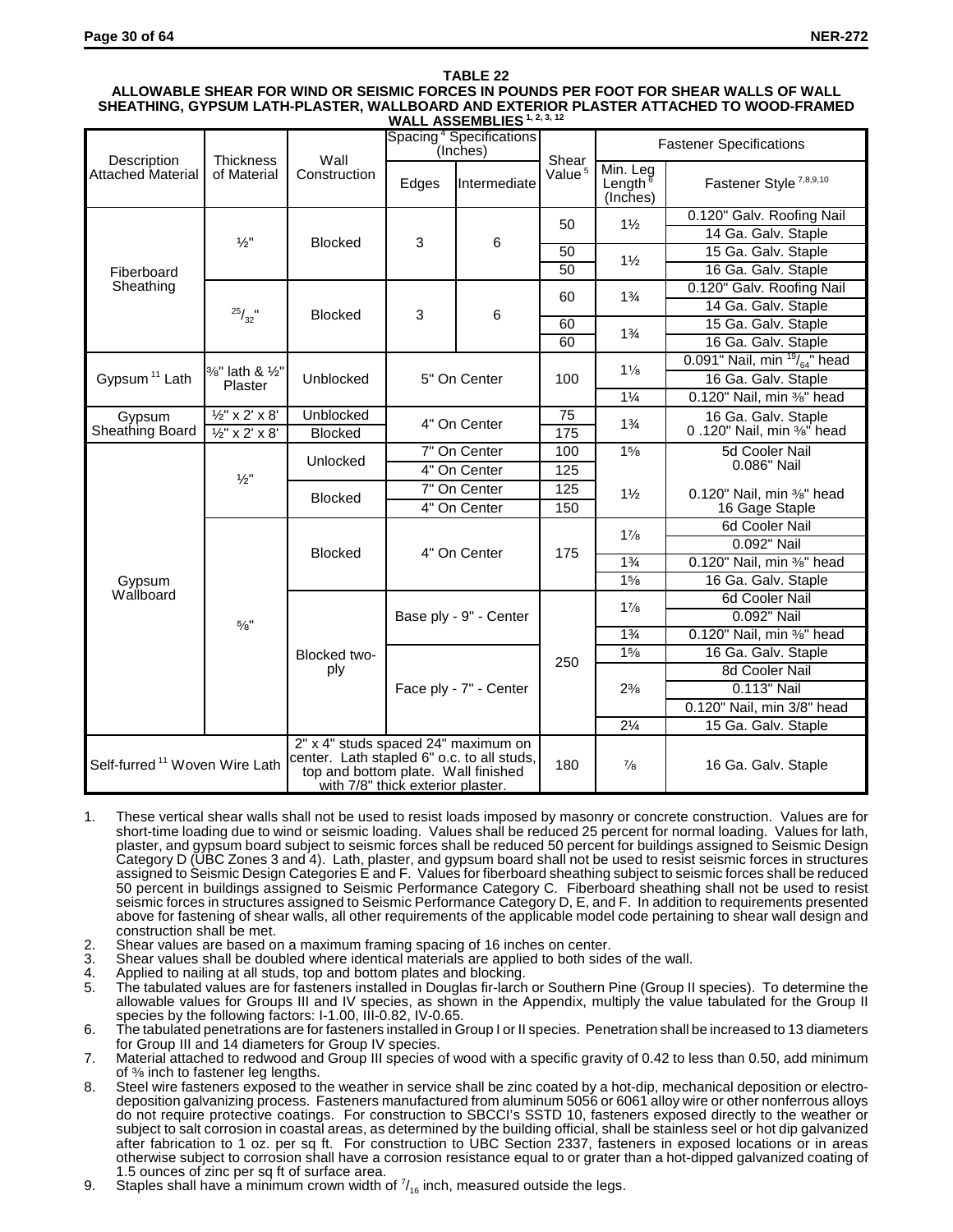- 10. Nails with "T", brad, finish or casing heads are not permitted.
- 11. Staples for the attachment of gypsum lath and woven-wire lath shall have a minimum crown width of % inch, measured outside the legs.
- 12. In addition to requirements presented above for fastening of shear walls all other requirements of the applicable model code (such as, but not limited to, conditions of use and modification of design values for certain Seismic Design Categories) pertaining to shear wall design and construction shall be met.

|                                                                                               | <b>WALL FRAMING1</b>                                                                      |                                                                                        |  |
|-----------------------------------------------------------------------------------------------|-------------------------------------------------------------------------------------------|----------------------------------------------------------------------------------------|--|
| Connection <sup>2</sup><br>(Nail size and position exaggerated<br>for illustrative purposes.) | Fastener<br>Minimum nominal length in inches x Minimum<br>nominal nail diameter in inches | Quantity per connection,<br>Or Spacing between<br>fasteners (inches on-<br>center) $4$ |  |
| Top or sole plate to stud (face nail)                                                         | $(16d$ common) $3$<br>31/2" x 0.162" nail                                                 | $\mathcal{P}$                                                                          |  |
|                                                                                               | 3" x 0.148" nail<br>(10d common)                                                          |                                                                                        |  |
|                                                                                               | 31/4" x 0.131" nail                                                                       | 3                                                                                      |  |
|                                                                                               | 3" x 0.131" nail                                                                          |                                                                                        |  |
|                                                                                               | 31/4" x 0.120" nail                                                                       |                                                                                        |  |
|                                                                                               | 3" x 0.120" nail                                                                          | 4                                                                                      |  |
| Stud to top or sole plate (toe nail)                                                          | $(8d$ common) $3$<br>21/2" x 0.131" nail                                                  | 4                                                                                      |  |
|                                                                                               | (16d common)<br>31/2" x 0.162" nail                                                       | 3                                                                                      |  |
|                                                                                               | 3" x 0.148" nail<br>(10d common)<br>31/4" x 0.131" nail                                   |                                                                                        |  |
|                                                                                               | 3" x 0.131" nail                                                                          | 4                                                                                      |  |
|                                                                                               | 31/4" x 0.120" nail                                                                       |                                                                                        |  |
|                                                                                               | 3" x 0.120" nail                                                                          |                                                                                        |  |
|                                                                                               | 2%" x 0.113" nail                                                                         |                                                                                        |  |
|                                                                                               | 2" x 0.113" nail                                                                          | 5                                                                                      |  |
|                                                                                               | 21/4" x 0.105" nail                                                                       |                                                                                        |  |
|                                                                                               | 21/4" x 0.099" nail                                                                       |                                                                                        |  |
| Cap/top plate laps and intersections                                                          | $3\frac{1}{2}$ " x 0.162" nail (16d common) <sup>3</sup>                                  | 2 each side of lap                                                                     |  |
|                                                                                               | 3" x 0.148" nail                                                                          |                                                                                        |  |
|                                                                                               | 31/4" x 0.131" nail                                                                       |                                                                                        |  |
|                                                                                               | 3" x 0.131" nail                                                                          | 3 each side of lap                                                                     |  |
|                                                                                               | 31/4" x 0.120" nail                                                                       |                                                                                        |  |
|                                                                                               | 3" x 0.120" nail                                                                          |                                                                                        |  |
| Diagonal                                                                                      | 21/2" x 0.131" nail<br>(8d common) $3$                                                    |                                                                                        |  |
| bracing                                                                                       | 31/2" x 0.162" nail<br>(16d common)                                                       |                                                                                        |  |
|                                                                                               | (10d common)<br>3" x 0.148" nail                                                          | $\overline{2}$                                                                         |  |
|                                                                                               | 31/4" x 0.131" nail                                                                       |                                                                                        |  |
|                                                                                               | 3" x 0.131" nail                                                                          |                                                                                        |  |
|                                                                                               | 31/4" x 0.120" nail                                                                       |                                                                                        |  |
|                                                                                               | 3" x 0.120" nail                                                                          | 3                                                                                      |  |
|                                                                                               | 2%" x 0.113" nail                                                                         |                                                                                        |  |
|                                                                                               | 2" x 0.113" nail                                                                          |                                                                                        |  |
|                                                                                               | 21/4" x 0.105" nail                                                                       | 4                                                                                      |  |
|                                                                                               | 21/4" x 0.099" nail                                                                       |                                                                                        |  |

See page 36 for footnotes.

Table 23 continued on next page.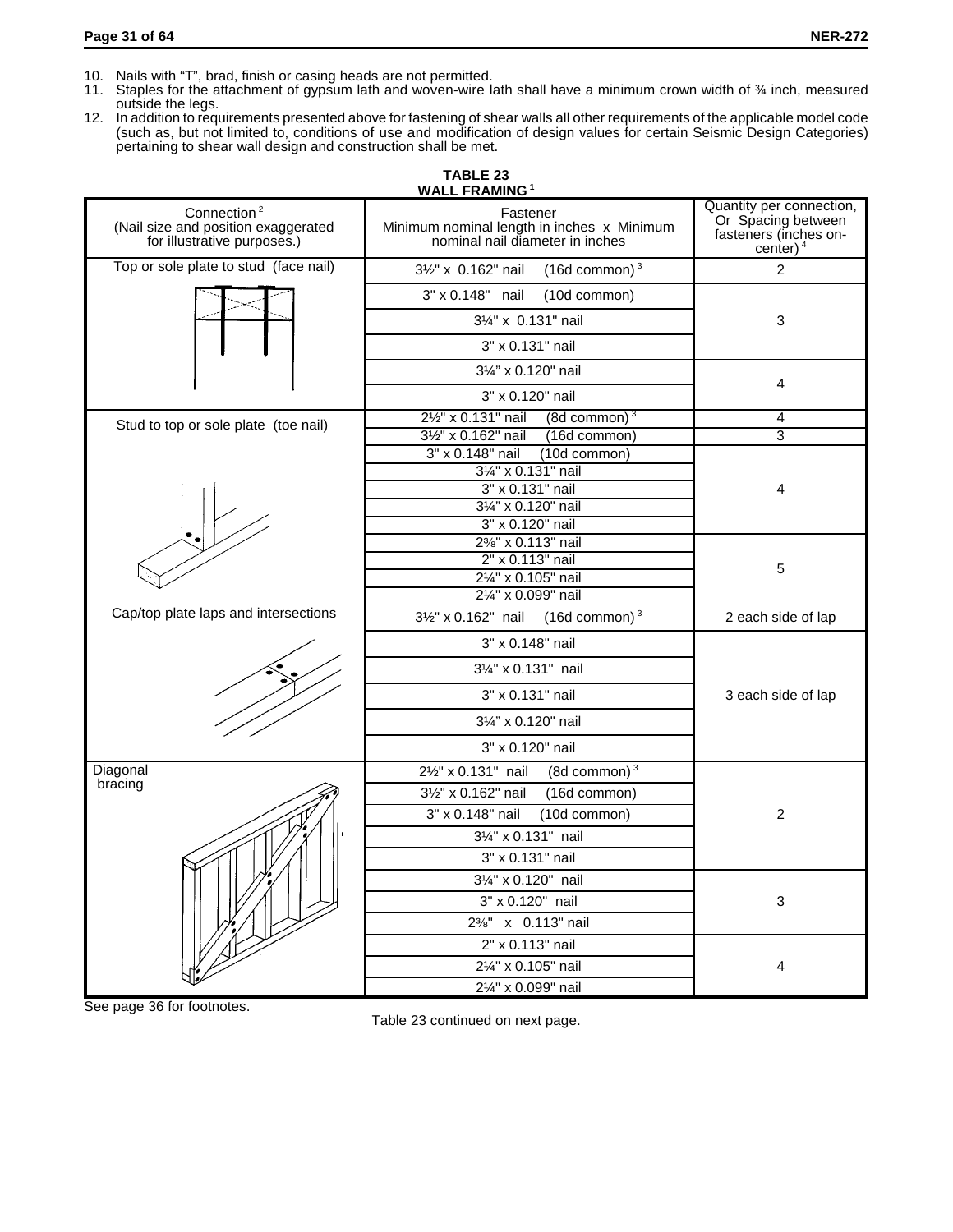#### **TABLE 23, continued WALL FRAMING 1**

| Connection <sup>2</sup><br>(Nail size and position exaggerated for illustrative<br>purposes.) | Fastener<br>Minimum nominal length in inches x Minimum<br>nominal nail diameter in inches | Quantity per<br>connection, Or<br>Spacing<br>between<br>fasteners<br>(inches on-center) $4$ |  |
|-----------------------------------------------------------------------------------------------|-------------------------------------------------------------------------------------------|---------------------------------------------------------------------------------------------|--|
| Sole plate to joist or blocking @ braced panels                                               | 31/2" x 0.135" nail<br>$(16d$ box) <sup>3</sup>                                           | 3 per 16" space                                                                             |  |
|                                                                                               | 31/2" x 0.162" nail<br>(16d common)                                                       | 2 per 16" space                                                                             |  |
|                                                                                               | 3" x 0.148" nail<br>(10d common)<br>31/4" x 0.131" nail                                   | 3 per 16" space                                                                             |  |
|                                                                                               | 3" x 0.131" nail                                                                          |                                                                                             |  |
|                                                                                               | 31/4" x 0.120" nail                                                                       | 4 per 16" space                                                                             |  |
|                                                                                               | 3" x 0.120" nail                                                                          |                                                                                             |  |
| Sole plate to joist or blocking                                                               | $(16d$ common) $3$<br>31/2" x 0.162" nail                                                 | 16" o.c.                                                                                    |  |
|                                                                                               | 3" x 0.148" nail<br>(10d common)                                                          |                                                                                             |  |
|                                                                                               | 31/4" x 0.131" nail                                                                       |                                                                                             |  |
|                                                                                               | 3" x 0.131" nail                                                                          | 8" o.c.                                                                                     |  |
|                                                                                               | 31/4" x 0.120" nail                                                                       |                                                                                             |  |
|                                                                                               | 3" x 0.120" nail                                                                          |                                                                                             |  |
| Double top plate                                                                              | $(10d$ common) $3$<br>3" x 0.148" nail                                                    | 16" o.c.                                                                                    |  |
|                                                                                               | 31/2" x 0.162" nail<br>(16d common)                                                       |                                                                                             |  |
|                                                                                               | 31/4" x 0.131" nail                                                                       |                                                                                             |  |
|                                                                                               | 3" x 0.131"                                                                               | 12" o.c.                                                                                    |  |
|                                                                                               | 31/4" x 0.120" nail                                                                       |                                                                                             |  |
|                                                                                               | 3" x 0.120" nail                                                                          |                                                                                             |  |
| Double studs                                                                                  | $(10d$ common) $3$<br>3" x 0.148" nail                                                    |                                                                                             |  |
|                                                                                               | 31/2" x 0.162" nail<br>(16d common)                                                       | 12" o.c.                                                                                    |  |
|                                                                                               | 31/4" x 0.131" nail                                                                       |                                                                                             |  |
|                                                                                               | 3" x 0.131" nail                                                                          |                                                                                             |  |
|                                                                                               | 31/4" x 0.120" nail                                                                       | $8"$ o.c.                                                                                   |  |
|                                                                                               | 3 x 0.120" nail                                                                           |                                                                                             |  |
| Corner studs                                                                                  | $(16d$ common) $3$<br>31/2" x 0.162" nail                                                 | 24" o.c.                                                                                    |  |
|                                                                                               | 3" x 0.148" nail<br>(10d common)                                                          |                                                                                             |  |
|                                                                                               | 31/4" x 0.131" nail                                                                       | 16" o.c.                                                                                    |  |
|                                                                                               | 3" x 0.131" nail                                                                          |                                                                                             |  |
|                                                                                               | 31/4" x 0.120" nail                                                                       | 12" o.c.                                                                                    |  |
|                                                                                               | 3" x 0.120" nail                                                                          |                                                                                             |  |

See page 36 for footnotes.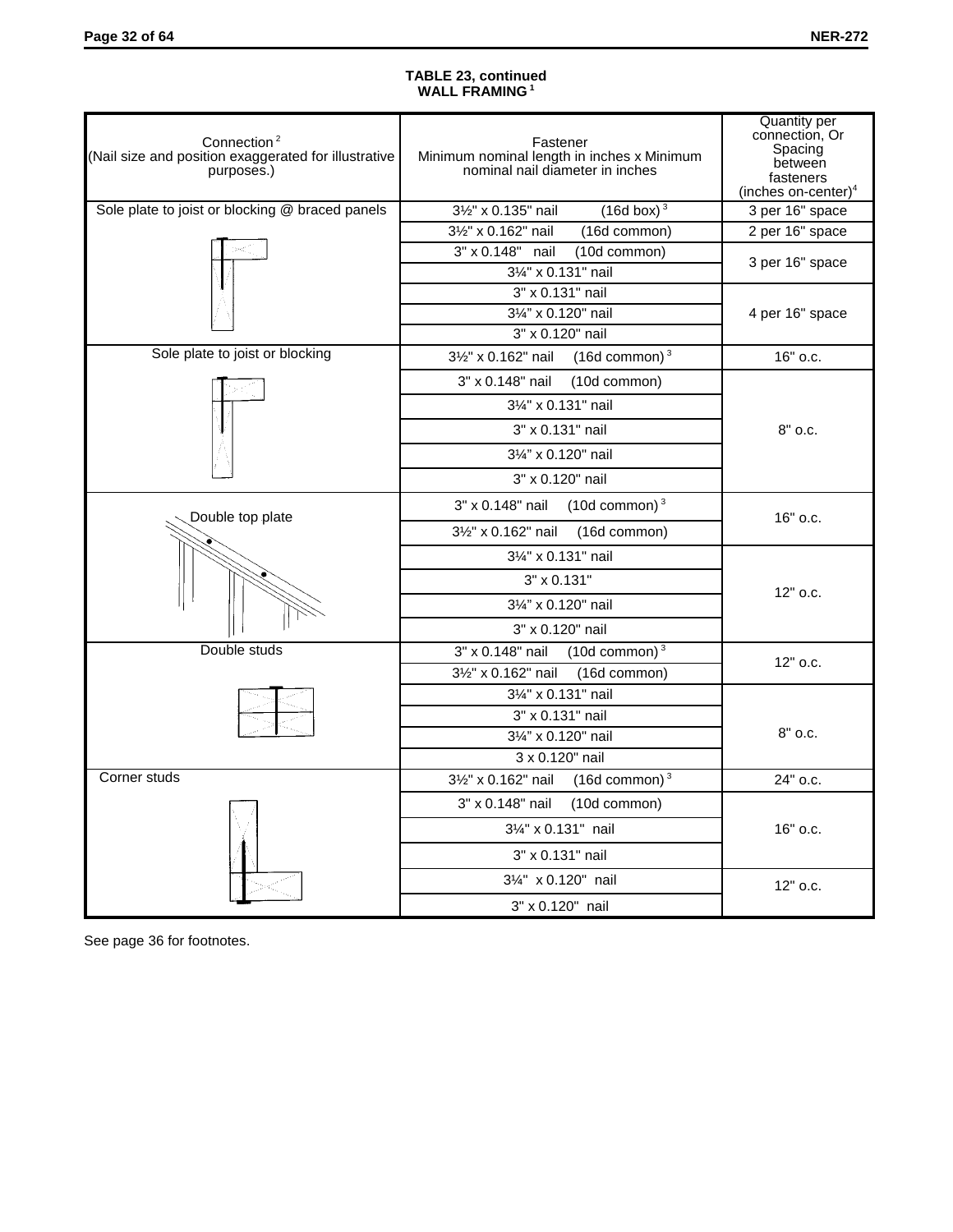| Connection <sup>2</sup><br>(Nail size and position exaggerated<br>for illustrative purposes.) |                                  | Fastener<br>Minimum nominal length in inches x<br>Minimum nominal nail diameter in inches | Quantity per<br>connection <sup>4</sup> |   |  |  |
|-----------------------------------------------------------------------------------------------|----------------------------------|-------------------------------------------------------------------------------------------|-----------------------------------------|---|--|--|
| Ceiling joist to plate                                                                        |                                  | $3\frac{1}{2}$ " x 0.162" nail (16d common) <sup>3</sup>                                  |                                         | 3 |  |  |
|                                                                                               |                                  | 3" x 0.148" nail (10d common)                                                             |                                         | 4 |  |  |
|                                                                                               |                                  | 31/4" x 0.131" nail                                                                       |                                         |   |  |  |
|                                                                                               |                                  | 3" x 0.131" nail                                                                          |                                         |   |  |  |
|                                                                                               |                                  | 31/4" x 0.120" nail                                                                       |                                         | 5 |  |  |
|                                                                                               |                                  | 3" x 0.120" nail                                                                          |                                         |   |  |  |
|                                                                                               |                                  | 2%" x 0.113" nail                                                                         |                                         | 6 |  |  |
| Ceiling joists, laps over<br>partitions                                                       | Ceiling joist to parallel rafter | $3\frac{1}{2}$ " x 0.162" nail (16d common) <sup>3</sup>                                  |                                         | 3 |  |  |
|                                                                                               |                                  | 3" x 0.148" nail (10d common)                                                             |                                         |   |  |  |
|                                                                                               |                                  | 31/4" x 0.131" nail                                                                       |                                         | 4 |  |  |
|                                                                                               |                                  | 3" x 0.131" nail                                                                          |                                         |   |  |  |
|                                                                                               |                                  | 31/4" x 0.120" nail                                                                       |                                         |   |  |  |
|                                                                                               |                                  | 3" x 0.120" nail                                                                          |                                         |   |  |  |
| Collar tie to rafter                                                                          |                                  | $3" \times 0.148"$ nail (10d common) <sup>3</sup>                                         |                                         | 3 |  |  |
|                                                                                               |                                  | 3½" x 0.162" nail (16d common)                                                            |                                         |   |  |  |
|                                                                                               |                                  | 31/4" x 0.131" nail                                                                       |                                         |   |  |  |
|                                                                                               |                                  | 3" x 0.131" nail                                                                          |                                         | 4 |  |  |
|                                                                                               |                                  | 31/4" x 0.120" nail                                                                       |                                         |   |  |  |
|                                                                                               |                                  | 3" x 0.120" nail                                                                          |                                         |   |  |  |
| Jack rafter to hip, toe-nailed                                                                |                                  | $3" \times 0.148"$ nail (10d common) <sup>3</sup>                                         |                                         | 3 |  |  |
|                                                                                               |                                  | 3½" x 0.162" nail (16d common)                                                            |                                         |   |  |  |
|                                                                                               |                                  | 31/4" x 0.131" nail                                                                       |                                         |   |  |  |
|                                                                                               |                                  | 3" x 0.131" nail                                                                          |                                         |   |  |  |
|                                                                                               |                                  | 31/4" x 0.120" nail                                                                       |                                         | 4 |  |  |
|                                                                                               |                                  | 3" x 0.120" nail                                                                          |                                         |   |  |  |

## **TABLE 24 CEILING AND ROOF FRAMING <sup>1</sup>**

See page 36 for footnotes.

Table 24 continued on next page.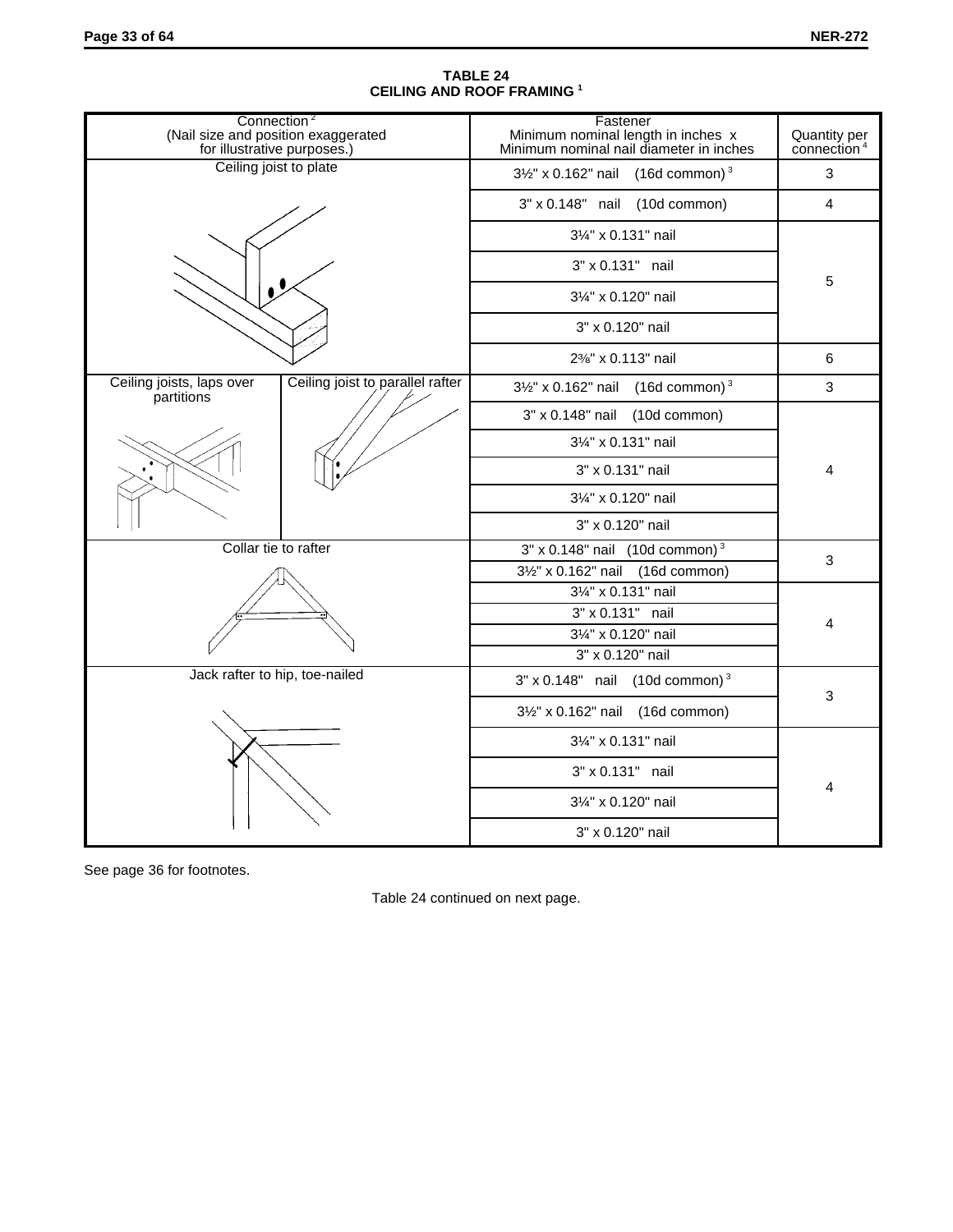#### **TABLE 24, continued CEILING AND ROOF FRAMING <sup>1</sup>**

| Connection <sup>2</sup><br>(Nail size and position exaggerated<br>for illustrative purposes.) | Fastener<br>Minimum nominal length in inches x<br>Minimum nominal nail diameter in<br>inches | Quantity per<br>connection <sup>4</sup> |  |
|-----------------------------------------------------------------------------------------------|----------------------------------------------------------------------------------------------|-----------------------------------------|--|
| Jack rafter to hip, face nailed                                                               | $3\frac{1}{2}$ " x 0.162" nail (16d common) <sup>3</sup>                                     | $\overline{2}$                          |  |
|                                                                                               | 3" x 0.148" nail (10d common)                                                                |                                         |  |
|                                                                                               | 31/4" x 0.131" nail                                                                          | $\ensuremath{\mathsf{3}}$               |  |
|                                                                                               | 3" x 0.131" nail                                                                             |                                         |  |
|                                                                                               | 31/4" x 0.120" nail                                                                          |                                         |  |
|                                                                                               | 3" x 0.120" nail                                                                             | 4                                       |  |
| Roof rafter to plate (toe-nailed)                                                             | 21/2" x 0.131" nail<br>(8d common) $3$                                                       |                                         |  |
|                                                                                               | 3½" x 0.162" nail (16d common)                                                               |                                         |  |
|                                                                                               | 3" x 0.148" nail (10d common)                                                                | 3                                       |  |
|                                                                                               | 31/4" x 0.131" nail                                                                          |                                         |  |
|                                                                                               | 3" x 0.131" nail                                                                             |                                         |  |
|                                                                                               | 31/4" x 0.120" nail                                                                          |                                         |  |
|                                                                                               | 3" x 0.120" nail                                                                             | 4                                       |  |
|                                                                                               | 2%" x 0.113" nail                                                                            |                                         |  |
|                                                                                               | 2" x 0.113" nail                                                                             | 5                                       |  |
|                                                                                               | 21/4" x 0.105" nail                                                                          |                                         |  |
|                                                                                               | 21/4" x 0.099" nail                                                                          | 6                                       |  |
| Roof rafter to 2-by ridge beam, face nailed                                                   | $3\frac{1}{2}$ " x 0.162" nail (16d common) <sup>3</sup>                                     | 2                                       |  |
|                                                                                               | 3" x 0.148" nail (10d common)                                                                |                                         |  |
|                                                                                               | 31/4" x 0.131" nail                                                                          | 3                                       |  |
|                                                                                               | 3" x 0.131" nail                                                                             |                                         |  |
|                                                                                               | 31/4" x 0.120" nail                                                                          |                                         |  |
| (Only the attachment of the top rafter is illustrated.)                                       | 3" x 0.120" nail                                                                             | 4                                       |  |
| Roof rafter to 2-by ridge beam, toe-nailed                                                    | $3\frac{1}{2}$ " x 0.162" nail (16d common) <sup>3</sup>                                     | 2                                       |  |
|                                                                                               | 3" x 0.148" nail (10d common)                                                                |                                         |  |
|                                                                                               | 31/4" x 0.131" nail                                                                          | $\mathsf 3$                             |  |
|                                                                                               | 3" x 0.131" nail                                                                             |                                         |  |
|                                                                                               | 31/4" x 0.120" nail                                                                          |                                         |  |
|                                                                                               | 3" x 0.120" nail                                                                             | 4                                       |  |

See page 36 for footnotes.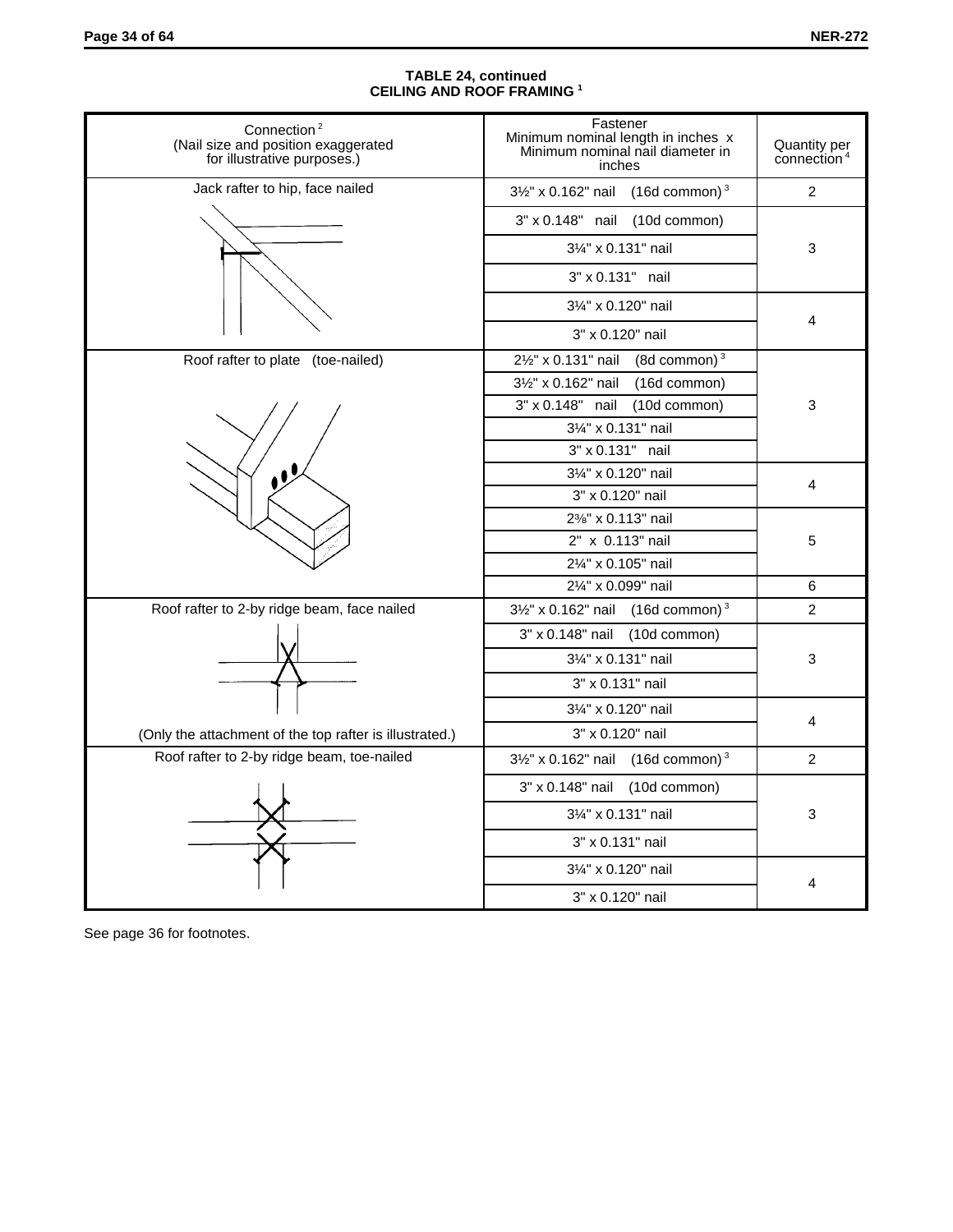|                                         | Connection <sup>2</sup><br>(Nail size and position exaggerated<br>for illustrative purposes.) | Fastener<br>Minimum nominal length in inches x<br>Minimum nominal nail diameter in inches | Quantity per<br>connection or<br>maximum spacing <sup>4</sup> |  |  |
|-----------------------------------------|-----------------------------------------------------------------------------------------------|-------------------------------------------------------------------------------------------|---------------------------------------------------------------|--|--|
|                                         | Joist to band joist                                                                           | 31/2" x 0.162" nail<br>$(16d$ common) $3$                                                 | 3                                                             |  |  |
|                                         |                                                                                               | 3" x 0.148" nail<br>(10d common)                                                          |                                                               |  |  |
|                                         |                                                                                               | 31/4" x 0.131" nail                                                                       | 5                                                             |  |  |
|                                         |                                                                                               | 3" x 0.131" nail                                                                          |                                                               |  |  |
|                                         |                                                                                               | 31/4" x 0.120" nail                                                                       |                                                               |  |  |
|                                         |                                                                                               | 3" x 0.120" nail                                                                          | 6                                                             |  |  |
|                                         | Ledger strip                                                                                  | $(16d$ common) <sup>3</sup><br>31/2" x 0.162" nail                                        | $\mathfrak{S}$                                                |  |  |
|                                         |                                                                                               | 3" x 0.148" nail<br>(10d common)                                                          |                                                               |  |  |
|                                         |                                                                                               | 31/4" x 0.131" nail                                                                       | 4                                                             |  |  |
|                                         |                                                                                               | 3" x 0.131" nail                                                                          |                                                               |  |  |
|                                         |                                                                                               | 31/4" x 0.120" nail                                                                       | 4                                                             |  |  |
|                                         |                                                                                               | 3" x 0.120" nail                                                                          |                                                               |  |  |
| Joist to sill or girder<br>(toe-nailed) | Blocking between joist or<br>rafter to top plate (toe-nailed)                                 | $2\frac{1}{2}$ x 0.131" nail (8d common) <sup>3</sup>                                     |                                                               |  |  |
|                                         |                                                                                               | 3" x 0.148" nail (10d common)                                                             | 3                                                             |  |  |
|                                         |                                                                                               | 31/4" x 0.131" nail                                                                       |                                                               |  |  |
|                                         |                                                                                               | 3" x 0.131" nail                                                                          |                                                               |  |  |
|                                         |                                                                                               | 31/4" x 0.120" nail                                                                       | 4                                                             |  |  |
|                                         |                                                                                               | 3" x 0.120" nail                                                                          |                                                               |  |  |
|                                         | Bridging to joist<br>(listed number of fasteners at each end)                                 | $2\frac{1}{2}$ " x 0.131" nail (8d common) <sup>3</sup>                                   | $\overline{2}$                                                |  |  |
|                                         |                                                                                               | 3¼" x 0.120"                                                                              |                                                               |  |  |
|                                         |                                                                                               | 3" x 0.120" nail                                                                          | 3                                                             |  |  |
|                                         |                                                                                               | 2%" x 0.113" nail                                                                         |                                                               |  |  |
|                                         |                                                                                               | $2" \times 0.113"$ nail (6d common)                                                       | $\overline{4}$                                                |  |  |
|                                         |                                                                                               | 21/4" x 0.105" nail                                                                       | 3                                                             |  |  |
|                                         |                                                                                               | 21/4" x 0.099" nail                                                                       | 4                                                             |  |  |

#### **TABLE 25 FLOOR FRAMING <sup>1</sup>**

See page 36 for footnotes.

Table 25 continued on next page.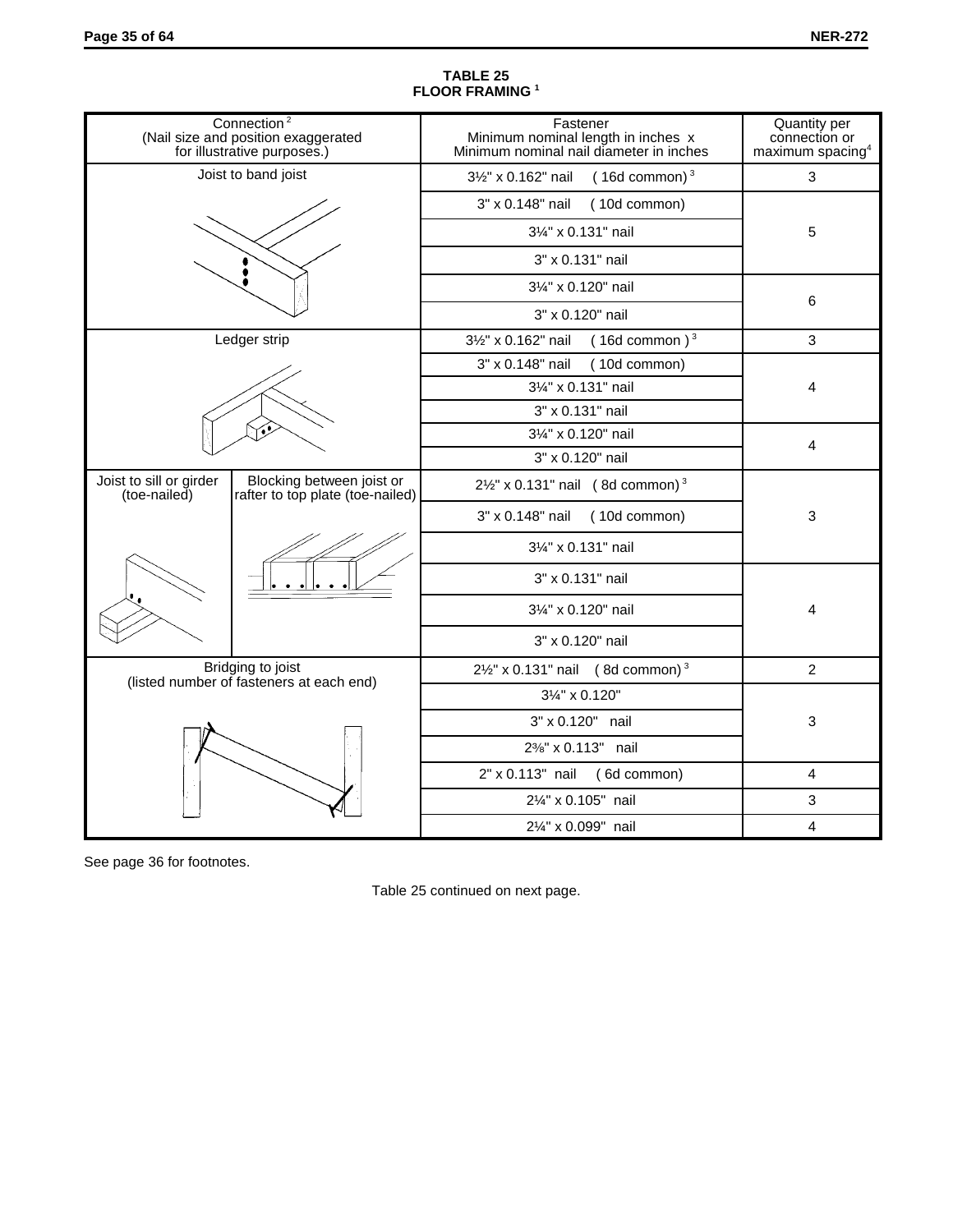| FLUUR FRAMING                                                                                 |                                                                                                                                    |                                                                                                         |                                                                    |  |  |  |  |
|-----------------------------------------------------------------------------------------------|------------------------------------------------------------------------------------------------------------------------------------|---------------------------------------------------------------------------------------------------------|--------------------------------------------------------------------|--|--|--|--|
| Connection <sup>2</sup><br>(Nail size and position exaggerated<br>for illustrative purposes.) | Fastener<br>Minimum nominal length in inches x<br>Minimum nominal nail diameter in inches                                          | <b>Quantity per</b><br>connection or                                                                    |                                                                    |  |  |  |  |
|                                                                                               |                                                                                                                                    | maximum spacing <sup>4</sup>                                                                            |                                                                    |  |  |  |  |
| Rim joist to top plate (toe-nailed)                                                           | 21/2" x 0.113" nail                                                                                                                | 8d box) $3$                                                                                             | $6"$ o.c                                                           |  |  |  |  |
|                                                                                               | 31/2" x 0.162" nail                                                                                                                | (16d common)                                                                                            | $\overline{8}$ " o.c.                                              |  |  |  |  |
|                                                                                               | 3" x 0.148" nail                                                                                                                   | (10d common)                                                                                            |                                                                    |  |  |  |  |
|                                                                                               | 31/4" x 0.131" nail                                                                                                                |                                                                                                         | $6"$ o.c.                                                          |  |  |  |  |
|                                                                                               | 3" x 0.131" nail                                                                                                                   |                                                                                                         |                                                                    |  |  |  |  |
|                                                                                               | 31/4" x 0.120"                                                                                                                     | nail                                                                                                    |                                                                    |  |  |  |  |
|                                                                                               | 3" x 0.120"                                                                                                                        | nail                                                                                                    | $4"$ o.c.                                                          |  |  |  |  |
|                                                                                               | 2%" x 0.113"                                                                                                                       | nail                                                                                                    | 6" o.c.                                                            |  |  |  |  |
|                                                                                               | 2" x 0.113" nail                                                                                                                   | (6d common)                                                                                             |                                                                    |  |  |  |  |
|                                                                                               | 2¼" x 0.105" nail                                                                                                                  | $3"$ o.c.                                                                                               |                                                                    |  |  |  |  |
|                                                                                               | 21/4" x 0.099" nail                                                                                                                |                                                                                                         |                                                                    |  |  |  |  |
| Connection <sup>2</sup><br>(Nail size and position exaggerated<br>for illustrative purposes.) | Fastener<br>Minimum nominal length in<br>inches x Minimum nominal<br>nail diameter in inches                                       | Spacing of fasteners<br>along the top and<br>bottom of bean,<br>staggered on each side<br>of each layer | Number of<br>fasteners at each<br>end and splice for<br>each layer |  |  |  |  |
| <b>Built-up Girders and Beams</b>                                                             | 4" x 0.192" nail<br>20d common) $3$                                                                                                | $32"$ o.c.                                                                                              | $\overline{2}$                                                     |  |  |  |  |
|                                                                                               | 31/2" x 0.162" nail<br>(16d common)<br>$3^{"}$ x 0.148" nail<br>(10d common)<br>$3\frac{1}{4}$ " x 0.131" nail<br>3" x 0.131" nail | 24" o.c.                                                                                                | 3                                                                  |  |  |  |  |
|                                                                                               | 31/4" x 0.120" nail<br>3" x 0.120" nail                                                                                            | 16" o.c.                                                                                                | 3                                                                  |  |  |  |  |
|                                                                                               | 21/2" x 0.131" nail<br>(8d common)                                                                                                 | 16" o.c.                                                                                                | 4                                                                  |  |  |  |  |

#### **TABLE 25, continued FLOOR FRAMING <sup>1</sup>**

## **Footnotes for Tables 23 - 25**

- 1. This fastening schedule applies to framing members having an actual thickness of 1½" (nominal "2-by" lumber).<br>2. Fastenings listed above may also be used for other connections that are not listed but that have the same 2. Fastenings listed above may also be used for other connections that are not listed but that have the same configuration and the same code requirement for fastener quantity/spacing and fastener size (pennyweight and style, e.g., 8d common, "8 penny common nail").
- 3. This fastener, in the quantity or spacing shown in the rightmost column, comprises the most stringent fastening of the connection listed in the International, National, International One and Two Family Dwelling, International Residential, Standard or Uniform Building Codes.
- 4. Fastening schedule only applies to buildings of conventional wood frame construction where wind or seismic analysis is not required by the applicable code. In areas where wind or seismic analysis is required, required fastening shall be determined by structural analysis. Following are conditions for which codes require structural analysis:

- ICC *International Building Code* - buildings located in areas where design wind speeds exceed 100 mph (161 km/hr) (3 second gust) or 110 mph (177 km/hr) (3-second gust) in Exposure Categories A or B. Structural analysis is also required on buildings assigned to seismic design categories B, C, D or E, with exception of detached Group R-3 dwellings assigned to seismic design category B and some detached R-3 dwellings assigned to seismic design category C.

- ICC *International Residential Code* - buildings located in areas where the design wind speed equals or exceeds 110 mph (177.1 km/h) (3 second gust) or assigned to seismic design categories C, D1 and D2 (with detached one- and two-family dwellings in category C being exempt).

- *BOCA/National Building Code* - buildings in any location.

- *Standard Building Code* - buildings located in areas where design wind speeds prescribed exceed 80 mph or which do not qualify for one of the exceptions outlined in Section 1607.1 of the code.

- *SBCCI Standard SSTD 10* - this fastening schedule equivalent to that contained in Appendix E of the standard. However, note that specific provisions in the standard may supercede or supplement this schedule.

- *Uniform Building Code* - buildings located in areas where the design wind speeds prescribed are 80 mph or higher. Sections 2320.4 and 2320.5 of the code for additional requirements in various seismic zones.

- *International One and Two Family Dwelling Code* - buildings other than one story buildings in height in exposure classification A/B unless over 50 feet in height, or with unusual construction or geometric shapes, with overhanging eave projections greater than 24 inches, or located in special wind regions or localities.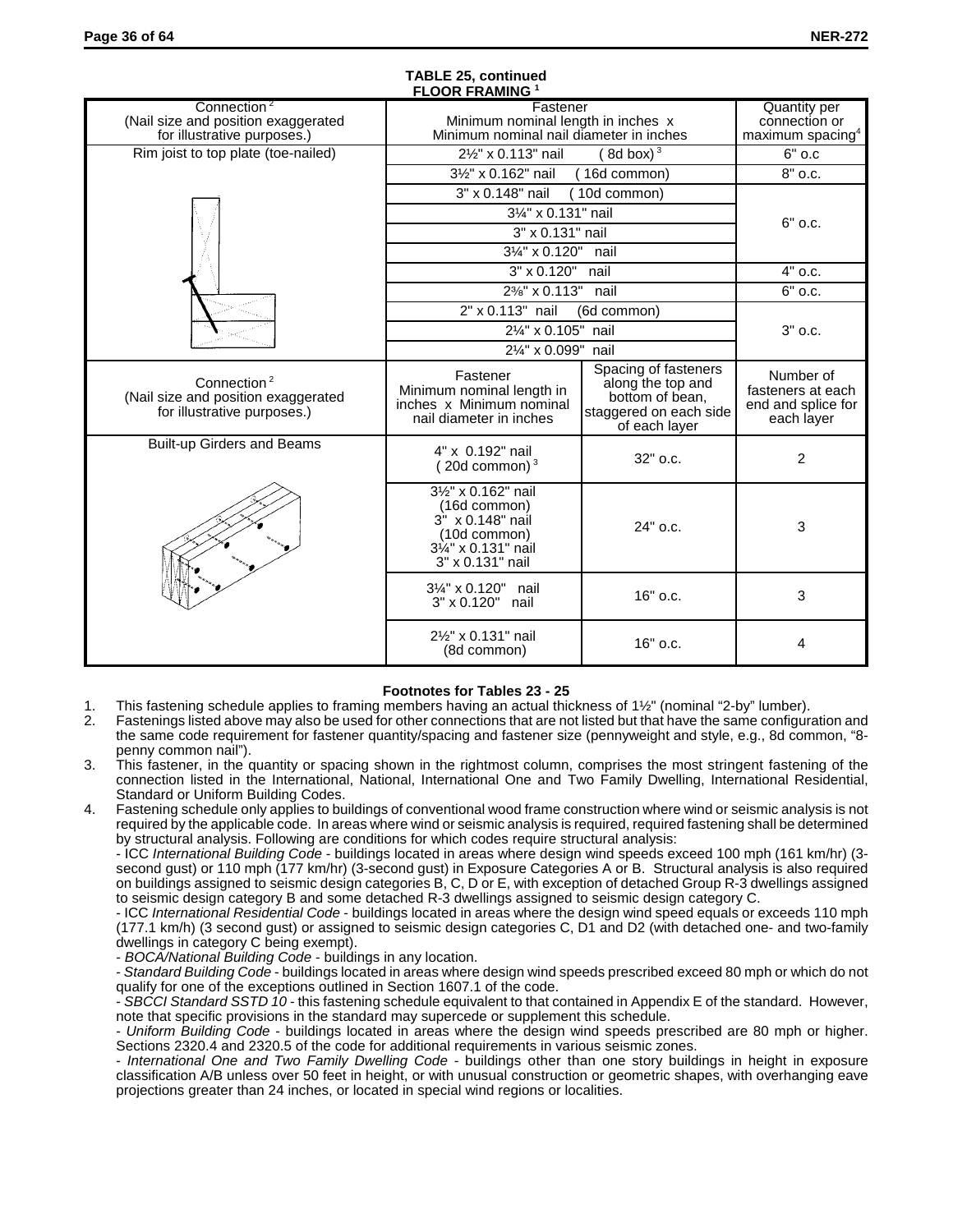|                                                                                       | Number, or Spacing, of Fasteners Required per Connection |                            |                            |                            |                                                                                                                         |                                |                                |                |                |                |                |
|---------------------------------------------------------------------------------------|----------------------------------------------------------|----------------------------|----------------------------|----------------------------|-------------------------------------------------------------------------------------------------------------------------|--------------------------------|--------------------------------|----------------|----------------|----------------|----------------|
| Connection <sup>2, 3</sup>                                                            |                                                          |                            |                            |                            | Nail lengths are minimum, nominal lengths, in inches<br>Nail shank diameters are minimum, nominal diameters, in inches. |                                |                                |                |                |                |                |
|                                                                                       | $3\frac{1}{2}$                                           | 3                          | $3\frac{1}{4}$             | 3                          | $2\frac{1}{2}$                                                                                                          | $3\frac{1}{4}$                 | 3                              | $2\frac{3}{8}$ | 2              | $2\frac{1}{4}$ | $2\frac{1}{4}$ |
|                                                                                       | x<br>0.162                                               | x<br>0.148                 | x<br>0.131                 | X<br>0.131                 | x<br>0.131                                                                                                              | x<br>0.120                     | x<br>0.120                     | X<br>0.113     | x<br>0.113     | x<br>0.105     | x<br>0.099     |
|                                                                                       |                                                          |                            |                            |                            | <b>Floor Framing</b>                                                                                                    |                                |                                |                |                |                |                |
| Joist to band joist                                                                   | 3                                                        | 5                          | 5                          | 5                          | N/A                                                                                                                     | 6                              | 6                              | N/A            | N/A            | N/A            | N/A            |
| Ledger strip                                                                          | 3                                                        | 4                          | 4                          | 4                          | 6                                                                                                                       | $\overline{\mathbf{4}}$        | 4                              | N/A            | N/A            | N/A            | N/A            |
| Joist to sill or girder                                                               | $\overline{3}$                                           | 3                          | 3                          | 3                          | 3                                                                                                                       | 4                              | 4                              | N/A            | N/A            | N/A            | N/A            |
| Blocking between joist<br>or rafter to top plate                                      | 3                                                        | 3                          | 3                          | 4                          | 3                                                                                                                       | 4                              | 4                              | N/A            | N/A            | N/A            | N/A            |
| Bridging to joist                                                                     | N/A                                                      | N/A                        | N/A                        | N/A                        | $\overline{2}$                                                                                                          | 3                              | 3                              | 3              | $\overline{4}$ | 3              | 4              |
| Rim joist to top plate                                                                | 8" o.c.                                                  | 6" o.c.                    | 6" o.c.                    | 6" o.c.                    | 6" o.c.                                                                                                                 | 6" o.c.                        | 4" o.c.                        | 6" o.c.        | 3" o.c.        | $3"$ o.c.      | 3" o.c.        |
| Built-up Girders &<br><b>Beams</b><br>Spacing along edges,<br>$-$ # at ends & splices | 24"<br>0.C.,<br>3                                        | $24^{\circ}$<br>O.C.,<br>3 | $24^{\circ}$<br>0.C.,<br>3 | $24^{\circ}$<br>0.C.,<br>3 | 16 <sup>th</sup><br>0.C.,<br>4                                                                                          | 16 <sup>th</sup><br>0.C.,<br>3 | 16 <sup>th</sup><br>0.C.,<br>3 | N/A            | N/A            | N/A            | N/A            |
| Ceiling and Roof Framing                                                              |                                                          |                            |                            |                            |                                                                                                                         |                                |                                |                |                |                |                |
| Ceiling joist to plate                                                                | 3                                                        | 4                          | 5                          | 5                          | 5                                                                                                                       | 5                              | 5                              | 6              | N/A            | N/A            | N/A            |
| Ceiling joists, laps over<br>partitions                                               | 3                                                        | 4                          | 4                          | 4                          | 6                                                                                                                       | 4                              | 4                              | N/A            | N/A            | N/A            | N/A            |
| Ceiling joist to parallel<br>rafter                                                   | 3                                                        | 4                          | 4                          | 4                          | 6                                                                                                                       | 4                              | 4                              | N/A            | N/A            | N/A            | N/A            |
| Collar tie to rafter                                                                  | 3                                                        | 3                          | 4                          | 4                          | 5                                                                                                                       | 4                              | 4                              | N/A            | N/A            | N/A            | N/A            |
| Jack rafter to hip, toe-<br>nailed                                                    | 3                                                        | 3                          | 4                          | 4                          | 5                                                                                                                       | 4                              | 4                              | N/A            | N/A            | N/A            | N/A            |
| Jack rafter to hip, face<br>nailed                                                    | $\overline{2}$                                           | 3                          | 3                          | 3                          | 3                                                                                                                       | 4                              | 4                              | N/A            | N/A            | N/A            | N/A            |
| Roof rafter to plate                                                                  | 3                                                        | 3                          | 3                          | 3                          | 3                                                                                                                       | 4                              | 4                              | 5              | 5              | 5              | 6              |
| Roof rafter to 2-by<br>ridge beam<br>(driven through beam<br>into end of ridge)       | $\overline{c}$                                           | 3                          | 3                          | 3                          | N/A                                                                                                                     | 4                              | 4                              | N/A            | N/A            | N/A            | N/A            |
| Roof rafter to 2-by<br>ridge beam<br>(toe-nail rafter to<br>beam)                     | $\overline{2}$                                           | 3                          | 3                          | 3                          | 3                                                                                                                       | 4                              | 4                              | N/A            | N/A            | N/A            | N/A            |

#### **TABLE 26 SUMMARY OF USE OF FASTENERS FOR FRAMING 1**

See page 38 for footnotes.

Table 26 continued on next page.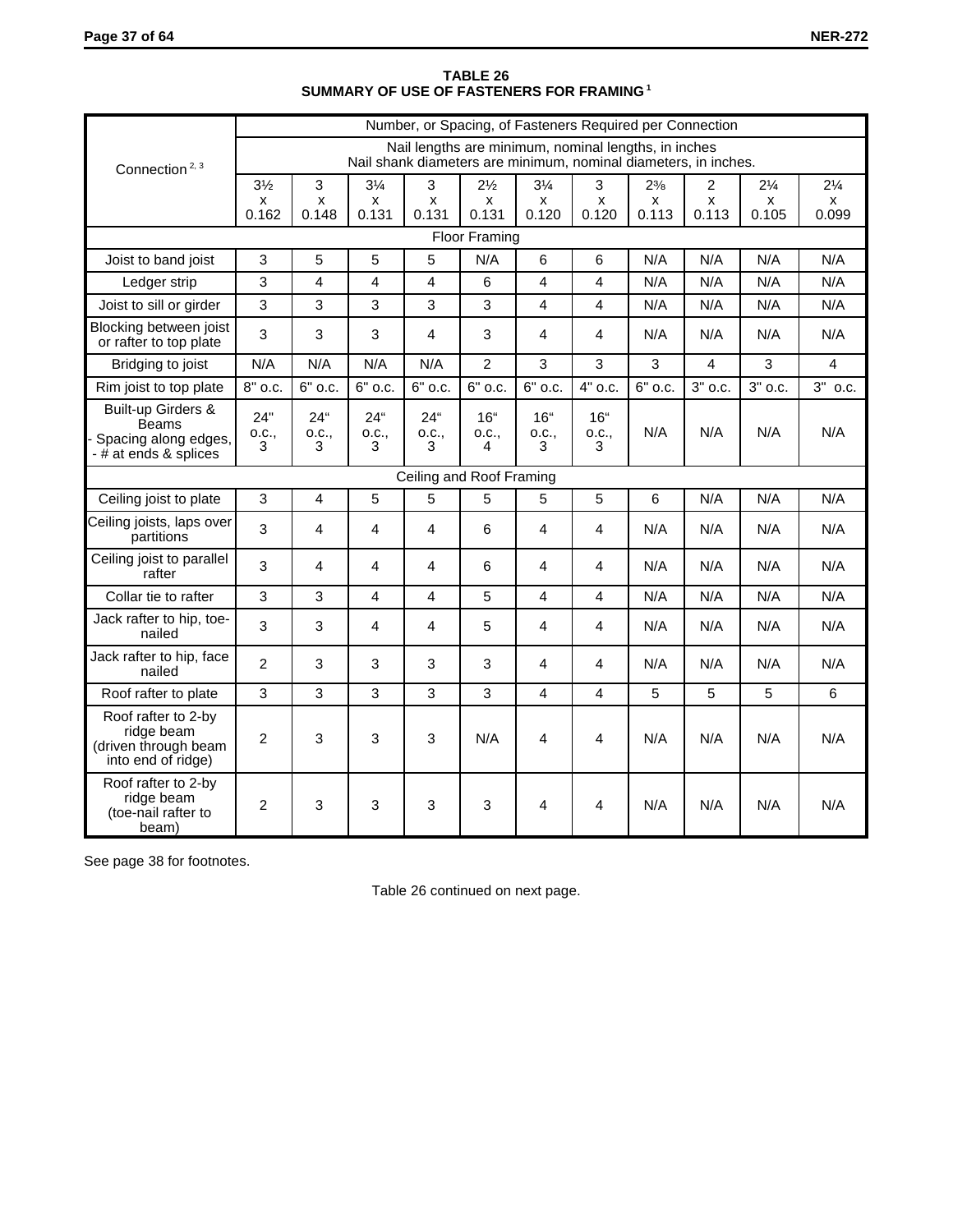| <b>Wall Framing</b>                                                                      |                |             |                |                |            |             |             |     |     |     |                |
|------------------------------------------------------------------------------------------|----------------|-------------|----------------|----------------|------------|-------------|-------------|-----|-----|-----|----------------|
| Top or sole plate to<br>stud<br>(end nailed)                                             | $\overline{c}$ | 3           | 3              | 3              | 5          | 4           | 4           | N/A | N/A | N/A | N/A            |
| Stud to top or sole<br>plate<br>(toe nailed)                                             | 3              | 4           | 4              | 4              | 4          | 4           | 4           | 5   | 5   | 5   | 5              |
| Cap/top plate laps<br>and intersections<br>(each side of lap)                            | $\overline{2}$ | 3           | 3              | 3              | 4          | 3           | 3           | N/A | N/A | N/A | N/A            |
| Diagonal bracing                                                                         | $\overline{2}$ | 2           | $\overline{2}$ | $\overline{2}$ | 2          | 3           | 3           | 3   | 4   | 4   | $\overline{4}$ |
| Sole plate to joist or<br>blocking @ braced<br>panels<br>(number per 16" joist<br>space) | $\overline{2}$ | 3           | 3              | 4              | N/A        | 4           | 4           | N/A | N/A | N/A | N/A            |
| Sole plate to joist or<br>blocking                                                       | 16"<br>O.C.    | 8"<br>O.C.  | 8"<br>O.C.     | 8"<br>O.C.     | 6"<br>O.C. | 8"<br>O.C.  | 8"<br>O.C.  | N/A | N/A | N/A | N/A            |
| Double top plate                                                                         | 16"<br>O.C.    | 16"<br>O.C. | 12"<br>O.C.    | 12"<br>O.C.    | 8"<br>O.C. | 12"<br>O.C. | 12"<br>O.C. | N/A | N/A | N/A | N/A            |
| Double studs                                                                             | 12"<br>O.C.    | 12"<br>O.C. | 8"<br>O.C.     | 8"<br>O.C.     | 6"<br>O.C. | 8"<br>O.C.  | 8"<br>O.C.  | N/A | N/A | N/A | N/A            |
| Corner studs                                                                             | 24"<br>O.C.    | 16"<br>O.C. | 16"<br>O.C.    | 16"<br>O.C.    | 8"<br>O.C. | 12"<br>O.C. | 12"<br>O.C. | N/A | N/A | N/A | N/A            |

## **TABLE 26, continued SUMMARY OF USE OF FASTENERS FOR FRAMING 1**

#### N/A - Fastener not applicable to connection

1. This fastening schedule applies to framing members having an actual thickness of 1½" (nominal "2-by" lumber).<br>2. Fastenings listed above may also be used for other connections that are not listed but that have the same

2. Fastenings listed above may also be used for other connections that are not listed but that have the same configuration and the same code requirement for fastener quantity/spacing and fastener size (pennyweight and style, e.g., 8d common, "8 penny common nail").

3. Fastening schedule only applies to buildings of conventional wood frame construction where wind or seismic analysis is not required by the applicable code. In areas where wind or seismic analysis is required, required fastening shall be determined by structural analysis. Following are conditions for which codes require structural analysis:

- *International Building Code* - buildings located in areas where design wind speeds exceed 100 mph (161 km/hr) (3-second gust) or 110 mph (177 km/hr) (3-second gust) in Exposure Categories A or B. Structural analysis is also required on buildings assigned to seismic design categories B, C, D or E, with exception of detached Group R-3 dwellings assigned to seismic design category B and some detached R-3 dwellings assigned to seismic design category C.

- *International Residential Code* - buildings located in areas where the design wind speed equals or exceeds 110 mph (177.1 km/h) (3 second gust) or assigned to seismic design categories C, D1 and D2 (with detached one- and two-family dwellings in category C being exempt).

- *BOCA/National Building Code* - buildings in any location.

- *Standard Building Code* - buildings located in areas where design wind speeds prescribed exceed 80 mph or which do not qualify for one of the exceptions outlined in Section 1607.1 of the code.

- *SBCCI Standard SSTD 10* - this fastening schedule equivalent to that contained in Appendix E of the standard. However, note that specific provisions in the standard may supercede or supplement this schedule.

- *International One and Two Family Dwelling Code* - buildings other than one story buildings in height in exposure classification A/B unless over 50 feet in height, or with unusual construction or geometric shapes, with overhanging eave projections greater than 24 inches, or located in special wind regions or localities.

- *Uniform Building Code* - buildings located in areas where the design wind speeds prescribed are 80 mph or higher. Sections 2320.4 and 2320.5 of the code for additional requirements in various seismic zones.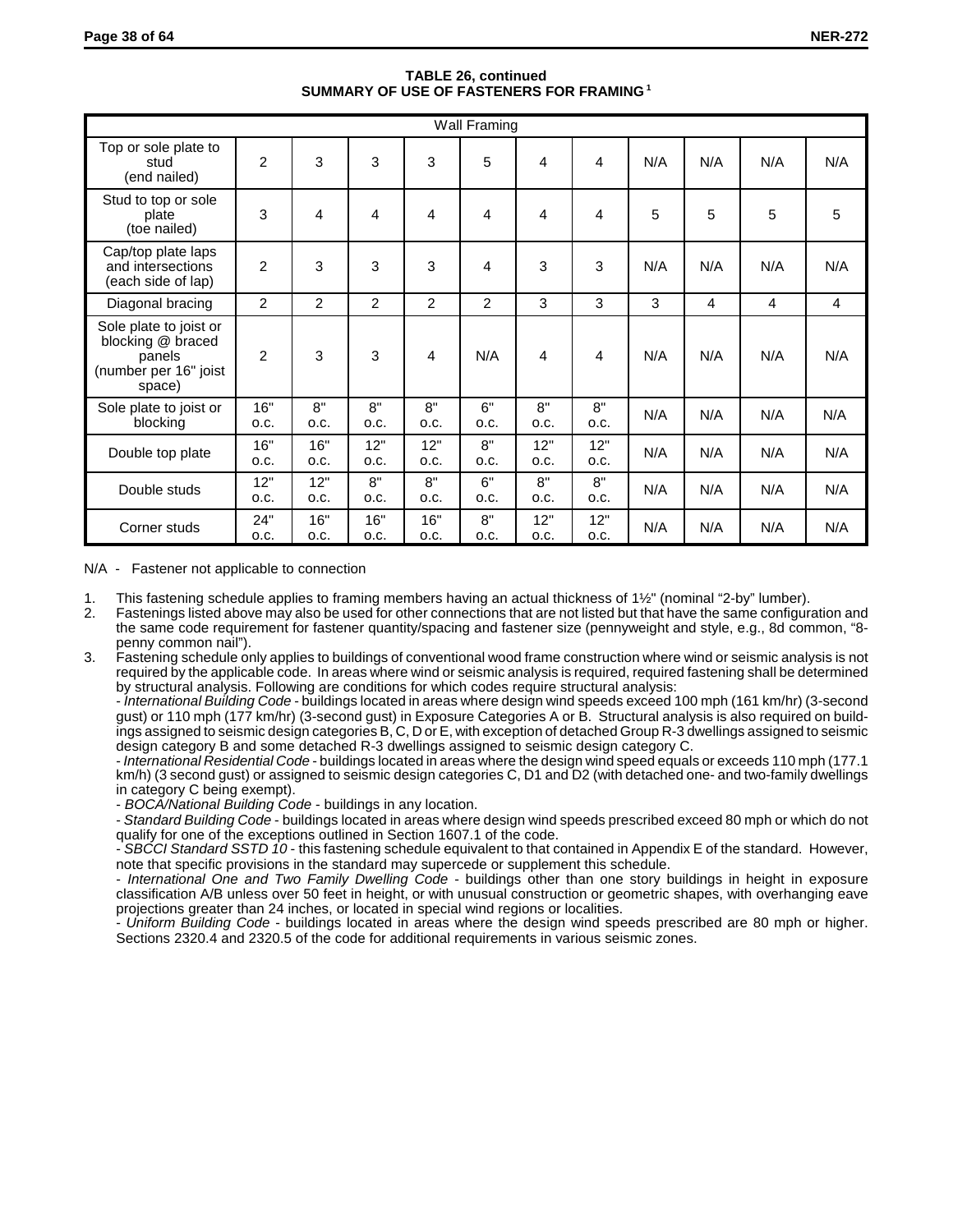#### **TABLE 27 ALLOWABLE SPACING OF ALTERNATE FASTENINGS 1 FOR THE ATTACHMENT OF 19/32", 5/8", 23/32" & 3/4" <sup>5</sup> WOOD STRUCTURAL PANEL AND PARTICLEBOARD COMBINATION SUBFLOOR/UNDERLAYMENT TO WOOD FRAMING MEMBERS**

| Fastener Type                                                                                    |                                      | Spacing of Fasteners                                                        |                             |  |  |
|--------------------------------------------------------------------------------------------------|--------------------------------------|-----------------------------------------------------------------------------|-----------------------------|--|--|
| (Minimum Nominal Nail <sup>2</sup> Shank<br>Diameter, in inches, or<br>Staple <sup>3</sup> Gage) | Minimum<br>Nominal Length,<br>inches | At Edges<br>(and At Intermediate<br>Supports Where Spans Are<br>48"or More) | At Intermediate<br>Supports |  |  |
| $\overline{0.131}$ " nail (8 common nail)                                                        | $2\frac{1}{2}$                       | 6                                                                           | 12                          |  |  |
| 0.120" deformed shank nail                                                                       | 2                                    |                                                                             |                             |  |  |
| 0.092" nail                                                                                      | $2\frac{1}{4}$                       | 3                                                                           | 6                           |  |  |
| 0.099" nail                                                                                      | $2\frac{1}{4}$                       | 4                                                                           | 8                           |  |  |
| 0.099" deformed shank nail                                                                       | $2\frac{1}{4}$                       | 4                                                                           | 8                           |  |  |
| 0.113" nail                                                                                      | $\overline{c}$                       | 3                                                                           | 6                           |  |  |
| 0.113" deformed shank nail                                                                       | $\overline{2}$                       | 4                                                                           | 8                           |  |  |
| 0.113" nail (8d cooler)                                                                          | $2^{3/8}$                            | 4                                                                           | 8                           |  |  |
| 0.113" deformed shank nail                                                                       | $2^{3/8}$                            | 4                                                                           | 8                           |  |  |
| 0.120" nail                                                                                      | 3                                    | 4                                                                           | 8                           |  |  |
| 0.131" deformed shank nail                                                                       | $2\frac{1}{2}$                       | 6                                                                           | 12                          |  |  |
| 16 gage staple                                                                                   | $1\frac{3}{4}$                       | 3                                                                           | 6                           |  |  |
|                                                                                                  | $\overline{2}$                       | 4                                                                           | 8                           |  |  |
|                                                                                                  | $1\frac{3}{4}$                       | 3                                                                           | 6                           |  |  |
|                                                                                                  | $\overline{2}$                       |                                                                             |                             |  |  |
| 15 gage staple                                                                                   | $2\frac{1}{4}$                       | 4                                                                           | 8                           |  |  |
|                                                                                                  | $2\frac{1}{2}$                       |                                                                             |                             |  |  |
|                                                                                                  | $\overline{2}$                       |                                                                             |                             |  |  |
|                                                                                                  | $2\frac{1}{4}$                       |                                                                             |                             |  |  |
| 14 gage staple                                                                                   | $2\frac{1}{2}$                       | 4                                                                           | 8                           |  |  |
|                                                                                                  | 3                                    |                                                                             |                             |  |  |

1. For fastening of wood structural panel horizontal diaphragms and shear walls refer to design tables (Table 4 through 20) for sufficient lateral strength.

2. A deformed shank nail shall have either a helical (screw) shank or an annular (ring) shank.

3. Staples shall have minimum  $\frac{7}{16}$  crown widths.

4. In areas using the *Standard Building Code*, only deformed shank nails are permitted to fasten combination subfloor/underlayment.

5. Thicker panes may be applied but fastener length must be increased by change in panel thickness so that fastener penetration into framing members does not decrease.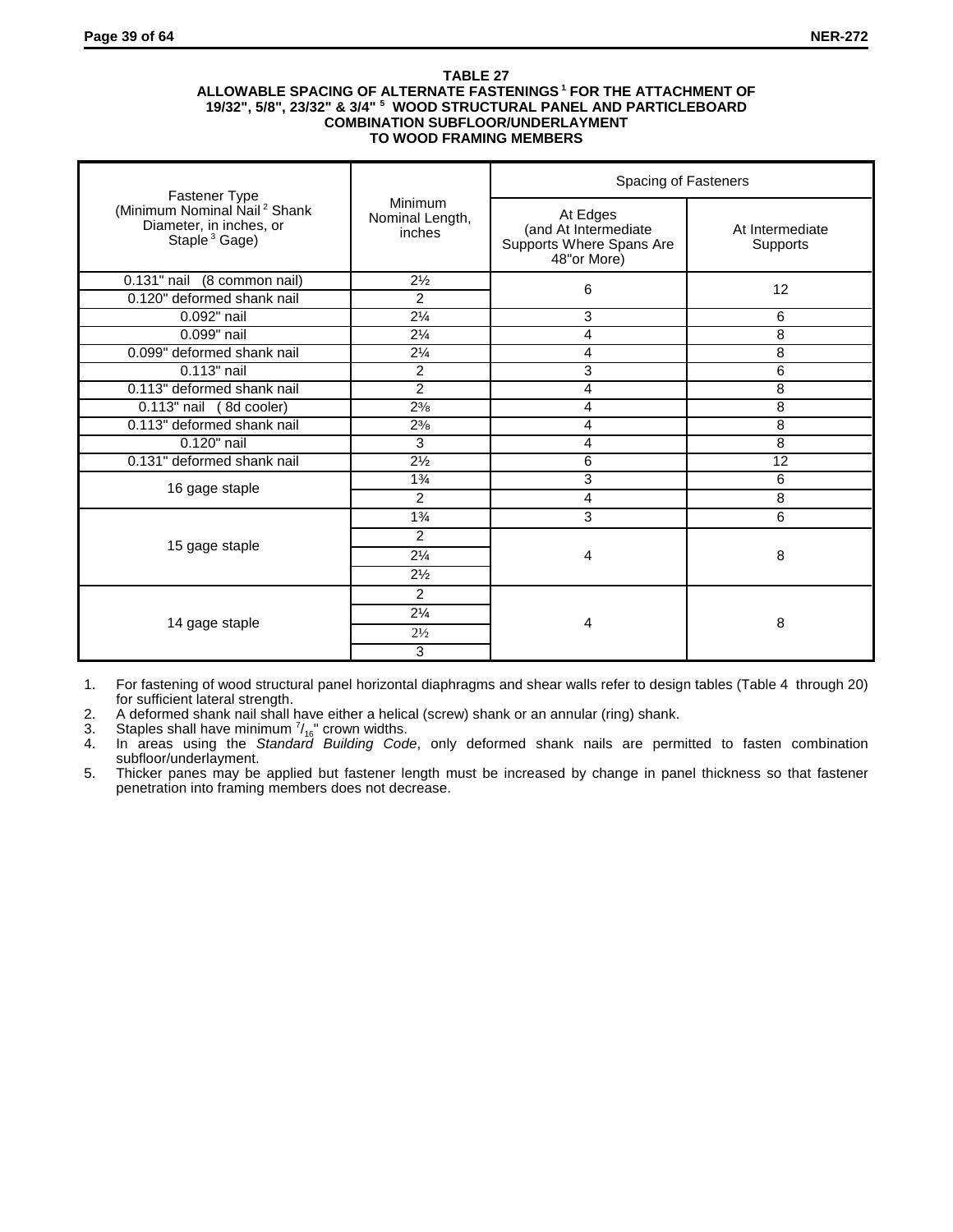## **HOW TO USE THE PRESCRIPTIVE SHEATHING TABLES**

Prescriptive sheathing tables give fastening requirements for conventional construction where design is not necessary. The prescriptive tables for sheathing are found in these model code tables:

Use Tables 28 through 34 for roof sheathing, Table 35 for wall sheathing, and Tables 36 and 37 for floor (subfloor) sheathing to determine which fasteners the applicable model code lists, and on what spacing. Select the table (from Tables 38 through 44) which lists the nail that the code lists and the attachment thickness being used.

## **STEP 1 - Determining Code Requirements**

The model code requirements are summarized in Tables 28 through 34 for roof sheathing, Table 35 for wall sheathing, and Tables 36 and 37 for floor (subfloor) sheathing. Requirements consist of a fastener (e.g. 8d common nail) and its spacing. (e.g. 12" o.c. at panel edges). Fasteners attaching the "edges" of sheathing to framing members are usually spaced tighter than are the fasteners attaching interior surfaces of the sheathing to "intermediate" supports (framing members).

Requirements vary with the model code.

High wind requirements may depend on additional considerations. High wind requirements vary across the country. For a particular part of the country, the fastening requirements may vary with the area's "basic wind speed". In high wind areas, the fastening requirements may vary with average roof height, roof slope, roof style (hip roof versus gable-end roof) and the spacing between framing members. Requirements may be different for different parts of the roof, such as areas near ridges, eaves, rakes and gable ends.

## **STEP 2 - Equivalent Fastening Tables**

After code requirements are determined in the form of a fastener and its spacing from Tables 28 through 37, Tables 38 through 44 may be used to determine the spacing of other fasteners which will result in the same or larger withdrawal strengths along each framing member. Each table applies to one sheathing thickness or a limited range of sheathing thicknesses. Each table presents, for one fastener listed in the model codes, the allowable maximum spacings of listed alternate fasteners.

#### **Example**

The BOCA National Building Code requirement for fastening ½" structural panels for floors (subfloors) (Table 36) is a 6d common nail spaced 6" o.c. at panel edges and 12" o.c. at intermediate framing members. (See the upper left-hand corner of the table.) Table 39 lists a 1½" 16 Gage staple spaced 4" o.c. at panel edges and 8" o.c. at intermediate framing members as an allowable equivalent.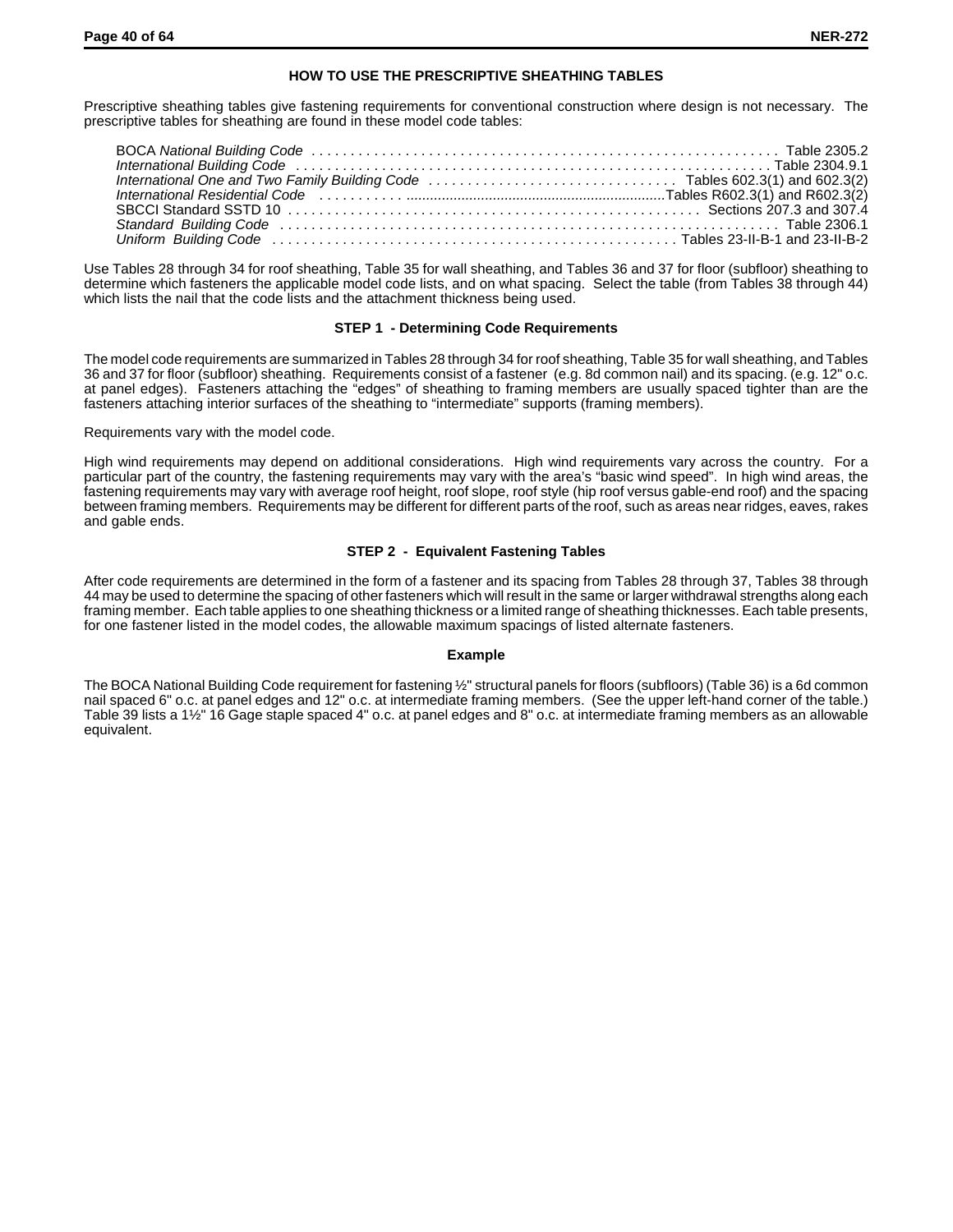#### **TABLE 28 ROOF SHEATHING NAILING REQUIREMENTS3,4 BOCA NATIONAL BUILDING CODE General Fastener Spacing, Spacing at Gable End Wall Framing (GEWF) and Spacing Within 48" of Ridges, Eaves and Gable End Walls (R,E,GEW)**

| <b>Wood Structural</b><br>Panel | Basic Wind Speed (mph)                                                                                                                                                                                                                                     |                                                                                                                                                                                                                                                                                                                                                                                                                                                      |                                                                                                                                                                                                                                                                                                                                                                                                                                                                                     |  |  |  |  |
|---------------------------------|------------------------------------------------------------------------------------------------------------------------------------------------------------------------------------------------------------------------------------------------------------|------------------------------------------------------------------------------------------------------------------------------------------------------------------------------------------------------------------------------------------------------------------------------------------------------------------------------------------------------------------------------------------------------------------------------------------------------|-------------------------------------------------------------------------------------------------------------------------------------------------------------------------------------------------------------------------------------------------------------------------------------------------------------------------------------------------------------------------------------------------------------------------------------------------------------------------------------|--|--|--|--|
| Nominal<br><b>Thickness</b>     | 90 or less                                                                                                                                                                                                                                                 | Over 90 to 120                                                                                                                                                                                                                                                                                                                                                                                                                                       | Over 120                                                                                                                                                                                                                                                                                                                                                                                                                                                                            |  |  |  |  |
| $5/8"$ or less                  | 8d common <sup>1</sup><br>Span < 32" o.c.<br>$6"$ o.c./ 12" o.c.<br>Span 32" or > o.c.<br>6" o.c./ 12" o.c. general<br>6" o.c. to GEWF<br>6" o.c./ 6" o.c. within 48" of<br>R.E.GEW                                                                        | 8d common <sup>1</sup><br>Span < 48" o.c.<br>6" o.c./ 12" o.c. general<br>6" o.c. to GEWF<br>6" o.c./ 6" o.c. within 48" of<br>R.E.GEW<br>Span $48"$ or $>$ o.c.<br>6" o.c./ 12" o.c. general<br>6" o.c. to GEWF<br>4" o.c./ 4" o.c. within 48" of<br>R,E,GEW                                                                                                                                                                                        | <b>General Spacing</b><br>8d common <sup>1</sup><br>$6"$ o.c./ $6"$ o.c.<br>Spacing at GEWF<br>8d common <sup>1</sup><br>$4"$ o.c.<br>Spacing within 48" of R,E,GEW<br>8d deformed shank nail <sup>2</sup><br>$6"$ o.c./ $6"$ o.c.                                                                                                                                                                                                                                                  |  |  |  |  |
| over $\frac{5}{8}$ "            | 8d common <sup>1</sup><br>Span $<$ 48" o.c.<br>6" o.c./ 12" o.c. general<br>6" o.c. to GEWF<br>6" o.c./ 6" o.c. within 48" of<br>R.E.GEW<br>Span 48" or > o.c.<br>6" o.c./ 6" o.c. general<br>6" o.c. to GEWF<br>4" o.c./ 4" o.c. within 48" of<br>R.E.GEW | $\frac{Span < 32" \text{ o.c.}}{8d \text{ common}^1}$<br>6" o.c./ 12" o.c. general<br>6" o.c. to GEWF<br>$6"$ o.c./ $6"$ o.c. within 48" of<br>R.E.GEW<br>$\frac{\text{Span of } 32" \text{ o.c.}}{8d \text{ common}^1}$<br>6" o.c./ 6" o.c. general<br>$4"$ o.c. to GEWF<br>4" o.c./ 4" o.c. within 48" of<br>R.E.GEW<br>Span of 48" o.c.<br>10d common<br>6" o.c./ 6" o.c. general<br>6" o.c. to GEWF<br>4" o.c./ 4" o.c. within 48" of<br>R,E,GEW | $\frac{Span < 32" \text{ o.c.}}{8d \text{ common}^1}$<br>6" o.c./ 6" o.c. general<br>4" o.c. to GEWF<br>6d deformed shank nail<br>6" o.c./ 6" o.c. within 48" of<br>R.E.GEW<br>Span of 32" o.c.<br>10d common<br>6" o.c./ 6" o.c. general<br>4" o.c. to GEWF<br>10d deformed shank nail<br>4" o.c./ 4" o.c. within 48" of<br>R.E.GEW<br>Span of 48" o.c.<br>10d deformed shank nail<br>$6"$ o.c./ $6"$ o.c. general<br>4" o.c. to GEWF<br>3" o.c./ 3" o.c. within 48" of<br>R,E,GEW |  |  |  |  |

1. Alternate fasteners and their spacings to achieve equivalent performance to an 8d common shank nails are found in Tables 40 and 43 for various sheathing panel thicknesses.

2. Alternate fasteners and their spacing to achieve equivalent performance to an 8d deformed shank nail are found in Tables 41 and 44 for various sheathing panel thicknesses.

3. Roof panels with spans greater than 48 inches o.c. or roofs with a mean height greater than 35 feet shall be designed according to the wind loads of Section 1609.0.

4. Where 10d nails are space 3 inches o.c., framing shall be 3 inch nominal in width and nails shall be staggered.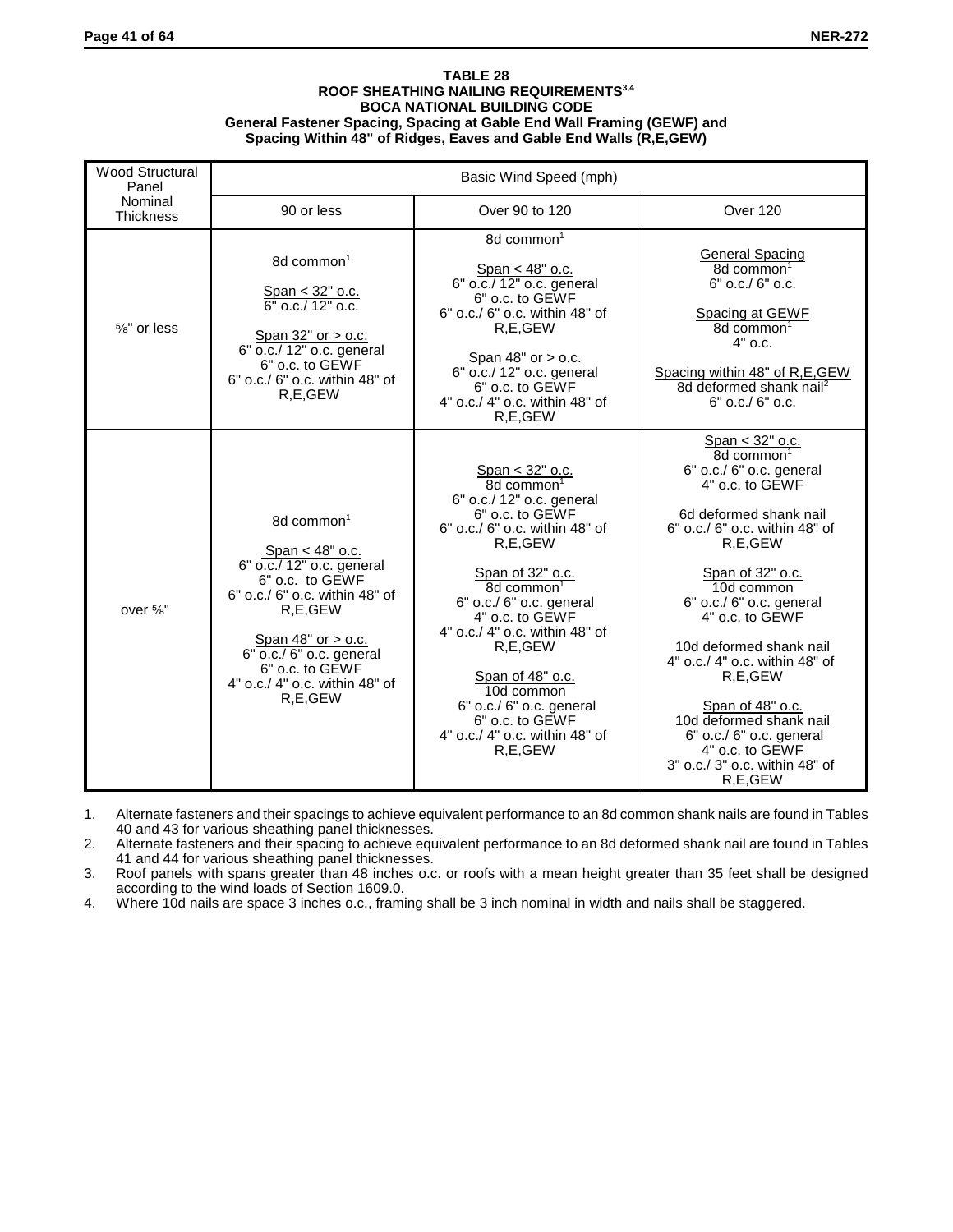#### **TABLE 29 ROOF SHEATHING STAPLING REQUIREMENTS 1 BOCA NATIONAL BUILDING CODE General Fastener Spacing, Spacing at Gable End Wall Framing (GEWF) and Spacing Within 48" of Ridges, Eaves and Gable End Walls (R,E,GEW)**

| <b>Wood Structural</b>                   | Basic Wind Speed (mph)                                             |                                                                         |  |  |
|------------------------------------------|--------------------------------------------------------------------|-------------------------------------------------------------------------|--|--|
| <b>Panel Nominal</b><br><b>Thickness</b> | 90 or less                                                         | Over 90 to 120                                                          |  |  |
|                                          | 2 "16 gage corrosion resistant staple                              | 2 "16 gage corrosion resistant staple                                   |  |  |
| $5/8"$ or less                           | $4"$ o.c./ $8"$ o.c., general                                      | 4" o.c./ 8" o.c., general                                               |  |  |
|                                          | 4" o.c. to GEWF when spans are 32" o.c. or more                    | 4" o.c. to GEWF                                                         |  |  |
|                                          | 4" o.c. within 48" of R, E, GEW<br>when spans are 32" o.c. or more | 4" o.c. within 48" of R, E, GEW,<br>but 2" o.c. when spans are 48" o.c. |  |  |

1. Staples shall have a minimum crown width of  $\frac{7}{16}$  inch and a minimum length of 2 inches.

## **TABLE 30 ROOF SHEATHING FASTENING REQUIREMENTS 1 INTERNATIONAL BUILDING CODE**

| <b>Panel Nominal</b>                                             |                                                            | Maximum Fastener Spacing   |                             |  |
|------------------------------------------------------------------|------------------------------------------------------------|----------------------------|-----------------------------|--|
| <b>Thickness</b>                                                 | Fastener                                                   | Spacing less than 48" o.c. | Spacing 48" o.c. or greater |  |
|                                                                  | 8d box nail                                                | $6"$ o.c./ 12" o.c.        | $6"$ o.c./ $6"$ o.c.        |  |
| $\frac{1}{2}$ " and less                                         | 2%" x .113" nail                                           | $4"$ o.c./ $8"$ o.c.       |                             |  |
|                                                                  | 1%" 16 Ga. Staple <sup>2</sup>                             | $3"$ o.c./ $6"$ o.c.       |                             |  |
|                                                                  | 8d common nail<br>(See Table 43)<br>6d deformed shank nail | $6"$ o.c./ 12" o.c.        | $6"$ o.c./ $6"$ o.c.        |  |
| $^{19}/_{32}$ " - 3/4"                                           | 2%" x .113" nail                                           | $4"$ o.c./ $8"$ o.c.       |                             |  |
|                                                                  | $2"$ 16 Ga. Staple $^2$                                    | $4"$ o.c./ $8"$ o.c.       |                             |  |
| 8d common nail<br>$\frac{7}{8}$ " - 1"<br>8d deformed shank nail |                                                            | $6"$ o.c./ 12" o.c.        | $6"$ o.c./ $6"$ o.c.        |  |
| $1\frac{1}{8}$ " - $1\frac{1}{4}$ "                              | 10d common nail<br>8d deformed shank nail                  | $6"$ o.c./ 12" o.c.        | $6"$ o.c./ $6"$ o.c.        |  |

1. Table is limited to application on buildings of conventional wood frame construction and associated limitations noted in Section 2308 of the *International Building Code*.

2. Staples shall have a minimum crown width of  $\frac{7}{16}$ " and a minimum length of 2 inches.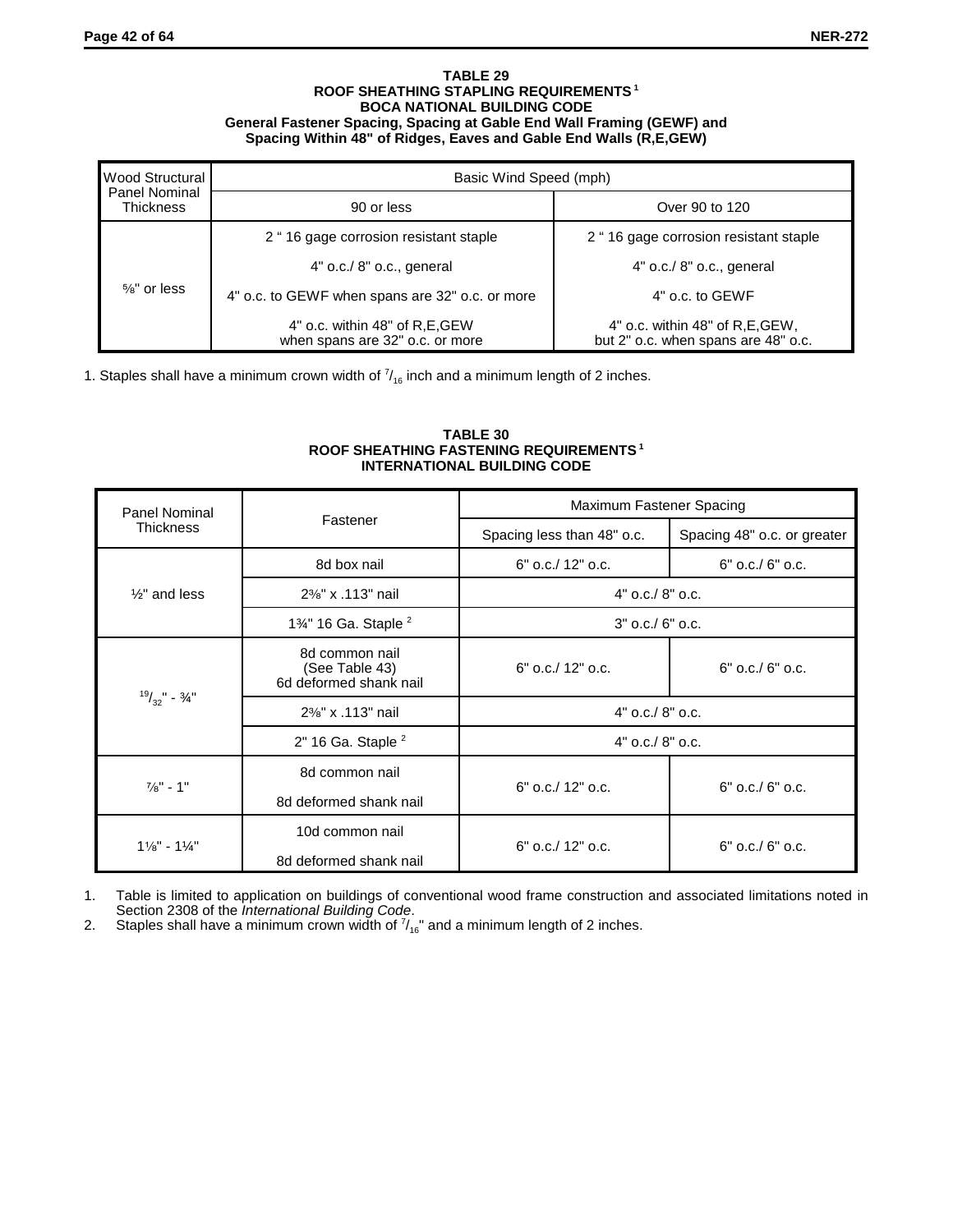#### **TABLE 31 ROOF SHEATHING FASTENING REQUIREMENTS FOR THE INTERNATIONAL RESIDENTIAL CODE (IRC) AND THE INTERNATIONAL ONE AND TWO FAMILY DWELLING CODE (IOTFDC)**

| <b>Panel Nominal Thickness</b>      | Nail                                     | Maximum Fastener Spacing <sup>1</sup> |
|-------------------------------------|------------------------------------------|---------------------------------------|
| $^{5}/_{16}$ " - $\frac{1}{2}$ "    | 8d common <sup>2</sup><br>(See Table 40) | 6" o.c./ 6" o.c. $3$                  |
| $19/32" - 1"$                       | 8d common<br>(See Table 43)              | $6"$ o.c./ $6"$ o.c. $3"$             |
| $1\frac{1}{8}$ " - $1\frac{1}{4}$ " | 10d common<br>8d deformed shank          | $6"$ o.c./ $6"$ o.c.                  |

- 1. Nails shall be spaced at not more than 6 inches on center at all supports where spans are 48 inches or greater.<br>2. For regions having basic wind speed of 110 mph (90 mph for IOTFDC) or greater. 8d deformed nails shall b
- 2. For regions having basic wind speed of 110 mph (90 mph for IOTFDC) or greater, 8d deformed nails shall be used for attaching plywood and wood structural panel roof sheathing to framing within minimum 48-inch distance from gable end walls, if mean roof height is more than 25 feet, up to 35 feet maximum.
- 3. For regions having basic wind speed of 100 mph (80 mph for IOTFDC) or less, nails for attaching wood structural panel roof sheathing to gable end wall framing shall be spaced 6 inches on center. When basic wind speed is greater than 80 mph, nails for attaching panel roof sheathing to intermediate supports shall be spaced 6 inches on center for minimum 48-inch distance from ridges, eaves and gable end walls; and 4 inches on center to gable end wall framing.

| <b>Panel Nominal Thickness</b>   | Fastener                                                                        | Maximum Fastener Spacing |
|----------------------------------|---------------------------------------------------------------------------------|--------------------------|
| $^{5}/_{16}$ " - $\frac{1}{2}$ " | 8d common nail<br>(see Table 40)                                                | $6"$ o.c./ 12" o.c.      |
|                                  | 16 gage galvanized staple <sup>2</sup><br>Length of 1" plus sheathing thickness | $4"$ o.c./ $8"$ o.c.     |
|                                  | 8d common nail<br>(see Table 43)                                                | $6"$ o.c./ 12" o.c.      |
| $^{19}/_{22}$ " - 3/4"           | 16 gage galvanized staple <sup>1</sup><br>Length of 1" plus sheathing thickness | $2"$ o.c./ $5"$ o.c.     |

#### **TABLE 32 ROOF SHEATHING FASTENING REQUIREMENTS <sup>1</sup> STANDARD BUILDING CODE**

- 1. Table is limited to application on buildings of conventional wood frame construction where wind or seismic analysis is not required by the code. In areas where design wind speeds prescribed by the code exceed 80 mph, or seismic analysis is required, required fastening shall be determined by structural analysis, based on the allowable fastener loads and allowable diaphragm capacities noted in this report.
- 2. Staples shall have a minimum crown width of  $\frac{3}{8}$ "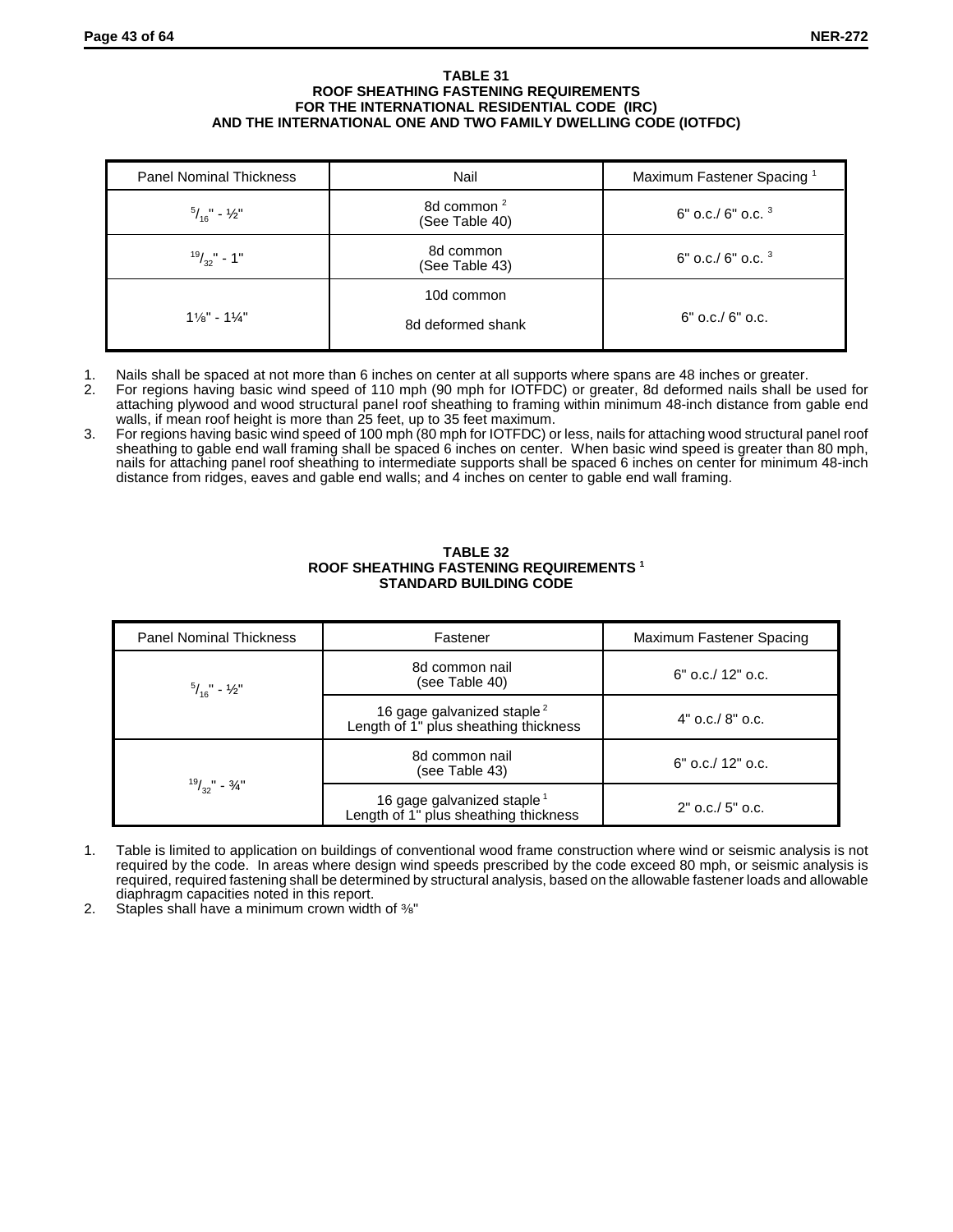#### **TABLE 33 ROOF SHEATHING FASTENING REQUIREMENTS SBCCI STANDARD FOR HURRICANE RESISTANT RESIDENTIAL CONSTRUCTION SSTD 10**

| Connection <sup>1</sup>                                     | <b>Basic Wind Speed</b><br>(mph) | Species Group of<br><b>Framing Members</b> | Nail                                                | Maximum Fastener<br>Spacing |
|-------------------------------------------------------------|----------------------------------|--------------------------------------------|-----------------------------------------------------|-----------------------------|
|                                                             | 90 or less                       | Any                                        |                                                     | $6"$ o.c./ 12" o.c.         |
|                                                             | Over 90 but not                  | I or II                                    | 8d common <sup>2</sup>                              | 6" o.c./ 12" o.c.           |
| Zone 1                                                      | over 100                         | III or IV                                  | 8d hot dip galvanized box                           | $6"$ o.c./ $6"$ o.c.        |
|                                                             | Over 100                         | Any                                        |                                                     | $6"$ o.c./ $6"$ o.c.        |
| Zone 2                                                      | All                              | Any                                        | 8d common <sup>2</sup><br>8d hot dip galvanized box | $6"$ o.c./ $6"$ o.c.        |
| Zone 3                                                      | Less than 100                    | Any                                        | 8d common <sup>2</sup><br>8d hot dip galvanized box |                             |
|                                                             | 100 or more but                  | I or II                                    | 8d common <sup>2</sup><br>8d hot dip galvanized box | $6"$ o.c./ $6"$ o.c.        |
|                                                             | less than 110                    | III or IV                                  | 8d ring shank 3                                     |                             |
|                                                             | 110 or more                      | Any                                        | 8d ring shank 3                                     |                             |
| Sheathing to gable end<br>wall framing or to gable<br>truss | All                              | Any                                        | 8d common <sup>3</sup><br>8d hot dip galvanized box | $4"$ o.c.                   |

1. Roof sheathing nailing zones are described below:



- 2. Alternate fasteners and their spacings to achieve equivalent performance to an 8d common nail are found in Tables 40 and 43 for various sheathing panel thicknesses.
- 3. Alternate fasteners and their spacings to achieve equivalent performance to an 8d ring shank nail are found in Tables 41 and 44 for various sheathing panel thicknesses.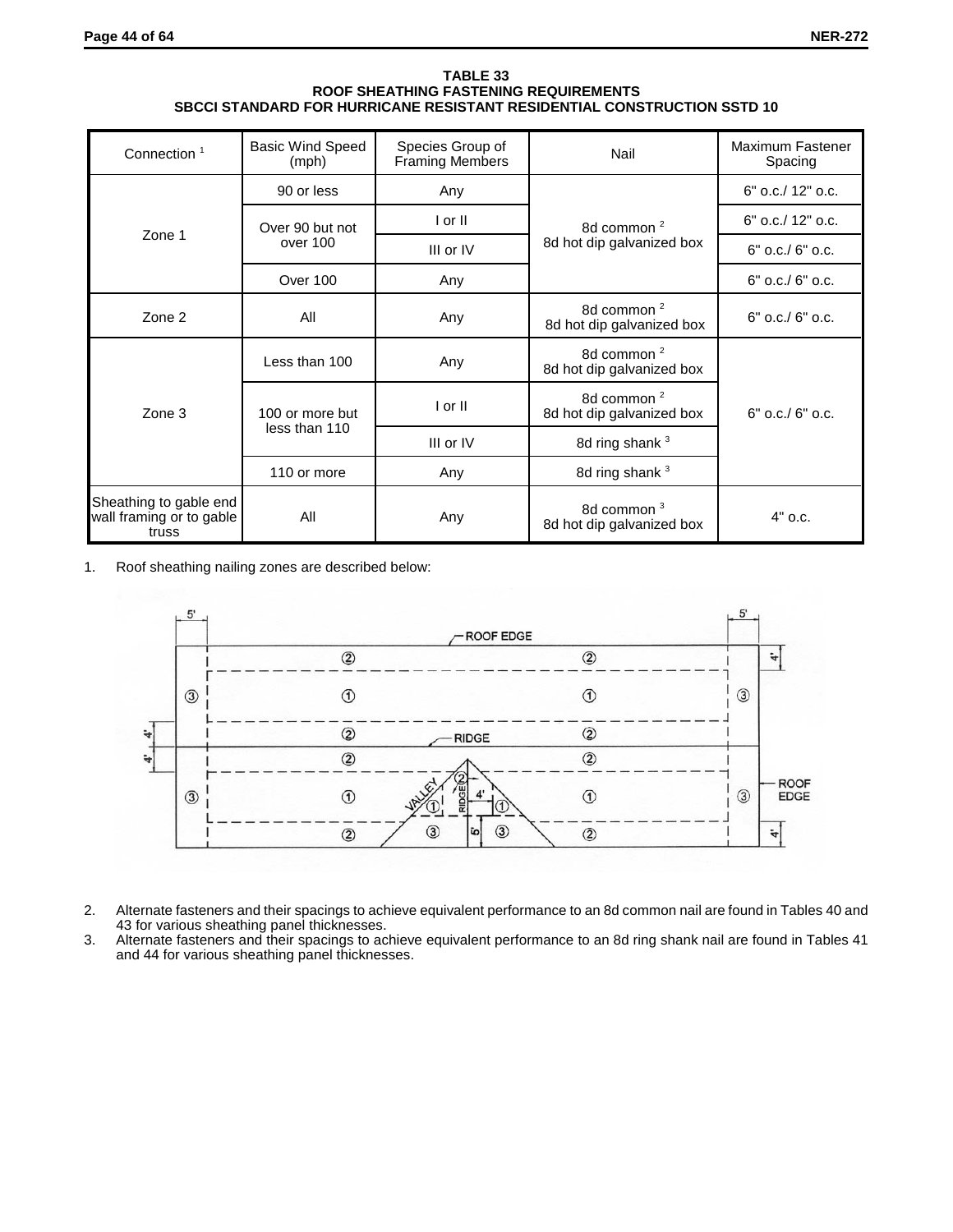#### **TABLE 34 ROOF SHEATHING FASTENING REQUIREMENTS 1 UNIFORM BUILDING CODE**

|                                                  |                           |                             | Roof Fastening Zone <sup>2</sup>                |    |                |  |
|--------------------------------------------------|---------------------------|-----------------------------|-------------------------------------------------|----|----------------|--|
|                                                  | Nail                      | Panel Fastening<br>Location |                                                 | 2  | 3              |  |
| Wind Region                                      |                           |                             | <b>Fastening Schedule</b><br>(inches on center) |    |                |  |
|                                                  |                           |                             | $x 25.4$ for mm                                 |    |                |  |
| Greater than 90<br>mph (145 km/h)                |                           | Panel edges <sup>3</sup>    | 6                                               | 6  | $4^4$          |  |
|                                                  |                           | Panel field                 | 6                                               | 6  | 6 <sup>4</sup> |  |
| Greater than 80                                  | 8d common                 | Panel edges <sup>3</sup>    | 6                                               | 6  | 4              |  |
| mph $(129 \text{ km/h})$ to<br>90 mph (145 km/h) | (see Tables 40 and<br>43) | Panel field                 | 12                                              | 6  | 6              |  |
| 80 mph (129 km/h)                                |                           | Panel edges <sup>3</sup>    | 6                                               | 6  | 6              |  |
| or less                                          |                           | Panel field                 | 12                                              | 12 | 12             |  |

1. Applies only to mean roof heights up to 35 feet (10 700 mm). For mean roof heights over 35 feet (10 700 mm), the nailing shall be designed.

2. The roof fastening zones are show below:



- 3. Edge spacing also applies over roof framing at gable-end walls.<br>4. Use 8d ring-shank nails in this zone if mean roof height is greate
- Use 8d ring-shank nails in this zone if mean roof height is greater than 25 feet (7600 mm).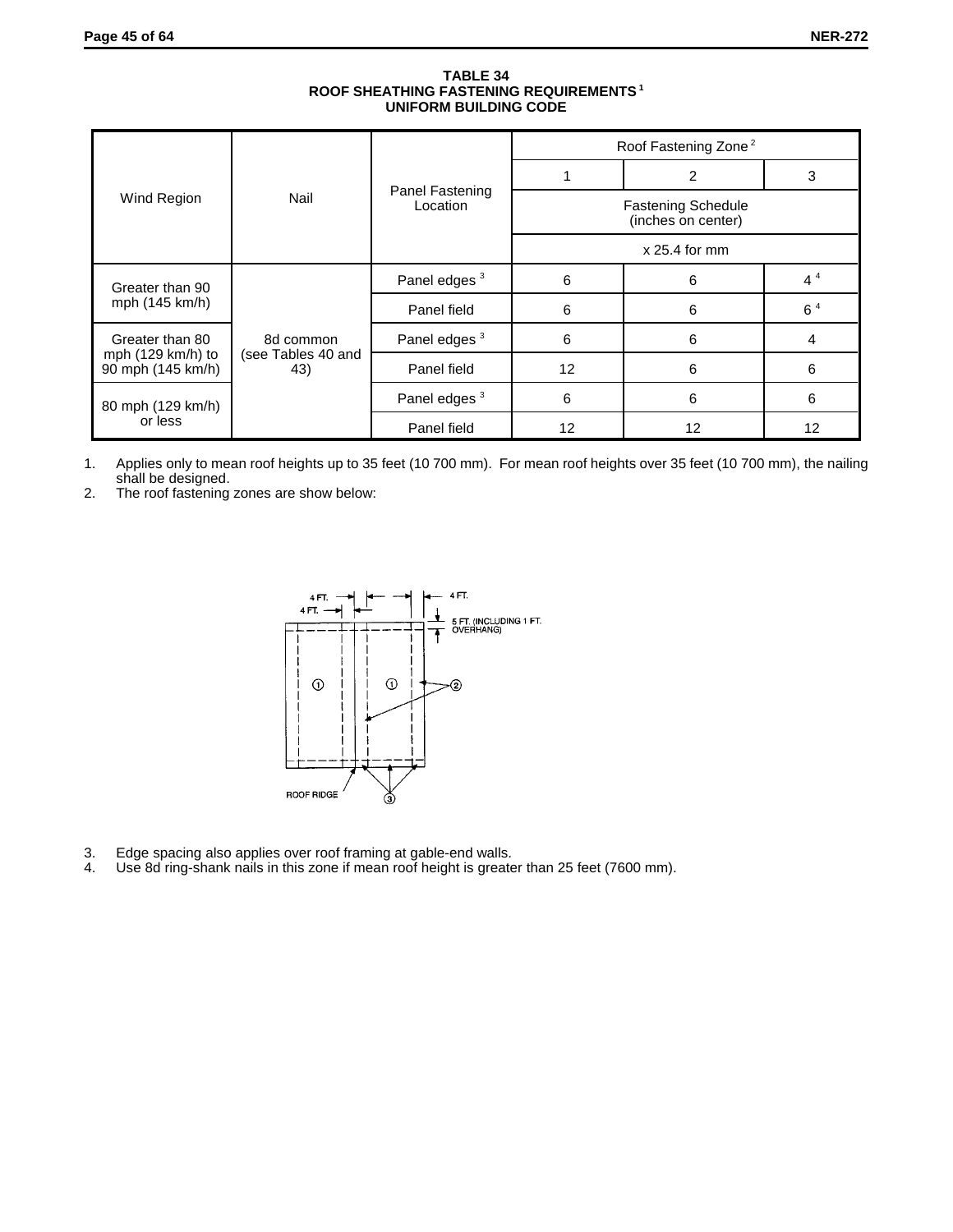| Wood<br>Structural                   |                                                                                                                        | Model Code Fastener and Spacing (at panel edges/intermediate)                                                                                                                                               |                                                                                                                                                              |                                                                 |                                                                                                                                                                                     |
|--------------------------------------|------------------------------------------------------------------------------------------------------------------------|-------------------------------------------------------------------------------------------------------------------------------------------------------------------------------------------------------------|--------------------------------------------------------------------------------------------------------------------------------------------------------------|-----------------------------------------------------------------|-------------------------------------------------------------------------------------------------------------------------------------------------------------------------------------|
| Panel<br>Nominal<br><b>Thickness</b> | BOCA/NBC <sup>8</sup><br>(Table 2305.2)                                                                                | IOTFDC <sup>1</sup><br>(Tables 602.3(1) &<br>602.3(2)<br>$IRC1$ (Table R602.3(1))                                                                                                                           | SBC <sup>4</sup><br>(Table 2306.1)                                                                                                                           | UBC $6$<br>(Table<br>$23 - 11 - B - 1$                          | IBC <sup>7</sup><br>(Table 2304.9.1)                                                                                                                                                |
| $\frac{1}{2}$ " or less              | 6d common nail<br>(see Table 39),<br>or<br>2" 16 gage staple<br>$6"$ o.c./ 12" o.c.                                    | 6d common nail<br>(see Table 39)<br>6" o.c./ 12" o.c.<br>Also, for IOTFDC<br>$1\overline{\frac{1}{2}}$ 15 gage staple <sup>3</sup><br>6" o.c./ 12" o.c.<br>or<br>1%" x .099" nail<br>$3"$ o.c./ $6"$ o.c.   | 6d common nail<br>(see Table 39)<br>6" o.c./ 12" o.c<br>or,<br>16 gage staple <sup>5</sup> ,<br>length of 1" plus<br>panel thickness<br>$4"$ o.c./ $8"$ o.c. | 6d box nail<br>(see Table 38)<br>6" o.c./ 12" o.c. <sup>2</sup> | 6d box nail<br>(see Table 38), or<br>2%" x .113" nail<br>6" o.c./ $12"$ o.c <sup>2</sup><br>or<br>1 <sup>3</sup> / <sub>4</sub> 16 gage staple <sup>3</sup><br>$4"$ o.c./ $8"$ o.c. |
| $19/32 - 5/8$                        | 8d common nail<br>(see Table 43)<br>6" o.c./ 12" o.c. <sup>2</sup><br>or,<br>2" 16 gage staple<br>$4"$ o.c./ $8"$ o.c. | 8d common nail<br>(see Table 43)<br>6" o.c./ 12" o.c.<br>Also, for IOTFDC<br>1%" x .113" nail, or<br>1%" 15 or 16 gage<br>staple $3$<br>6" o.c./ 12" o.c.<br>or<br>1%" x .099" nail<br>$3"$ o.c./ $6"$ o.c. | 8d common nail<br>(see Table 43)<br>6" o.c./ 12" o.c.<br>or,                                                                                                 | 8d box nail<br>(see Table 42)<br>6" o.c./ 12" o.c. <sup>2</sup> | 8d box nail<br>(see Table 42)<br>$6"$ o.c./ 12" o.c <sup>2</sup><br>or,<br>$2" 16$ gage staple $3$<br>$4"$ o.c./ $8"$ o.c.                                                          |
| $\frac{3}{4}$                        | 8d common nail<br>(see Table 43)<br>6" o.c./ 12" o.c. <sup>2</sup>                                                     | 8d common nail<br>(see Table 43),<br>$6"$ o.c./ 12" o.c.<br>Also, for IOTFDC<br>$1\frac{3}{4}$ 15 gage staple <sup>3</sup><br>5" o.c./ 10" o.c.<br>or<br>17/8" x .099" nail<br>3" o.c./ 6" o.c.             | 16 gage staple <sup>5</sup> ,<br>length of 1" plus<br>panel thickness<br>$2"$ o.c./ $5"$ o.c.                                                                |                                                                 | or,<br>2% x .113" nail<br>$4"$ o.c./ $8"$ o.c.                                                                                                                                      |

#### **TABLE 35 MODEL CODE WALL SHEATHING PRESCRIPTIVE REQUIREMENTS FOR USE IN SELECTING ALTERNATE FASTENINGS WITH TABLES 38 THROUGH 44**

- 1. Four-foot by 8-foot or 4-foot by 9-foot panels shall be applied vertically.
- 2. Intermediate spacing shall be 6" on center at supports when spans are 48" or more.
- 3. Staple crown shall be a minimum  $\frac{7}{16}$ " width, overall, unless otherwise stated.
- 4. In areas using the *Standard Building Code*, use of this table is limited to buildings of conventional wood frame construction where wind or seismic analysis is not required by the code. In areas where design wind speeds prescribed by the code exceed 80 mph or where seismic analysis is required, required fastening shall be determined by structural analysis based on the allowable fastener loads and allowable diaphragm capacities noted in this report. When applicable, use of prescriptive fastening schedules in SBCCI Standard SSTD 10 is permitted, with alternative fasteners selected from Tables 38 through 44.
- 5. Staple crown shall be a minimum  $\frac{36}{8}$  width, overall.<br>6. Table is limited to application on buildings of conve
- Table is limited to application on buildings of conventional wood frame construction and associated limitations noted in Section 2320 of the *Uniform Building Code*.
- 7. Table is limited to application on buildings of conventional wood frame construction and associated limitations noted in Section 2308 of the *International Building Code*.
- 8. Table is a minimum fastening schedule for buildings of conventional wood frame construction in areas governed by the *BOCA/National Building Code*. Actual design shall be validated by structural analysis.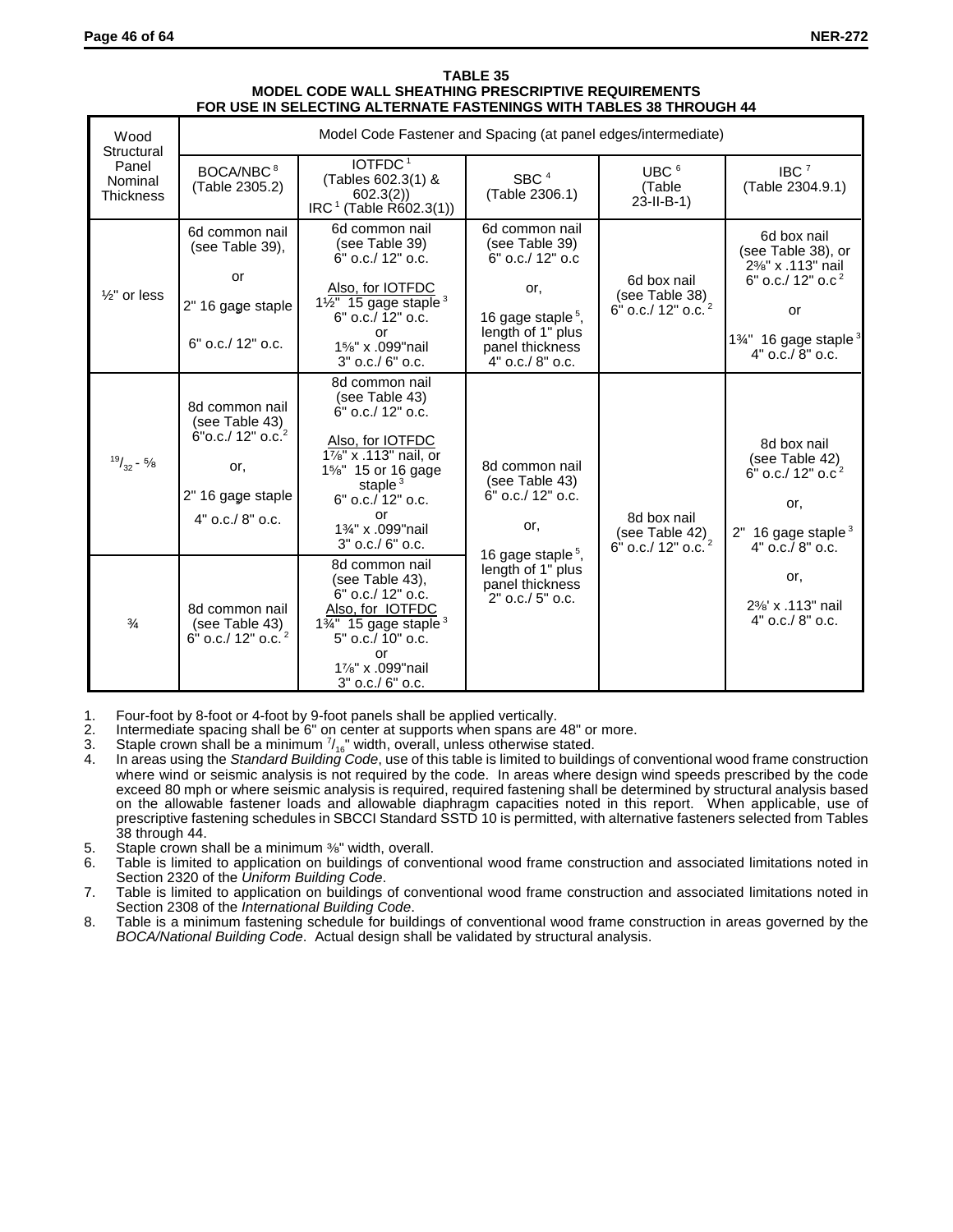#### **TABLE 36 MODEL CODE SUBFLOOR SHEATHING PRESCRIPTIVE REQUIREMENTS 1,3 FOR USE IN SELECTING ALTERNATE FASTENINGS WITH TABLES 38 THROUGH 44 National, Standard and Uniform Building Codes**

| <b>Wood Structural</b>                                                                                                         | Model Code Fastener and Spacing (at panel edges/intermediate)                         |                                                                                      |                                                                                                  |  |
|--------------------------------------------------------------------------------------------------------------------------------|---------------------------------------------------------------------------------------|--------------------------------------------------------------------------------------|--------------------------------------------------------------------------------------------------|--|
| <b>Panel Nominal</b><br>Thickness                                                                                              | BOCA/NBC <sup>8</sup><br>(Table 2305.2)                                               | SBC $4,6$<br>(Table 2306.1)                                                          | UBC <sup>7</sup><br>(Table 23-II-B-1)                                                            |  |
| 6d common nail<br>(see Table 39), or<br>6d deformed shank nail<br>$6"$ o.c./ 12" o.c.<br>$\frac{1}{2}$ " or less<br>or.<br>or. |                                                                                       | 6d common nail<br>(see Table 39), or<br>6d deformed shank nail<br>$6"$ o.c./ 12" o.c | 6d common nail<br>(see Table 39), or<br>6d deformed shank nail<br>6" o.c./ 12" o.c. <sup>2</sup> |  |
|                                                                                                                                | $1\%$ " 16 gage staple $5$<br>$4"$ o.c./ $7"$ o.c.                                    | $1\%$ " 16 gage staple <sup>5</sup><br>$4"$ o.c./ $7"$ o.c.                          |                                                                                                  |  |
| $19/32 - 5/8$                                                                                                                  | 8d common nail<br>(see Table 43), or<br>6d deformed shank nail<br>$6"$ o.c./ 12" o.c. | 8d common nail<br>(see Table 43), or<br>6d deformed shank nail<br>6" o.c./ 12" o.c.  |                                                                                                  |  |
|                                                                                                                                | or,                                                                                   | or,                                                                                  | 8d common nail<br>(see Table 43), or                                                             |  |
|                                                                                                                                | $1\%$ " 16 gage staple <sup>5</sup> ,<br>$2\frac{1}{2}$ " o.c./ 4" o.c.               | $1\%$ " 16 gage staple <sup>5</sup> ,<br>$2\frac{1}{2}$ " o.c./ 4" o.c.              | 6d deformed shank nail<br>6" o.c./ 12" o.c. <sup>2</sup>                                         |  |
| $\frac{3}{4}$                                                                                                                  | 8d common nail<br>(see Table 43), or<br>6d deformed shank nail<br>6" o.c./ 12" o.c.   | 8d common nail<br>(see Table 43), or<br>6d deformed shank nail<br>6" o.c./ 12" o.c.  |                                                                                                  |  |

1. A deformed shank nail shall have either a helical (screw) shank or an annular (ring) shank.

2. Intermediate spacing shall be 6" on center at supports when spans are 48" or more.<br>3. Staple crown shall be a minimum  $\frac{7}{16}$ " width, overall, unless otherwise stated.

3. Staple crown shall be a minimum  $\frac{7}{16}$  width, overall, unless otherwise stated.

- 4. In areas using the *Standard Building Code*, use of this table is limited to buildings of conventional wood frame construction where wind or seismic analysis is not required by the code. In areas where design wind speeds prescribed by the code exceed 80 mph or where seismic analysis is required, required fastening shall be determined by structural analysis based on the allowable fastener loads and allowable diaphragm capacities noted in this report. When applicable, use of prescriptive fastening schedules in SBCCI Standard SSTD 10 is permitted, with alternative fasteners selected from Tables 38 through 44.
- 5. Staple crown shall be a minimum %" width, overall.
- 6. In areas using the *Standard Building Code* and SBCCI Standard SSTD 10 only deformed shank nails are permitted to fasten combination subfloor/underlayment.
- 7. Table is limited to application on buildings of conventional wood frame construction and associated limitations noted in Section 2320 of the *Uniform Building Code*.
- 8. Table is a minimum fastening schedule for buildings of conventional wood frame construction in areas governed by the *BOCA/National Building Code*. Actual design shall be validated by structural analysis.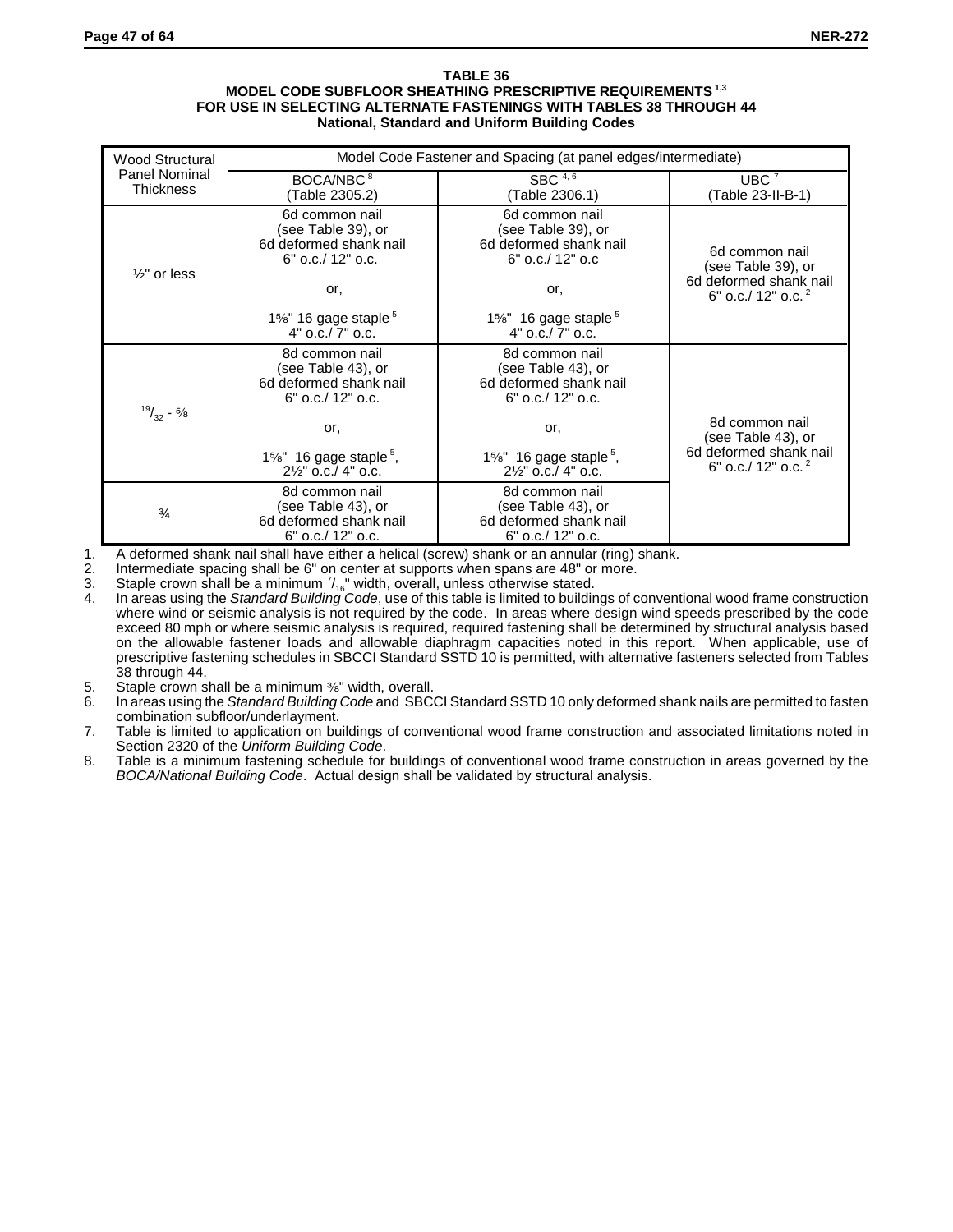#### **TABLE 37 MODEL CODE SUBFLOOR SHEATHING PRESCRIPTIVE REQUIREMENTS 1 FOR USE IN SELECTING ALTERNATE FASTENINGS WITH TABLES 38 THROUGH 44 International Codes**

| <b>Wood Structural</b>            | Model Code Fastener and Spacing (at panel edges/intermediate)                                                                                                                                                                               |                                                                                                                                         |                                                                                                                                                                                                                         |  |
|-----------------------------------|---------------------------------------------------------------------------------------------------------------------------------------------------------------------------------------------------------------------------------------------|-----------------------------------------------------------------------------------------------------------------------------------------|-------------------------------------------------------------------------------------------------------------------------------------------------------------------------------------------------------------------------|--|
| Panel Nominal<br><b>Thickness</b> | <b>IOTFDC</b><br>(Tables 602.3(1) & 602.3(2))                                                                                                                                                                                               | $\mathsf{IBC}^3$<br>(Table 2304.9.1)                                                                                                    | <b>IRC</b><br>(Tables R602.3(1) and R602.3(2))                                                                                                                                                                          |  |
| $\frac{1}{2}$ " or less           | 6d common nail<br>(see Table 39)<br>6" o.c./ 12" o.c. <sup>2</sup><br>or,<br>$1\frac{1}{2}$ " 15 gage staple<br>6" o.c./ 10" o.c. $2$<br>or,<br>1%" 0.099 Nail<br>3" o.c./ 6" o.c.                                                          | 6d common nail<br>(see Table 39), or<br>2%" x .113" nail<br>6" o.c./ 12" o.c. $2$<br>or,<br>1%" 16 gage staple,<br>$4"$ o.c./ $8"$ o.c. | 6d common nail<br>(see Table 39)<br>$6"$ o.c./ 12" o.c <sup>2</sup><br>or<br>1%" 16 gage staple<br>$6"$ o.c./ 12" o.c.<br>or<br>1%" 0.099 Nail<br>3" o.c./ 6" o.c.                                                      |  |
| 19/32" - 5/8"                     | 8d common nail<br>(see Table 43)<br>$6"$ o.c./ 12" o.c. <sup>2</sup><br>or,<br>1%" 0.113" nail, or<br>1%" 15 or 16 gage staple<br>6" o.c./ $10"$ o.c. <sup>2</sup><br>or,<br>1%" 0.099" Nail<br>$3"$ o.c./ $6"$ o.c.                        | 8d common nail<br>(see Table 43)<br>6" o.c./ 12" o.c. <sup>2</sup><br>or,                                                               | 8d common nail<br>(see Table 43), or<br>1%" 0.113" nail<br>6" o.c./ $12"$ o.c <sup>2</sup><br><b>or</b><br>1%" 15 or 16 gage staple<br>$6"$ o.c./ 12" o.c.<br>or,<br>1%" 0.099" Nail<br>$3"$ o.c./ $6"$ o.c.            |  |
| 23/32" - 3/4"                     | 8d common nail<br>(see Table 43)<br>6" o.c./ 12" o.c. <sup>2</sup><br>or.<br>1%" 14 gage staple<br>6" o.c./ 10" o.c. <sup>2</sup><br>or,<br>1%" 15 gage staple<br>5" o.c. $/$ 10" o.c. $^{2}$<br>or,<br>1%" 0.099" Nail<br>3" o.c./ 6" o.c. | 2" 16 gage staple, or<br>4" o.c./ 8" o.c.<br>or,<br>2%" x .113" nail<br>4" o.c./ 8" o.c. $2$                                            | 8d common nail<br>(see Table 43)<br>6" o.c./ $12"$ o.c <sup>2</sup><br>or.<br>2" 16 gage staple<br>$4"$ o.c./ $8"$ o.c.<br>or,<br>1%" 15 gage staple<br>5" o.c./ 10" o.c.<br>or,<br>1%" 0.099" Nail<br>3" o.c./ 6" o.c. |  |

1. Staple crown shall be a minimum  $\frac{7}{16}$  width, overall.

2. Intermediate spacing shall be 6" on center at supports when spans are 48" or more.

3. Table is limited to application on buildings of conventional wood frame construction and associated limitations noted in Section 2308 of the *International Building Code*.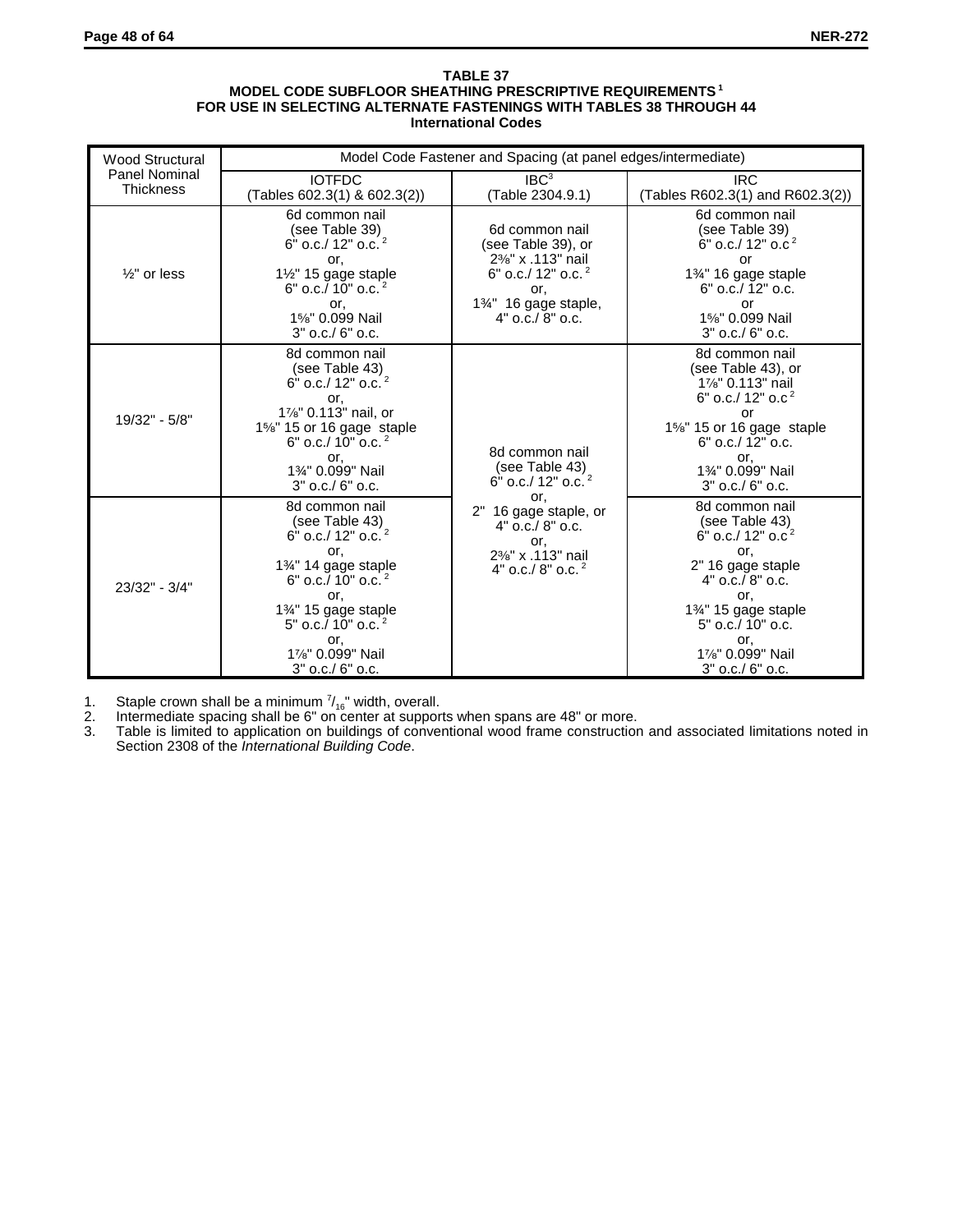#### **TABLE 38 ALLOWABLE SPACING OF ALTERNATE FASTENINGS 1 EQUIVALENT TO THE ATTACHMENT OF ½" AND THINNER WALL WOOD STRUCTURAL PANEL AND PARTICLEBOARD SHEATHING TO WOOD FRAMING MEMBERS USING A 6D BOX NAIL**

| Fastener Type<br>(Minimum Nominal Nail <sup>2</sup> Shank | Minimum<br>Nominal  | If Model Code Requires        |                               |                                |
|-----------------------------------------------------------|---------------------|-------------------------------|-------------------------------|--------------------------------|
| Diameter, in inches,<br>or Staple <sup>3</sup> Gage)      | Length,<br>inches   | 6d Box Nail<br>Spaced 4" o.c. | 6d Box Nail<br>Spaced 6" o.c. | 6d Box Nail<br>Spaced 12" o.c. |
| 0.099" nail<br>(6d box nail)                              | $\overline{2}$      | 4                             | 6                             | 12                             |
| 0.092" nail                                               | $2\frac{1}{4}$      | 3                             | 4                             | 8                              |
| 0.099" nail                                               | $2\frac{1}{4}$      | 4                             | 6                             | 12                             |
| 0.099" deformed shank nail                                | $2\frac{1}{4}$      | 4                             | 6                             | 12                             |
| 0.113" nail                                               | $\overline{2}$      | 4                             | 6                             | 12                             |
| 0.113" deformed shank nail                                | $\overline{2}$      | 4                             | 6                             | 12                             |
| $\overline{0.1}$ 13" nail<br>(8d cooler)                  | $2^{3/8}$           | 4                             | 6                             | 12                             |
| 0.113" deformed shank nail                                | $2^{3/8}$           | 4                             | 6                             | 12                             |
| 0.120" nail                                               | 3                   | 4                             | 8                             | 16                             |
| 0.131" nail<br>(8d common)                                | $2\frac{1}{2}$      | 6                             | 8                             | 16                             |
| 0.131" deformed shank nail                                | $2\frac{1}{2}$      | 6                             | 8                             | 16                             |
|                                                           | $1\frac{1}{2}$      | 3                             | $\overline{4}$                | 8                              |
| 16 gage staple                                            | $1\frac{3}{4}$<br>2 | 4                             | 6                             | 12                             |
|                                                           | $1\frac{3}{4}$      |                               |                               |                                |
|                                                           | 2                   |                               |                               | 12                             |
| 15 gage staple                                            | $2^{1/4}$           | 4                             | 6                             |                                |
|                                                           | $2\frac{1}{2}$      |                               |                               |                                |
|                                                           | $\overline{2}$      |                               |                               |                                |
|                                                           | $2\frac{1}{4}$      |                               |                               | 16                             |
| 14 gage staple                                            | $2\frac{1}{2}$      | 4                             | 8                             |                                |
|                                                           | 3                   |                               |                               |                                |

1. For fastening of wood structural panel horizontal diaphragms and shear walls refer to design tables (Table Numbers 4 through 20) for sufficient lateral strength.

2. A deformed shank nail shall have either a helical (screw) shank or an annular (ring) shank.

3. Staples shall have minimum  $\frac{7}{16}$ " crown widths.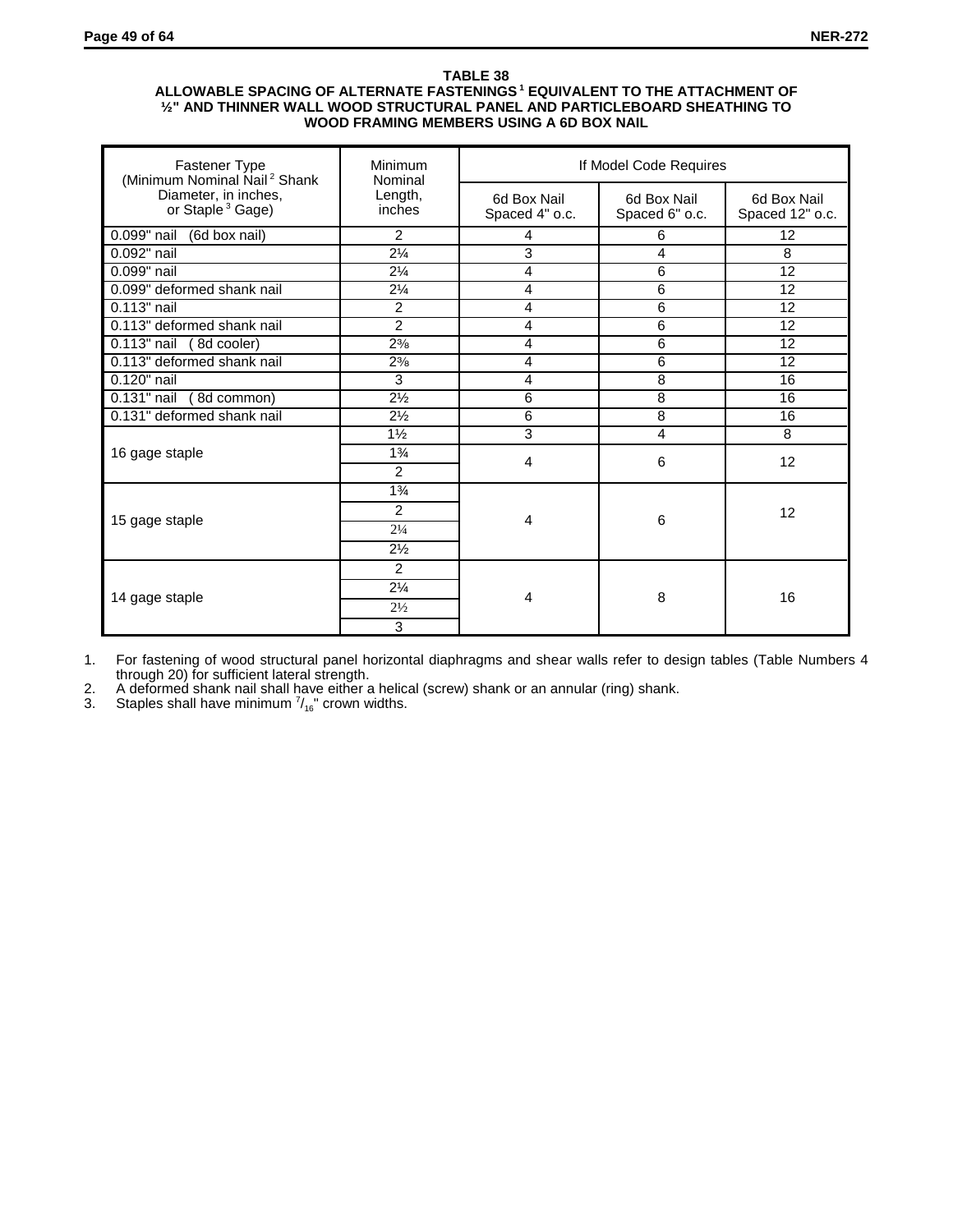#### **TABLE 39 ALLOWABLE SPACING OF ALTERNATE FASTENINGS 1 EQUIVALENT TO THE ATTACHMENT OF ½" AND THINNER WOOD STRUCTURAL PANEL AND PARTICLEBOARD SHEATHING TO WOOD FRAMING MEMBERS USING A 6D COMMON NAIL**

| Fastener Type<br>(Minimum Nominal Nail <sup>2</sup> Shank | Minimum                          | If Model Code Requires           |                                  |                                   |  |
|-----------------------------------------------------------|----------------------------------|----------------------------------|----------------------------------|-----------------------------------|--|
| Diameter, in inches,<br>or Staple <sup>3</sup> Gage)      | Nominal Length,<br>inches        | 6d Common Nail<br>Spaced 4" o.c. | 6d Common Nail<br>Spaced 6" o.c. | 6d Common Nail<br>Spaced 12" o.c. |  |
| 0.113" nail<br>(6d common nail)                           | $\overline{2}$                   | 4                                | 6                                | 12                                |  |
| 0.092" nail                                               | $2\frac{1}{4}$                   | $\overline{2}$                   | 4                                | 8                                 |  |
| $0.099$ " nail                                            | $2\frac{1}{4}$                   | 3                                | 4                                | 8                                 |  |
| 0.099" deformed shank nail                                | $2\frac{1}{4}$                   | 3                                | 4                                | 8                                 |  |
| 0.113" nail                                               | $\overline{2}$                   | 4                                | 6                                | 12                                |  |
| 0.113" deformed shank nail                                | $\overline{2}$                   | 4                                | 6                                | 12                                |  |
| $0.113"$ nail<br>(8d cooler)                              | $2^{3/8}$                        | 4                                | 6                                | 12                                |  |
| 0.113" deformed shank nail                                | $2\frac{3}{8}$                   | 4                                | 6                                | 12                                |  |
| 0.120" nail                                               | 3                                | 4                                | 6                                | 12                                |  |
| $\overline{0.1}31"$ nail<br>(8d common)                   | $2\frac{1}{2}$                   | 4                                | 8                                | 12                                |  |
| 0.131" deformed shank nail                                | $2\frac{1}{2}$                   | 4                                | 8                                | 12                                |  |
| 16 gage staple                                            | $1\frac{1}{2}$<br>$1\frac{3}{4}$ | 3                                | 4                                | 8                                 |  |
|                                                           | $\overline{2}$                   |                                  |                                  |                                   |  |
|                                                           | $1\frac{3}{4}$                   |                                  |                                  |                                   |  |
|                                                           | 2                                |                                  |                                  | 12                                |  |
| 15 gage staple                                            | $2\frac{1}{4}$                   | 4                                | 6                                |                                   |  |
|                                                           | $2\frac{1}{2}$                   |                                  |                                  |                                   |  |
|                                                           | $\overline{2}$                   |                                  |                                  |                                   |  |
|                                                           | $2\frac{1}{4}$                   |                                  |                                  |                                   |  |
| 14 gage staple                                            | $2\frac{1}{2}$                   | 4                                | 6                                | 12                                |  |
|                                                           | 3                                |                                  |                                  |                                   |  |

1. For fastening of wood structural panel horizontal diaphragms and shear walls refer to design tables (Table Numbers 4 through 20) for sufficient lateral strength.

2. A deformed shank nail shall have either a helical (screw) shank or an annular (ring) shank.

3. Staples shall have minimum  $\frac{7}{16}$  crown widths.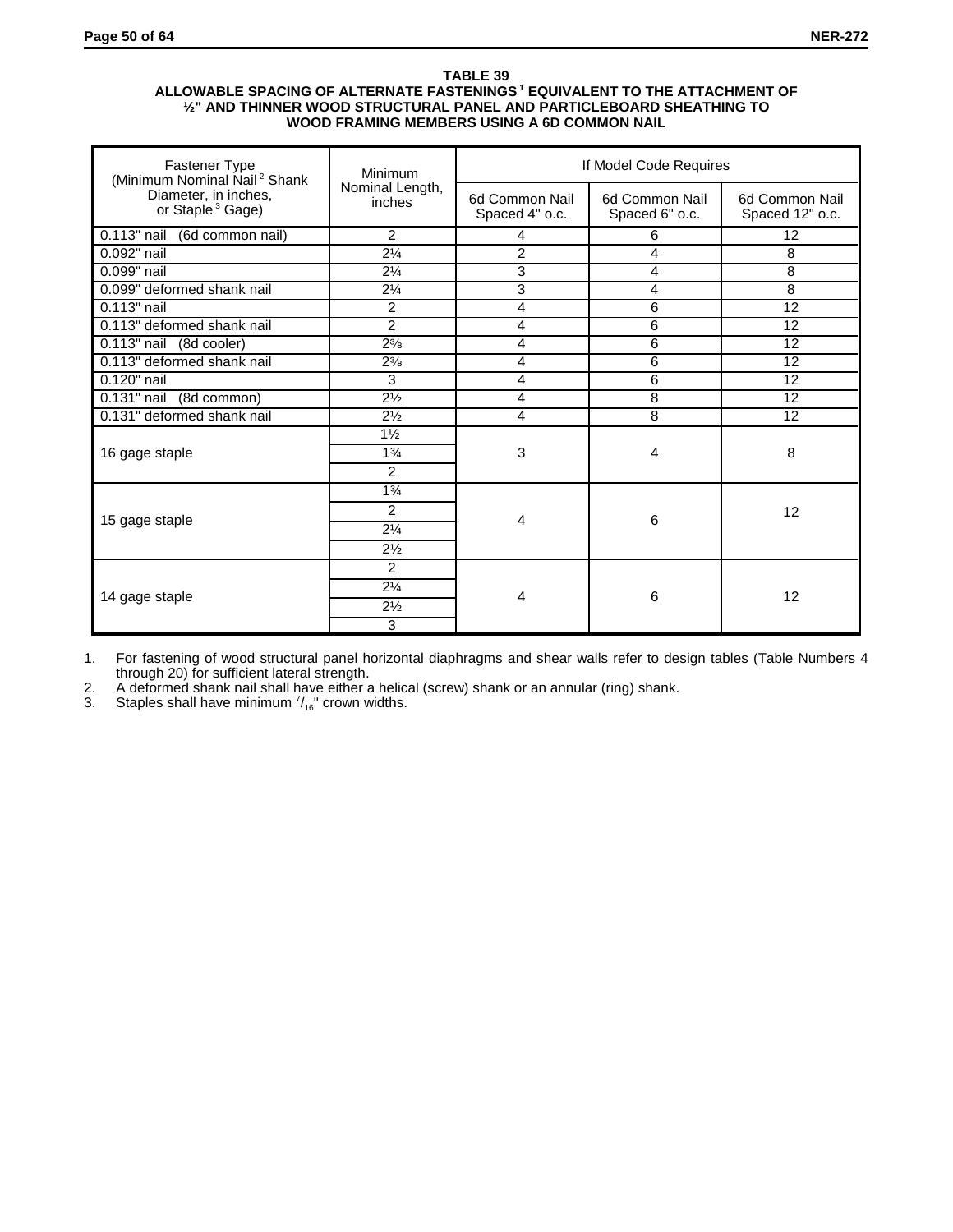#### **TABLE 40 ALLOWABLE SPACING OF ALTERNATE FASTENINGS 1 EQUIVALENT TO THE ATTACHMENT OF ½" AND THINNER WOOD STRUCTURAL PANEL AND PARTICLEBOARD SHEATHING TO WOOD FRAMING MEMBERS USING AN 8D COMMON NAIL**

| Fastener Type<br>(Minimum Nominal Nail <sup>2</sup> Shank | Minimum<br>Nominal                                      | If Model Code Requires           |                                  |                                   |  |
|-----------------------------------------------------------|---------------------------------------------------------|----------------------------------|----------------------------------|-----------------------------------|--|
| Diameter, in inches,<br>or Staple <sup>3</sup> Gage)      | Length,<br>inches                                       | 8d Common Nail<br>Spaced 4" o.c. | 8d Common Nail<br>Spaced 6" o.c. | 8d Common Nail<br>Spaced 12" o.c. |  |
| 0.131" nail<br>(8d common nail)                           | $2\frac{1}{2}$                                          | 4                                | 6                                | 12                                |  |
| 0.092" nail                                               | $2\frac{1}{4}$                                          | $\overline{2}$                   | 3                                | 6                                 |  |
| 0.099" nail                                               | $2\frac{1}{4}$                                          | $\overline{2}$                   | 3                                | 6                                 |  |
| 0.099" deformed shank nail                                | $2\frac{1}{4}$                                          | $\overline{2}$                   | 3                                | 6                                 |  |
| 0.113" nail                                               | 2                                                       | $\overline{2}$                   | 4                                | 8                                 |  |
| 0.113" deformed shank nail                                | $\overline{2}$                                          | $\overline{2}$                   | 4                                | 8                                 |  |
| $0.113"$ nail<br>(8d cooler)                              | $2\frac{3}{8}$                                          | 3                                | 4                                | 8                                 |  |
| 0.113" deformed shank nail                                | $2\frac{3}{8}$                                          | 3                                | 4                                | 8                                 |  |
| 0.120" nail                                               | 3                                                       | 3                                | 4                                | 8                                 |  |
| 0.131" deformed shank nail                                | $2\frac{1}{2}$                                          | 4                                | 6                                | 12                                |  |
| 16 gage staple                                            | $1\frac{3}{4}$<br>2                                     | 2                                | 3                                | 6                                 |  |
| 15 gage staple                                            | $1\frac{3}{4}$<br>2<br>$2\frac{1}{4}$<br>$2\frac{1}{2}$ | $\overline{2}$                   | 4                                | 8                                 |  |
| 14 gage staple                                            | 2<br>$2\frac{1}{4}$<br>$2\frac{1}{2}$<br>3              | 3                                | 4                                | 8                                 |  |

1. For fastening of wood structural panel horizontal diaphragms and shear walls refer to design tables (Table Numbers 4 through 20) for sufficient lateral strength.

2. A deformed shank nail shall have either a helical (screw) shank or an annular (ring) shank.

3. Staples shall have minimum  $\frac{7}{16}$  crown widths.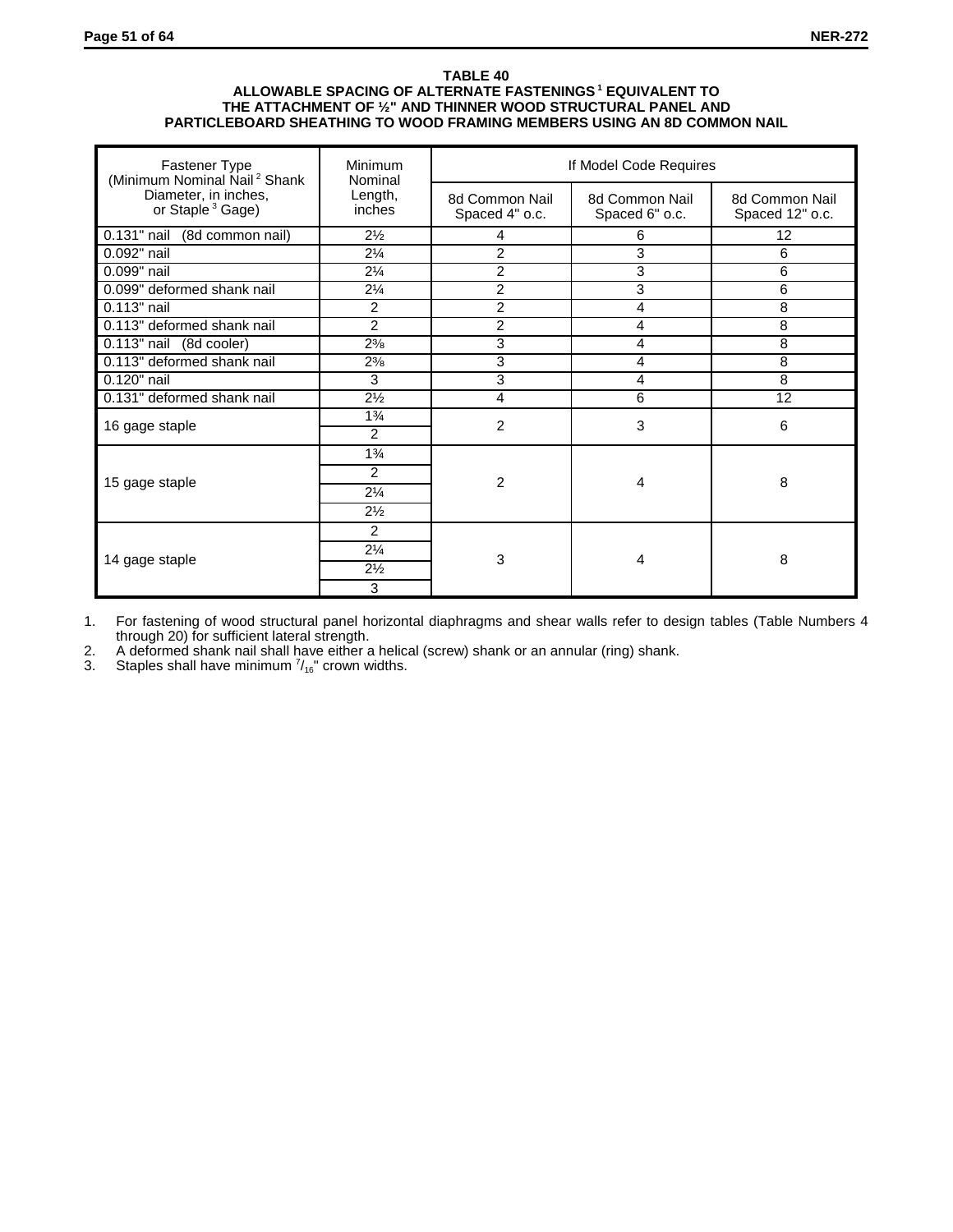## **ALLOWABLE SPACING OF ALTERNATE FASTENINGS 1 EQUIVALENT TO THE ATTACHMENT OF ½" AND THINNER WOOD STRUCTURAL PANEL AND PARTICLEBOARD SHEATHING TO WOOD FRAMING MEMBERS USING AN 8D DEFORMED SHANK NAIL**

| Fastener Type                                                                                    | Minimum                                                 | If Model Code Requires                      |                                             |                                                     |  |  |
|--------------------------------------------------------------------------------------------------|---------------------------------------------------------|---------------------------------------------|---------------------------------------------|-----------------------------------------------------|--|--|
| (Minimum Nominal Nail <sup>2</sup> Shank<br>Diameter, in inches,<br>or Staple <sup>3</sup> Gage) | Nominal<br>Length,<br>inches                            | 8d Deformed<br>Shank Nail<br>Spaced 4" o.c. | 8d Deformed<br>Shank Nail<br>Spaced 6" o.c. | 8d Deformed<br><b>Shank Nail</b><br>Spaced 12" o.c. |  |  |
| 0.120" nail<br>(8d deformed shank nail)                                                          | $2\frac{1}{2}$                                          | 4                                           | 6                                           | 12                                                  |  |  |
| 0.092" nail                                                                                      | $2\frac{1}{4}$                                          | $\overline{2}$                              | 3                                           | 6                                                   |  |  |
| 0.099" nail                                                                                      | $2\frac{1}{4}$                                          | $\overline{2}$                              | 4                                           | 8                                                   |  |  |
| 0.099" deformed shank nail                                                                       | $2\frac{1}{4}$                                          | 3                                           | 4                                           | 8                                                   |  |  |
| $0.113"$ nail                                                                                    | 2                                                       | $\overline{2}$                              | 3                                           | 6                                                   |  |  |
| 0.113" deformed shank nail                                                                       | 2                                                       | $\overline{2}$                              | 4                                           | 8                                                   |  |  |
| 0.113" nail (8d cooler)                                                                          | $2^{3/8}$                                               | 3                                           | 4                                           | 8                                                   |  |  |
| 0.113" deformed shank nail                                                                       | $2\frac{3}{8}$                                          | 3                                           | 4                                           | 8                                                   |  |  |
| 0.120" nail                                                                                      | 3                                                       | 4                                           | 6                                           | 12                                                  |  |  |
| 0.131" nail<br>(8d common)                                                                       | $2\frac{1}{2}$                                          | 4                                           | 6                                           | 12                                                  |  |  |
| 0.131" deformed shank nail                                                                       | $2\frac{1}{2}$                                          | 4                                           | 6                                           | 12                                                  |  |  |
| 16 gage staple                                                                                   | $1\frac{3}{4}$<br>2                                     | $\overline{2}$                              | 3                                           | 6                                                   |  |  |
| 15 gage staple                                                                                   | $1\frac{3}{4}$<br>2<br>$2\frac{1}{4}$<br>$2\frac{1}{2}$ | 2                                           | 4                                           | 8                                                   |  |  |
| 14 gage staple                                                                                   | 2<br>$2\frac{1}{4}$<br>$2\frac{1}{2}$<br>3              | 3                                           | 4                                           | 8                                                   |  |  |

1. For fastening of wood structural panel horizontal diaphragms and shear walls refer to design tables (Table Numbers 4 through 20) for sufficient lateral strength.

2. A deformed shank nail shall have either a helical (screw) shank or an annular (ring) shank.

3. Staples shall have minimum  $\frac{7}{16}$ " crown widths.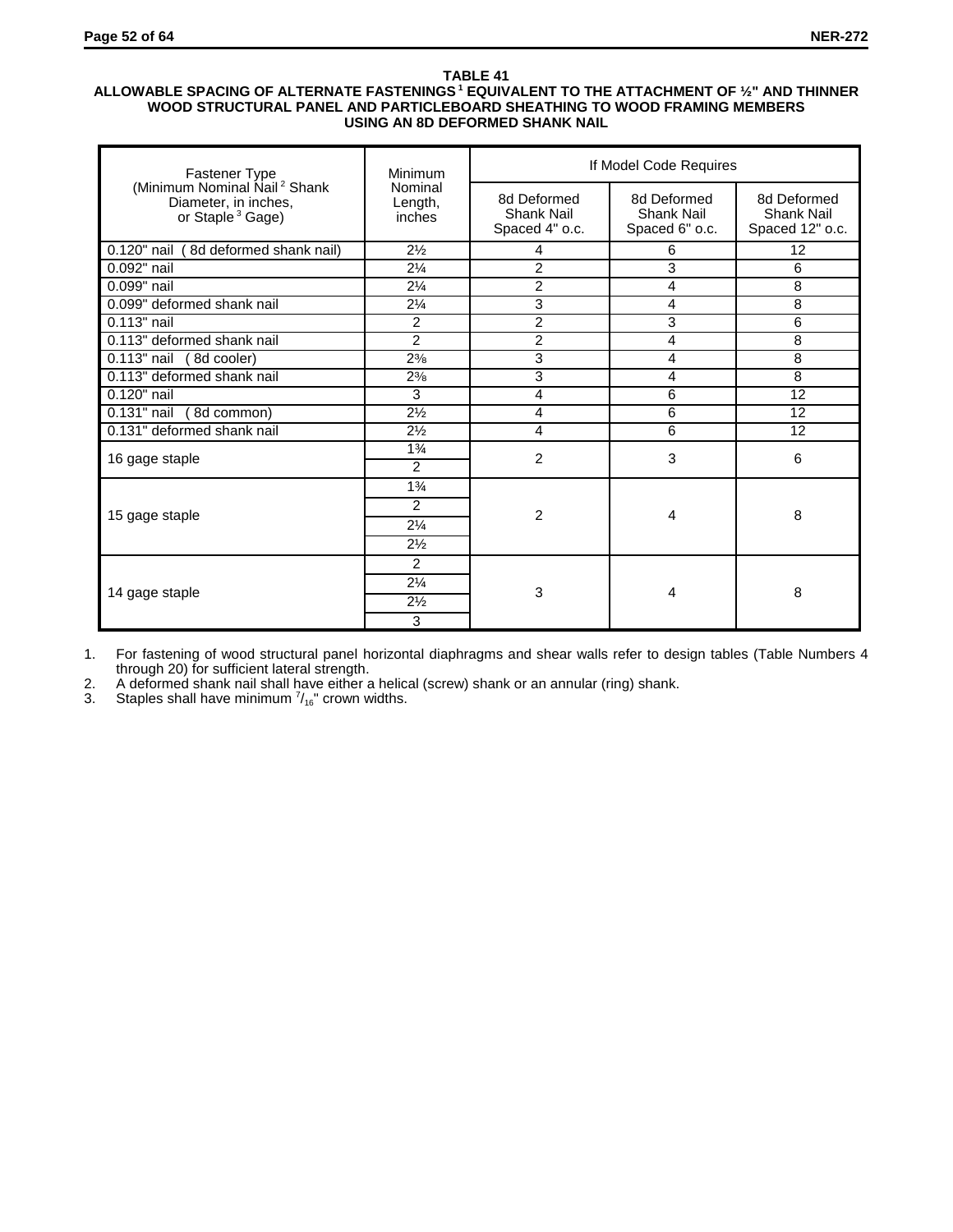# **ALLOWABLE SPACING OF ALTERNATE FASTENINGS 1 EQUIVALENT TO THE ATTACHMENT OF 19/32", 5/8", 23/32" & 3/4" WALL WOOD STRUCTURAL PANEL AND PARTICLEBOARD SHEATHING TO WOOD FRAMING MEMBERS USING AN 8D BOX NAIL**

| Fastener Type<br>(Minimum Nominal Nail <sup>2</sup> Shank | Minimum<br>Nominal | If Model Code Requires        |                               |                                |  |  |
|-----------------------------------------------------------|--------------------|-------------------------------|-------------------------------|--------------------------------|--|--|
| Diameter, in inches, or<br>Staple <sup>3</sup> Gage)      | Length,<br>inches  | 8d Box Nail<br>Spaced 4" o.c. | 8d Box Nail<br>Spaced 6" o.c. | 8d Box Nail<br>Spaced 12" o.c. |  |  |
| 0.113" nail<br>(8 box nail)                               | $2\frac{1}{2}$     | 4                             | 6                             | 12                             |  |  |
| 0.092" nail                                               | $2\frac{1}{4}$     | $\overline{2}$                | 4                             | 8                              |  |  |
| 0.099" nail                                               | $2\frac{1}{4}$     | 3                             | 4                             | 8                              |  |  |
| 0.099" deformed shank nail                                | $2\frac{1}{4}$     | 3                             | 4                             | 8                              |  |  |
| 0.113" nail                                               | 2                  | 2 (See footnote 4)            | 4                             | 8                              |  |  |
| 0.113" deformed shank nail                                | $\overline{2}$     | 3                             | 4                             | 8                              |  |  |
| $0.113"$ nail<br>(8d cooler)                              | $2\frac{3}{8}$     | 3                             | 4                             | 8                              |  |  |
| 0.113" deformed shank nail                                | $2\frac{3}{8}$     | 4                             | 6                             | 12                             |  |  |
| 0.120" nail                                               | 3                  | 4                             | 6                             | 12                             |  |  |
| $0.131$ " nail (8d common)                                | $2\frac{1}{2}$     | 4                             | 6                             | 12                             |  |  |
| 0.131" deformed shank nail                                | $2\frac{1}{2}$     | $\overline{4}$                | 6                             | 12                             |  |  |
| 16 gage staple                                            | $1\frac{3}{4}$     | $\overline{2}$                | 3 (See footnote 5)            | 6 (See footnote 6)             |  |  |
|                                                           | $\overline{2}$     | 3                             | 4                             | 8                              |  |  |
|                                                           | $1\frac{3}{4}$     |                               |                               |                                |  |  |
|                                                           | 2                  |                               |                               |                                |  |  |
| 15 gage staple                                            | $2\frac{1}{4}$     | 3                             | 4                             | 8                              |  |  |
|                                                           | $2\frac{1}{2}$     |                               |                               |                                |  |  |
|                                                           | 2                  |                               |                               |                                |  |  |
|                                                           | $2\frac{1}{4}$     |                               |                               |                                |  |  |
| 14 gage staple                                            | $2\frac{1}{2}$     | 4                             | 6                             | 12                             |  |  |
|                                                           | 3                  |                               |                               |                                |  |  |

1. For fastening of wood structural panel horizontal diaphragms and shear walls refer to design tables (Table Numbers 4 through 20) for sufficient lateral strength.

2. A deformed shank nail shall have either a helical (screw) shank or an annular (ring) shank.<br>3. Staples shall have minimum  $\frac{7}{16}$  crown widths.

3. Staples shall have minimum  $\frac{7}{16}$  crown widths.

4. Spacing for  $\frac{19}{32}$ " and %" panel thicknesses up to 3" o.c. is permitted.

5. Spacing for  $\frac{19}{32}$ " and %" panel thicknesses up to 4" o.c. is permitted.

6. Spacing for  $\sqrt[19]{32}$ " and %" panel thicknesses up to 8" o.c. is permitted.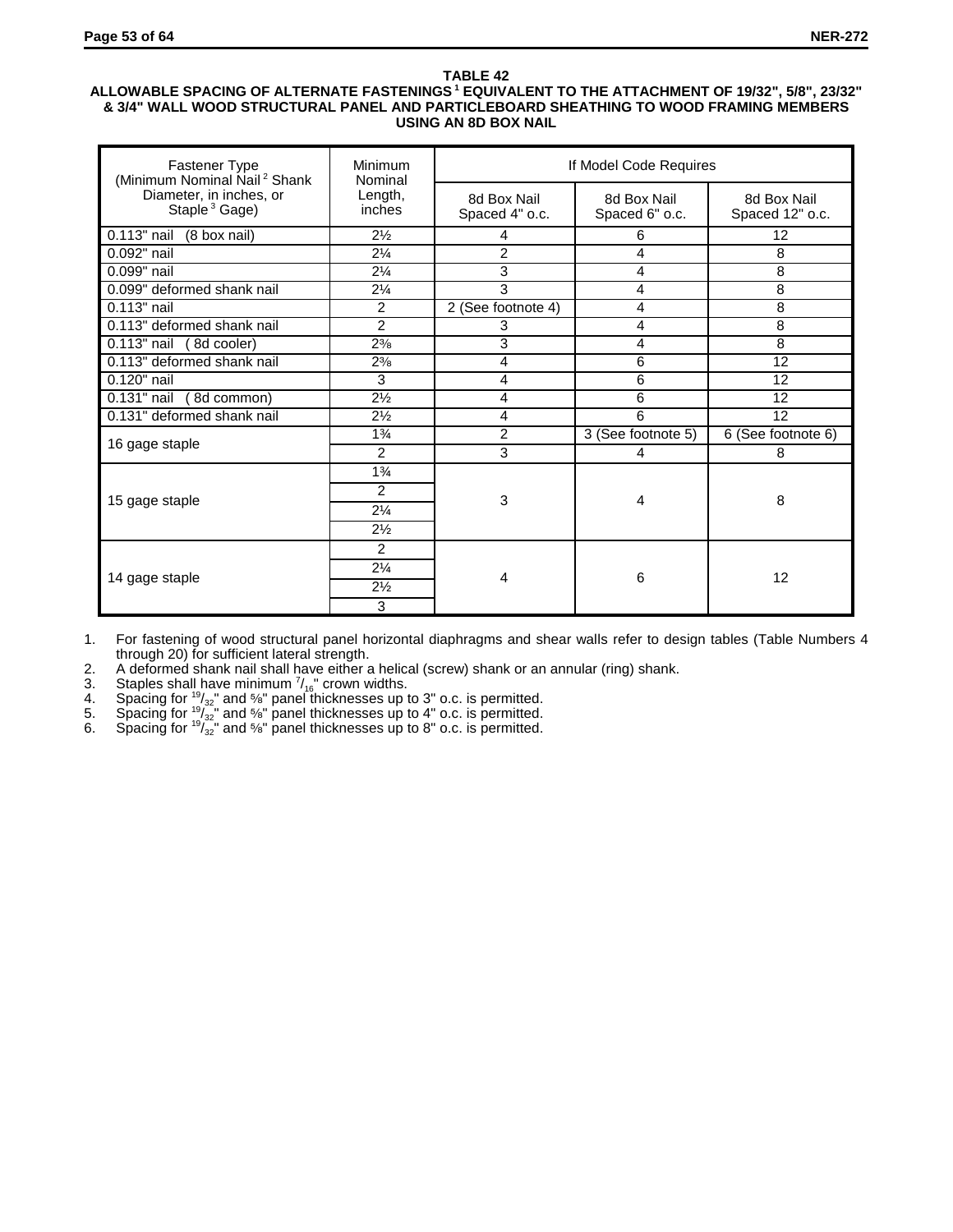## **ALLOWABLE SPACING OF ALTERNATE FASTENINGS 1 EQUIVALENT TO THE ATTACHMENT OF 19/32", 5/8", 23/32" & 3/4" WOOD STRUCTURAL PANEL AND PARTICLEBOARD SHEATHING TO WOOD FRAMING MEMBERS USING AN 8D COMMON NAIL**

| <b>Fastener Type</b><br>(Minimum Nominal Nail <sup>2</sup> | Minimum<br>Nominal | If Model Code Requires           |                                  |                                   |  |  |
|------------------------------------------------------------|--------------------|----------------------------------|----------------------------------|-----------------------------------|--|--|
| Shank Diameter, in inches,<br>or Staple <sup>3</sup> Gage) | Length,<br>inches  | 8d Common Nail<br>Spaced 4" o.c. | 8d Common Nail<br>Spaced 6" o.c. | 8d Common Nail<br>Spaced 12" o.c. |  |  |
| $0.131$ " nail<br>(8 common nail)                          | $2\frac{1}{2}$     | 4                                | 6                                | 12                                |  |  |
| 0.092" nail                                                | $2\frac{1}{4}$     | 2                                | $\overline{3}$                   | 6                                 |  |  |
| 0.099" nail                                                | $2\frac{1}{4}$     | 2                                | 4                                | 8                                 |  |  |
| 0.099" deformed shank nail                                 | $2\frac{1}{4}$     | 2                                | 4                                | 8                                 |  |  |
| 0.113" nail                                                | $\overline{c}$     | $\overline{c}$                   | 3                                | 6                                 |  |  |
| 0.113" deformed shank nail                                 | $\overline{2}$     | 2                                | 4                                | 8                                 |  |  |
| 0.113" nail (8d cooler)                                    | $2\frac{3}{8}$     | 3                                | 4                                | 8                                 |  |  |
| 0.113" deformed shank nail                                 | $2\frac{3}{8}$     | 3                                | 4                                | 8                                 |  |  |
| 0.120" nail                                                | 3                  | 3                                | 4                                | 8                                 |  |  |
| 0.131" deformed shank nail                                 | $2\frac{1}{2}$     | 4                                | 6                                | 12                                |  |  |
|                                                            | $1\frac{3}{4}$     | $\overline{2}$                   | 3                                | 6                                 |  |  |
| 16 gage staple                                             | $\mathfrak{p}$     | 2                                | 4                                | 8                                 |  |  |
|                                                            | $1\frac{3}{4}$     | $\overline{2}$                   | 3 (See footnote 4)               | 6 (See footnote 5)                |  |  |
|                                                            | 2                  |                                  |                                  |                                   |  |  |
| 15 gage staple                                             | $2\frac{1}{4}$     | 3                                | 4                                | 8                                 |  |  |
|                                                            | $2\frac{1}{2}$     |                                  |                                  |                                   |  |  |
|                                                            | 2                  |                                  |                                  |                                   |  |  |
|                                                            | $2\frac{1}{4}$     |                                  |                                  |                                   |  |  |
| 14 gage staple                                             | $2\frac{1}{2}$     | 3                                | 4                                | 8                                 |  |  |
|                                                            | 3                  |                                  |                                  |                                   |  |  |

1. For fastening of wood structural panel horizontal diaphragms and shear walls refer to design tables (Table Numbers 4 through 20) for sufficient lateral strength.

2. A deformed shank nail shall have either a helical (screw) shank or an annular (ring) shank.<br>3. Staples shall have minimum  $\frac{7}{16}$  crown widths.<br>4. Spacing for  $\frac{19}{32}$  and  $\frac{56}{8}$  panel thicknesses up to 4" o.

3. Staples shall have minimum  $\frac{7}{16}$  crown widths.

4. Spacing for  $\frac{19}{32}$ " and %" panel thicknesses up to 4" o.c. is permitted.

5. Spacing for  $\sqrt[19]{32}$ " and %" panel thicknesses up to 8" o.c. is permitted.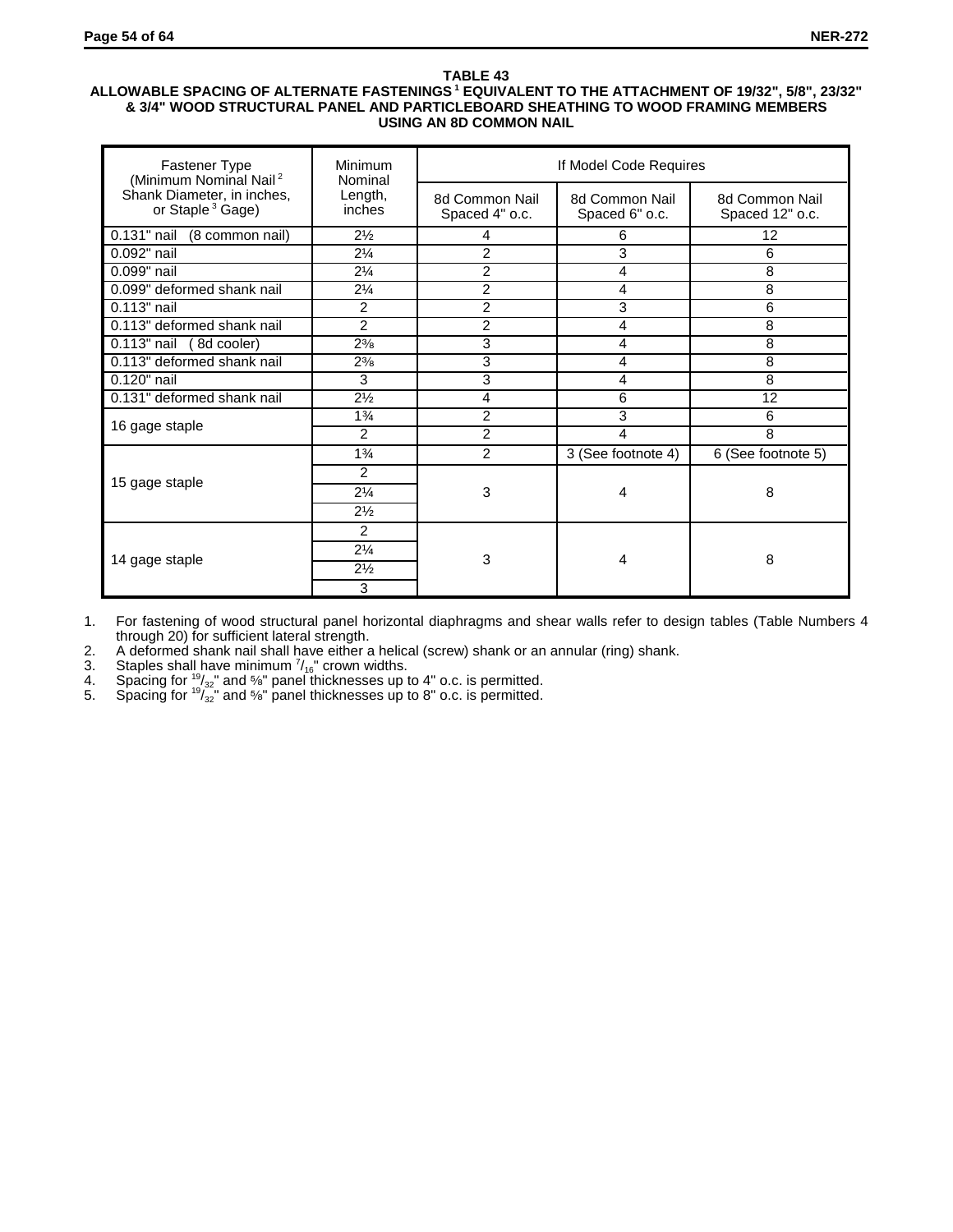#### **ALLOWABLE SPACING OF ALTERNATE FASTENINGS 1 EQUIVALENT TO THE ATTACHMENT OF 19/32", 5/8", 23/32" AND 3/4" WOOD STRUCTURAL PANEL AND PARTICLEBOARD SHEATHING TO WOOD FRAMING MEMBERS USING AN 8D DEFORMED SHANK NAIL**

| Fastener Type                                                                                    | Minimum Nom-           | If Model Code Requires                      |                                             |                                              |  |  |
|--------------------------------------------------------------------------------------------------|------------------------|---------------------------------------------|---------------------------------------------|----------------------------------------------|--|--|
| (Minimum Nominal Nail <sup>2</sup> Shank<br>Diameter, in inches, or Staple <sup>3</sup><br>Gage) | inal Length,<br>inches | 8d Deformed<br>Shank Nail<br>Spaced 4" o.c. | 8d Deformed<br>Shank Nail<br>Spaced 6" o.c. | 8d Deformed<br>Shank Nail<br>Spaced 12" o.c. |  |  |
| $0.120$ " nail (8d deformed<br>shank nail)                                                       | $2\frac{1}{2}$         | 4                                           | 6                                           | 12                                           |  |  |
| 0.092" nail                                                                                      | $2\frac{1}{4}$         | $\overline{2}$                              | 3                                           | 6                                            |  |  |
| 0.099" nail                                                                                      | $2\frac{1}{4}$         | 2                                           | 3 (See footnote 5)                          | 6 (See footnote 4)                           |  |  |
| 0.099" deformed shank nail                                                                       | $2\frac{1}{4}$         | 2                                           | 4                                           | 8                                            |  |  |
| 0.113" nail                                                                                      | $\overline{c}$         | 2                                           | 3                                           | 6                                            |  |  |
| 0.113" deformed shank nail                                                                       | $\mathfrak{p}$         | $\overline{2}$                              | 4                                           | 8                                            |  |  |
| $0.113"$ nail<br>8d cooler)                                                                      | $2^{3/8}$              | 3                                           | 4                                           | 8                                            |  |  |
| 0.113" deformed shank nail                                                                       | $2\frac{3}{8}$         | 3                                           | 4                                           | 8                                            |  |  |
| 0.120" nail                                                                                      | 3                      | 4                                           | 6                                           | 12                                           |  |  |
| 0.131" nail (8d common)                                                                          | $2\frac{1}{2}$         | 4                                           | 6                                           | 12                                           |  |  |
| 0.131" deformed shank nail                                                                       | $2\frac{1}{2}$         | 4                                           | 6                                           | 12                                           |  |  |
| 16 gage staple                                                                                   | $1\frac{3}{4}$         | 2                                           | 3                                           | 6                                            |  |  |
|                                                                                                  | 2                      | $\overline{c}$                              | 4                                           | 8                                            |  |  |
|                                                                                                  | $1\frac{3}{4}$         | $\overline{2}$                              | $3$ (See note $5$ )                         | $6$ (See note 4)                             |  |  |
|                                                                                                  | 2                      |                                             |                                             |                                              |  |  |
| 15 gage staple                                                                                   | $2\frac{1}{4}$         | 3                                           | 4                                           | 8                                            |  |  |
|                                                                                                  | $2\frac{1}{2}$         |                                             |                                             |                                              |  |  |
|                                                                                                  | $\overline{2}$         |                                             |                                             |                                              |  |  |
|                                                                                                  | $2\frac{1}{4}$         |                                             |                                             |                                              |  |  |
| 14 gage staple                                                                                   | $2\frac{1}{2}$         | 3                                           | 4                                           | 8                                            |  |  |
|                                                                                                  | 3                      |                                             |                                             |                                              |  |  |

1. For fastening of wood structural panel horizontal diaphragms and shear walls refer to design tables (Table Numbers 4 through 20) for sufficient lateral strength.

2. A deformed shank nail shall have either a helical (screw) shank or an annular (ring) shank.

3. Staples shall have minimum  $\frac{7}{16}$  crown widths.

4. Spacing for  $\frac{19}{32}$ " and %" panel thicknesses up to 8" o.c. is permitted.

5. Spacing for  $\frac{19}{32}$ " and %" panel thicknesses up to 4" o.c. is permitted.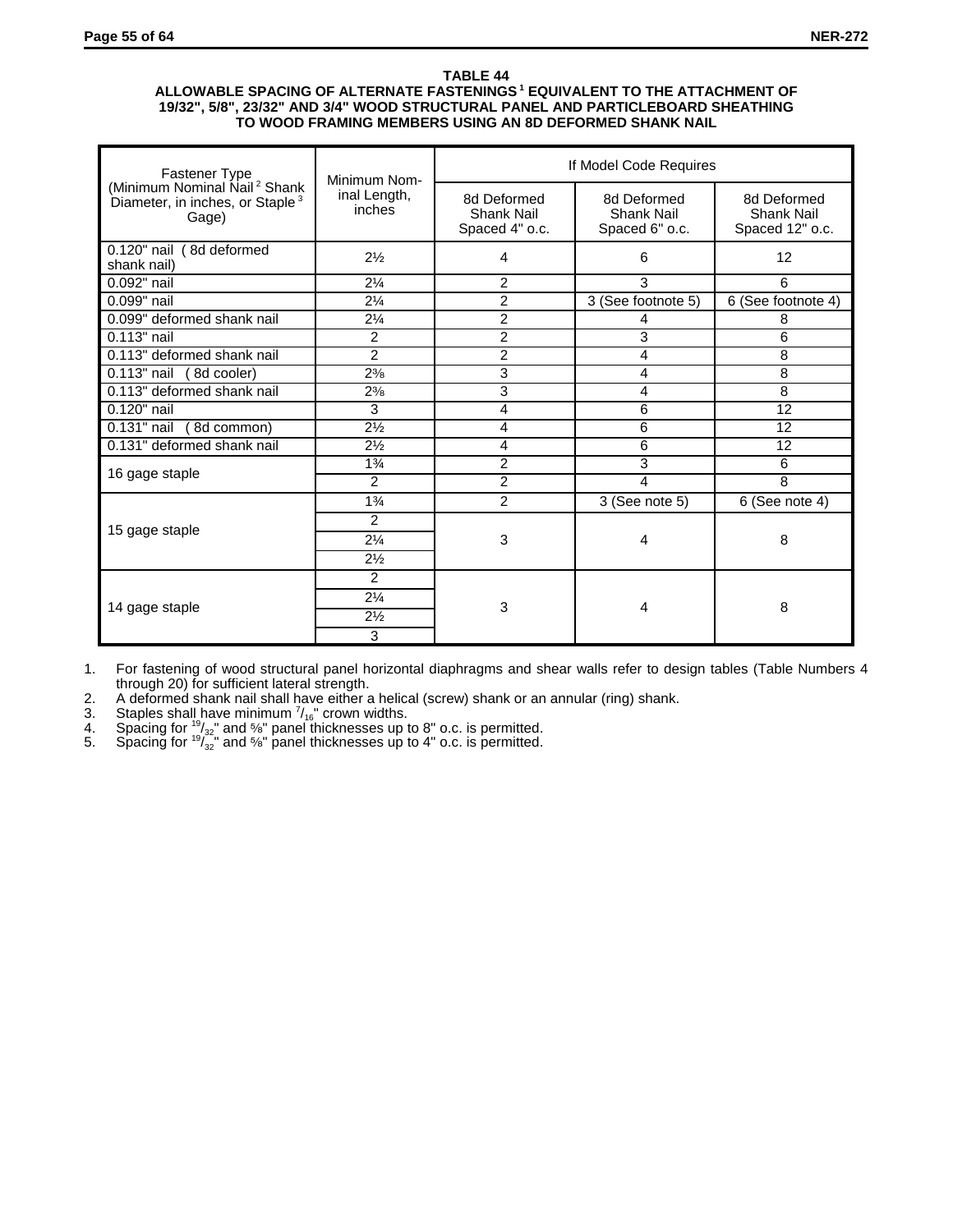| Description of           | <u>WALL SHEATHING. PANEL SIDING AND FLOOR UNDERLATMENT ATTACHED TO WOOD MEMBERS.</u><br>Attached<br><b>Material Nominal</b> |                | <b>Spacing Specifications</b><br>(In Inches) $4$ | Fastener Specifications <sup>1,2</sup> |                                                |  |
|--------------------------|-----------------------------------------------------------------------------------------------------------------------------|----------------|--------------------------------------------------|----------------------------------------|------------------------------------------------|--|
| <b>Attached Material</b> | Thickness (In<br>Inches)                                                                                                    | Edges          | Intermediate                                     | Minimum Leg<br>Length<br>(Inches)      | Fastener Style <sup>3</sup>                    |  |
|                          |                                                                                                                             |                |                                                  |                                        | 6d Galv. Casing Nail                           |  |
|                          | $\frac{3}{8}$                                                                                                               | 6              | 12                                               | $1\frac{1}{2}$                         | 6d Galv. Siding Nail                           |  |
|                          |                                                                                                                             |                |                                                  |                                        | 0.097 Galv. Finish Nail                        |  |
| Plywood                  |                                                                                                                             |                |                                                  |                                        | 6d Galv. Casing Nail                           |  |
| Panel                    | $\frac{1}{2}$                                                                                                               | 6              | 12                                               | 15/8                                   | 6d Galv. Siding Nail                           |  |
| Siding                   |                                                                                                                             |                |                                                  |                                        | 0.097 Galv. Finish Nail                        |  |
|                          |                                                                                                                             |                |                                                  |                                        | 8d Galv. Casing Nail                           |  |
|                          | $\frac{5}{8}$                                                                                                               | 6              | 12                                               | $1\frac{7}{8}$                         | 8d Galv. Siding Nail                           |  |
|                          |                                                                                                                             |                |                                                  |                                        | 0.113 Galv. Finish Nail                        |  |
|                          |                                                                                                                             | 6              | 12                                               |                                        | 14 Gage Staple                                 |  |
|                          | $\frac{1}{2}$                                                                                                               | $\overline{4}$ | 10                                               | $1\frac{1}{2}$                         | 15 Gage Staple                                 |  |
| Fiberboard<br>Wall       |                                                                                                                             |                |                                                  |                                        | 16 Gage Staple                                 |  |
| Sheathing                | $\boldsymbol{^{25}/_{32}}$                                                                                                  | 5              | 10                                               |                                        | 14 Gage Staple                                 |  |
|                          |                                                                                                                             | $\overline{4}$ | 8                                                | $1\frac{3}{4}$                         | 15 Gage Staple                                 |  |
|                          |                                                                                                                             |                |                                                  |                                        | 16 Gage Staple                                 |  |
|                          | $\frac{1}{2}$                                                                                                               | 5              | 10                                               |                                        | 14 Gage Staple                                 |  |
| Gypsum<br>Wall           |                                                                                                                             | $\overline{4}$ | 8                                                | $1\frac{1}{2}$                         | 15 Gage Staple                                 |  |
| Sheathing                |                                                                                                                             |                |                                                  |                                        | 16 Gage Staple                                 |  |
|                          |                                                                                                                             | 3              | 6-Grid                                           | $1\frac{1}{4}$                         | 3d Ring Shank Nail                             |  |
|                          | $\frac{1}{4}$                                                                                                               | $\overline{2}$ | 5-Grid                                           | $\frac{7}{8}$                          | 18 Gage Staple<br>$\frac{3}{16}$ " Crown Width |  |
|                          |                                                                                                                             | $\overline{2}$ | 4-Grid                                           | $1\frac{1}{4}$                         | 0.080 Nail                                     |  |
|                          |                                                                                                                             | 6              | 8-Grid                                           |                                        | 3d Ring Shank Nail                             |  |
|                          | 11/32                                                                                                                       |                |                                                  |                                        | 16 Gage Staple                                 |  |
| Floor<br>Underlayment    |                                                                                                                             | $\overline{4}$ | 6-Grid                                           | $1\frac{1}{4}$                         | 0.080 Nail                                     |  |
|                          |                                                                                                                             | 6              | 8-Grid                                           |                                        | 3d Ring Shank Nail                             |  |
|                          | $15/32 - 19/32$                                                                                                             |                |                                                  |                                        | 16 Gage Staple                                 |  |
|                          |                                                                                                                             | 5              | 6-Grid                                           |                                        | 0.097" Nail                                    |  |
|                          |                                                                                                                             | 6              | 8-Grid                                           |                                        | 4d Ring Shank Nail                             |  |
|                          | $\frac{3}{4}$                                                                                                               |                |                                                  | $1\frac{1}{2}$                         | 16 Gage Staple                                 |  |
|                          |                                                                                                                             | 5              | 6-Grid                                           |                                        | 0.097" Nail                                    |  |

# **TABLE 45 WALL SHEATHING, PANEL SIDING AND FLOOR UNDERLAYMENT ATTACHED TO WOOD MEMBERS**

1. Except as noted above, all staples shall have a minimum crown width of  $\frac{7}{16}$  inch.

2. Steel wire fasteners exposed to the weather in service shall be zinc coated by a hot-dip, mechanical deposition or electro-<br>deposition galvanizing process. Fasteners manufactured from aluminum 5056 or 6061 alloy wire or after fabrication to 1 oz. per sq ft. For construction to UBC Section 2337, fasteners in exposed locations or in areas<br>otherwise subject to corrosion shall have a corrosion resistance equal to or grater than a hot-dipped g

4. Fastening schedule only applies to buildings of conventional wood frame construction where wind or seismic analysis is not required by the applicable code. In areas where wind or seismic analysis is required, required f

wood frame construction.

- *International Building Code* - applications on buildings of conventional wood frame construction within the limitations noted

in Section 2308 of the *International Building Code.*<br>-*International Residential Code* - Construction in regions where the basic wind speed from Figure R301.2(4) of the code<br>equals or exceeds 110 mph (177.1 km/h) shall b The code presents seismic requirements which must be met for buildings constructed in seismic design categories C, D1<br>and D2, with detached one- and two-family dwellings in category C exempt.

- *Standard Building Code* - applications design wind speeds do exceed 80 mph. See Section 2308.2 of the code for seismic limitations associated with conventional wall bracing.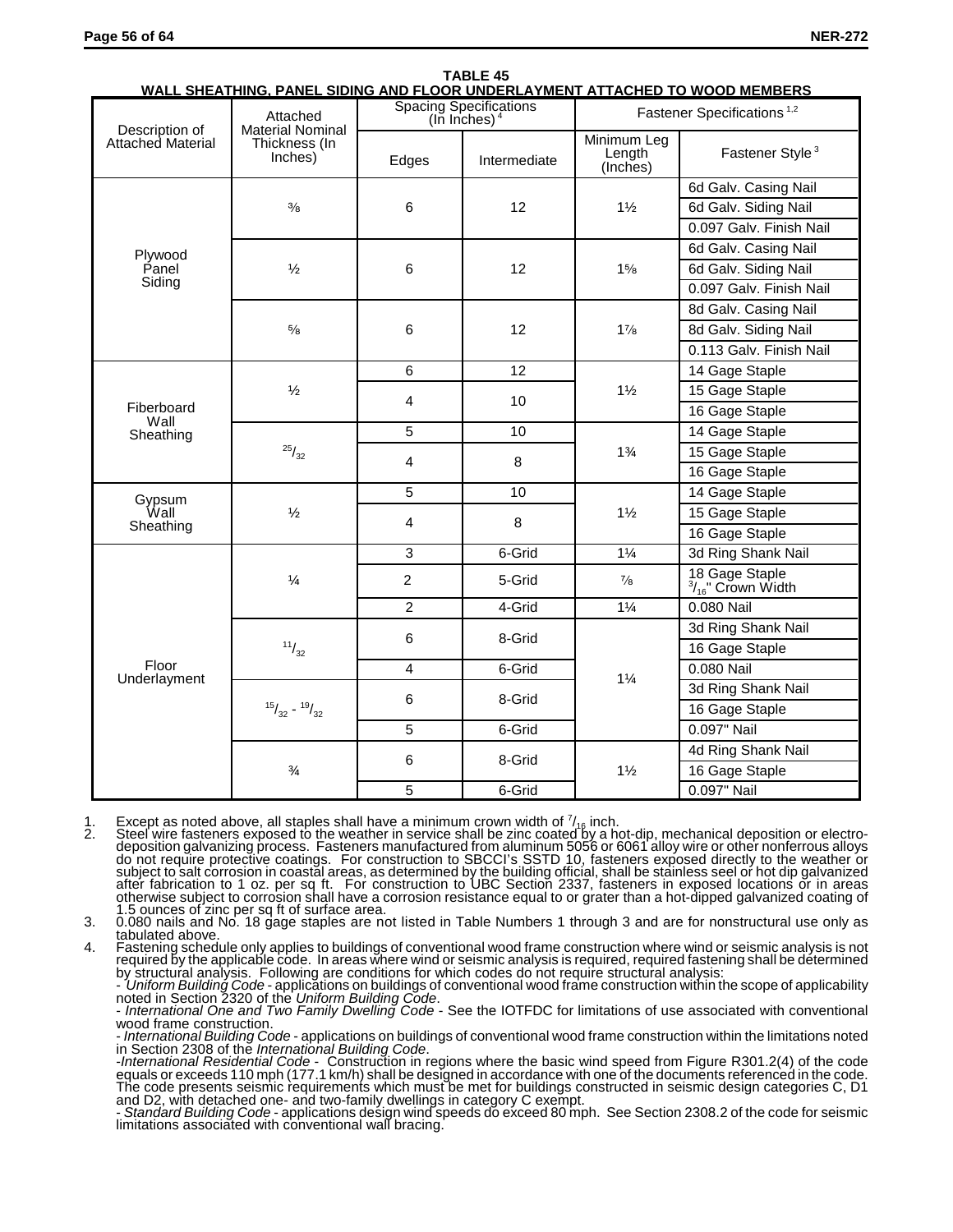#### **TABLE 46 FASTENERS FOR ATTACHING ROOF AND WALL COVERING MATERIALS**

|                                                                                 | <b>Fastener Specifications</b> <sup>1</sup> |                                               |                           |  |  |  |
|---------------------------------------------------------------------------------|---------------------------------------------|-----------------------------------------------|---------------------------|--|--|--|
| <b>Spacing Specifications</b>                                                   | <b>Fastener Style</b>                       | Minimum Crown Width,<br>or Nail Head Diameter | Minimum Leg<br>Length $3$ |  |  |  |
|                                                                                 | <b>Asphalt Roof Shingles</b>                |                                               |                           |  |  |  |
| A Minimum of Four Fasteners Per Each<br>36"-40" Section of Shingle <sup>5</sup> | 16 Gage Staples <sup>2</sup>                | $^{15}/_{16}$ "                               | See Footnotes 3 &         |  |  |  |
|                                                                                 | 0.1055" Roof Nail                           | 3/8"                                          | See Footnote 3            |  |  |  |
|                                                                                 | Wood Roof Shingles 6, 7, 8                  |                                               |                           |  |  |  |
| A Minimum of Two Fasteners Per Shingle                                          | 16 Gage Staples <sup>9</sup>                | $^{7}$ / <sub>16</sub>                        | $1\frac{1}{4}$            |  |  |  |
|                                                                                 | 0.080" Nail                                 |                                               | $1\frac{1}{4}$            |  |  |  |
|                                                                                 | Wood Shakes 6, 7, 8                         |                                               |                           |  |  |  |
| A Minimum of Two Fasteners Per Shingle                                          | 16 Gage Staples <sup>9</sup>                | $^{7}/_{16}$                                  | $1\frac{3}{4}$ "          |  |  |  |
|                                                                                 | 0.0915" Nail                                |                                               | $1\frac{3}{4}$ "          |  |  |  |

- Steel wire fasteners shall be zinc coated by a hot-dip, mechanical deposition or electro-deposition galvanizing process. Fasteners manufactured from aluminum 5056 or 6061 alloy wire or other nonferrous alloys exposed to the weather do not require protective coatings. For construction to SBCCI's SSTD 10, fasteners exposed directly to the weather or subject to salt corrosion in coastal areas, as determined by the building official, shall be stainless seel or hot dip galvanized after fabrication to 1 oz. per sq ft. For construction to UBC Section 2337, fasteners in exposed locations or in areas otherwise subject to corrosion shall have a corrosion resistance equal to or grater than a hot-dipped galvanized coating of 1.5 ounces of zinc per sq ft of surface area.
- 2. Use of staples in areas governed by the *International Building Code*, *BOCA/National Building Code*, *Standard Building Code*, *International Residential Code* is outside the scope of this report.
- The staples or nail leg length shall be long enough to penetrate through the sheathing and extend beyond  $\frac{1}{6}$  inch or penetrate the sheathing ¾ inch; all other provisions of this table will prevail.
- 4. Asphalt shingles attached with staples are driven so that the staple crown bears tightly against the shingle but does not cut the shingle surface. The crown is parallel to the long dimension of the shingle course.
- 5. Special fastening is required under the following conditions: - The *International Building Code* requires special methods of fastening either (a) roof slope exceeds 20 units vertical in 12 units horizontal (20:12), or (b) roofs are located where the basic 3-second gust wind speed per Figure 1609 is 110 mph or

greater. - The *International Residential Code* requires special methods of fastening when either (a) roof slope exceeds 20 units vertical in 12 units horizontal (20:12), or (b) roofs are located where the basic 3-second gust wind speed per Figure R301.2(- 4) is 110 mph or greater.

- The *BOCA/National Building Code* requires that asphalt strip shingles shall have a minimum of six fasteners per shingle where the structure is located in hurricane ocean-line areas along the Atlantic and Gulf of Mexico coastal areas and 100 miles inland where the basic wind speed is 80 miles per hour or greater, determined in accordance with the Basic Wind Speed map in the Code (Figure 1609.3).

- The *Standard Building Code* requires special methods of fastening when either (a) roof slope exceeds 20 units vertical in 12 units horizontal (20:12), or (b) roofs are located where the basic fastest-mile wind speed per SBC Figure 1606 is 90 mph or greater.

- SBCCI SSTD 10 requires that asphalt shingles be fastened with the type and number of fasteners recommended by the manufacturer. A minimum of 6 fasteners per shingle is required on roofs meeting any one of the following conditions: (a) manufacturer. A minimum of 6 fasteners per shingle is required on roofs meeting any one of the following conditions: (a)<br>The eave height is 20 feet or greater above grade, or (b) the Use Factor for the building is 1.15, or is 100 mph or greater.

- the *Uniform Building Code* requires shingles to be attached per manufacturer's instructions in special wind regions

- the *International One and Two Family Dwelling Code* requires shingles to be attached per manufacturer's instructions In special wind regions. Additionally, a minimum of 6 nails per strip is required where roofs are located within 100 miles of hurricane ocean lines along the Atlantic and Gulf of Mexico coasts where the basic wind speed is 80 miles per hour or greater per Figure 301.2(4).

- 6. Wood shingles and shakes attached with staples are driven so that the staple crown is parallel to the butt edge compressing the wood surface no more than the total thickness of the staple crown wire.
- 7. Two fasteners shall be used to attach each shingle or shake. Fasteners for wood shingles and shakes shall be long enough
- to penetrate into the sheathing ¾ inch or through the thickness of the sheathing, whichever is less.<br>8. No. 18 gage staples with 7<sub>16</sub> inch crown may be used to attach shingles, provided the butt ends do not exceed 3/4 in
- 9. When approved by the building official.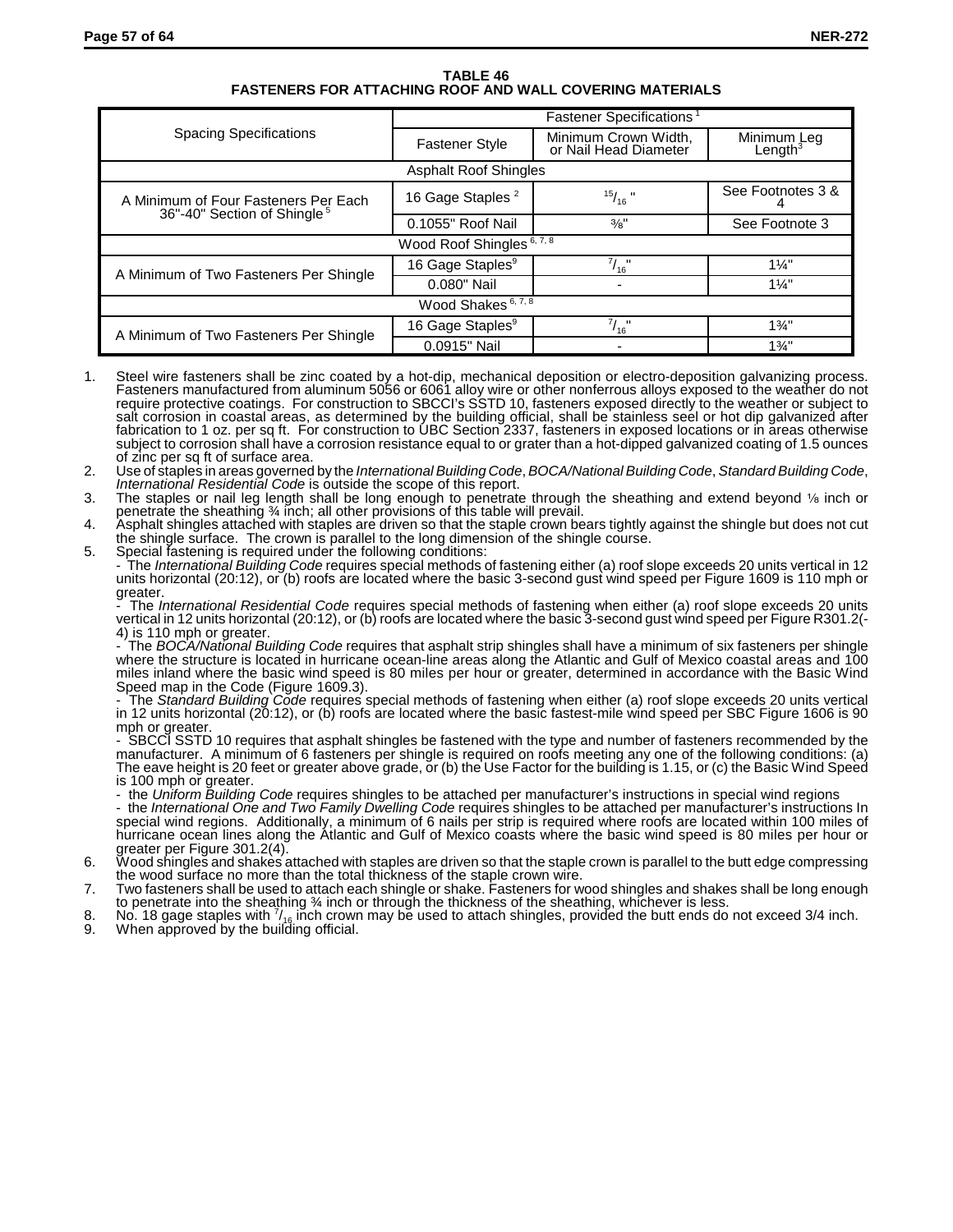| <b>TABLE 47</b>                                                      |
|----------------------------------------------------------------------|
| STAPLES FOR ATTACHING WALL. CEILING AND SOFFIT COVERING MATERIALS TO |
| WOOD RECEIVING MEMBERS ONLY <sup>1</sup>                             |

| Minimum Leg<br>Length | Description of Covering Materials <sup>2, 3, 5, 6, 7</sup> |                                                           |                                                    |                             | Maximum Spacing<br>(In Inches) |
|-----------------------|------------------------------------------------------------|-----------------------------------------------------------|----------------------------------------------------|-----------------------------|--------------------------------|
| (O.D.)<br>(In Inches) |                                                            |                                                           |                                                    | Vertical<br><b>Surfaces</b> | Horizontal<br><b>Surfaces</b>  |
| $\frac{7}{8}$         | % inch Gypsum Lath - Plain, Type X                         |                                                           |                                                    | 8 <sup>8</sup>              | 8 <sup>8</sup>                 |
| 1                     | % inch Gypsum Lath and Metal or Wire Stripping             |                                                           |                                                    | ٠                           | 5                              |
|                       |                                                            |                                                           |                                                    |                             | 8 <sup>8</sup>                 |
| $1\frac{1}{2}$        | 1/2 inch Gypsum Lath - Plain, Type X                       |                                                           |                                                    | 8 <sup>8</sup>              | 6 <sup>4</sup>                 |
|                       | 1/ <sub>2</sub> inch Fiber Insulation Lath                 |                                                           |                                                    | $\overline{4}$              | 4                              |
|                       |                                                            | 1 inch Fiber Insulation Lath                              |                                                    |                             |                                |
| $1\frac{3}{4}$        |                                                            | Laminating % inch Gypsum Lath and % inch Gypsum Wallboard |                                                    |                             |                                |
| $\frac{7}{8}$         | % inch Gypsum Lath Panels, Wallboard and Backer Board      |                                                           |                                                    |                             |                                |
| $1\frac{1}{8}$        | 1/2-inch Gypsum Lath Panels, Wallboard and Backer Board    |                                                           |                                                    |                             |                                |
| $1\frac{1}{4}$        | 5% inch Gypsum Wallboard and Backer Board                  |                                                           |                                                    | $\overline{7}$              | $\overline{7}$                 |
| $1\frac{3}{4}$        | Laminating 1/2-inch and 1/2-inch Type X Wallboard          |                                                           |                                                    |                             |                                |
| 2                     | Laminating % inch and % inch Type X Wallboard              |                                                           |                                                    |                             |                                |
|                       |                                                            | Welded or woven wire fabric                               |                                                    |                             |                                |
| $^{7}/_{8}$           | <b>Metallic Plaster</b>                                    |                                                           | Regular<br>(non-furred and no ribs)<br>Self-furred | 6                           | 6                              |
| $1\frac{1}{4}$        | Reinforcement                                              | Expanded<br>metal lath                                    | 1/8-inch-high Rib Metal<br>Lath                    |                             |                                |
| $1\frac{3}{4}$        |                                                            |                                                           | 1/8-inch-high Rib Metal<br>Lath                    | at ribs                     | at ribs                        |

1. Staples manufactured from No. 16 gage round, semi-round or flattened wire and, if used for attaching gypsum wallboard or gypsum lath, shall have a minimum ¾ inch crown, measured outside the legs.

2. Staples for attachment of exterior lath must be galvanized. When attached over fiberboard, rigid, expanded polystyrene or gypsum sheathing, the leg length shall be sufficient to provide a 1-inch penetration into the stud.

3. All types of lath attached with staples are furred or non-furred, with or without paper backing. The welded or woven wire netting shall be pre-hung by conventional temporary nailing prior to staple installation.

- 4. Supports spaced 24 inches o.c. Four attachments per 16-inch-wide lath per bearing. Five attachments per 24-inch-wide lath per bearing.
- 5. Staples attaching metal or wire lath, stucco mesh and welded or woven wire netting shall have a minimum  $\%_{16}$ inch crown, measured outside the legs.
- 6. For attaching covering materials to redwood supporting members add minimum of 3/8-inch to fastener leg length.
- 7. Steel wire fasteners exposed to the weather in service shall be zinc coated by a hot-dip, mechanical deposition or electrodeposition galvanizing process. Fasteners manufactured from aluminum 5056 or 6061 alloy wire or other nonferrous alloys exposed to the weather do not require protective coatings. For construction to SBCCI's SSTD 10, fasteners exposed directly to the weather or subject to salt corrosion in coastal areas, as determined by the building official, shall be stainless seel or hot dip galvanized after fabrication to 1 oz. per sq ft. For construction to UBC Section 2337, fasteners in exposed locations or in areas otherwise subject to corrosion shall have a corrosion resistance equal to or grater than a hot-dipped galvanized coating of 1.5 ounces of zinc per sq ft of surface area.
- 8. Three attachments per 16-inch-wide lath per bearing. Four attachments per 24 inch wide lath per bearing.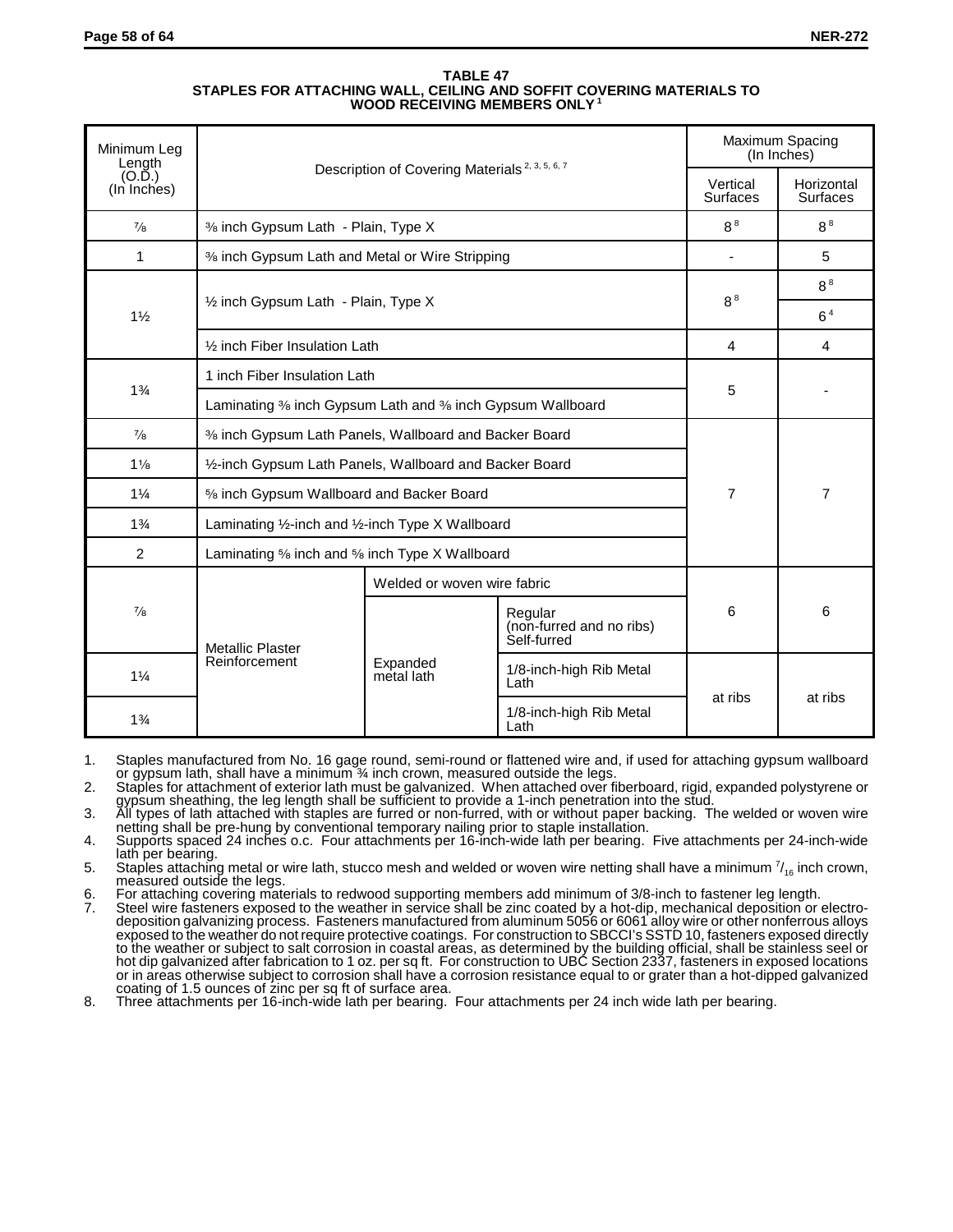#### **TABLE 48 STAPLES FOR ATTACHING WALL, CEILING AND SOFFIT COVERING MATERIALS TO METAL RECEIVING MEMBERS ONLY**

| Wire<br>Gage No.     | Minimum Leg<br>Length $(O.D.)$<br>(In Inches) | Description of Covering Materials <sup>1</sup>                       | Staple $^2$<br>Spacing<br>(Inches) | Type of Receiving Member                                       |  |
|----------------------|-----------------------------------------------|----------------------------------------------------------------------|------------------------------------|----------------------------------------------------------------|--|
| 16                   |                                               |                                                                      | 5                                  |                                                                |  |
| 14                   | $1\frac{1}{8}$                                | % Inch Gypsum Lath                                                   | 8                                  |                                                                |  |
| 16                   |                                               |                                                                      | 5                                  |                                                                |  |
| 14                   | $1\frac{1}{4}$                                | $\frac{1}{2}$ Inch Gypsum Lath, Panels & Wallboard <sup>3</sup>      | 8                                  | Approved Load and                                              |  |
| 16                   |                                               |                                                                      | 5                                  | Nonloadbearing Nailable Studs<br>"Only" Designed for Receiving |  |
| 14                   | $1\frac{3}{8}$                                | 1/2 Inch Gypsum Lath, Panels & Wallboard                             | 8                                  | Round Wire Staples or<br><b>Conventional Nails</b>             |  |
| 16                   | $1\frac{1}{4}$                                | Metal Lath & Welded or Woven Wire Lath &<br>Masonry Veneer Wire Mesh | 6                                  |                                                                |  |
| 16                   | $1\%$                                         | % Inch High Rib Metal Lath                                           |                                    |                                                                |  |
| 16<br>$1\frac{3}{4}$ |                                               | <b>% Inch High Rib Metal Lath</b>                                    | At Ribs                            |                                                                |  |

1. Staples manufactured from round, semi-round or flat wire and shall have a minimum of  $^{\rm 7/}_{\rm 16}$  inch crown.<br>2. Steel wire fasteners exposed to the weather in service shall be zinc coated by a hot-dip, mechanical de deposition galvanizing process. Fasteners manufactured from aluminum 5056 or 6061 alloy wire or other nonferrous alloys exposed to the weather do not require protective coatings. For construction to SBCCI's SSTD 10, fasteners exposed directly to the weather or subject to salt corrosion in coastal areas, as determined by the building official, shall be stainless seel or hot dip galvanized after fabrication to 1 oz. per sq ft. For construction to UBC Section 2337, fasteners in exposed locations or in areas otherwise subject to corrosion shall have a corrosion resistance equal to or grater than a hot-dipped galvanized coating of 1.5 ounces of zinc per sq ft of surface area.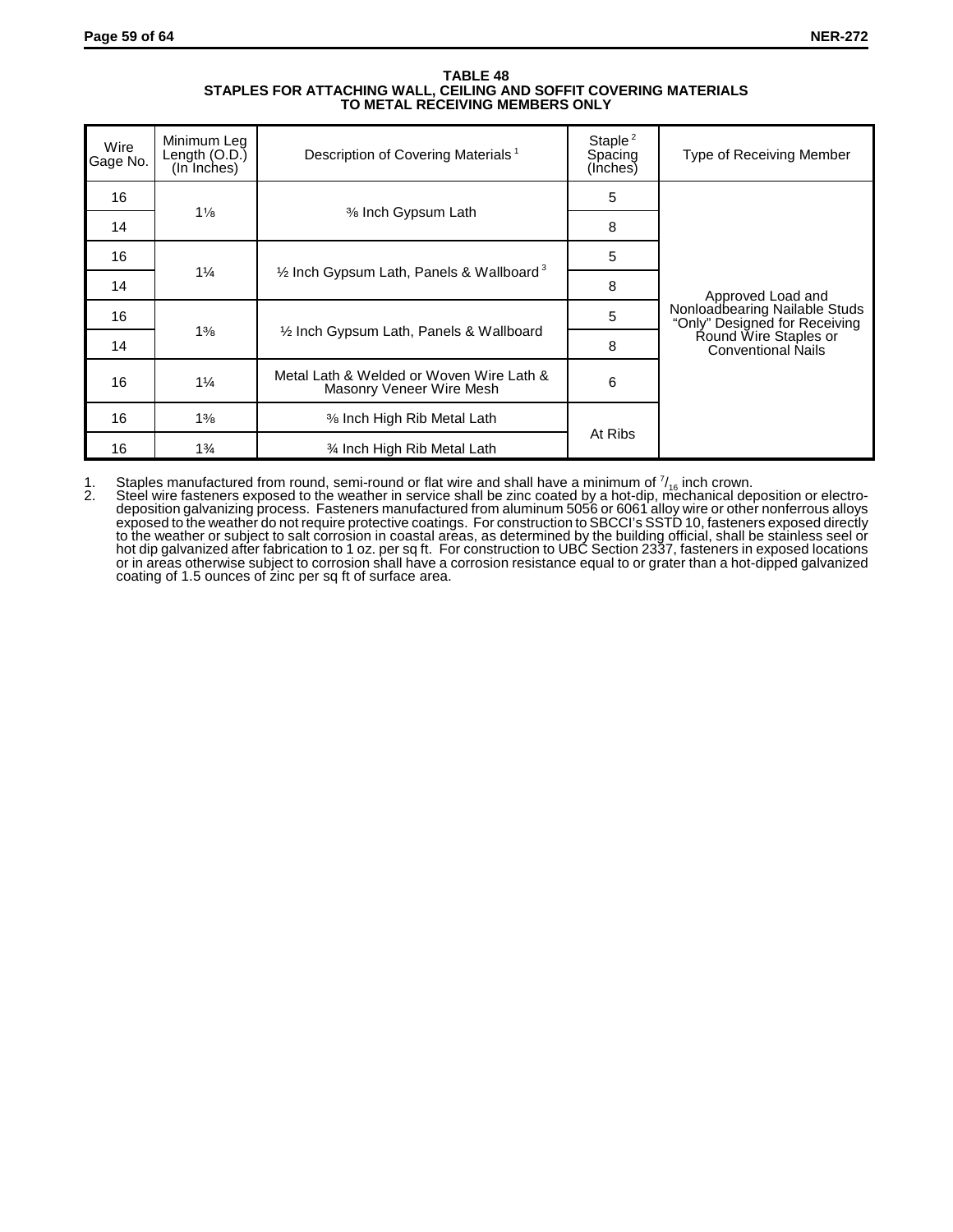# **APPENDIX**

#### **Reference**

1997 National Design Specification® (NDS®), American Forest and Paper Association (AF&PA).

#### **Development of Report Fastening Schedules**

Fastening schedules in this report are based on fastening schedules found in model building codes. Fastening schedules in this report have connection strengths greater than or equal to the strength of the connection listed in the model building codes. Connection strength was analyzed based on lateral strength, withdrawal strength, or both, as appropriate.

#### **Withdrawal Strength Values**

The allowable normal (10 year) withdrawal loads per inch of penetration of a staple or smooth shank nail driven in side grain (perpendicular to the fiber) of seasoned wood, or unseasoned wood which will remain wet, is calculated by the following formula:

where;

$$
W = 1380 \text{ G}^{5/2} \text{ D}
$$

- $W =$  the allowable load per lineal inch of penetration into the member holding the nail point.
- G = the specific gravity of the wood (See Table A)
	- $D =$  the diameter of the fastener shank in inches.

Threaded nails have design withdrawal strengths 10% greater than smooth shank nails of the same diameter.

Staple withdrawal strengths are calculated by doubling the calculated withdrawal strength of one leg.

#### **Lateral Strength Calculations**

Lateral design strength of connections is based on the yielding of connections as wood fibers are crushed and/or fastener shanks are bent. Figure A shows failure modes anticipated for nailed/stapled connections.

## **Figure A**

Connection Yield Modes for Two-Member, Single Shear **Connections** 

Mode  $I_s$ 



Mode  $III<sub>m</sub>$ 





Below are formulas for the design loads associated with the various failure modes. The lowest load determines design load. The strength of nailed connections is affected by a nail property called "fastener bending yield strength." The strength of stapled connections is affected by a staple property called "bending moment."

#### **Lateral Design Load Equations for Nailed Connections**

These are the same formulas found in the 1997 National Design Specification® (NDS®) for nailed connections. Variables are defined following the equations for stapled connections.

for Mode I<sub>s</sub>

$$
Z = \frac{D t_s F_{\text{es}}}{K_D}
$$

for Mode  $III_m$ 

$$
Z = \frac{k_1 D \cdot P F_{\text{em}}}{K_0 (1 + 2R_e)}
$$

for Mode III<sub>s</sub>

$$
Z = \frac{k_2 D t_s F_{em}}{K_D(2 + R_e)}
$$

for Mode IV

$$
Z = \frac{D^2}{K_D} \sqrt{\frac{2F_{em}F_{yb}}{3(1+R_e)}}
$$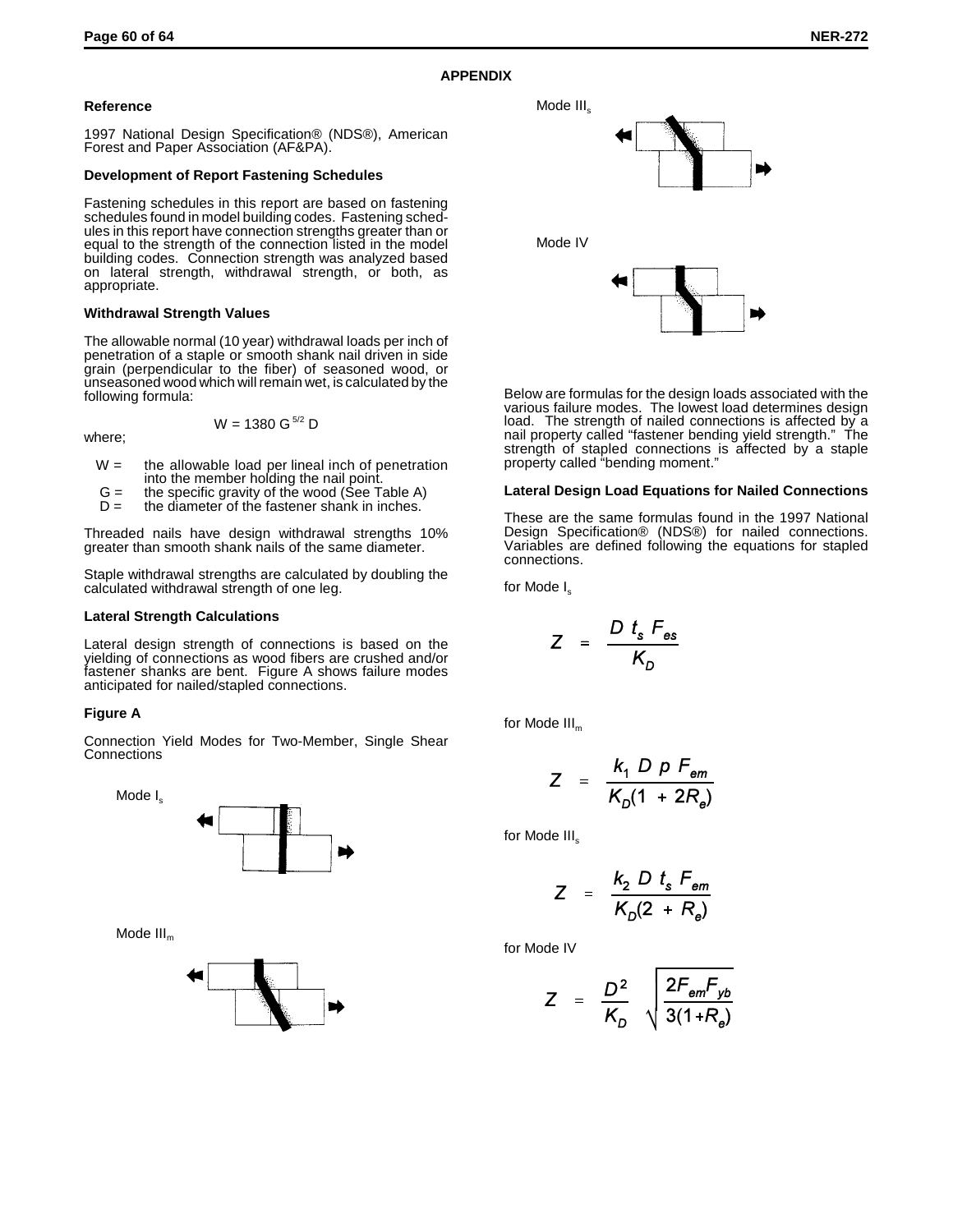#### **Lateral Design Load Equations for Stapled Connections**

Below are formulas for the design loads associated with the failure modes relevant to connections found in this report.

for Mode  $III<sub>m</sub>$ 

$$
Z = \frac{-t_s F_{\text{es}} D}{K_D (2 \frac{F_{\text{es}}}{F_{\text{em}}} + 1)} + \frac{F_{\text{es}} D}{K_D} \sqrt{\frac{t_s^2}{(2 \frac{F_{\text{es}}}{F_{\text{em}}} + 1)^2} + \frac{t_s^2}{2 \frac{F_{\text{es}}}{F_{\text{em}}} + 1} + \frac{4 M_{\text{max}}}{F_{\text{es}} D (2 \frac{F_{\text{es}}}{F_{\text{em}}} + 1)}}
$$

for Mode IV

$$
Z = \frac{2F_{\text{em}}D}{K_D} \left| \frac{M_{\text{max}}}{F_{\text{em}}D(1 + \frac{F_{\text{em}}}{F_{\text{max}}})} \right|
$$

in which

$$
k_1 = -1 + \sqrt{2(1+R_e) + \frac{2 F_{yb} (1 + 2R_e) D^2}{3 F_{em} p^2}}
$$

$$
k_{2}=-1+\sqrt{\frac{2(1+R_{\theta})}{R_{\theta}}+\frac{2F_{yb}(2+R_{\theta})D^{2}}{3F_{em}t_{s}^{2}}}
$$

 $Z =$  nominal lateral design value

$$
R_{\rm e} = F_{\rm em}/F_{\rm es}
$$

- p = penetration of nail or staple in main member (member holding point), inches
- $t_s$  = thickness of side member, inches
- $F_{\text{em}}$  = dowel bearing strength of main member (member holding point), psi (see Table A)
- $F_{es}$  = dowel bearing strength of side member, psi (see Table A)
- $F_{vb}$  = bending yield strength of nail or staple, psi
- $M =$  staple bending moment, lbs.-in.
- D = nail diameter, inches, or wire diameter of wire from which staple is produced, inches. (When annularly threaded nails are used with threads at the shear plane,  $D = root$  diameter of threaded portion of nail.)

 $K_{D}$  for nails:

$$
= 2.2
$$
 for D < 0.17"  
= 10 D + 0.5 for 0.17" < D < 0.25"  
= 3.0 for D<sub>≥</sub> 0.25"

 $K_D$  for staples:

$$
= 2.2
$$

Calculated loads are for normal (10 year) duration.

Adjustment factors for connections (such as load duration factor, wet service factor, etc.) must be applied to the computed nominal lateral design value to obtain allowable connection lateral design values.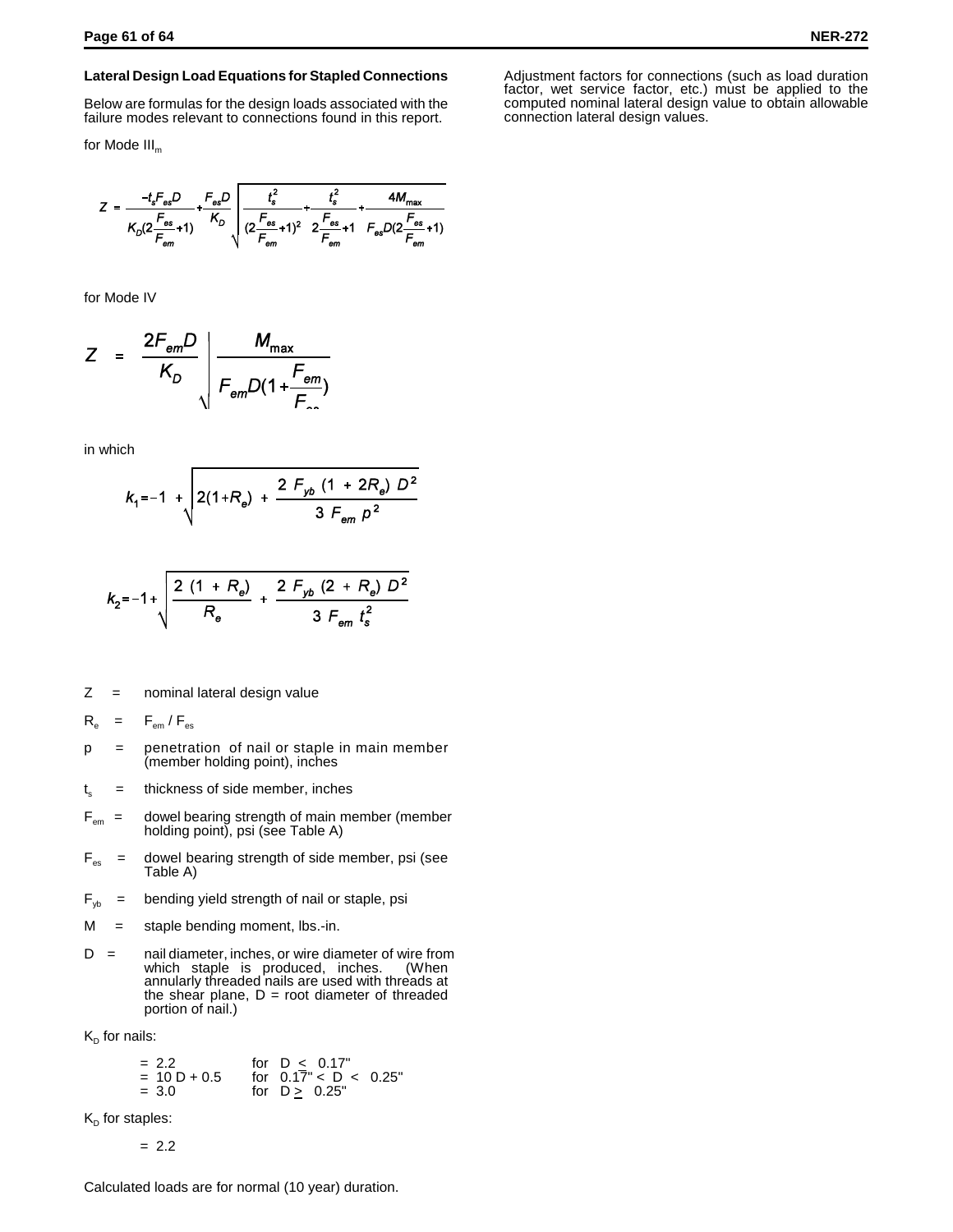#### **TABLE A WOOD SPECIES' SPECIFIC GRAVITY, DOWEL BEARING STRENGTH AND GROUP NUMBERS**

|                                                                                                                                                                                                                                                                                                                                                                                                                                       | Specific                                                                                                                                     | Dowel-Bearing Strength in Pounds per Square Inch (psi), F <sub>e</sub>                                                                                         |                                                                                                                                                                 |  |  |
|---------------------------------------------------------------------------------------------------------------------------------------------------------------------------------------------------------------------------------------------------------------------------------------------------------------------------------------------------------------------------------------------------------------------------------------|----------------------------------------------------------------------------------------------------------------------------------------------|----------------------------------------------------------------------------------------------------------------------------------------------------------------|-----------------------------------------------------------------------------------------------------------------------------------------------------------------|--|--|
| <b>Species</b>                                                                                                                                                                                                                                                                                                                                                                                                                        | Gravity <sup>1</sup> , G                                                                                                                     | <b>Nailed Connections</b>                                                                                                                                      | <b>Stapled Connections</b>                                                                                                                                      |  |  |
| Aspen<br><b>Balsam Fir</b><br>Beech-birch-hickory<br>Coast Sitka Spruce<br>Douglas Fir-larch<br>Douglas Fir-south<br>Eastern Hemlock<br>Eastern Hemlock-tamarack<br>Eastern Hemlock-tamarack (north)<br>Eastern softwoods<br><b>Eastern Spruce</b><br>Eastern White Pine<br>Engelmann Spruce - Alpine Fir <sup>2</sup><br>(MSR 1650f and higher grades)<br>Engelmann Spruce - Alpine Fir <sup>2</sup><br>(MSR 1500f and lower grades) | 0.39<br>0.36<br>0.71<br>0.39<br>0.50<br>0.46<br>0.41<br>0.41<br>0.47<br>0.36<br>0.41<br>0.36<br>0.46<br>0.38                                 | 2,950<br>2,550<br>8,850<br>2,950<br>4,650<br>4,000<br>3,200<br>3,200<br>4,150<br>2,550<br>3,200<br>2,550<br>4,000<br>2,800                                     | 3.840<br>3,430<br>9,740<br>3,840<br>5,540<br>4,880<br>4,120<br>4,120<br>5,040<br>3,430<br>4.120<br>3,430<br>4,880<br>3,700                                      |  |  |
| Her-Fir<br><b>Mountain Hemlock</b><br>Northern Pine<br><b>Northern Species</b><br>Northern White Cedar<br>Ponderosa Pine<br>Red Oak<br><b>Red Pine</b><br>Sitka Spruce<br>Southern Pine<br>Spruce-Pine-Fir<br><b>Western Cedars</b><br>Western Cedars (North)<br><b>Western Hemlock</b><br>Western White Pine<br><b>White Oak</b><br>White Woods<br><b>Yellow Poplar</b>                                                              | 0.43<br>0.47<br>0.42<br>0.35<br>0.31<br>0.43<br>0.67<br>0.44<br>0.43<br>0.55<br>0.42<br>0.36<br>0.35<br>0.47<br>0.40<br>0.73<br>0.36<br>0.43 | 3,500<br>4,150<br>3,350<br>2,400<br>1,900<br>3,500<br>7,950<br>3,650<br>3,500<br>5,550<br>3,350<br>2,550<br>2,400<br>4,150<br>3,100<br>9,300<br>2,550<br>3,500 | 4,410<br>5,040<br>4.260<br>3,310<br>2,820<br>4,410<br>8,840<br>4,560<br>4.410<br>6.430<br>4,260<br>3,430<br>3,310<br>5,040<br>3,980<br>10,200<br>3,430<br>4,410 |  |  |

1. Specific gravity based on weight and volume when oven dry.

2. Applies only to Engelmann spruce-lodgepole pine machine stress-rated (MSR) structural lumber.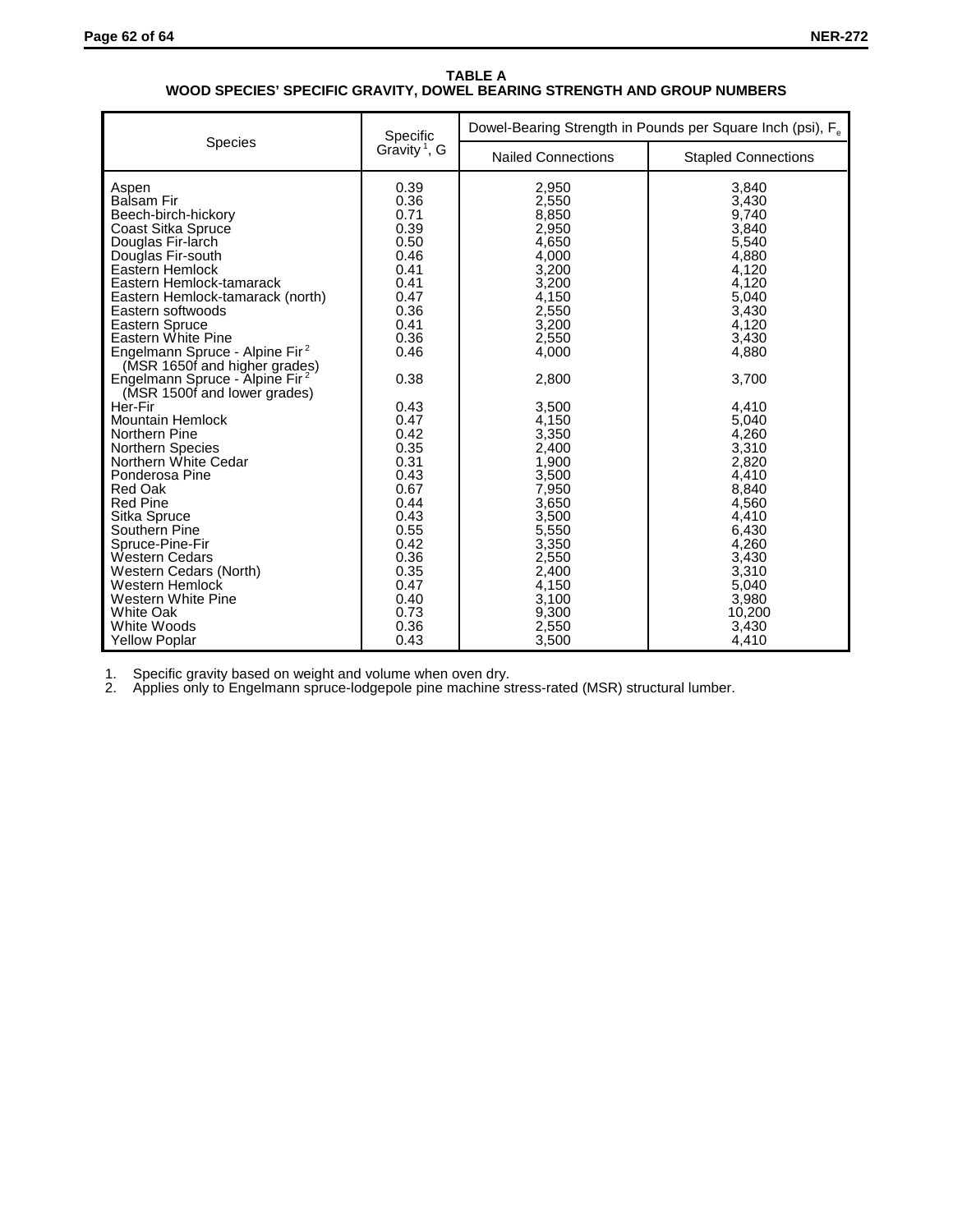#### **TABLE B CONNECTION DEFLECTION VALUES FOR USE IN HORIZONTAL DIAPHRAGM AMD SHEAR WALL DEFLECTION ANALYSIS 1, 4 Nailed Connections**

|                                               | <b>Smooth Shank Nails</b>                   |                          |                |                |           |       |                |       |                | Deformed Shank Nails |           |                |                |
|-----------------------------------------------|---------------------------------------------|--------------------------|----------------|----------------|-----------|-------|----------------|-------|----------------|----------------------|-----------|----------------|----------------|
| Diameter<br>(Inches)                          | 0.092                                       | 0.099                    |                | 0.113          |           | 0.120 | 0.131          | 0.148 | 0.098          |                      | 0.113     | 0.120          | 0.131          |
| Length<br>(Inches)                            | $2\frac{1}{4}$                              | $\overline{2}$           | $2\frac{1}{4}$ | $\overline{2}$ | $2^{3/8}$ | 3     | $2\frac{1}{2}$ | 3     | $2\frac{1}{4}$ | $\overline{2}$       | $2^{3/8}$ | $2\frac{1}{2}$ | $2\frac{1}{2}$ |
| Load Per<br>Fastener <sup>2</sup><br>(Pounds) | Connection Deflection <sup>3</sup> (Inches) |                          |                |                |           |       |                |       |                |                      |           |                |                |
| 60                                            | 0.003                                       | 0.006                    | 0.002          | 0.002          | 0.001     | 0.001 | 0.002          | 0.001 | 0.007          | 0.003                | 0.001     | 0.007          | 0.006          |
| 80                                            | 0.008                                       | 0.012                    | 0.005          | 0.004          | 0.003     | 0.002 | 0.003          | 0.002 | 0.010          | 0.006                | 0.003     | 0.012          | 0.007          |
| 100                                           | 0.016                                       | 0.025                    | 0.009          | 0.009          | 0.006     | 0.003 | 0.005          | 0.003 | 0.020          | 0.010                | 0.006     | 0.019          | 0.008          |
| 120                                           | 0.033                                       | 0.046                    | 0.016          | 0.015          | 0.009     | 0.006 | 0.007          | 0.005 | 0.037          | 0.014                | 0.009     | 0.028          | 0.009          |
| 140                                           | 0.060                                       | 0.079                    | 0.027          | 0.030          | 0.014     | 0.009 | 0.011          | 0.007 | 0.061          | 0.024                | 0.013     | 0.039          | 0.009          |
| 160                                           | 0.090                                       | 0.137                    | 0.046          | 0.054          | 0.023     | 0.014 | 0.017          | 0.010 | 0.089          | 0.040                | 0.020     | 0.053          | 0.010          |
| 180                                           | 0.117                                       | 0.286                    | 0.075          | 0.087          | 0.037     | 0.021 | 0.025          | 0.015 | 0.121          | 0.063                | 0.030     | 0.074          | 0.014          |
| 200                                           | 0.151                                       | —                        | 0.100          | 0.116          | 0.057     | 0.032 | 0.040          | 0.021 | 0.193          | 0.089                | 0.043     | 0.094          | 0.019          |
| 220                                           | 0.186                                       | —                        | 0.132          | 0.156          | 0.086     | 0.049 | 0.064          | 0.030 | 0.354          | 0.100                | 0.061     | 0.116          | 0.024          |
| 240                                           | 0.228                                       | $\overline{\phantom{0}}$ | 0.163          | 0.200          | 0.100     | 0.078 | 0.097          | 0.044 | 0.548          | 0.130                | 0.082     | 0.148          | 0.028          |

1. Decrease slip value by 17% for Structural I sheathing.

2. Load per fastener is the diaphragm's maximum shear per foot divided by the number of fasteners per foot at interior panel edges.

3. Values shall be doubled for unseasoned lumber.

4. Values are for  $e_n$  in formulas found in UBC and IBC.